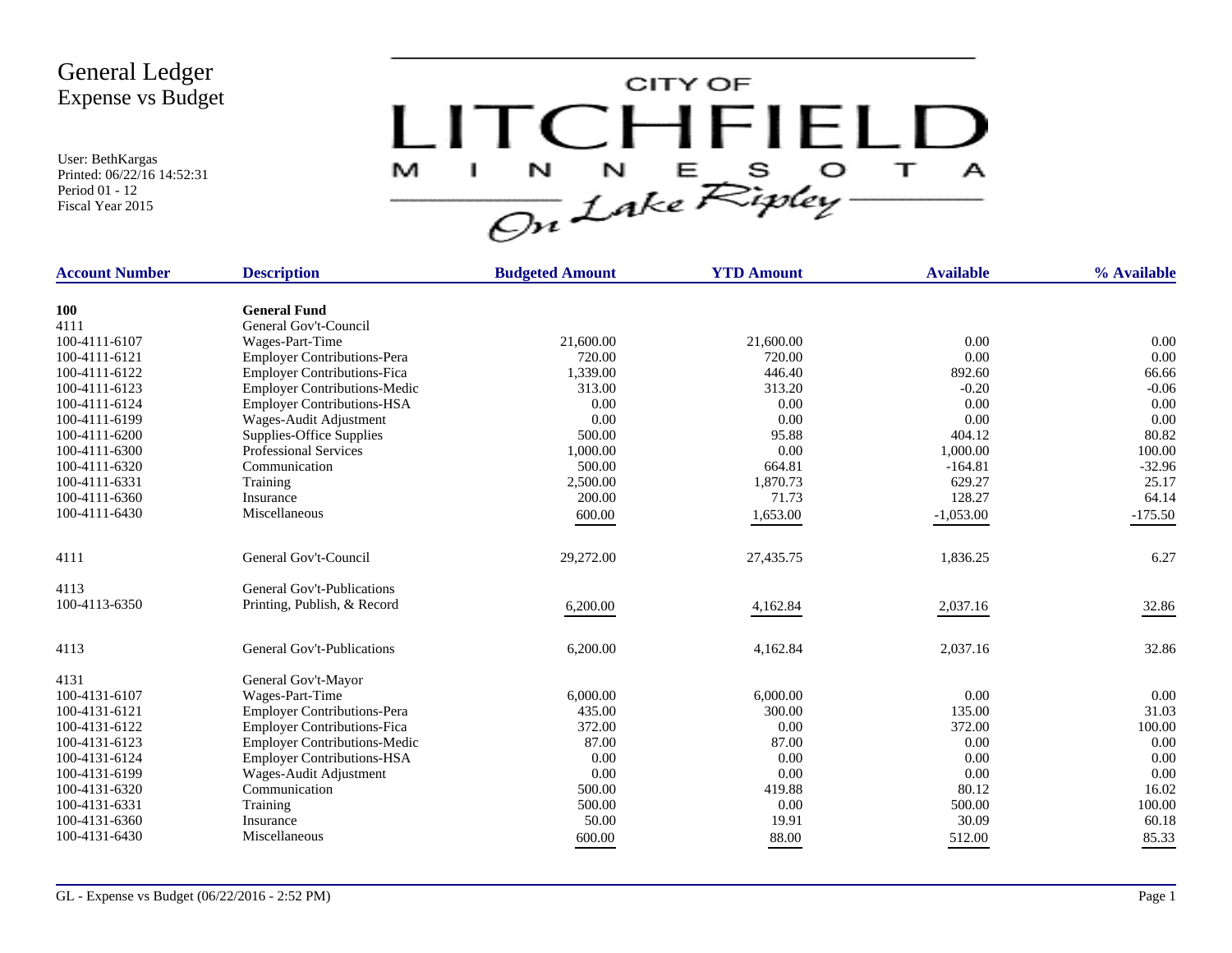| <b>Account Number</b> | <b>Description</b>                  | <b>Budgeted Amount</b> | <b>YTD Amount</b> | <b>Available</b> | % Available |
|-----------------------|-------------------------------------|------------------------|-------------------|------------------|-------------|
| 4131                  | General Gov't-Mayor                 | 8,544.00               | 6,914.79          | 1,629.21         | 19.07       |
| 4132                  | General Gov't-City Admin.           |                        |                   |                  |             |
| 100-4132-6101         | Wages-Full-Time-Supervisor          | 101,829.00             | 97,110.26         | 4,718.74         | 4.63        |
| 100-4132-6102         | Wages-Full-Time-Regular             | 82,439.00              | 82,755.78         | $-316.78$        | $-0.38$     |
| 100-4132-6106         | Wages-Full-Time-Overtime            | 0.00                   | 0.00              | $0.00\,$         | 0.00        |
| 100-4132-6112         | Other Pay-Sick Leave Pay            | 1,865.00               | 1,902.43          | $-37.43$         | $-2.01$     |
| 100-4132-6115         | <b>Holiday Payout</b>               | 0.00                   | 0.00              | 0.00             | 0.00        |
| 100-4132-6121         | <b>Employer Contributions-Pera</b>  | 13,820.00              | 13,425.38         | 394.62           | 2.86        |
| 100-4132-6122         | <b>Employer Contributions-Fica</b>  | 11,540.00              | 10,438.56         | 1,101.44         | 9.54        |
| 100-4132-6123         | <b>Employer Contributions-Medic</b> | 2,699.00               | 2,441.24          | 257.76           | 9.55        |
| 100-4132-6124         | <b>Employer Contributions-HSA</b>   | 4,794.00               | 3,585.48          | 1,208.52         | 25.21       |
| 100-4132-6125         | Employer Contributions-Indv.        | 0.00                   | 0.00              | $0.00\,$         | 0.00        |
| 100-4132-6131         | Employer Paid Ins.-Health           | 30,229.00              | 29,892.95         | 336.05           | 1.11        |
| 100-4132-6132         | Employer Paid Ins.-Dental           | 3,060.00               | 3,070.20          | $-10.20$         | $-0.33$     |
| 100-4132-6133         | Employer Paid Ins.-Life             | 252.00                 | 252.00            | 0.00             | 0.00        |
| 100-4132-6134         | <b>Employer Paid Ins-Disability</b> | 977.00                 | 949.68            | 27.32            | 2.80        |
| 100-4132-6148         | Cafeteria Plan Service Chgs.        | 108.00                 | 63.00             | 45.00            | 41.67       |
| 100-4132-6199         | Wages-Audit Adjustment              | 0.00                   | 0.00              | 0.00             | 0.00        |
| 100-4132-6220         | Supplies-RepairMaintenance          | 300.00                 | 1,629.81          | $-1,329.81$      | $-443.27$   |
| 100-4132-6320         | Communication                       | 500.00                 | 892.50            | $-392.50$        | $-78.50$    |
| 100-4132-6331         | Training                            | 1,600.00               | 496.96            | 1,103.04         | 68.94       |
| 100-4132-6360         | Insurance                           | 1,200.00               | 1,163.73          | 36.27            | 3.02        |
| 100-4132-6430         | Miscellaneous                       | 275.00                 | 165.00            | 110.00           | 40.00       |
| 100-4132-6433         | Misc.-Dues & Subscriptions          | 500.00                 | $0.00\,$          | 500.00           | 100.00      |
| 4132                  | General Gov't-City Admin.           | 257,987.00             | 250,234.96        | 7,752.04         | 3.00        |
| 4133                  | General Gov't-Commissions           |                        |                   |                  |             |
| 100-4133-6360         | Insurance                           | 30.00                  | 0.00              | 30.00            | 100.00      |
| 100-4133-6430         | Miscellaneous                       | 1,000.00               | 0.00              | 1,000.00         | 100.00      |
| 100-4133-6432         | Misc.-Elected Or Appointed          |                        |                   |                  |             |
|                       |                                     | 4,000.00               | 1,800.00          | 2,200.00         | 55.00       |
| 4133                  | General Gov't-Commissions           | 5,030.00               | 1,800.00          | 3,230.00         | 64.21       |
| 4141                  | General Gov't-Elections             |                        |                   |                  |             |
| 100-4141-6106         | Wages-Full-Time-Overtime            | 0.00                   | 0.00              | 0.00             | 0.00        |
| 100-4141-6107         | Wages-Part-Time                     | 0.00                   | 0.00              | 0.00             | 0.00        |
| 100-4141-6121         | <b>Employer Contributions-Pera</b>  | 0.00                   | 0.00              | 0.00             | 0.00        |
| 100-4141-6122         | <b>Employer Contributions-Fica</b>  | 0.00                   | 0.00              | 0.00             | 0.00        |
| 100-4141-6123         | <b>Employer Contributions-Medic</b> | 0.00                   | 0.00              | 0.00             | 0.00        |
| 100-4141-6199         | Wages-Audit Adjustment              | 0.00                   | 0.00              | 0.00             | 0.00        |
| 100-4141-6200         | Supplies-Office Supplies            | 0.00                   | 0.00              | 0.00             | 0.00        |
| 100-4141-6210         | <b>Supplies-Operating Supplies</b>  | 0.00                   | 0.00              | 0.00             | 0.00        |
| 100-4141-6220         | Supplies-RepairMaintenance          | 0.00                   | 0.00              | 0.00             | 0.00        |
| 100-4141-6350         | Printing, Publish, & Record         | 0.00                   | 0.00              | 0.00             | 0.00        |
| 100-4141-6360         | Insurance                           | 0.00                   | 0.00              | 0.00             | 0.00        |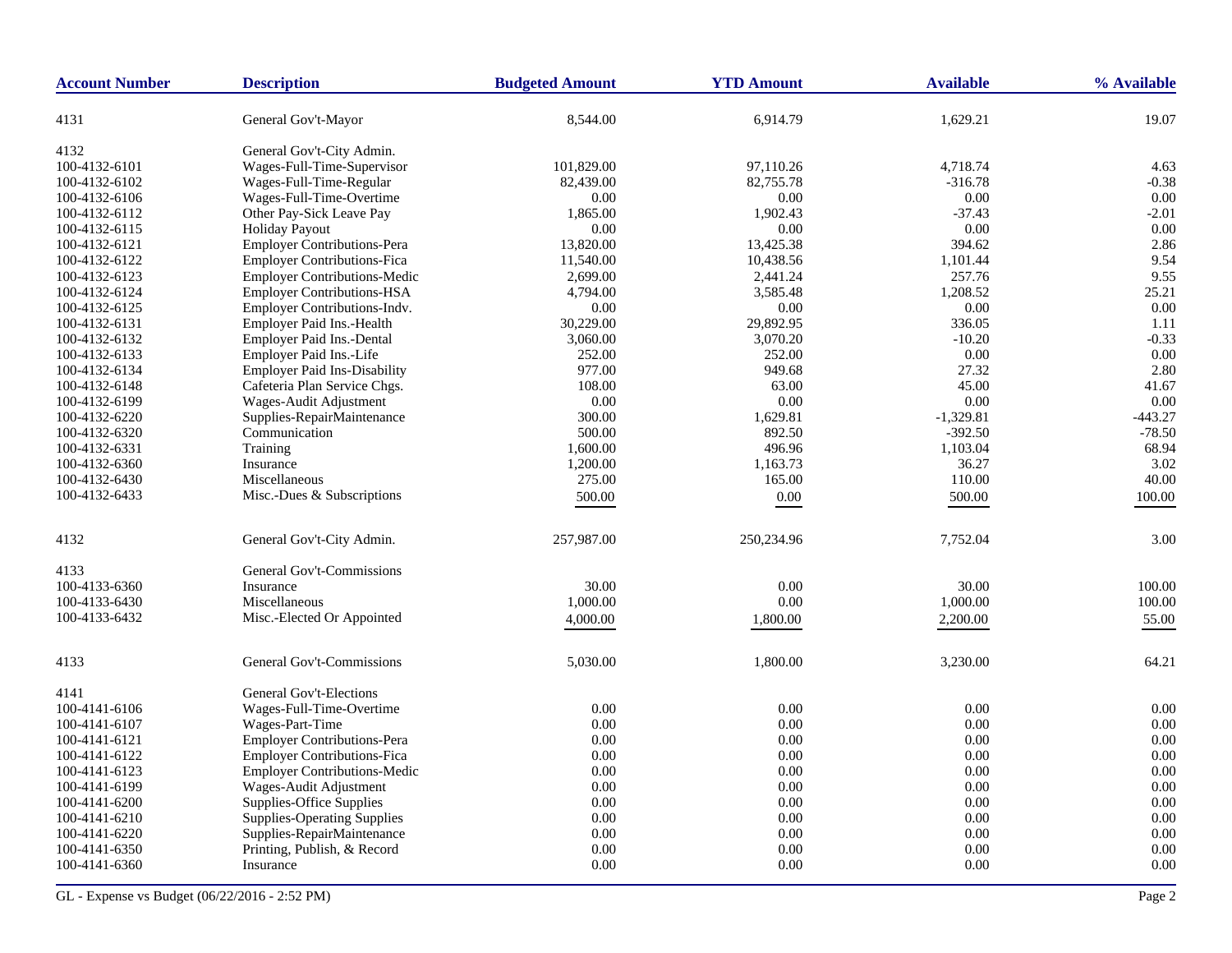| <b>Account Number</b> | <b>Description</b>                  | <b>Budgeted Amount</b> | <b>YTD Amount</b> | <b>Available</b> | % Available |
|-----------------------|-------------------------------------|------------------------|-------------------|------------------|-------------|
| 100-4141-6430         | Miscellaneous                       | 0.00                   | 0.00              | $0.00\,$         | 0.00        |
| 4141                  | <b>General Gov't-Elections</b>      | 0.00                   | 0.00              | 0.00             | 0.00        |
| 4143                  | General Gov't-Clerk-Treas.          |                        |                   |                  |             |
| 100-4143-6101         | Wages-Full-Time-Supervisor          | 0.00                   | 0.00              | 0.00             | 0.00        |
| 100-4143-6102         | Wages-Full-Time-Regular             | 44,189.00              | 44,358.35         | $-169.35$        | $-0.38$     |
| 100-4143-6106         | Wages-Full-Time-Overtime            | 500.00                 | 0.00              | 500.00           | 100.00      |
| 100-4143-6107         | Wages-Part-Time                     | 16,000.00              | 12,948.00         | 3,052.00         | 19.08       |
| 100-4143-6108         | Wages-Part-Time-Overtime            | 0.00                   | 0.00              | 0.00             | 0.00        |
| 100-4143-6111         | Other Pay-Severance Pay             | 0.00                   | 0.00              | 0.00             | 0.00        |
| 100-4143-6112         | Other Pay-Sick Leave Pay            | 0.00                   | 0.00              | 0.00             | 0.00        |
| 100-4143-6115         | <b>Holiday Payout</b>               | 0.00                   | 0.00              | 0.00             | 0.00        |
| 100-4143-6121         | Employer Contributions-Pera         | 4,125.00               | 4,273.51          | $-148.51$        | $-3.60$     |
| 100-4143-6122         | <b>Employer Contributions-Fica</b>  | 3,025.00               | 3,049.01          | $-24.01$         | $-0.79$     |
| 100-4143-6123         | <b>Employer Contributions-Medic</b> | 705.00                 | 713.09            | $-8.09$          | $-1.15$     |
| 100-4143-6124         | <b>Employer Contributions-HSA</b>   | 0.00                   | $0.00\,$          | 0.00             | 0.00        |
| 100-4143-6131         | Employer Paid Ins.-Health           | 17,512.00              | 16,749.55         | 762.45           | 4.35        |
| 100-4143-6132         | Employer Paid Ins.-Dental           | 1,530.00               | 1,535.10          | $-5.10$          | $-0.33$     |
| 100-4143-6133         | Employer Paid Ins.-Life             | 126.00                 | 126.00            | 0.00             | 0.00        |
| 100-4143-6134         | <b>Employer Paid Ins-Disability</b> | 234.00                 | 234.12            | $-0.12$          | $-0.05$     |
| 100-4143-6148         | Cafeteria Plan Service Chgs.        | 200.00                 | 63.00             | 137.00           | 68.50       |
| 100-4143-6199         | Wages-Audit Adjustment              | 0.00                   | 0.00              | 0.00             | 0.00        |
| 100-4143-6200         | Supplies-Office Supplies            | 0.00                   | 0.00              | 0.00             | 0.00        |
| 100-4143-6220         | Supplies-RepairMaintenance          | 0.00                   | 0.00              | 0.00             | 0.00        |
| 100-4143-6240         | Small Tools & Minor Equip.          | 0.00                   | 0.00              | 0.00             | 0.00        |
| 100-4143-6307         | Professional Services               | 0.00                   | 0.00              | 0.00             | 0.00        |
| 100-4143-6331         | Training                            | 600.00                 | 0.00              | 600.00           | 100.00      |
| 100-4143-6360         | Insurance                           | 1,000.00               | 349.97            | 650.03           | 65.00       |
| 100-4143-6430         | Miscellaneous                       | 14,100.00              | 8,962.00          | 5,138.00         | 36.44       |
| 100-4143-6433         | Misc.-Dues & Subscriptions          | 300.00                 | 0.00              | 300.00           | 100.00      |
| 100-4143-6455         | Misc.-New Employee Costs            | 0.00                   | 0.00              | 0.00             | 0.00        |
| 4143                  | General Gov't-Clerk-Treas.          | 104,146.00             | 93,361.70         | 10,784.30        | 10.35       |
| 4155                  | General Gov't-Assessing             |                        |                   |                  |             |
| 100-4155-6101         | Wages-Full-Time-Supervisor          | 0.00                   | 0.00              | 0.00             | 0.00        |
| 100-4155-6102         | Wages-Full-Time-Regular             | 0.00                   | 0.00              | 0.00             | 0.00        |
| 100-4155-6106         | Wages-Full-Time-Overtime            | 0.00                   | 0.00              | 0.00             | 0.00        |
| 100-4155-6107         | Wages-Part-Time                     | 0.00                   | 0.00              | 0.00             | 0.00        |
| 100-4155-6108         | Wages-Part-Time-Overtime            | 0.00                   | 0.00              | 0.00             | 0.00        |
| 100-4155-6112         | Other Pay-Sick Leave Pay            | 0.00                   | 0.00              | 0.00             | 0.00        |
| 100-4155-6114         | Auto Allowance                      | 0.00                   | 0.00              | 0.00             | 0.00        |
| 100-4155-6121         | <b>Employer Contributions-Pera</b>  | 0.00                   | 0.00              | 0.00             | 0.00        |
| 100-4155-6122         | <b>Employer Contributions-Fica</b>  | 0.00                   | 0.00              | 0.00             | 0.00        |
| 100-4155-6123         | <b>Employer Contributions-Medic</b> | 0.00                   | 0.00              | 0.00             | 0.00        |
| 100-4155-6124         | <b>Employer Contributions-HSA</b>   | 0.00                   | 0.00              | 0.00             | 0.00        |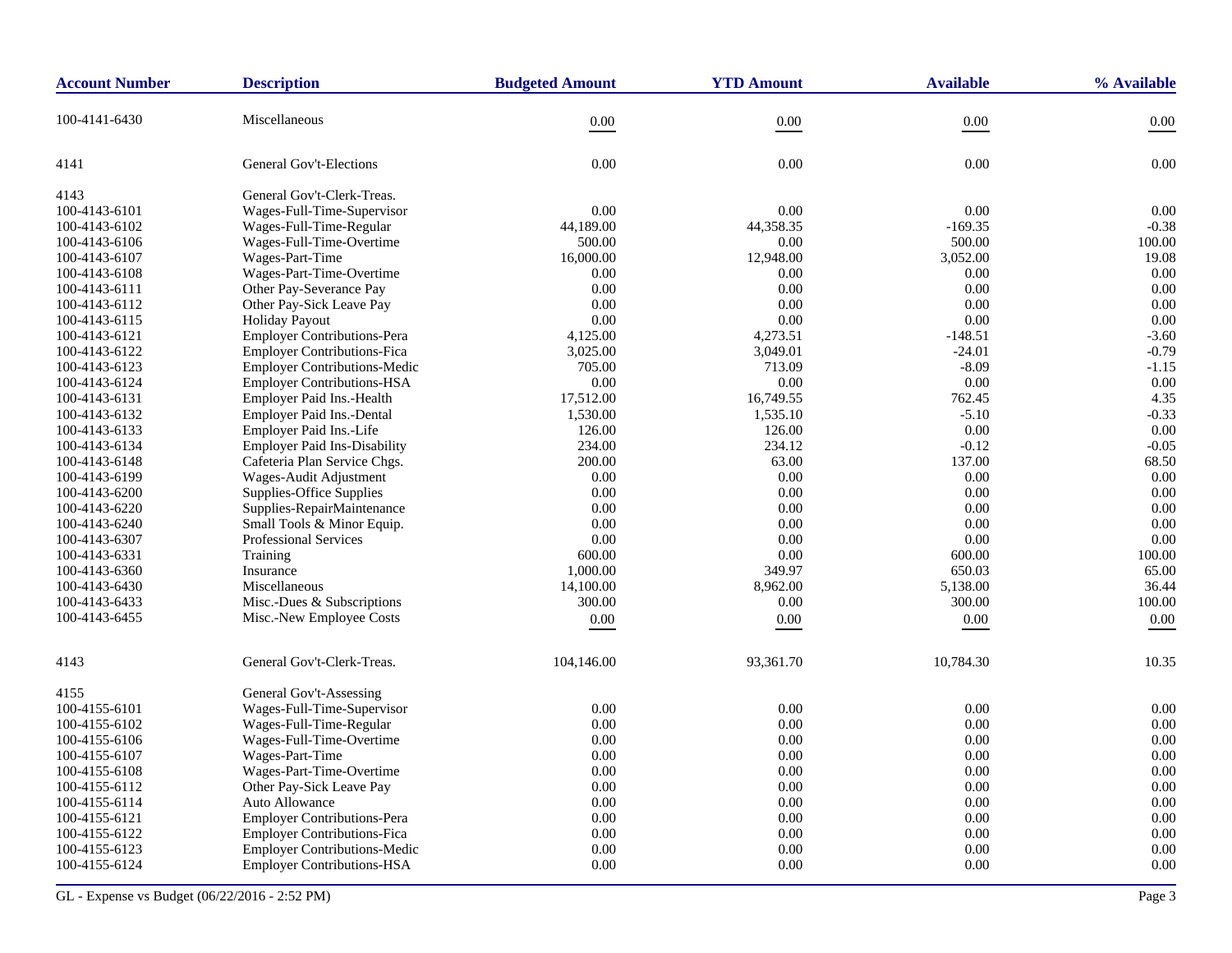| <b>Account Number</b>          | <b>Description</b>                                                   | <b>Budgeted Amount</b> | <b>YTD Amount</b> | <b>Available</b> | % Available  |
|--------------------------------|----------------------------------------------------------------------|------------------------|-------------------|------------------|--------------|
|                                |                                                                      |                        |                   |                  |              |
| 100-4155-6131<br>100-4155-6132 | <b>Employer Paid Ins.-Health</b><br><b>Employer Paid Ins.-Dental</b> | 0.00<br>0.00           | 0.00<br>0.00      | 0.00<br>0.00     | 0.00<br>0.00 |
| 100-4155-6133                  | Employer Paid Ins.-Life                                              | 0.00                   | 0.00              | 0.00             | 0.00         |
|                                |                                                                      |                        | 0.00              | 0.00             | 0.00         |
| 100-4155-6134                  | <b>Employer Paid Ins-Disability</b>                                  | 0.00                   | 0.00              |                  | 0.00         |
| 100-4155-6148                  | Cafeteria Plan Service Chgs.                                         | 0.00                   |                   | 0.00<br>0.00     |              |
| 100-4155-6199                  | Wages-Audit Adjustment                                               | 0.00                   | 0.00<br>0.00      | 0.00             | 0.00<br>0.00 |
| 100-4155-6200                  | Supplies-Office Supplies                                             | 0.00                   |                   |                  |              |
| 100-4155-6220                  | Supplies-RepairMaintenance                                           | 0.00                   | 0.00              | 0.00             | 0.00<br>0.00 |
| 100-4155-6240                  | Small Tools & Minor Equip.                                           | 0.00                   | 0.00              | 0.00             |              |
| 100-4155-6300                  | Professional Services                                                | 42,000.00              | 30,819.75         | 11,180.25        | 26.62        |
| 100-4155-6331                  | Training                                                             | 0.00                   | 0.00              | 0.00             | 0.00         |
| 100-4155-6360                  | Insurance                                                            | 0.00                   | 0.00              | 0.00             | 0.00         |
| 100-4155-6400                  | <b>Repairs And Maintenance</b>                                       | 0.00                   | 0.00              | 0.00             | 0.00         |
| 100-4155-6404                  | Repairs & Maint.-Mach.Equip                                          | 0.00                   | 0.00              | 0.00             | 0.00         |
| 100-4155-6430                  | Miscellaneous                                                        | 0.00                   | 0.00              | 0.00             | 0.00         |
| 100-4155-6462                  | Misc.-Severance Pay                                                  | $0.00\,$               | 0.00              | 0.00             | 0.00         |
| 4155                           | General Gov't-Assessing                                              | 42,000.00              | 30,819.75         | 11,180.25        | 26.62        |
| 4157                           | General Gov't-Purchasing                                             |                        |                   |                  |              |
| 100-4157-6200                  | Supplies-Office Supplies                                             | 7,500.00               | 3.910.13          | 3.589.87         | 47.86        |
| 100-4157-6210                  | <b>Supplies-Operating Supplies</b>                                   | 2,500.00               | 591.55            | 1,908.45         | 76.34        |
| 100-4157-6212                  | Supplies-Operating-Fuel                                              | 0.00                   | 0.00              | 0.00             | 0.00         |
| 100-4157-6220                  | Supplies-RepairMaintenance                                           | 2,500.00               | 1,002.56          | 1,497.44         | 59.90        |
| 100-4157-6228                  | Supplies-R & M-Vehicle                                               | 0.00                   | 0.00              | 0.00             | 0.00         |
| 100-4157-6240                  | Small Tools & Minor Equip.                                           | 0.00                   | 0.00              | 0.00             | 0.00         |
| 100-4157-6300                  | <b>Professional Services</b>                                         | 0.00                   | 0.00              | 0.00             | 0.00         |
| 100-4157-6322                  | Communication - Postage                                              | 12,000.00              | 8,158.85          | 3,841.15         | 32.01        |
| 100-4157-6360                  | Insurance                                                            | 400.00                 | 0.00              | 400.00           | 100.00       |
| 100-4157-6400                  | Repairs And Maintenance                                              | 5,500.00               | 12,702.77         | $-7,202.77$      | $-130.96$    |
| 100-4157-6404                  | Repairs & Maint.-Mach.Equip                                          | 5,000.00               | 1,490.64          | 3,509.36         | 70.19        |
| 100-4157-6406                  | Repairs & Maint.-Communicate                                         | 0.00                   | 0.00              | 0.00             | 0.00         |
| 100-4157-6413                  | Rentals - Office Equipment                                           | 6,400.00               | 4,067.05          | 2,332.95         | 36.45        |
| 100-4157-6417                  | Rentals - Revolving - 2008                                           | 0.00                   | 0.00              | 0.00             | 0.00         |
| 100-4157-6418                  | Rentals - Revolving - 2007                                           | 0.00                   | 0.00              | 0.00             | 0.00         |
| 100-4157-6419                  | Rentals - Revolving - 2011                                           | 0.00                   | 0.00              | 0.00             | 0.00         |
| 100-4157-6420                  | Rentals - Revolving - 2012                                           | 0.00                   | 0.00              | 0.00             | 0.00         |
| 100-4157-6421                  | Rentals-Revolving-2003                                               | 0.00                   | 0.00              | 0.00             | 0.00         |
| 100-4157-6422                  | Rentals - Revolving - 2014                                           | 3,174.00               | 3,174.00          | 0.00             | 0.00         |
| 100-4157-6423                  | Rentals-Revolving-2001                                               | 0.00                   | 0.00              | 0.00             | 0.00         |
| 100-4157-6424                  | Rentals-Revolving-2002                                               | 0.00                   | 0.00              | 0.00             | 0.00         |
| 100-4157-6425                  | Rentals-Revolving-2006                                               | 0.00                   | 0.00              | 0.00             | 0.00         |
| 100-4157-6427                  | Rentals-Revolving-2005                                               | 0.00                   | 0.00              | 0.00             | 0.00         |
| 100-4157-6428                  | Rentals - Revolving - 2009                                           | 0.00                   | 0.00              | 0.00             | 0.00         |
| 100-4157-6429                  | Rentals - Revolving - 2010                                           | 0.00                   | 0.00              | 0.00             | 0.00         |
| 100-4157-6430                  | Miscellaneous                                                        | 100.00                 | 0.00              | 100.00           | 100.00       |
|                                |                                                                      |                        |                   |                  |              |
| 100-4157-6433                  | Misc.-Dues & Subscriptions                                           | 1,000.00               | 0.00              | 1,000.00         | 100.00       |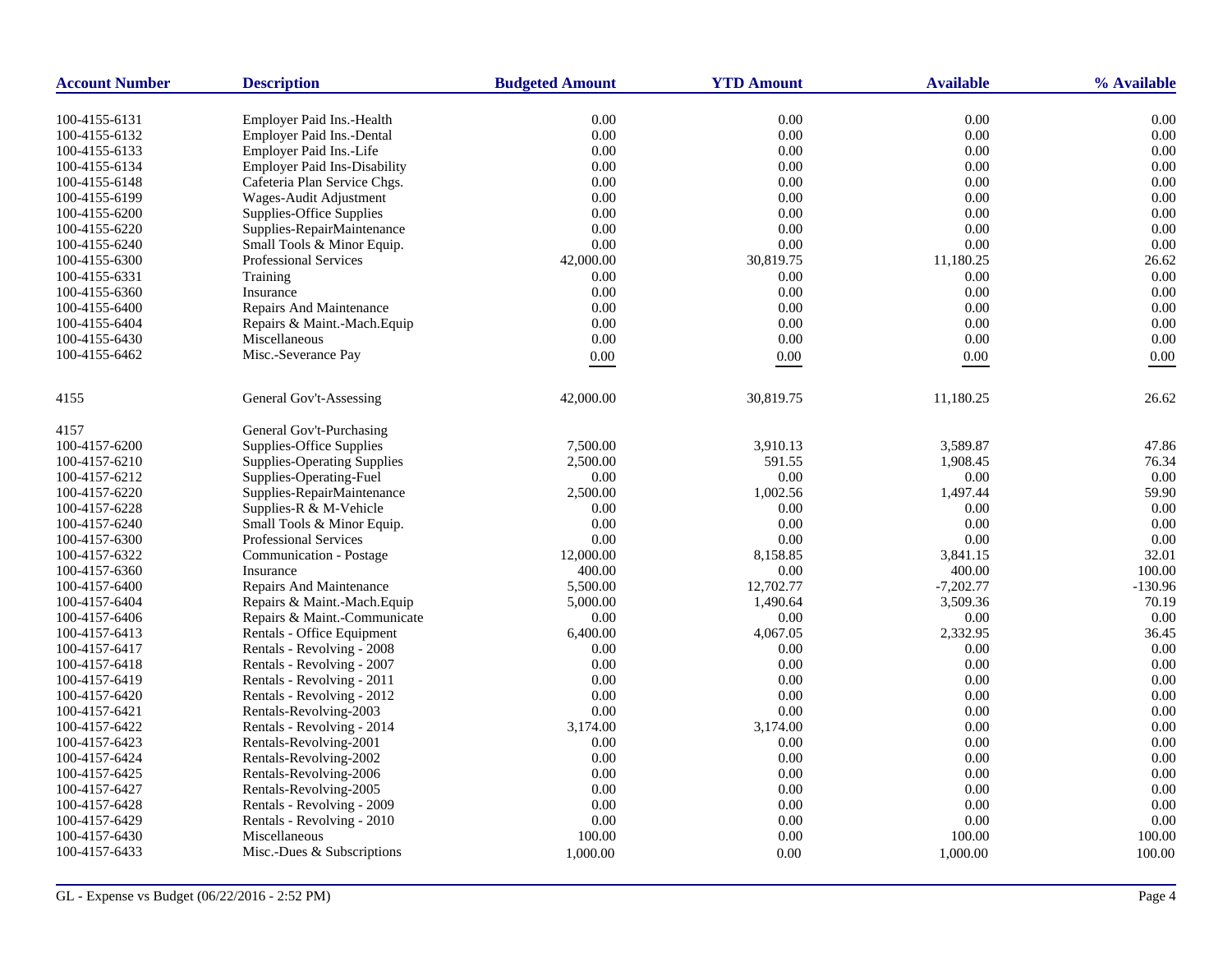| <b>Account Number</b> | <b>Description</b>           | <b>Budgeted Amount</b> | <b>YTD Amount</b> | <b>Available</b> | % Available |
|-----------------------|------------------------------|------------------------|-------------------|------------------|-------------|
|                       |                              |                        |                   |                  |             |
| 4157                  | General Gov't-Purchasing     | 46,074.00              | 35,097.55         | 10,976.45        | 23.82       |
| 4158                  | General Gov't-Ind. Auditing  |                        |                   |                  |             |
| 100-4158-6300         | <b>Professional Services</b> | 0.00                   | 0.00              | 0.00             | 0.00        |
| 100-4158-6301         | Professional-Auditing        | 25,000.00              | 28,625.00         | $-3,625.00$      | $-14.50$    |
| 100-4158-6314         | Professional-Budgeting       | 0.00                   | 0.00              | 0.00             | 0.00        |
| 100-4158-6360         | Insurance                    | 20.00                  | 0.00              | 20.00            | 100.00      |
| 4158                  | General Gov't-Ind. Auditing  | 25,020.00              | 28,625.00         | $-3,605.00$      | $-14.41$    |
| 4159                  | <b>Technology Services</b>   |                        |                   |                  |             |
| 100-4159-6220         | Supplies-RepairMaintenance   | 11,000.00              | 10,393.19         | 606.81           | 5.52        |
| 100-4159-6300         | <b>Professional Services</b> | 40,000.00              | 32,525.07         | 7,474.93         | 18.69       |
| 100-4159-6417         | Rentals - Revolving - 2008   | 0.00                   | 0.00              | 0.00             | 0.00        |
| 100-4159-6419         | Rentals - Revolving - 2011   | 0.00                   | 0.00              | 0.00             | 0.00        |
| 100-4159-6420         | Rentals - Revolving - 2012   | 3,525.00               | 3,525.00          | 0.00             | 0.00        |
| 100-4159-6422         | Rentals - Revolving - 2014   | 7,617.00               | 7,617.00          | 0.00             | 0.00        |
| 100-4159-6530         | C.O.-Other Imp.              | $0.00\,$               | $0.00\,$          | 0.00             | $0.00\,$    |
| 4159                  | <b>Technology Services</b>   | 62,142.00              | 54,060.26         | 8,081.74         | 13.01       |
| 4161                  | General Gov't-City Attorney  |                        |                   |                  |             |
| 100-4161-6304         | Professional-Legal-Civil     | 12,000.00              | 9,327.25          | 2,672.75         | 22.27       |
| 100-4161-6308         | Professional-Legal-Criminal  | 100,000.00             | 68,025.25         | 31,974.75        | 31.97       |
| 100-4161-6319         | Professional-Retainer Fee    | 9,600.00               | 9,600.00          | 0.00             | 0.00        |
| 100-4161-6360         | Insurance                    | 125.00                 | $0.00\,$          | 125.00           | 100.00      |
| 100-4161-6430         | Miscellaneous                | 1,000.00               | 0.00              | 1,000.00         | 100.00      |
|                       |                              |                        |                   |                  |             |
| 4161                  | General Gov't-City Attorney  | 122,725.00             | 86,952.50         | 35,772.50        | 29.15       |
| 4162                  | General Gov't-Other Legal    |                        |                   |                  |             |
| 100-4162-6304         | Professional-Legal-Civil     | 0.00                   | 4,130.36          | $-4,130.36$      | 0.00        |
| 100-4162-6308         | Professional-Legal-Criminal  | 0.00                   | 0.00              | 0.00             | 0.00        |
| 100-4162-6430         | Misc.-Ordinance Codification | 0.00                   | 0.00              | 0.00             | 0.00        |
|                       |                              | 0.00                   |                   |                  | 0.00        |
| 4162                  | General Gov't-Other Legal    |                        | 4,130.36          | $-4,130.36$      |             |
| 4191                  | General Gov't-Plan. & Zoning |                        |                   |                  |             |
| 100-4191-6220         | Supplies-RepairMaintenance   | 200.00                 | 0.00              | 200.00           | 100.00      |
| 100-4191-6300         | Professional Services        | 0.00                   | 3,900.00          | $-3,900.00$      | 0.00        |
| 100-4191-6331         | Training                     | 0.00                   | 0.00              | 0.00             | 0.00        |
| 100-4191-6430         | Miscellaneous                | 0.00                   | $0.00\,$          | 0.00             | 0.00        |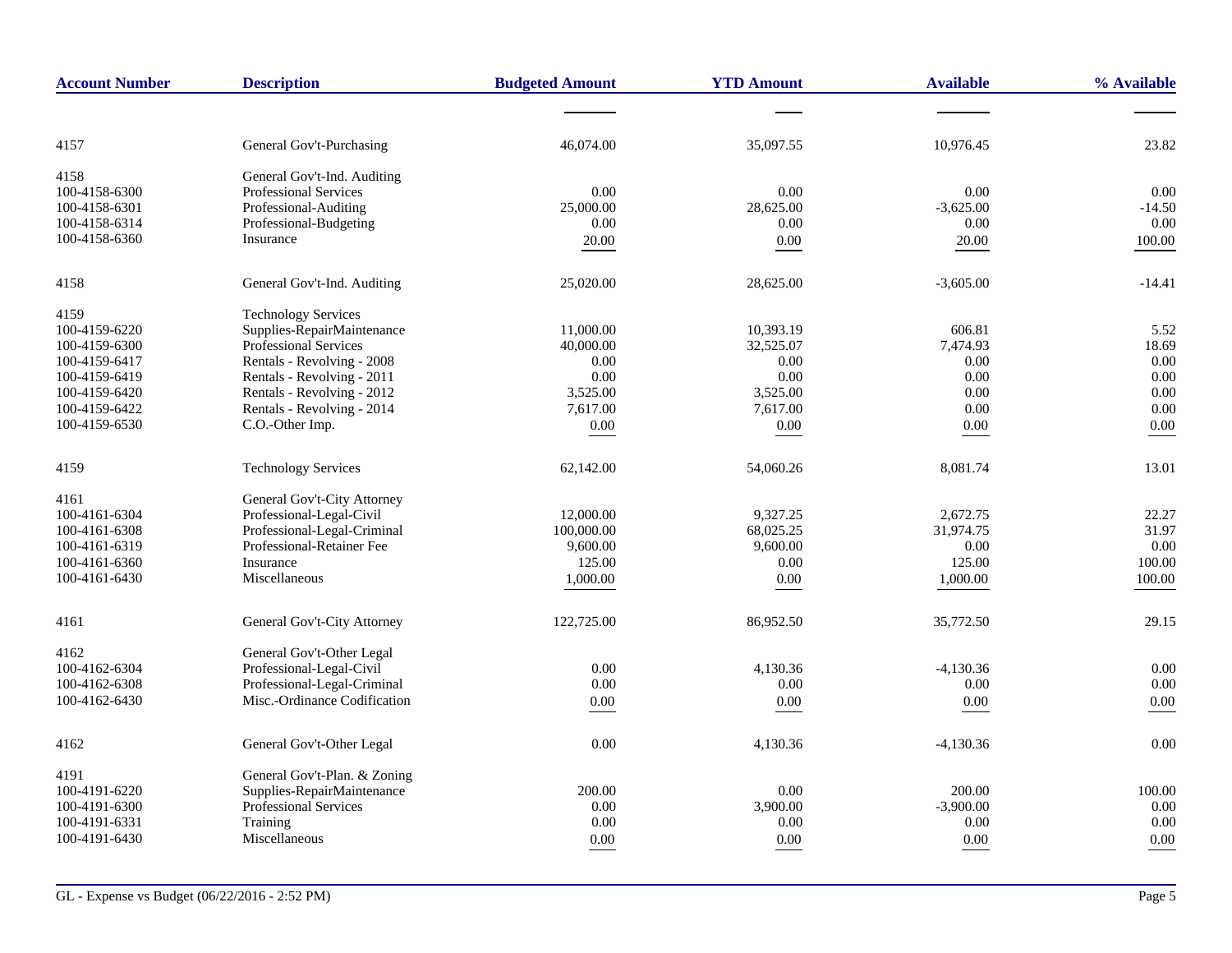| <b>Account Number</b> | <b>Description</b>                  | <b>Budgeted Amount</b> | <b>YTD Amount</b> | <b>Available</b> | % Available |
|-----------------------|-------------------------------------|------------------------|-------------------|------------------|-------------|
| 4191                  | General Gov't-Plan. & Zoning        | 200.00                 | 3,900.00          | $-3,700.00$      | $-1,850.00$ |
| 4194                  | General Gov't-City Hall             |                        |                   |                  |             |
| 100-4194-6210         | <b>Supplies-Operating Supplies</b>  | 500.00                 | 0.00              | 500.00           | 100.00      |
| 100-4194-6223         | Supplies-RepairMaintenance          | 2,000.00               | 530.01            | 1.469.99         | 73.50       |
| 100-4194-6240         | Small Tools & Minor Equip.          | 100.00                 | 1,708.40          | $-1,608.40$      | $-1,608.40$ |
| 100-4194-6307         | Professional Services               | 500.00                 | 0.00              | 500.00           | 100.00      |
| 100-4194-6321         | Communication - Telephone           | 8,500.00               | 7,778.56          | 721.44           | 8.49        |
| 100-4194-6360         | Insurance                           | 3,500.00               | 1,300.50          | 2,199.50         | 62.84       |
| 100-4194-6380         | <b>Utility Services</b>             | 16,000.00              | 11,357.96         | 4,642.04         | 29.01       |
| 100-4194-6401         | Repairs & Maint.-Bldgs              | 3,500.00               | 3,704.68          | $-204.68$        | $-5.85$     |
| 100-4194-6407         | Repairs & Maint.-Contractual        | 6,300.00               | 0.00              | 6,300.00         | 100.00      |
| 100-4194-6410         | Rental                              | 0.00                   | 0.00              | 0.00             | 0.00        |
| 100-4194-6430         | Miscellaneous                       | 100.00                 | 0.00              | 100.00           | 100.00      |
| 100-4194-6530         | C.O.-Other Imp.                     | 100.00                 | $0.00\,$          | 100.00           | 100.00      |
|                       |                                     |                        |                   |                  |             |
| 4194                  | General Gov't-City Hall             | 41,100.00              | 26,380.11         | 14,719.89        | 35.81       |
| 4195                  | General Gov't-Chamber Bldg.         |                        |                   |                  |             |
| 100-4195-6360         | Insurance                           | 30.00                  | 0.00              | 30.00            | 100.00      |
| 100-4195-6401         | Repairs & Maint.-Bldgs              | $0.00\,$               | $0.00\,$          | $0.00\,$         | $0.00\,$    |
| 4195                  | General Gov't-Chamber Bldg.         | 30.00                  | 0.00              | 30.00            | 100.00      |
| 4210                  | Public Safety-Police                |                        |                   |                  |             |
| 100-4210-6101         | Wages-Full-Time-Supervisor          | 75,949.00              | 76,240.64         | $-291.64$        | $-0.38$     |
| 100-4210-6102         | Wages-Full Time-Regular             | 44,189.00              | 44,358.47         | $-169.47$        | $-0.38$     |
| 100-4210-6103         | Wages-Full-Time-Maintenance         | 0.00                   | 0.00              | 0.00             | 0.00        |
| 100-4210-6104         | Wages-Full Time-Sergeants           | 64,901.00              | 65,213.74         | $-312.74$        | $-0.48$     |
| 100-4210-6105         | Wages-Full Time-Officers            | 415,644.00             | 416,715.96        | $-1,071.96$      | $-0.26$     |
| 100-4210-6106         | Wages-Full Time-Overtime            | 40,000.00              | 44,899.34         | $-4,899.34$      | $-12.25$    |
| 100-4210-6107         | Wages-Part-Time                     | 2,000.00               | 0.00              | 2,000.00         | 100.00      |
| 100-4210-6108         | Wages-Part-Time-Overtime            | 0.00                   | 0.00              | 0.00             | 0.00        |
| 100-4210-6110         | Overtime-Community Service          | 0.00                   | 0.00              | 0.00             | 0.00        |
| 100-4210-6111         | Other Pay-Severance Pay             | 0.00                   | 0.00              | 0.00             | 0.00        |
| 100-4210-6112         | Other Pay-Sick Leave Pay            | 5,091.00               | 4,360.24          | 730.76           | 14.35       |
| 100-4210-6113         | Other Pay-Continuous Train          | 0.00                   | 0.00              | 0.00             | 0.00        |
| 100-4210-6115         | <b>Holiday Pay</b>                  | 22,179.00              | 22,179.10         | $-0.10$          | 0.00        |
| 100-4210-6116         | Pager Allowance                     | 4,200.00               | 4,200.00          | 0.00             | 0.00        |
| 100-4210-6121         | <b>Employer Contributions-Pera</b>  | 97,740.00              | 104,971.52        | $-7,231.52$      | $-7.40$     |
| 100-4210-6122         | <b>Employer Contributions-Fica</b>  | 2,740.00               | 2,508.46          | 231.54           | 8.45        |
| 100-4210-6123         | <b>Employer Contributions-Medic</b> | 8,845.00               | 9,100.03          | $-255.03$        | $-2.88$     |
| 100-4210-6124         | <b>Employer Contributions-HSA</b>   | 15,980.00              | 11,851.49         | 4,128.51         | 25.84       |
| 100-4210-6131         | Employer Paid Ins.-Health           | 138,418.00             | 135,535.69        | 2,882.31         | 2.08        |
| 100-4210-6132         | <b>Employer Paid Ins.-Dental</b>    | 13,258.00              | 13,301.80         | $-43.80$         | $-0.33$     |
| 100-4210-6133         | Employer Paid Ins.-Life             | 1,260.00               | 1,260.00          | 0.00             | 0.00        |
| 100-4210-6134         | <b>Employer Paid Ins-Disability</b> | 3,184.00               | 3,183.12          | 0.88             | 0.03        |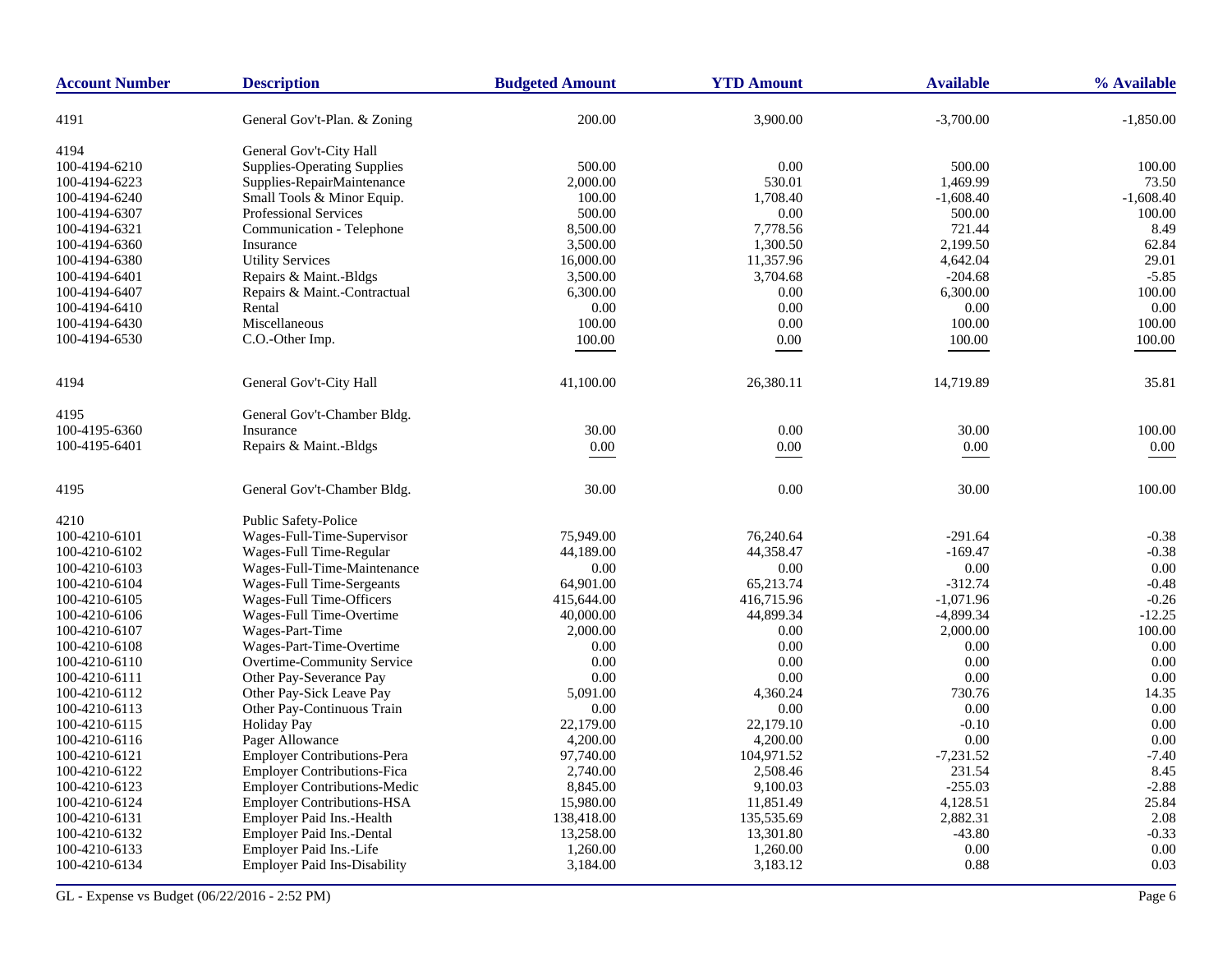| <b>Account Number</b> | <b>Description</b>                                | <b>Budgeted Amount</b> | <b>YTD Amount</b> | <b>Available</b> | % Available  |
|-----------------------|---------------------------------------------------|------------------------|-------------------|------------------|--------------|
| 100-4210-6148         | Cafeteria Plan Service Chgs.                      | 450.00                 | 315.00            | 135.00           | 30.00        |
| 100-4210-6199         | Wages-Audit Adjustment                            | 0.00                   | $0.00\,$          | 0.00             | 0.00         |
| 100-4210-6200         | Supplies-Office Supplies                          | 3,500.00               | 4,496.97          | $-996.97$        | $-28.48$     |
| 100-4210-6210         | <b>Supplies-Operating Supplies</b>                | 0.00                   | 0.00              | 0.00             | 0.00         |
| 100-4210-6212         | Supplies-Operating-Fuel                           | 35,000.00              | 20,370.91         | 14,629.09        | 41.80        |
| 100-4210-6217         | Supplies-Operating-Uniforms                       | 8,500.00               | 6,469.53          | 2,030.47         | 23.89        |
| 100-4210-6220         | Supplies-RepairMaintenance                        | 3,300.00               | 12,287.43         | $-8,987.43$      | $-272.35$    |
| 100-4210-6224         | Supplies-Canine                                   | 0.00                   | 0.00              | 0.00             | 0.00         |
| 100-4210-6228         | Supplies-R & M-Vehicle                            | 4,000.00               | 2,513.81          | 1,486.19         | 37.15        |
| 100-4210-6240         | Small Tools & Minor Equip.                        | 2,000.00               | 20,734.99         | $-18,734.99$     | $-936.75$    |
| 100-4210-6302         | Legal                                             | 500.00                 | 0.00              | 500.00           | 100.00       |
| 100-4210-6305         | Professional-Medical                              | 400.00                 | 0.00              | 400.00           | 100.00       |
| 100-4210-6320         | Communication                                     | 12,000.00              | 14,295.57         | $-2,295.57$      | $-19.13$     |
| 100-4210-6331         | Training                                          | 8,000.00               | 9,620.58          | $-1,620.58$      | $-20.26$     |
| 100-4210-6350         | Printing, Publish, & Record                       | 1,000.00               | 0.00              | 1,000.00         | 100.00       |
| 100-4210-6360         | Insurance                                         | 25,000.00              | 24,464.12         | 535.88           | 2.14         |
| 100-4210-6380         | <b>Utility Services</b>                           | 350.00                 | 402.64            | $-52.64$         | $-15.04$     |
| 100-4210-6400         | Repairs And Maintenance                           | 8,500.00               | 4,815.20          | 3,684.80         | 43.35        |
| 100-4210-6402         | Repairs & Maint.-Vehicles                         | 7,500.00               | 12,966.50         | $-5,466.50$      | $-72.89$     |
| 100-4210-6406         | Repairs & Maint.-Communicate                      | 2,700.00               | 915.00            | 1,785.00         | 66.11        |
| 100-4210-6412         |                                                   | 15,000.00              | 15,000.00         | 0.00             | 0.00         |
| 100-4210-6415         | Rentals - Buildings<br>Rentals - Revolving - 2010 | 0.00                   | 0.00              | 0.00             | 0.00         |
| 100-4210-6416         | Rentals - Revolving - 2009                        | 0.00                   | 0.00              | 0.00             | 0.00         |
|                       |                                                   |                        |                   |                  | 0.00         |
| 100-4210-6417         | Rentals - Revolving - 2008                        | 0.00                   | 0.00              | 0.00<br>0.00     |              |
| 100-4210-6418         | Rentals-Revolving-2007                            | 0.00                   | 0.00              |                  | 0.00<br>0.00 |
| 100-4210-6419         | Rentals - Revolving - 2011                        | 19,444.00              | 19,444.00         | 0.00             |              |
| 100-4210-6420         | Rentals - Revolving - 2012                        | 25,008.00              | 25,008.00         | 0.00             | 0.00         |
| 100-4210-6421         | Rentals - Revolving-2013                          | 35,184.00              | 35,184.00         | 0.00             | 0.00         |
| 100-4210-6422         | Rentals - Revolving - 2014                        | 30,261.00              | 30,261.00         | 0.00             | 0.00         |
| 100-4210-6423         | Rentals-Revolving-2015                            | 0.00                   | 0.00              | 0.00             | 0.00         |
| 100-4210-6424         | Rentals-Revolving-2002                            | 0.00                   | 0.00              | 0.00             | 0.00         |
| 100-4210-6425         | Rentals-Revolving-2006                            | 0.00                   | 0.00              | 0.00             | 0.00         |
| 100-4210-6427         | Rentals-Revolving-2005                            | 0.00                   | 0.00              | 0.00             | 0.00         |
| 100-4210-6430         | Miscellaneous                                     | 10,000.00              | 4,246.23          | 5,753.77         | 57.54        |
| 100-4210-6433         | Misc.-Dues & Subscriptions                        | 4,000.00               | 4,282.01          | $-282.01$        | $-7.05$      |
| 100-4210-6436         | Misc.-Towing Charges                              | 2,000.00               | 921.34            | 1,078.66         | 53.93        |
| 100-4210-6455         | Misc.-New Employee Costs                          | 0.00                   | 0.00              | 0.00             | 0.00         |
| 100-4210-6731         | Transfers-Gov.-Perm.-Records                      | 0.00                   | 0.00              | 0.00             | 0.00         |
| 100-4210-6732         | Transfers-Gov.-Perm-Dispatch                      | 98,000.00              | 133,456.56        | $-35,456.56$     | $-36.18$     |
| 4210                  | Public Safety-Police                              | 1,317,175.00           | 1,362,350.99      | -45,175.99       | $-3.43$      |
| 4220                  | Public Safety-Fire                                |                        |                   |                  |              |
| 100-4220-6107         | Wages-Part-Time                                   | 56,000.00              | 50,188.00         | 5,812.00         | 10.38        |
| 100-4220-6108         | Wages-Part-time-Annual                            | 6,550.00               | 7,750.00          | $-1,200.00$      | $-18.32$     |
| 100-4220-6109         | Wages-Part Time-Supervisor                        | 6,650.00               | 8,864.00          | $-2,214.00$      | $-33.29$     |
| 100-4220-6121         | <b>Employer Contributions-Pera</b>                | 0.00                   | 0.00              | 0.00             | 0.00         |
| 100-4220-6122         | <b>Employer Contributions-Fica</b>                | 4,500.00               | 4,540.58          | $-40.58$         | $-0.90$      |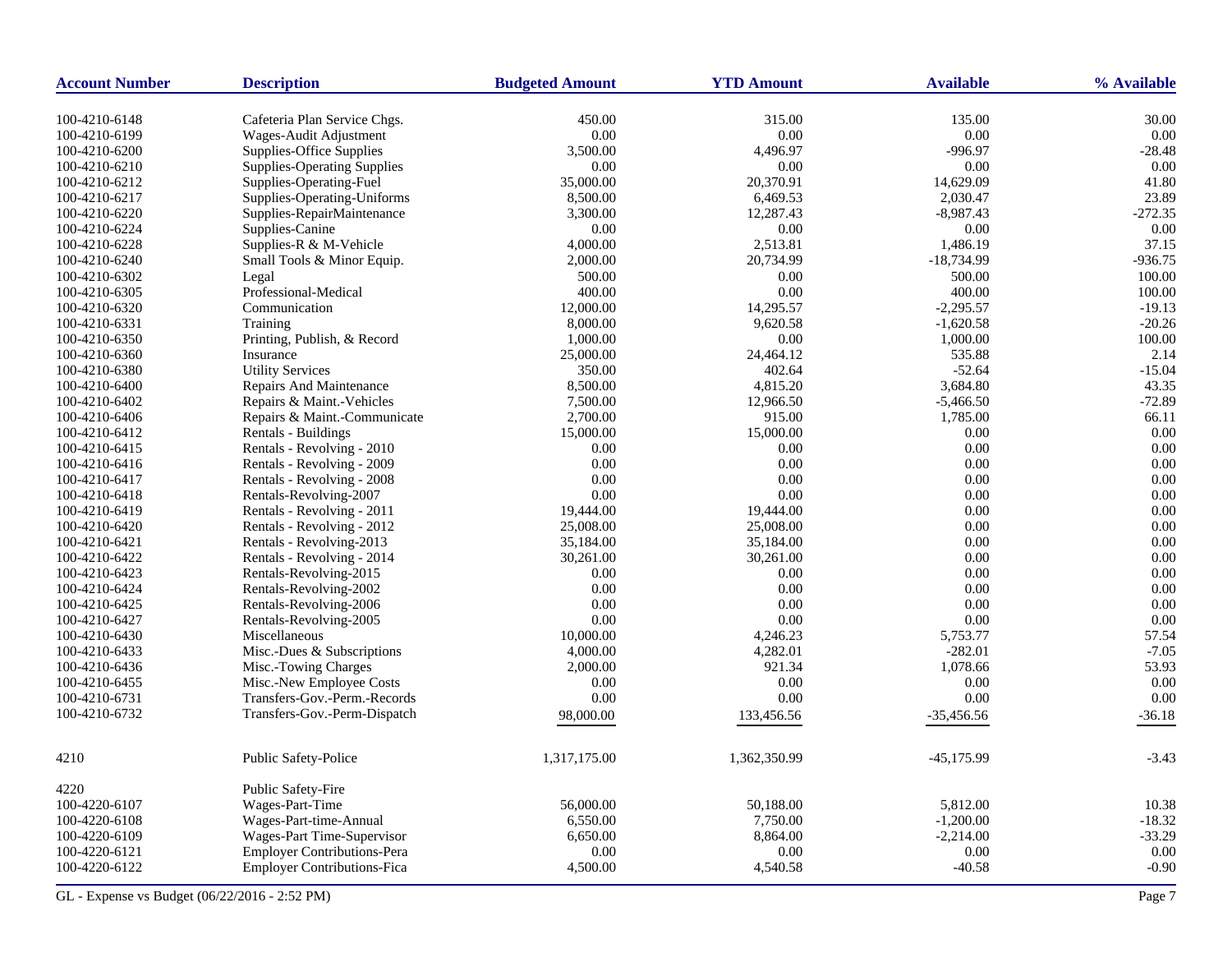| <b>Account Number</b> | <b>Description</b>                  | <b>Budgeted Amount</b> | <b>YTD Amount</b> | <b>Available</b> | % Available |
|-----------------------|-------------------------------------|------------------------|-------------------|------------------|-------------|
| 100-4220-6123         | <b>Employer Contributions-Medic</b> | 1,000.00               | 1,062.01          | $-62.01$         | $-6.20$     |
| 100-4220-6124         | <b>Employer Contributions-HSA</b>   | 0.00                   | 0.00              | 0.00             | 0.00        |
| 100-4220-6199         | Wages-Audit Adjustment              | 0.00                   | 0.00              | 0.00             | 0.00        |
| 100-4220-6200         | <b>Supplies-Office Supplies</b>     | 400.00                 | 317.86            | 82.14            | 20.54       |
| 100-4220-6210         | <b>Supplies-Operating Supplies</b>  | 400.00                 | 0.00              | 400.00           | 100.00      |
| 100-4220-6212         | Supplies-Operating-Fuel             | 5,000.00               | 2,725.29          | 2,274.71         | 45.49       |
| 100-4220-6217         | Supplies-Operating-Uniforms         | 5,500.00               | 105.30            | 5,394.70         | 98.09       |
| 100-4220-6220         | Supplies-RepairMaintenance          | 11,900.00              | 12,279.68         | $-379.68$        | $-3.19$     |
| 100-4220-6240         | Small Tools & Minor Equip.          | 2,500.00               | 2,562.81          | $-62.81$         | $-2.51$     |
| 100-4220-6300         | <b>Professional Services</b>        | 6,000.00               | 5,355.00          | 645.00           | 10.75       |
| 100-4220-6321         | Communication - Telephone           | 4,500.00               | 1,679.60          | 2,820.40         | 62.68       |
| 100-4220-6325         | Communication - Alarm System        | 1,000.00               | 0.00              | 1,000.00         | 100.00      |
| 100-4220-6331         | Training                            | 6,500.00               | 5,629.89          | 870.11           | 13.39       |
| 100-4220-6350         | Printing, Publish, & Record         | 300.00                 | 0.00              | 300.00           | 100.00      |
| 100-4220-6360         | Insurance                           | 20,000.00              | 23,812.98         | $-3,812.98$      | $-19.06$    |
| 100-4220-6380         | <b>Utility Services</b>             | 11,500.00              | 11,664.13         | $-164.13$        | $-1.43$     |
| 100-4220-6383         | <b>Utility Services - Gas</b>       | 11,050.00              | 5,463.78          | 5,586.22         | 50.55       |
| 100-4220-6400         | Repairs And Maintenance             | 18,000.00              | 16,726.59         | 1,273.41         | 7.07        |
| 100-4220-6417         | Rentals - Revolving - 2008          | 0.00                   | 0.00              | 0.00             | 0.00        |
| 100-4220-6418         | Rentals-Revolving-2007              | 0.00                   | $0.00\,$          | 0.00             | 0.00        |
| 100-4220-6419         | Rentals - Revolving - 2011          | 2,972.00               | 2,972.00          | 0.00             | 0.00        |
| 100-4220-6421         | Rentals - Revolving-2013            | 4,742.00               | 4,742.00          | 0.00             | 0.00        |
| 100-4220-6422         | Rentals-Revolving-1998              | 0.00                   | 0.00              | 0.00             | 0.00        |
| 100-4220-6423         | Rentals-Revolving-2015              | 0.00                   | 0.00              | 0.00             | 0.00        |
| 100-4220-6424         | Rentals-Revolving-2002              | 0.00                   | 0.00              | 0.00             | 0.00        |
| 100-4220-6425         | Rentals-Revolving-2006              | 0.00                   | 0.00              | 0.00             | 0.00        |
| 100-4220-6427         | Rentals-Revolving-2005              | 0.00                   | 0.00              | 0.00             | 0.00        |
| 100-4220-6430         | Miscellaneous                       | 4,000.00               | 1,245.03          | 2,754.97         | 68.87       |
| 100-4220-6438         | Misc.-Fire Relief Levy              | 0.00                   | 9,468.00          | $-9,468.00$      | 0.00        |
| 100-4220-6520         | C.O.-Buildings                      | 2,000.00               | 0.00              | 2,000.00         | 100.00      |
| 100-4220-6580         | C.O.-Equip.-Other                   | 0.00                   | 0.00              | 0.00             | 0.00        |
| 100-4220-6582         | C.O.-Equip.-F.D.-Pagers             | 2,000.00               | 0.00              | 2,000.00         | 100.00      |
| 100-4220-6736         | Transfers-Gov.-Perm-2% St.A.        | 42,541.00              | 63,240.99         | $-20,699.99$     | $-48.66$    |
| 100-4220-6738         | Transfer - Fire Relief Levy         | 0.00                   | 0.00              | 0.00             | 0.00        |
| 4220                  | Public Safety-Fire                  | 237,505.00             | 242,395.52        | $-4,890.52$      | $-2.06$     |
| 4241                  | Public Safety-Bldg. Insp.           |                        |                   |                  |             |
| 100-4241-6101         | Wages-Full-Time-Supervisor          | 64,901.00              | 65,151.14         | $-250.14$        | $-0.39$     |
| 100-4241-6102         | Wages-Full-Time-Regular             | 0.00                   | 0.00              | 0.00             | 0.00        |
| 100-4241-6103         | Wages-Full-Time-Maintenance         | 0.00                   | 0.00              | 0.00             | 0.00        |
| 100-4241-6107         | Wages-Part-Time                     | 0.00                   | 0.00              | 0.00             | 0.00        |
| 100-4241-6112         | Other Pay-Sick Leave Pay            | 1,468.00               | 1,248.11          | 219.89           | 14.98       |
| 100-4241-6114         | Auto Allowance                      | 0.00                   | 0.00              | 0.00             | 0.00        |
| 100-4241-6121         | <b>Employer Contributions-Pera</b>  | 4,868.00               | 4,862.70          | 5.30             | 0.11        |
| 100-4241-6122         | <b>Employer Contributions-Fica</b>  | 4,115.00               | 3,825.74          | 289.26           | 7.03        |
| 100-4241-6123         | <b>Employer Contributions-Medic</b> | 962.00                 | 894.82            | 67.18            | 6.98        |
| 100-4241-6124         | <b>Employer Contributions-HSA</b>   | 0.00                   | 0.00              | 0.00             | 0.00        |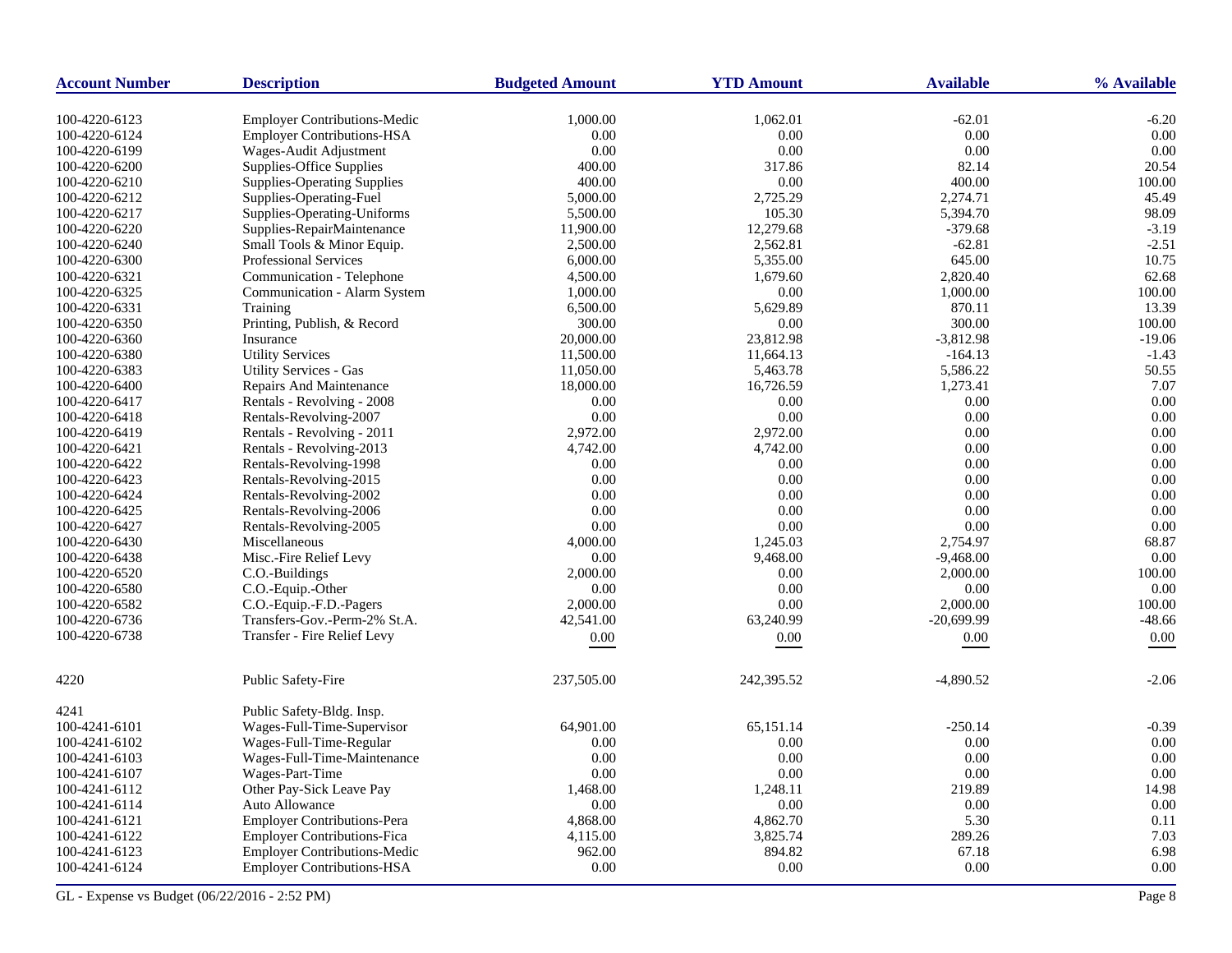| <b>Account Number</b> | <b>Description</b>                  | <b>Budgeted Amount</b> | <b>YTD Amount</b> | <b>Available</b> | % Available |
|-----------------------|-------------------------------------|------------------------|-------------------|------------------|-------------|
| 100-4241-6131         | Employer Paid Ins.-Health           | 17,512.00              | 16,749.55         | 762.45           | 4.35        |
| 100-4241-6132         | Employer Paid Ins.-Dental           | 1,530.00               | 1,535.10          | $-5.10$          | $-0.33$     |
| 100-4241-6133         | Employer Paid Ins.-Life             | 126.00                 | 126.00            | $0.00\,$         | 0.00        |
| 100-4241-6134         | <b>Employer Paid Ins-Disability</b> | 344.00                 | 344.04            | $-0.04$          | $-0.01$     |
| 100-4241-6148         | Cafeteria Plan Service Chgs.        | 248.00                 | 63.00             | 185.00           | 74.60       |
| 100-4241-6199         | Wages-Audit Adjustment              | 0.00                   | 0.00              | 0.00             | 0.00        |
| 100-4241-6200         | Supplies-Office Supplies            | 500.00                 | 92.99             | 407.01           | 81.40       |
| 100-4241-6220         | Supplies-RepairMaintenance          | 2,100.00               | 2,380.99          | $-280.99$        | $-13.38$    |
| 100-4241-6300         | <b>Professional Services</b>        | 0.00                   | 0.00              | 0.00             | 0.00        |
| 100-4241-6331         | Training                            | 800.00                 | 939.91            | $-139.91$        | $-17.49$    |
| 100-4241-6360         | Insurance                           | 600.00                 | 614.85            | $-14.85$         | $-2.48$     |
| 100-4241-6400         | Repairs And Maintenance             | 400.00                 | 24.00             | 376.00           | 94.00       |
| 100-4241-6423         | Rentals-Revolving-2001              | 0.00                   | 0.00              | 0.00             | 0.00        |
| 100-4241-6424         | Rentals-Revolving-2002              | 0.00                   | 0.00              | 0.00             | 0.00        |
| 100-4241-6425         | Rentals-Revolving-2006              | 0.00                   | 0.00              | 0.00             | 0.00        |
| 100-4241-6427         | Rentals-Revolving-2005              | 0.00                   | 0.00              | $0.00\,$         | 0.00        |
| 100-4241-6430         | Miscellaneous                       | 1,230.00               | 1,160.91          | 69.09            | 5.62        |
| 100-4241-6433         | Misc.-Dues & Subscriptions          | 0.00                   | 0.00              | 0.00             | 0.00        |
| 100-4241-6450         | Recording Fee                       | 0.00                   | 414.00            | $-414.00$        | 0.00        |
| 100-4241-6462         | Misc.-Severance Pay                 | 0.00                   | 0.00              | 0.00             | 0.00        |
| 100-4241-6737         | Transfers-Gov.-Perm-B.P.Surc        | 600.00                 | $-526.11$         | 1,126.11         | 187.69      |
|                       |                                     |                        |                   |                  |             |
| 4241                  | Public Safety-Bldg. Insp.           | 102,304.00             | 99,901.74         | 2,402.26         | 2.35        |
| 4250                  | Public Safety-Rescue Squad          |                        |                   |                  |             |
| 100-4250-6107         | Wages-Part-Time                     | 35,000.00              | 28,668.00         | 6,332.00         | 18.09       |
| 100-4250-6108         | Wages-Part-time-Annual              | 1,600.00               | 1,600.00          | 0.00             | 0.00        |
| 100-4250-6109         | Wages-Part-Time-Supervisor          | 4,100.00               | 4,100.00          | 0.00             | 0.00        |
| 100-4250-6121         | <b>Employer Contributions-Pera</b>  | 35,000.00              | 30,720.00         | 4,280.00         | 12.23       |
| 100-4250-6122         | <b>Employer Contributions-Fica</b>  | 650.00                 | 353.40            | 296.60           | 45.63       |
| 100-4250-6123         | <b>Employer Contributions-Medic</b> | 650.00                 | 528.16            | 121.84           | 18.74       |
| 100-4250-6124         | Employer Contributions-HSA          | 0.00                   | 0.00              | 0.00             | 0.00        |
| 100-4250-6199         | Wages-Audit Adjustment              | 0.00                   | 0.00              | 0.00             | 0.00        |
| 100-4250-6211         | Supplies-Operating-Medical          | 2,000.00               | 1,941.29          | 58.71            | 2.94        |
| 100-4250-6212         | Supplies-Operating-Fuel             | 1,200.00               | 822.90            | 377.10           | 31.43       |
| 100-4250-6217         | Supplies-Operating-Uniforms         | 2,000.00               | 0.00              | 2,000.00         | 100.00      |
| 100-4250-6220         | Supplies-RepairMaintenance          | 7,500.00               | 4,576.90          | 2,923.10         | 38.97       |
| 100-4250-6223         | Supplies-R & M-Building             | 1,000.00               | 6.29              | 993.71           | 99.37       |
| 100-4250-6228         | Supplies-R & M-Vehicle              | 1,000.00               | 0.00              | 1,000.00         | 100.00      |
| 100-4250-6240         | Small Tools & Minor Equip.          | 2,000.00               | 641.09            | 1,358.91         | 67.95       |
| 100-4250-6300         | <b>Professional Services</b>        | 0.00                   | 0.00              | 0.00             | 0.00        |
| 100-4250-6320         | Communication                       | 3,000.00               | 2,886.56          | 113.44           | 3.78        |
| 100-4250-6325         | V.F.W. Operating                    | 0.00                   | 0.00              | $0.00\,$         | 0.00        |
| 100-4250-6331         | Training                            | 5,500.00               | 4,015.27          | 1,484.73         | 27.00       |
| 100-4250-6360         | Insurance                           | 6,000.00               | 2,736.25          | 3,263.75         | 54.40       |
| 100-4250-6380         | Utility Services - Electric         | 0.00                   | 0.00              | 0.00             | 0.00        |
| 100-4250-6400         | <b>Repairs And Maintenance</b>      | 3,000.00               | 4,729.77          | $-1,729.77$      | $-57.66$    |
| 100-4250-6401         | Repairs & Maint.-Bldgs              | 1,500.00               | 574.00            | 926.00           | 61.73       |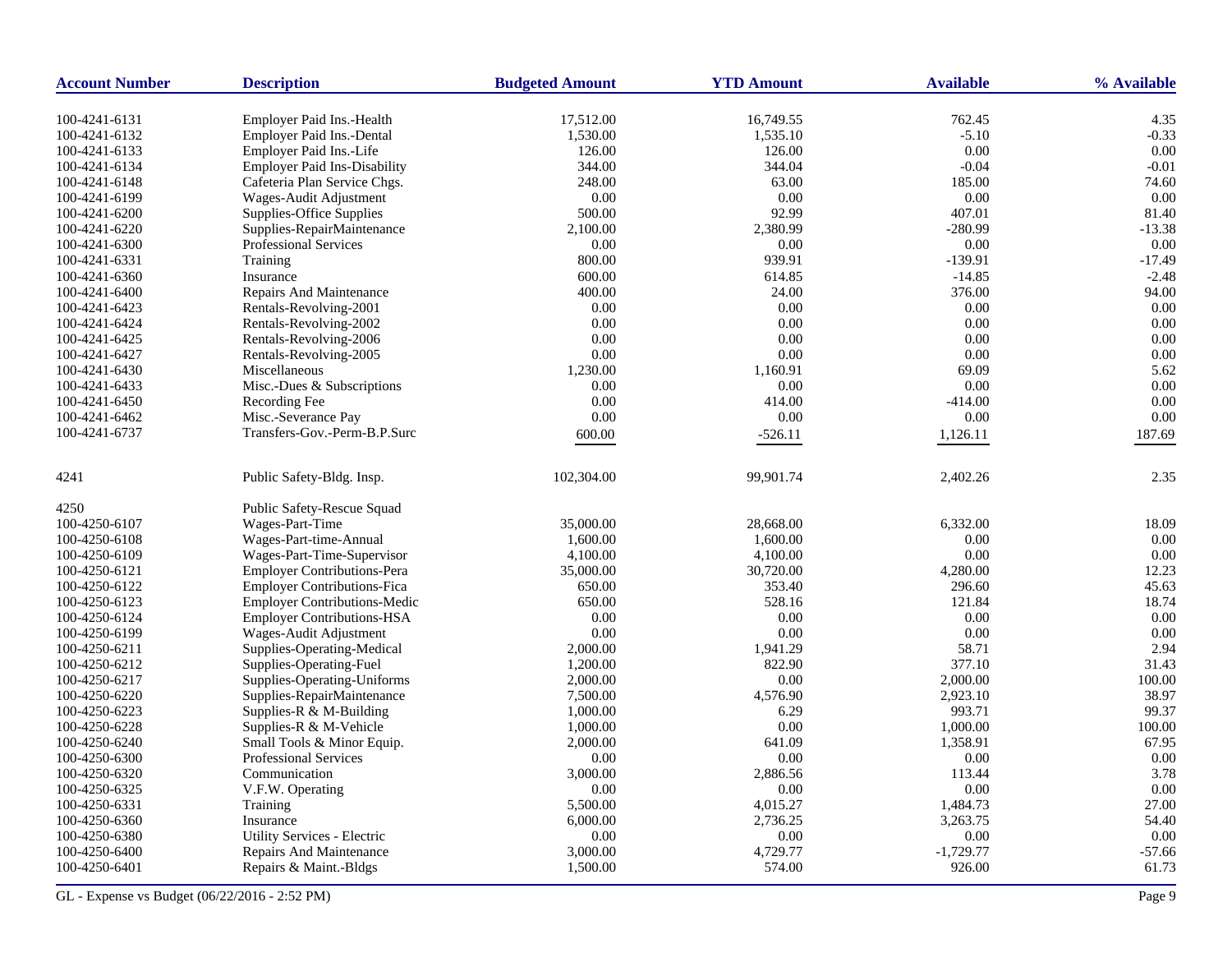| <b>Account Number</b> | <b>Description</b>                                         | <b>Budgeted Amount</b> | <b>YTD Amount</b> | <b>Available</b> | % Available |
|-----------------------|------------------------------------------------------------|------------------------|-------------------|------------------|-------------|
|                       |                                                            |                        |                   |                  |             |
| 100-4250-6402         | Repairs & Maint.-Vehicles                                  | 1,000.00               | 0.00              | 1,000.00         | 100.00      |
| 100-4250-6415         | Rentals - 2010                                             | 8,941.00               | 8,941.00          | 0.00<br>0.00     | 0.00        |
| 100-4250-6417         | Rentals - Revolving - 2008                                 | 0.00                   | 0.00              |                  | 0.00        |
| 100-4250-6418         | Rentals - 2009                                             | 0.00                   | 0.00              | 0.00             | 0.00        |
| 100-4250-6419         | Rentals - Revolving - 2011                                 | 9,908.00               | 9,908.00          | 0.00             | 0.00        |
| 100-4250-6420         | Rentals - Revolving - 2012                                 | 0.00                   | 0.00              | 0.00             | 0.00        |
| 100-4250-6421         | Rentals - Revolving-2013                                   | 911.00                 | 911.00            | 0.00             | 0.00        |
| 100-4250-6422         | Rentals - Revolving - 2014                                 | 16,895.00              | 16,895.00         | 0.00             | 0.00        |
| 100-4250-6423         | Rentals - Revolving - 2015                                 | 0.00                   | 0.00              | 0.00             | 0.00        |
| 100-4250-6425         | Rentals-Revolving-2006                                     | 0.00                   | 0.00              | 0.00             | 0.00        |
| 100-4250-6430         | Miscellaneous                                              | 2,000.00               | 378.75            | 1,621.25         | 81.06       |
| 100-4250-6433         | Misc.-Dues & Subscriptions                                 | 0.00                   | 0.00              | 0.00             | 0.00        |
| 100-4250-6437         | Misc.-Emergency Fund                                       | 0.00                   | 0.00              | 0.00             | 0.00        |
| 100-4250-6581         | C.O.-Equip.-Other                                          | 0.00                   | 0.00              | $0.00\,$         | 0.00        |
| 100-4250-6582         | C.O.-Equip.-Pagers                                         | $0.00\,$               | $0.00\,$          | $0.00\,$         | $0.00\,$    |
| 4250                  | Public Safety-Rescue Squad                                 | 152,355.00             | 125,933.63        | 26,421.37        | 17.34       |
| 4255                  | Public Safety-Civil Defense                                |                        |                   |                  |             |
| 100-4255-6220         | Supplies-RepairMaintenance                                 | 500.00                 | 502.36            | $-2.36$          | $-0.47$     |
| 100-4255-6331         | Training                                                   | 0.00                   | 0.00              | 0.00             | 0.00        |
| 100-4255-6360         | Insurance                                                  | 500.00                 | 438.00            | 62.00            | 12.40       |
| 100-4255-6380         | Utility Services - Electric                                | 400.00                 | 347.41            | 52.59            | 13.15       |
| 100-4255-6400         | Repairs And Maintenance                                    | 3,000.00               | 2,094.22          | 905.78           | 30.19       |
| 100-4255-6430         | Miscellaneous                                              | 0.00                   | 0.00              | 0.00             | 0.00        |
| 100-4255-6433         | Misc.-Dues & Subscriptions                                 | 0.00                   | 0.00              | 0.00             | 0.00        |
| 100-4255-6580         | C.O.-Equip.-Other                                          | $0.00\,$               | 0.00              | $0.00\,$         | $0.00\,$    |
|                       |                                                            |                        |                   |                  |             |
| 4255                  | Public Safety-Civil Defense                                | 4,400.00               | 3,381.99          | 1,018.01         | 23.14       |
| 4260                  | Public Safety-Traffic Signs                                |                        |                   |                  |             |
| 100-4260-6220         | Supplies-RepairMaintenance                                 | 5,000.00               | 2,756.04          | 2,243.96         | 44.88       |
| 100-4260-6300         | <b>Professional Services</b>                               | 0.00                   | 0.00              | 0.00             | 0.00        |
| 100-4260-6360         | Insurance                                                  | 500.00                 | 438.00            | 62.00            | 12.40       |
| 100-4260-6380         | <b>Utility Services</b>                                    | 5,500.00               | 4,270.89          | 1,229.11         | 22.35       |
| 4260                  | Public Safety-Traffic Signs                                | 11,000.00              | 7,464.93          | 3,535.07         | 32.14       |
|                       |                                                            |                        |                   |                  |             |
| 4270<br>100-4270-6220 | Public Safety-Animal Control<br>Supplies-RepairMaintenance | 500.00                 | 344.80            | 155.20           | 31.04       |
| 100-4270-6360         |                                                            | 150.00                 | 140.00            | 10.00            | 6.67        |
|                       | Insurance                                                  |                        | 1,038.85          |                  | 30.74       |
| 100-4270-6380         | <b>Utility Services</b>                                    | 1,500.00               |                   | 461.15           |             |
| 100-4270-6430         | Miscellaneous                                              | 200.00                 | 0.00              | 200.00           | 100.00      |
| 100-4270-6530         | C.O. Other Imp                                             | 0.00                   | 0.00              | 0.00             | 0.00        |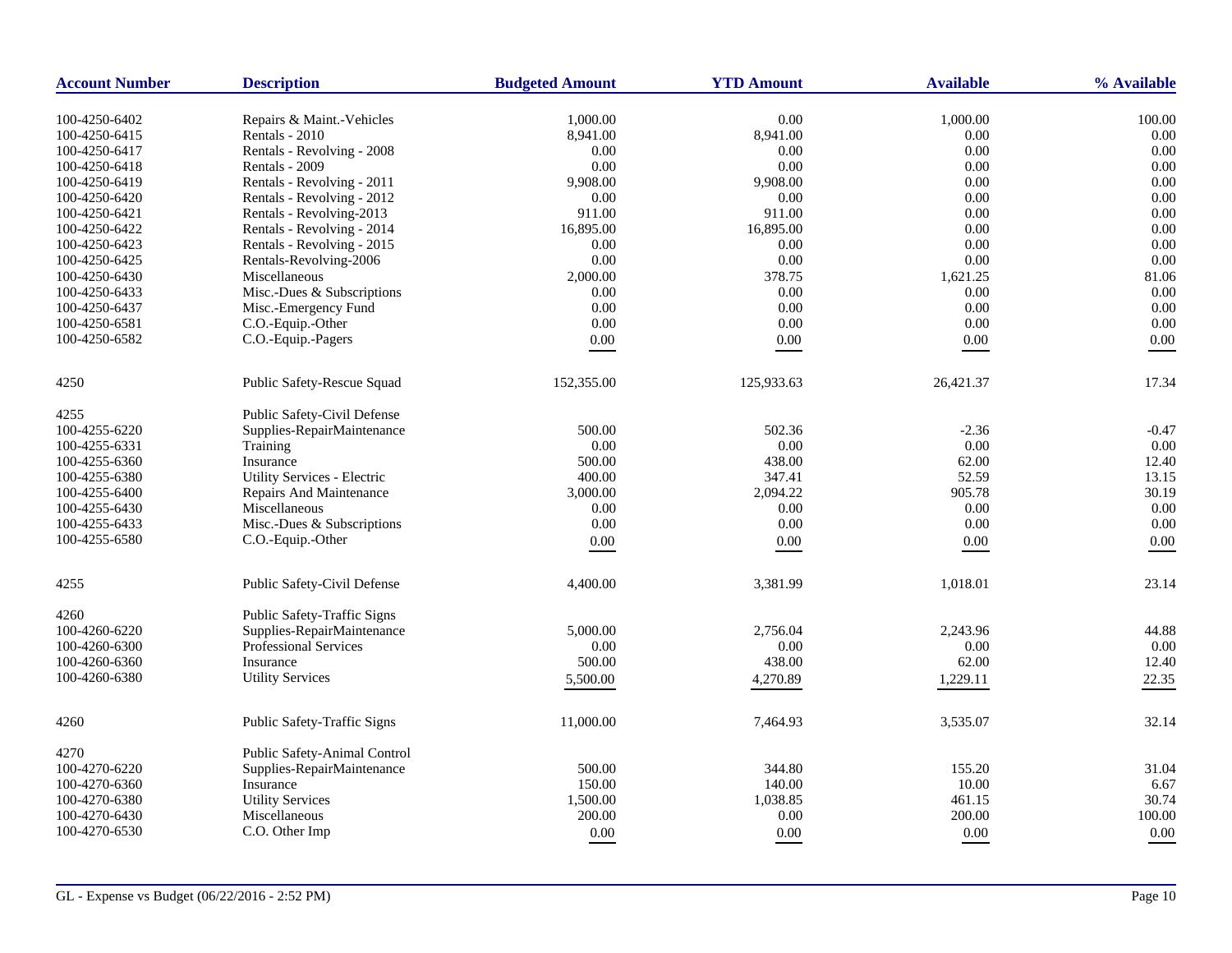| <b>Account Number</b> | <b>Description</b>                       | <b>Budgeted Amount</b> | <b>YTD Amount</b> | <b>Available</b> | % Available |
|-----------------------|------------------------------------------|------------------------|-------------------|------------------|-------------|
| 4270                  | Public Safety-Animal Control             | 2,350.00               | 1,523.65          | 826.35           | 35.16       |
| 4280                  | <b>Safety Program</b>                    |                        |                   |                  |             |
| 100-4280-6300         | Professional Services                    | 0.00                   | 0.00              | 0.00             | 0.00        |
| 100-4280-6331         | Training                                 | 0.00                   | 125.00            | $-125.00$        | 0.00        |
| 100-4280-6430         | Miscellaneous                            | 0.00                   | 406.00            | $-406.00$        | 0.00        |
|                       |                                          |                        |                   |                  |             |
| 4280                  | <b>Safety Program</b>                    | 0.00                   | 531.00            | $-531.00$        | 0.00        |
| 4309                  | <b>Public Works Management</b><br>Center |                        |                   |                  |             |
| 100-4309-6101         | Wages-Full-Time-Supervisor               | 0.00                   | 0.00              | 0.00             | 0.00        |
| 100-4309-6102         | Wages-Full-Time-Regular                  | 0.00                   | 0.00              | 0.00             | 0.00        |
| 100-4309-6106         | Wages-Full-Time-Overtime                 | 0.00                   | 0.00              | 0.00             | 0.00        |
| 100-4309-6112         | Other Pay-Sick Leave Pay                 | 0.00                   | 0.00              | 0.00             | 0.00        |
| 100-4309-6121         | Employer Contributions-Pera              | 0.00                   | 0.00              | 0.00             | 0.00        |
| 100-4309-6122         | <b>Employer Contributions-Fica</b>       | 0.00                   | 0.00              | 0.00             | 0.00        |
| 100-4309-6123         | <b>Employer Contributions-Medic</b>      | 0.00                   | 0.00              | 0.00             | 0.00        |
| 100-4309-6124         | <b>Employer Contributions-HSA</b>        | 0.00                   | 0.00              | 0.00             | 0.00        |
| 100-4309-6125         | Employer Contributions-Indv.             | 0.00                   | 0.00              | 0.00             | 0.00        |
| 100-4309-6131         | Employer Paid Ins.-Health                | 0.00                   | 0.00              | 0.00             | 0.00        |
| 100-4309-6132         | Employer Paid Ins.-Dental                | 0.00                   | 0.00              | 0.00             | 0.00        |
| 100-4309-6133         | Employer Paid Ins.-Life                  | 0.00                   | 0.00              | 0.00             | 0.00        |
| 100-4309-6134         | <b>Employer Paid Ins-Disability</b>      | 0.00                   | 0.00              | 0.00             | 0.00        |
| 100-4309-6148         | Cafeteria Plan Service Chgs.             | 0.00                   | 0.00              | 0.00             | 0.00        |
| 100-4309-6199         | Wages-Audit Adjustment                   | 0.00                   | 0.00              | 0.00             | 0.00        |
| 100-4309-6200         | Office Supplies                          | 1,000.00               | 0.00              | 1,000.00         | 100.00      |
| 100-4309-6220         | Supplies-RepairMaintenance               | 500.00                 | 141.78            | 358.22           | 71.64       |
| 100-4309-6300         | <b>Professional Services</b>             | 0.00                   | 3,395.11          | $-3,395.11$      | 0.00        |
| 100-4309-6331         | Training                                 | 0.00                   | 0.00              | 0.00             | 0.00        |
| 100-4309-6360         | Insurance                                | 0.00                   | 0.00              | 0.00             | 0.00        |
| 100-4309-6401         | Repairs & Maint - Building               | 1,000.00               | 60.00             | 940.00           | 94.00       |
| 100-4309-6413         | Rentals - Office Equipment               | 3,000.00               | 0.00              | 3,000.00         | 100.00      |
| 100-4309-6417         | Rentals - Revolving - 2008               | 0.00                   | 0.00              | 0.00             | 0.00        |
| 100-4309-6421         | Rentals - Revolving-2013                 | 2,509.00               | 2,509.00          | 0.00             | 0.00        |
| 100-4309-6423         | Rentals - Revolving - 2015               | 0.00                   | 0.00              | 0.00             | 0.00        |
| 100-4309-6430         | Miscellaneous                            | 3,200.00               | 2,924.90          | 275.10           | 8.60        |
| 100-4309-6433         | Misc.-Dues & Subscriptions               | 0.00                   | 0.00              | $0.00\,$         | 0.00        |
|                       |                                          |                        |                   |                  |             |
| 4309                  | <b>Public Works Management</b><br>Center | 11,209.00              | 9,030.79          | 2,178.21         | 19.43       |
| 4311                  | Public Works-Engineering                 |                        |                   |                  |             |
| 100-4311-6300         | Professional Services                    | 25,000.00              | 54,467.62         | $-29,467.62$     | $-117.87$   |
| 100-4311-6306         | Prof. Serv.-Capital Imp. Plan            | 0.00                   | 0.00              | 0.00             | 0.00        |
| 100-4311-6360         | Insurance                                | 100.00                 | 0.00              | 100.00           | 100.00      |
| 100-4311-6430         | Miscellaneous                            | 0.00                   | 18.00             | $-18.00$         | 0.00        |
|                       |                                          |                        |                   |                  |             |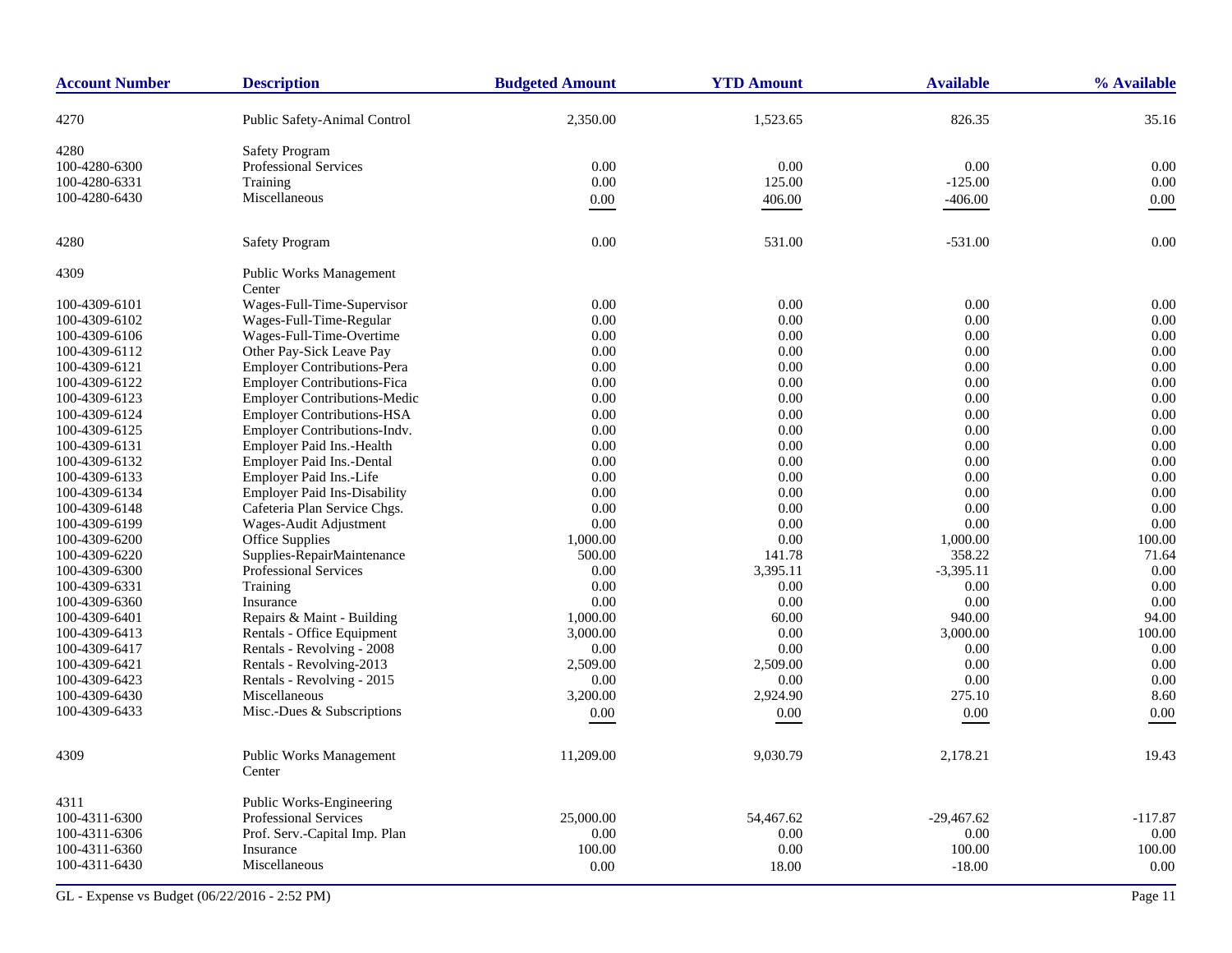| <b>Account Number</b> | <b>Description</b>                  | <b>Budgeted Amount</b> | <b>YTD Amount</b> | <b>Available</b> | % Available |
|-----------------------|-------------------------------------|------------------------|-------------------|------------------|-------------|
|                       |                                     |                        |                   |                  |             |
| 4311                  | Public Works-Engineering            | 25,100.00              | 54,485.62         | $-29,385.62$     | $-117.07$   |
| 4312                  | Public Works-Streets & Alley        |                        |                   |                  |             |
| 100-4312-6101         | Wages-Full Time-Supervisior         | 79,966.00              | 80,469.93         | $-503.93$        | $-0.63$     |
| 100-4312-6103         | Wages-Full Time-Maintenance         | 154,661.00             | 143,013.14        | 11,647.86        | 7.53        |
| 100-4312-6106         | Wages-Full Time-Overtime            | 15,000.00              | 7,342.96          | 7,657.04         | 51.05       |
| 100-4312-6107         | Wages-Part-Time                     | 45,000.00              | 51,548.06         | $-6,548.06$      | $-14.55$    |
| 100-4312-6108         | Wages-Part-Time-Overtime            | 1,000.00               | 1,621.95          | $-621.95$        | $-62.20$    |
| 100-4312-6111         | Other Pay-On Call                   | 0.00                   | 0.00              | 0.00             | 0.00        |
| 100-4312-6112         | Other Pay-Sick Leave Pay            | 2,098.00               | 1,864.38          | 233.62           | 11.14       |
| 100-4312-6116         | Pager Allowance                     | 2,526.00               | 2,719.28          | $-193.28$        | $-7.65$     |
| 100-4312-6121         | <b>Employer Contributions-Pera</b>  | 18,286.00              | 19,801.24         | $-1,515.24$      | $-8.29$     |
| 100-4312-6122         | <b>Employer Contributions-Fica</b>  | 15,334.00              | 16,396.03         | $-1,062.03$      | $-6.93$     |
| 100-4312-6123         | <b>Employer Contributions-Medic</b> | 3,469.00               | 3,834.72          | $-365.72$        | $-10.54$    |
| 100-4312-6124         | <b>Employer Contributions-HSA</b>   | 9,589.00               | 7,668.71          | 1,920.29         | 20.03       |
| 100-4312-6131         | Employer Paid Ins.-Health           | 60,457.00              | 62,611.94         | $-2,154.94$      | $-3.56$     |
| 100-4312-6132         | Employer Paid Ins.-Dental           | 5,668.00               | 6,032.80          | $-364.80$        | $-6.44$     |
| 100-4312-6133         | Employer Paid Ins.-Life             | 504.00                 | 557.20            | $-53.20$         | $-10.56$    |
| 100-4312-6134         | <b>Employer Paid Ins-Disability</b> | 1,126.00               | 1,189.84          | $-63.84$         | $-5.67$     |
| 100-4312-6148         | Cafeteria Plan Service Chgs.        | 400.00                 | 0.00              | 400.00           | 100.00      |
| 100-4312-6199         | Wages-Audit Adjustment              | 0.00                   | 0.00              | 0.00             | 0.00        |
| 100-4312-6200         | Supplies-Office Supplies            | 400.00                 | 54.26             | 345.74           | 86.44       |
| 100-4312-6210         | <b>Supplies-Operating Supplies</b>  | 0.00                   | 0.00              | 0.00             | 0.00        |
| 100-4312-6211         | Supplies-Operating-Road Oil         | 500.00                 | 2,154.60          | $-1,654.60$      | $-330.92$   |
| 100-4312-6212         | Supplies-Operating-Fuel             | 72,000.00              | 40,957.87         | 31,042.13        | 43.11       |
| 100-4312-6213         | Supplies-Operating-Hot Mix          | 10,000.00              | 26,903.83         | $-16,903.83$     | $-169.04$   |
| 100-4312-6214         | Supplies-Operating-Dust Ctl         | 0.00                   | 0.00              | 0.00             | 0.00        |
| 100-4312-6215         | Supplies-Operating-Gravel           | 4,000.00               | 929.44            | 3,070.56         | 76.76       |
| 100-4312-6217         | Supplies - Uniform Allowance        | 1,000.00               | 1,581.65          | $-581.65$        | -58.17      |
| 100-4312-6221         | Supplies-R & M-Eqiupment            | 55,000.00              | 34,125.42         | 20,874.58        | 37.95       |
| 100-4312-6240         | Small Tools & Minor Equip.          | 2,000.00               | 6,882.29          | $-4,882.29$      | $-244.11$   |
| 100-4312-6300         | Professional Services               | 0.00                   | 0.00              | 0.00             | 0.00        |
| 100-4312-6331         | Training                            | 1,200.00               | 339.95            | 860.05           | 71.67       |
| 100-4312-6360         | Insurance                           | 25,000.00              | 29,695.90         | $-4,695.90$      | $-18.78$    |
| 100-4312-6380         | <b>Utility Services-Rescue Bldg</b> | 5,600.00               | 3,652.75          | 1,947.25         | 34.77       |
| 100-4312-6400         | <b>Repairs And Maintenance</b>      | 25,000.00              | 40,981.07         | $-15,981.07$     | $-63.92$    |
| 100-4312-6410         | Rentals                             | 4,000.00               | 3,750.00          | 250.00           | 6.25        |
| 100-4312-6415         | Rentals - Revolving - 2010          | 6,572.00               | 6,572.00          | 0.00             | 0.00        |
| 100-4312-6416         | Rentals - Revolving - 2009          | 0.00                   | 0.00              | 0.00             | 0.00        |
| 100-4312-6417         | Rentals - Revolving - 2008          | 0.00                   | 0.00              | 0.00             | 0.00        |
| 100-4312-6418         | Rentals-Revolving-2007              | 0.00                   | 0.00              | 0.00             | 0.00        |
| 100-4312-6419         | Rentals - Revolving - 2011          | 8,731.00               | 8,731.00          | 0.00             | 0.00        |
| 100-4312-6420         | Rentals - Revolving - 2012          | 13,980.00              | 13,980.00         | 0.00             | 0.00        |
| 100-4312-6421         | Rentals - Revolving-2013            | 31,326.00              | 31,326.00         | 0.00             | 0.00        |
| 100-4312-6422         | Rentals - Revolving - 2014          | 39,427.00              | 39,427.00         | 0.00             | 0.00        |
| 100-4312-6423         | Rentals-Revolving-2015              | 0.00                   | 0.00              | 0.00             | 0.00        |
| 100-4312-6424         | Rentals-Revolving-2002              | 0.00                   | 0.00              | 0.00             | 0.00        |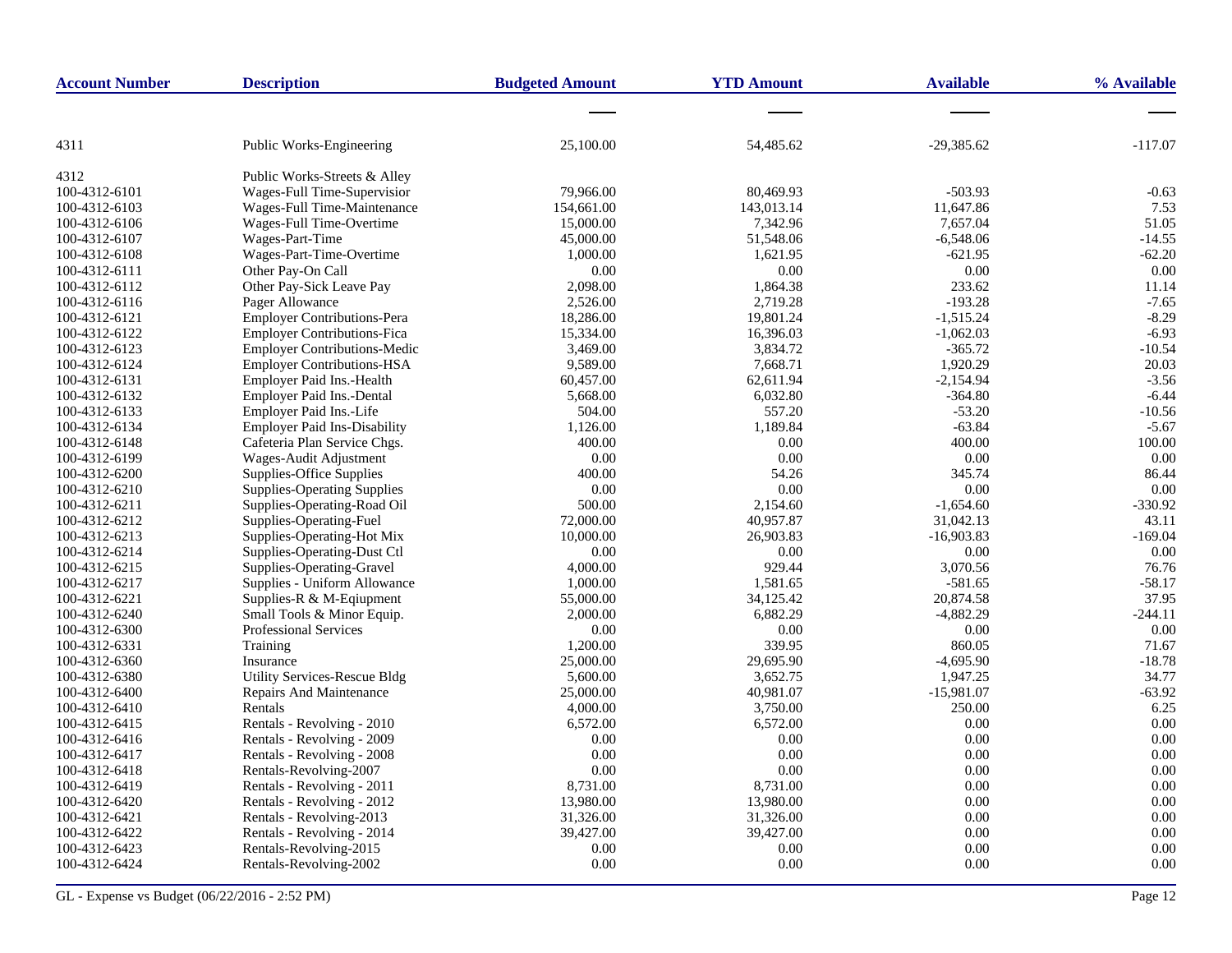| <b>Account Number</b> | <b>Description</b>               | <b>Budgeted Amount</b> | <b>YTD Amount</b> | <b>Available</b> | % Available |
|-----------------------|----------------------------------|------------------------|-------------------|------------------|-------------|
| 100-4312-6425         | Rentals-Revolving-2006           | 0.00                   | 0.00              | 0.00             | 0.00        |
| 100-4312-6427         | Rentals-Revolving-2005           | 0.00                   | 0.00              | 0.00             | 0.00        |
| 100-4312-6430         | Miscellaneous                    | 5,000.00               | 1,902.53          | 3,097.47         | 61.95       |
| 100-4312-6438         | Misc.-Sealcoat Project           | 0.00                   | $0.00\,$          | $0.00\,$         | 0.00        |
| 100-4312-6442         | <b>Uncollectible Accounts</b>    | 0.00                   | 0.00              | 0.00             | 0.00        |
| 100-4312-6455         | Misc.-New Employee Costs         | 0.00                   | 0.00              | 0.00             | 0.00        |
| 100-4312-6530         | C.O.-Curb & Gutter               | 0.00                   | 0.00              | 0.00             | $0.00\,$    |
|                       |                                  |                        |                   |                  |             |
| 4312                  | Public Works-Streets & Alley     | 725,820.00             | 700,619.74        | 25,200.26        | 3.47        |
| 4313                  | <b>Public Works-Sidewalks</b>    |                        |                   |                  |             |
| 100-4313-6300         | <b>Professional Services</b>     | 0.00                   | 0.00              | 0.00             | 0.00        |
| 100-4313-6360         | Insurance                        | 0.00                   | 0.00              | 0.00             | 0.00        |
| 100-4313-6400         | Repairs And Maintenance          | 6,000.00               | 12,593.86         | $-6,593.86$      | $-109.90$   |
| 100-4313-6539         | C.O.-Other Imp.-Contract A       | 0.00                   | 0.00              | 0.00             | 0.00        |
| 100-4313-6540         | C.O.-Other Imp.-Contract Btr     | 0.00                   | 0.00              | 0.00             | $0.00\,$    |
| 4313                  | <b>Public Works-Sidewalks</b>    | 6,000.00               | 12,593.86         | $-6,593.86$      | $-109.90$   |
|                       |                                  |                        |                   |                  |             |
| 4314                  | Public Works-Snow Removal        |                        |                   |                  |             |
| 100-4314-6215         | Supplies-Operating-Gravel        | 3,000.00               | 1,857.44          | 1,142.56         | 38.09       |
| 100-4314-6216         | Supplies-Operating-SaltChlo      | 14,000.00              | 11,934.96         | 2,065.04         | 14.75       |
| 100-4314-6220         | Supplies-RepairMaintenance       | 14,000.00              | 6,331.83          | 7,668.17         | 54.77       |
| 100-4314-6240         | Small Tools & Minor Equip.       | 100.00                 | 0.00              | 100.00           | 100.00      |
| 100-4314-6360         | Insurance                        | 900.00                 | 0.00              | 900.00           | 100.00      |
| 100-4314-6400         | Repairs And Maintenance          | 6,000.00               | 0.00              | 6,000.00         | 100.00      |
| 100-4314-6410         | Rentals                          | 7,000.00               | 0.00              | 7,000.00         | 100.00      |
| 100-4314-6418         | Rentals-Revolving-2007           | 0.00                   | 0.00              | 0.00             | 0.00        |
| 100-4314-6422         | Rentals - Revolving - 2014       | 2,507.00               | 2,507.00          | 0.00             | 0.00        |
| 100-4314-6423         | Rentals-Revolving-2015           | 0.00                   | 0.00              | 0.00             | 0.00        |
| 100-4314-6424         | Rentals-Revolving-2002           | 0.00                   | 0.00              | 0.00             | 0.00        |
| 100-4314-6425         | Rentals-Revolving-2006           | 0.00                   | 0.00              | 0.00             | 0.00        |
| 100-4314-6427         | Rentals-Revolving-2005           | 0.00                   | 0.00              | 0.00             | 0.00        |
| 100-4314-6430         | Miscellaneous                    | 1,000.00               | 0.00              | 1,000.00         | 100.00      |
| 4314                  | <b>Public Works-Snow Removal</b> | 48,507.00              | 22,631.23         | 25,875.77        | 53.34       |
|                       |                                  |                        |                   |                  |             |
| 4315                  | Public Works-Storm Drainage      |                        |                   |                  |             |
| 100-4315-6220         | Supplies-RepairMaintenance       | 8,000.00               | 1,321.37          | 6,678.63         | 83.48       |
| 100-4315-6240         | Small Tools & Minor Equip.       | 0.00                   | 0.00              | 0.00             | 0.00        |
| 100-4315-6300         | Professional Services            | 0.00                   | 39,555.50         | $-39,555.50$     | 0.00        |
| 100-4315-6360         | Insurance                        | 0.00                   | 0.00              | 0.00             | 0.00        |
| 100-4315-6400         | Repairs And Maintenance          | 10,000.00              | 16,933.66         | $-6,933.66$      | $-69.34$    |
| 100-4315-6430         | Miscellaneous                    | 0.00                   | 620.00            | $-620.00$        | 0.00        |
| 100-4315-6510         | C.O.-Land                        | 0.00                   | 0.00              | 0.00             | 0.00        |
| 100-4315-6530         | C.O.-Other Imp.                  | 0.00                   | 0.00              | 0.00             | 0.00        |
|                       |                                  |                        |                   |                  |             |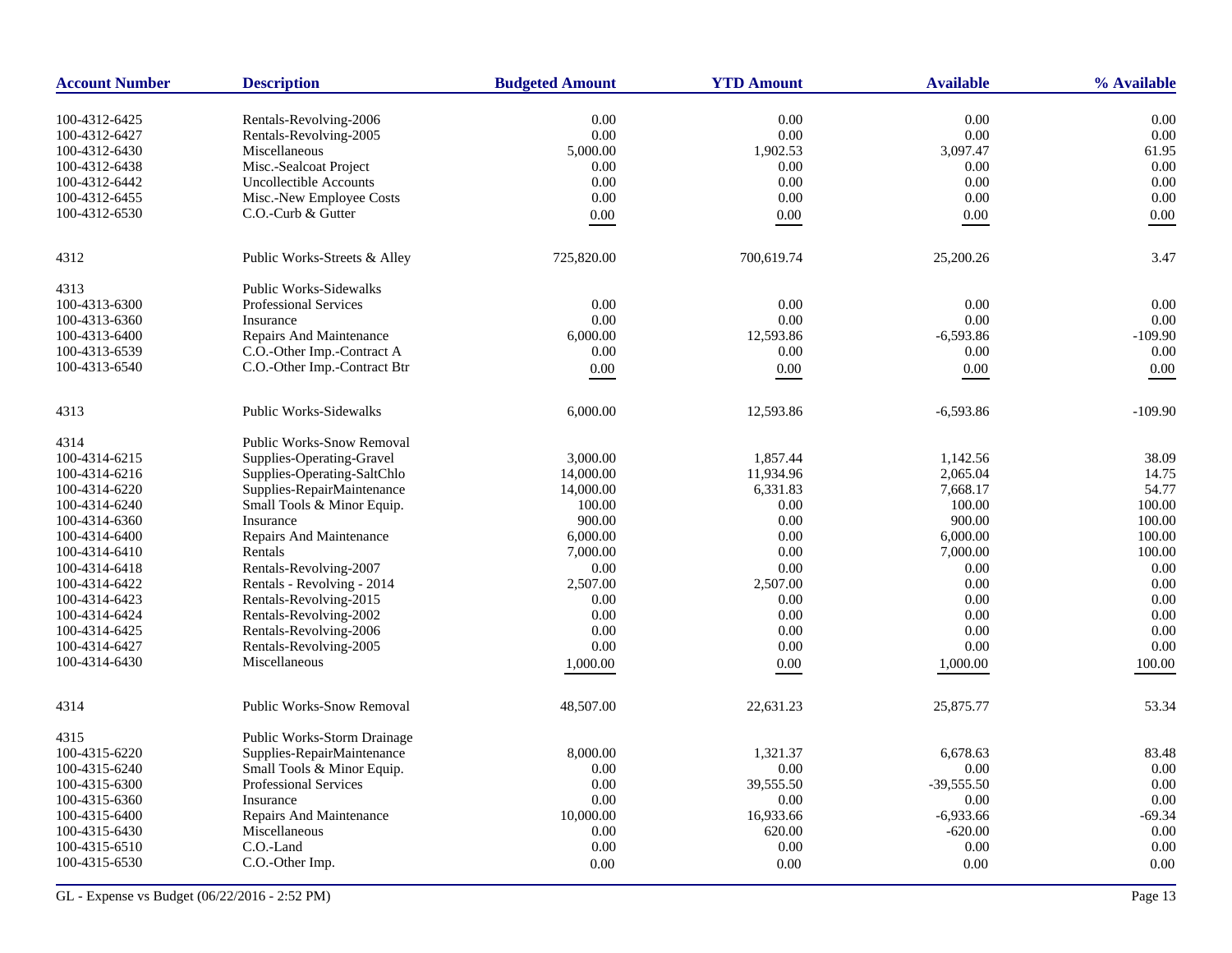| <b>Account Number</b> | <b>Description</b>                  | <b>Budgeted Amount</b> | <b>YTD Amount</b> | <b>Available</b> | % Available |
|-----------------------|-------------------------------------|------------------------|-------------------|------------------|-------------|
|                       |                                     |                        |                   |                  |             |
| 4315                  | <b>Public Works-Storm Drainage</b>  | 18,000.00              | 58,430.53         | $-40,430.53$     | -224.61     |
| 4316                  | Public Works-Street Lighting        |                        |                   |                  |             |
| 100-4316-6360         | Insurance                           | 75.00                  | 72.50             | 2.50             | 3.33        |
| 100-4316-6380         | <b>Utility Services</b>             | 3,500.00               | 3,962.51          | $-462.51$        | $-13.21$    |
| 100-4316-6400         | Repairs And Maintenance             | 0.00                   | 0.00              | 0.00             | 0.00        |
| 100-4316-6530         | C.O.-Other Imp.                     | 0.00                   | $0.00\,$          | 0.00             | $0.00\,$    |
| 4316                  | <b>Public Works-Street Lighting</b> | 3,575.00               | 4,035.01          | $-460.01$        | $-12.87$    |
| 4317                  | <b>Public Works-Parking Lots</b>    |                        |                   |                  |             |
| 100-4317-6220         | Supplies-RepairMaintenance          | 0.00                   | 0.00              | 0.00             | 0.00        |
| 100-4317-6360         | Insurance                           | 0.00                   | 0.00              | 0.00             | 0.00        |
| 100-4317-6400         | Repairs And Maintenance             | 0.00                   | 0.00              | 0.00             | 0.00        |
| 100-4317-6410         | Rentals                             | 0.00                   | 0.00              | $0.00\,$         | $0.00\,$    |
| 4317                  | <b>Public Works-Parking Lots</b>    | 0.00                   | 0.00              | 0.00             | 0.00        |
| 4318                  | <b>Public Works-City Garage</b>     |                        |                   |                  |             |
| 100-4318-6103         | Wages-Full-Time-Maintenance         | 50,264.00              | 50.457.49         | $-193.49$        | $-0.38$     |
| 100-4318-6106         | Wages-Full-Time-Overtime            | 2,500.00               | 996.84            | 1,503.16         | 60.13       |
| 100-4318-6111         | Other Pay-Severance Pay             | 0.00                   | 0.00              | 0.00             | 0.00        |
| 100-4318-6112         | Other Pay-Sick Leave Pay            | 1,137.00               | 0.00              | 1,137.00         | 100.00      |
| 100-4318-6116         | Pager Allowance                     | 0.00                   | 0.00              | 0.00             | 0.00        |
| 100-4318-6121         | <b>Employer Contributions-Pera</b>  | 3,985.00               | 3,805.49          | 179.51           | 4.50        |
| 100-4318-6122         | <b>Employer Contributions-Fica</b>  | 3,365.00               | 2,957.50          | 407.50           | 12.11       |
| 100-4318-6123         | <b>Employer Contributions-Medic</b> | 787.00                 | 691.73            | 95.27            | 12.11       |
| 100-4318-6124         | <b>Employer Contributions-HSA</b>   | 0.00                   | $0.00\,$          | 0.00             | 0.00        |
| 100-4318-6131         | Employer Paid Ins.-Health           | 7,153.00               | 6,686.97          | 466.03           | 6.52        |
| 100-4318-6132         | Employer Paid Ins.-Dental           | 1,078.00               | 1,066.40          | 11.60            | 1.08        |
| 100-4318-6133         | Employer Paid Ins.-Life             | 126.00                 | 126.00            | 0.00             | 0.00        |
| 100-4318-6134         | <b>Employer Paid Ins-Disability</b> | 266.00                 | 266.40            | $-0.40$          | $-0.15$     |
| 100-4318-6148         | Cafeteria Plan Service Chgs         | 75.00                  | 63.00             | 12.00            | 16.00       |
| 100-4318-6199         | Wages-Audit Adjustment              | 0.00                   | 0.00              | 0.00             | 0.00        |
| 100-4318-6220         | Supplies-RepairMaintenance          | 20,000.00              | 17,532.04         | 2,467.96         | 12.34       |
| 100-4318-6240         | Small Tools & Minor Equip.          | 500.00                 | 599.99            | $-99.99$         | $-20.00$    |
| 100-4318-6320         | Communication                       | 2,800.00               | 2,405.74          | 394.26           | 14.08       |
| 100-4318-6331         | Training                            | 200.00                 | 0.00              | 200.00           | 100.00      |
| 100-4318-6360         | Insurance                           | 5,000.00               | 3,517.62          | 1,482.38         | 29.65       |
| 100-4318-6380         | <b>Utility Services</b>             | 11,000.00              | 8,221.56          | 2,778.44         | 25.26       |
| 100-4318-6383         | <b>Utility Services - Gas</b>       | 10,000.00              | 5,587.91          | 4,412.09         | 44.12       |
| 100-4318-6400         | <b>Repairs And Maintenance</b>      | 15,000.00              | 10,143.15         | 4,856.85         | 32.38       |
| 100-4318-6404         | Repairs & Maint.-Mach.Equip         | 0.00                   | 0.00              | 0.00             | 0.00        |
| 100-4318-6419         | Rentals-Revolving-2000              | 0.00                   | 0.00              | 0.00             | 0.00        |
| 100-4318-6421         | Rentals - Revolving-2013            | 3,938.00               | 3,938.00          | 0.00             | 0.00        |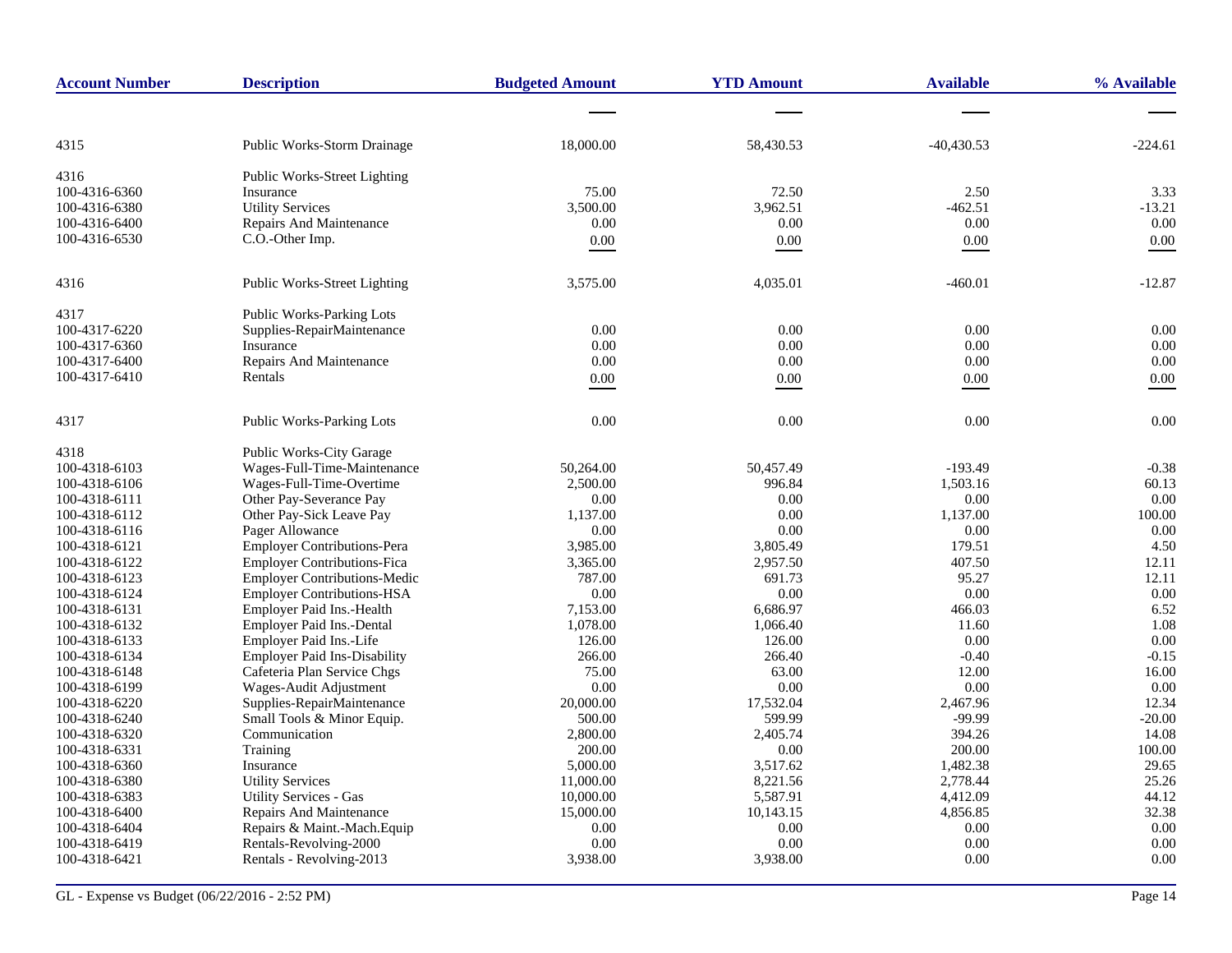| <b>Account Number</b> | <b>Description</b>                  | <b>Budgeted Amount</b> | <b>YTD Amount</b> | <b>Available</b> | % Available |
|-----------------------|-------------------------------------|------------------------|-------------------|------------------|-------------|
| 100-4318-6422         | Rentals-Revolving-1998              | 0.00                   | 0.00              | 0.00             | 0.00        |
| 100-4318-6423         | Rentals-Revolving-2001              | 0.00                   | $0.00\,$          | 0.00             | 0.00        |
| 100-4318-6425         | Rentals-Revolving-2006              | 0.00                   | 0.00              | 0.00             | 0.00        |
| 100-4318-6430         | Miscellaneous                       | 500.00                 | 329.57            | 170.43           | 34.09       |
| 100-4318-6580         | C.O.-Equip.-Other                   | 0.00                   | $0.00\,$          | $0.00\,$         | 0.00        |
| 4318                  | Public Works-City Garage            | 139,674.00             | 119,393.40        | 20,280.60        | 14.52       |
|                       |                                     |                        |                   |                  |             |
| 4319                  | Public Works-Compost Site           |                        |                   |                  |             |
| 100-4319-6107         | Wages-Part-Time                     | 12,000.00              | 12,282.89         | $-282.89$        | $-2.36$     |
| 100-4319-6108         | Wages-Part-Time-Overtime            | 200.00                 | 1,388.65          | $-1,188.65$      | $-594.33$   |
| 100-4319-6122         | <b>Employer Contributions-Fica</b>  | 750.00                 | 847.64            | $-97.64$         | $-13.02$    |
| 100-4319-6123         | <b>Employer Contributions-Medic</b> | 175.00                 | 198.21            | $-23.21$         | $-13.26$    |
| 100-4319-6124         | <b>Employer Contributions-HSA</b>   | 0.00                   | 0.00              | 0.00             | 0.00        |
| 100-4319-6199         | Wages-Audit Adjustment              | 0.00                   | 0.00              | 0.00             | 0.00        |
| 100-4319-6220         | Supplies-RepairMaintenance          | 300.00                 | 3,662.07          | $-3,362.07$      | $-1,120.69$ |
| 100-4319-6360         | Insurance                           | 150.00                 | 160.00            | $-10.00$         | $-6.67$     |
| 100-4319-6380         | <b>Utility Services</b>             | 150.00                 | 211.39            | $-61.39$         | $-40.93$    |
| 100-4319-6400         | Repairs And Maintenance             | 10,000.00              | 4,756.75          | 5,243.25         | 52.43       |
| 100-4319-6410         | Rentals                             | 500.00                 | 978.76            | $-478.76$        | $-95.75$    |
| 100-4319-6417         | Rentals - Revolving - 2008          | 0.00                   | 0.00              | 0.00             | 0.00        |
| 100-4319-6430         | Miscellaneous                       | 0.00                   | 0.00              | 0.00             | 0.00        |
| 100-4319-6441         | Misc.-Solid Waste Services          | 0.00                   | 0.00              | 0.00             | 0.00        |
|                       |                                     |                        |                   |                  |             |
| 4319                  | Public Works-Compost Site           | 24,225.00              | 24,486.36         | $-261.36$        | $-1.08$     |
| 4320                  | Public Works-Storm Damage           |                        |                   |                  |             |
| 100-4320-6220         | Supplies-RepairMaintenance          | 0.00                   | 0.00              | 0.00             | 0.00        |
| 100-4320-6400         | Repairs And Maintenance             | 0.00                   | 0.00              | 0.00             | 0.00        |
| 100-4320-6430         | Miscellaneous                       | 0.00                   | 0.00              | 0.00             | 0.00        |
| 100-4320-6431         | Misc.-Other Than Fema               | 0.00                   | 0.00              | 0.00             | 0.00        |
|                       |                                     |                        |                   |                  |             |
| 4320                  | Public Works-Storm Damage           | 0.00                   | 0.00              | 0.00             | 0.00        |
| 4322                  | <b>Sanitation-Street Cleaning</b>   |                        |                   |                  |             |
| 100-4322-6210         | <b>Supplies-Operating Supplies</b>  | 0.00                   | 0.00              | 0.00             | 0.00        |
|                       |                                     |                        |                   |                  | 55.50       |
| 100-4322-6220         | Supplies-RepairMaintenance          | 8,000.00               | 3,560.07          | 4,439.93         |             |
| 100-4322-6360         | Insurance                           | 600.00                 | 0.00              | 600.00           | 100.00      |
| 100-4322-6380         | <b>Utility Services</b>             | 300.00                 | 0.00              | 300.00           | 100.00      |
| 100-4322-6400         | Repairs And Maintenance             | 100.00                 | 0.00              | 100.00           | 100.00      |
| 4322                  | Sanitation-Street Cleaning          | 9,000.00               | 3,560.07          | 5,439.93         | 60.44       |
| 4326                  | Sanitation-Weed Control             |                        |                   |                  |             |
| 100-4326-6220         | Supplies-RepairMaintenance          | 200.00                 | 0.00              | 200.00           | 100.00      |
|                       |                                     |                        |                   |                  |             |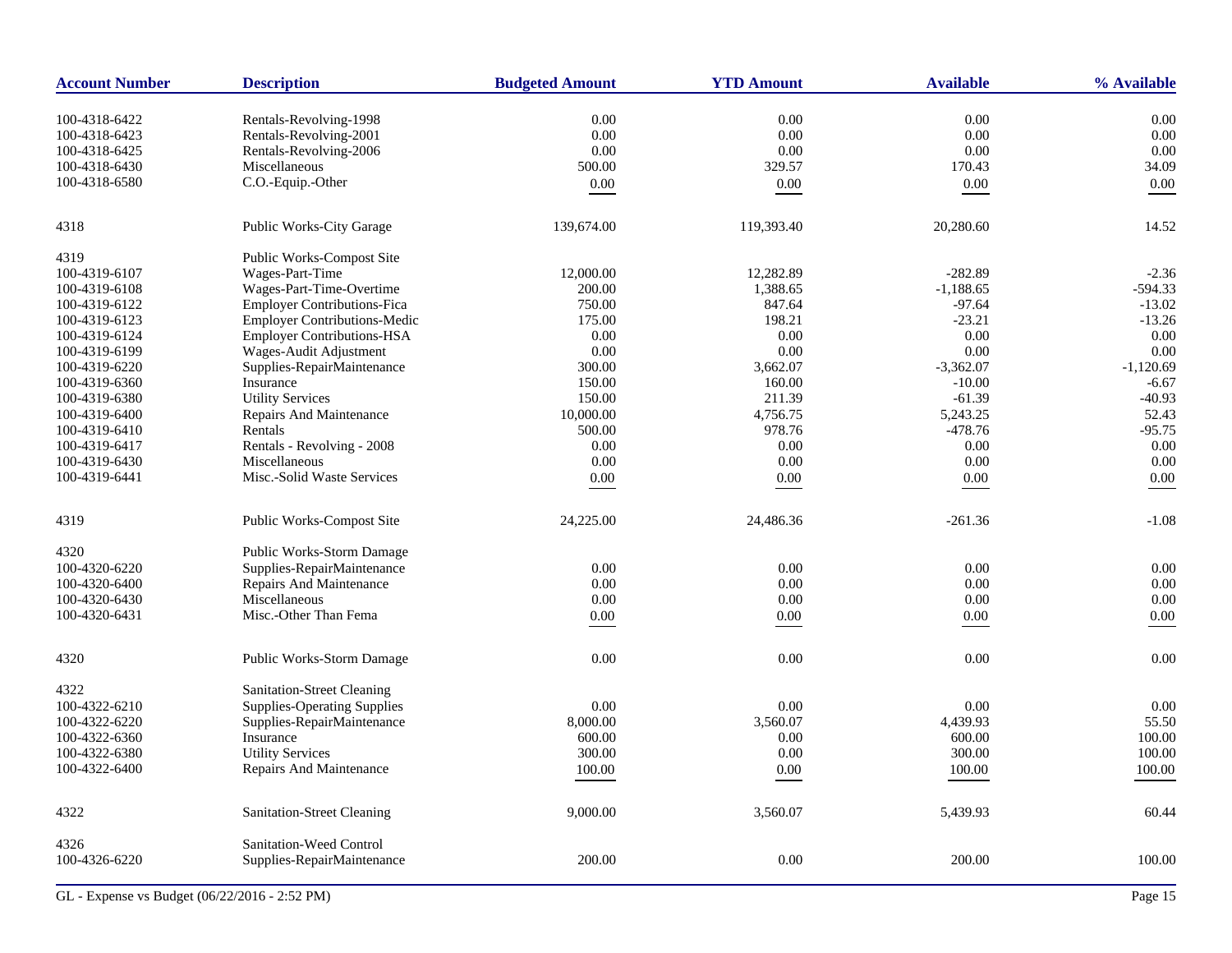| <b>Account Number</b> | <b>Description</b>                  | <b>Budgeted Amount</b> | <b>YTD Amount</b> | <b>Available</b> | % Available |
|-----------------------|-------------------------------------|------------------------|-------------------|------------------|-------------|
| 100-4326-6331         | Training                            | 200.00                 | $0.00\,$          | 200.00           | 100.00      |
| 100-4326-6360         | Insurance                           |                        |                   |                  |             |
|                       |                                     | 30.00                  | $0.00\,$          | 30.00            | 100.00      |
| 4326                  | Sanitation-Weed Control             | 430.00                 | 0.00              | 430.00           | 100.00      |
| 4327                  | Sanitation-Insect & Pest            |                        |                   |                  |             |
| 100-4327-6220         | Supplies-RepairMaintenance          | 8,000.00               | 0.00              | 8,000.00         | 100.00      |
| 100-4327-6360         | Insurance                           | 30.00                  | 0.00              | 30.00            | 100.00      |
| 100-4327-6400         | Repairs And Maintenance             | 100.00                 | 0.00              | 100.00           | 100.00      |
| 100-4327-6430         | Miscellaneous                       | 250.00                 | $0.00\,$          | 250.00           | 100.00      |
| 4327                  | Sanitation-Insect & Pest            | 8,380.00               | 0.00              | 8,380.00         | 100.00      |
| 4411                  | Health & Welfare-Pub. Health        |                        |                   |                  |             |
| 100-4411-6432         | Misc.-Elected Or Appointed          | 200.00                 | 0.00              | 200.00           | 100.00      |
|                       |                                     |                        |                   |                  |             |
| 4411                  | Health & Welfare-Pub. Health        | 200.00                 | 0.00              | 200.00           | 100.00      |
| 4511                  | Culture-Rec.-Playgrds-Fields        |                        |                   |                  |             |
| 100-4511-6220         | Supplies-RepairMaintenance          | 8,000.00               | 5,362.07          | 2,637.93         | 32.97       |
| 100-4511-6300         | Umpires                             | 0.00                   | 3,518.00          | $-3,518.00$      | 0.00        |
| 100-4511-6320         | Communication                       | 1,000.00               | 317.35            | 682.65           | 68.27       |
| 100-4511-6360         | Insurance                           | 10,000.00              | 10,577.50         | $-577.50$        | $-5.78$     |
| 100-4511-6380         | <b>Utility Services</b>             | 15,000.00              | 9,326.65          | 5,673.35         | 37.82       |
| 100-4511-6400         | Repairs And Maintenance             | 5,000.00               | 11,106.78         | $-6,106.78$      | $-122.14$   |
| 100-4511-6410         | Rentals                             | 1,200.00               | 1,535.58          | $-335.58$        | $-27.97$    |
| 100-4511-6417         | Rentals - Revolving - 2008          | 0.00                   | 0.00              | 0.00             | 0.00        |
| 100-4511-6418         | Rentals-Revolving-2007              | 0.00                   | 0.00              | 0.00             | 0.00        |
| 100-4511-6421         | Rentals - Revolving-2013            | 2,051.00               | 2,051.00          | 0.00             | 0.00        |
| 100-4511-6422         | Rentals-Revolving-2004              | 0.00                   | 0.00              | 0.00             | 0.00        |
| 100-4511-6430         | Misc - Assoc Dues                   | 0.00                   | 0.00              | 0.00             | 0.00        |
| 100-4511-6530         | C.O.-Other Imp.                     | 0.00                   | 0.00              | $0.00\,$         | 0.00        |
| 4511                  | Culture-Rec.-Playgrds-Fields        | 42,251.00              | 43,794.93         | $-1,543.93$      | $-3.65$     |
| 4512                  | Culture-Rec.-Pools & Beach          |                        |                   |                  |             |
| 100-4512-6107         | Wages-Part-Time                     | 0.00                   | 0.00              | 0.00             | 0.00        |
| 100-4512-6108         | Wages-Part Time-Overtime            | 0.00                   | 0.00              | 0.00             | 0.00        |
| 100-4512-6109         | Wages-Part Time-Supervisor          | 0.00                   | 0.00              | 0.00             | 0.00        |
| 100-4512-6121         | <b>Employer Contributions-Pera</b>  | 0.00                   | 0.00              | 0.00             | 0.00        |
| 100-4512-6122         | <b>Employer Contributions-Fica</b>  | 0.00                   | 0.00              | 0.00             | 0.00        |
| 100-4512-6123         | <b>Employer Contributions-Medic</b> | 0.00                   | 0.00              | 0.00             | 0.00        |
| 100-4512-6124         | <b>Employer Contributions-HSA</b>   | 0.00                   | 0.00              | 0.00             | 0.00        |
| 100-4512-6199         | Wages-Audit Adjustment              | 0.00                   | 0.00              | 0.00             | 0.00        |
| 100-4512-6219         | Supplies-Op.-Concessions            | 0.00                   | 0.00              | 0.00             | 0.00        |
|                       |                                     |                        |                   |                  |             |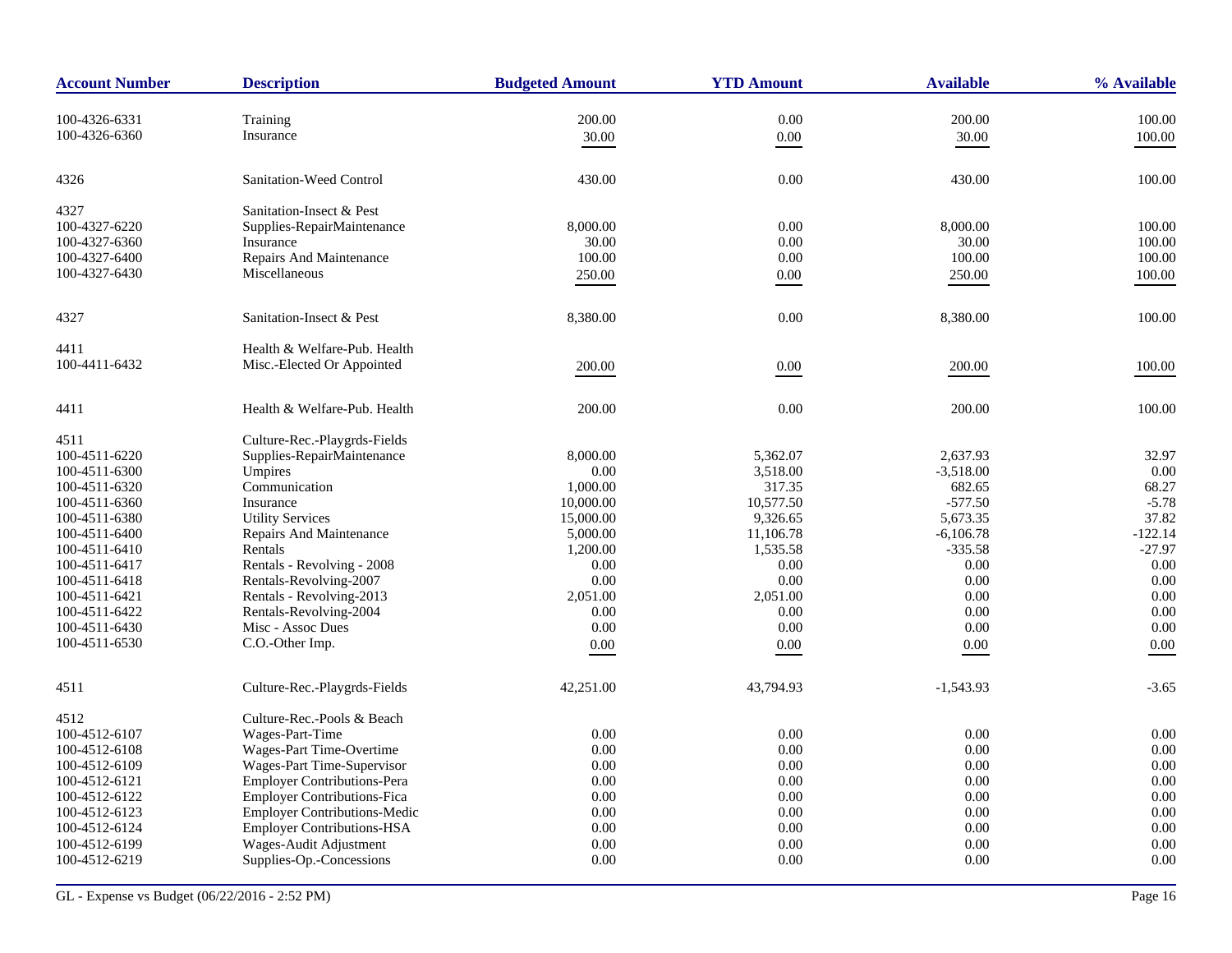| <b>Account Number</b> | <b>Description</b>             | <b>Budgeted Amount</b> | <b>YTD Amount</b> | <b>Available</b> | % Available   |
|-----------------------|--------------------------------|------------------------|-------------------|------------------|---------------|
|                       |                                |                        |                   |                  |               |
| 100-4512-6220         | Supplies-RepairMaintenance     | 150.00                 | 85.54<br>$0.00\,$ | 64.46<br>0.00    | 42.97<br>0.00 |
| 100-4512-6240         | Small Tools & Minor Equip.     | 0.00                   |                   | 0.00             | 0.00          |
| 100-4512-6320         | Communication                  | 0.00                   | 0.00              |                  |               |
| 100-4512-6360         | Insurance                      | 350.00                 | 0.00              | 350.00           | 100.00        |
| 100-4512-6380         | <b>Utility Services</b>        | 350.00                 | 0.00              | 350.00           | 100.00        |
| 100-4512-6400         | Repairs And Maintenance        | 1,000.00               | 240.00            | 760.00           | 76.00         |
| 100-4512-6410         | Rentals                        | 2,400.00               | $0.00\,$          | 2,400.00         | 100.00        |
| 100-4512-6430         | Miscellaneous                  | 0.00                   | 0.00              | 0.00             | 0.00          |
| 100-4512-6441         | Misc.-Taxes                    | 0.00                   | $0.00\,$          | 0.00             | 0.00          |
| 100-4512-6580         | Lake Ripley Restoration        | 10,000.00              | 10,321.02         | $-321.02$        | $-3.21$       |
| 4512                  | Culture-Rec.-Pools & Beach     | 14,250.00              | 10,646.56         | 3,603.44         | 25.29         |
| 4514                  | Culture-Rec.-Tennis Courts     |                        |                   |                  |               |
| 100-4514-6220         | Supplies-RepairMaintenance     | 1,500.00               | 210.54            | 1,289.46         | 85.96         |
| 100-4514-6300         | Professional Services          | 0.00                   | 1,050.00          | $-1,050.00$      | 0.00          |
| 100-4514-6360         | Insurance                      | 500.00                 | 605.50            | $-105.50$        | $-21.10$      |
| 100-4514-6380         | <b>Utility Services</b>        | 2,500.00               | 1,704.88          | 795.12           | 31.80         |
| 100-4514-6400         | <b>Repairs And Maintenance</b> | 0.00                   | 388.21            | $-388.21$        | 0.00          |
| 100-4514-6410         | Rentals                        | 0.00                   | 0.00              | 0.00             | 0.00          |
| 100-4514-6430         | Miscellaneous                  | 50.00                  | $0.00\,$          | 50.00            | 100.00        |
| 100-4514-6530         | C.O.-Other Imp.                | $0.00\,$               | $-0.30$           | $0.30\,$         | $0.00\,$      |
| 4514                  | Culture-Rec.-Tennis Courts     | 4,550.00               | 3,958.83          | 591.17           | 12.99         |
| 4515                  | Culture-Rec.-Skating Rinks     |                        |                   |                  |               |
| 100-4515-6220         | Supplies-RepairMaintenance     | 1,700.00               | 1,232.04          | 467.96           | 27.53         |
| 100-4515-6320         | Communication                  | 0.00                   | 0.00              | 0.00             | 0.00          |
| 100-4515-6360         | Insurance                      | 800.00                 | 668.00            | 132.00           | 16.50         |
| 100-4515-6380         | <b>Utility Services</b>        | 5,000.00               | 2,892.24          | 2,107.76         | 42.16         |
| 100-4515-6400         | Repairs And Maintenance        | 300.00                 | 135.45            | 164.55           | 54.85         |
| 100-4515-6410         | Rentals                        | 500.00                 | 187.34            | 312.66           | 62.53         |
| 100-4515-6423         | Rentals-Revolving-1994         | 0.00                   | 0.00              | 0.00             | 0.00          |
| 100-4515-6430         | Miscellaneous                  | $0.00\,$               | $0.00\,$          | 0.00             | 0.00          |
| 100-4515-6530         | C.O.-Other Imp.                |                        |                   |                  |               |
|                       |                                | 0.00                   | 0.00              | $0.00\,$         | 0.00          |
| 4515                  | Culture-Rec.-Skating Rinks     | 8,300.00               | 5,115.07          | 3,184.93         | 38.37         |
| 4516                  | Culture-Rec.-Comm. Gardens     |                        |                   |                  |               |
| 100-4516-6220         | Supplies-RepairMaintenance     | 0.00                   | $0.00\,$          | 0.00             | 0.00          |
| 100-4516-6360         | Insurance                      | 0.00                   | 0.00              | 0.00             | 0.00          |
| 100-4516-6380         | <b>Utility Services</b>        | 1,000.00               | 450.25            | 549.75           | 54.98         |
| 100-4516-6400         | Repairs And Maintenance        | 0.00                   | 0.00              | 0.00             | 0.00          |
| 100-4516-6530         | C.O.-Other Imp.                | 0.00                   | 0.00              | 0.00             | 0.00          |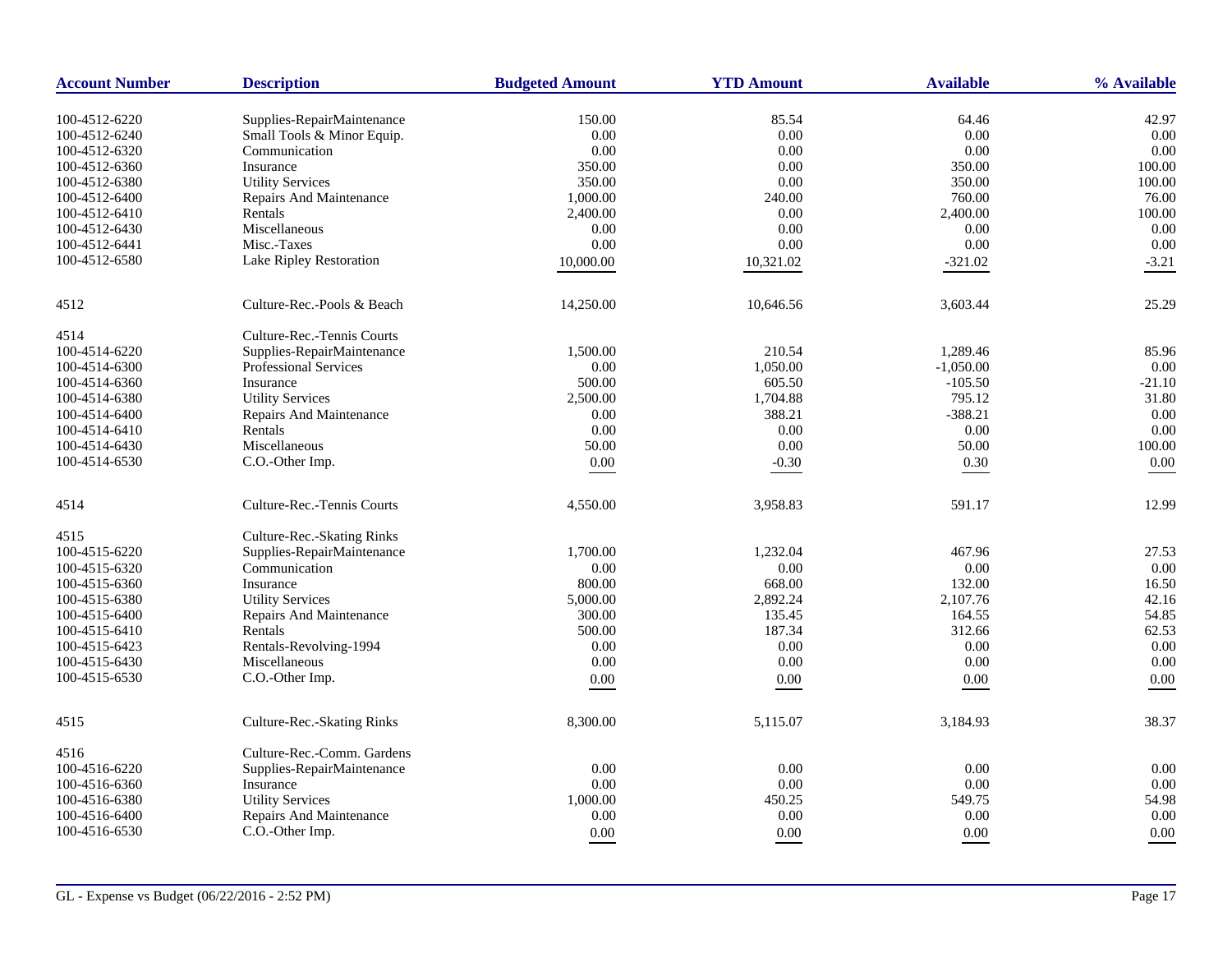| <b>Account Number</b> | <b>Description</b>                 | <b>Budgeted Amount</b> | <b>YTD Amount</b> | <b>Available</b> | % Available |
|-----------------------|------------------------------------|------------------------|-------------------|------------------|-------------|
| 4516                  | Culture-Rec.-Comm. Gardens         | 1,000.00               | 450.25            | 549.75           | 54.98       |
| 4517                  | Culture-Rec.-G.A.R. Hall           |                        |                   |                  |             |
| 100-4517-6220         | Supplies-RepairMaintenance         | 700.00                 | 31.94             | 668.06           | 95.44       |
| 100-4517-6325         | Communication - Alarm System       | 200.00                 | 0.00              | 200.00           | 100.00      |
| 100-4517-6360         | Insurance                          | 1,800.00               | 2,303.50          | $-503.50$        | $-27.97$    |
| 100-4517-6380         | <b>Utility Services</b>            | 14,000.00              | 8,921.45          | 5,078.55         | 36.28       |
| 100-4517-6383         | Utility Services - Gas             | 0.00                   | 0.00              | 0.00             | 0.00        |
| 100-4517-6400         | Repairs And Maintenance            | 5,000.00               | 3,188.35          | 1,811.65         | 36.23       |
| 100-4517-6420         | Rentals - Revolving - 2012         | 8,148.00               | 8,148.00          | 0.00             | 0.00        |
|                       | Miscellaneous                      |                        |                   |                  |             |
| 100-4517-6430         |                                    | 0.00                   | 0.00              | $0.00\,$         | 0.00        |
| 4517                  | Culture-Rec.-G.A.R. Hall           | 29,848.00              | 22,593.24         | 7,254.76         | 24.31       |
| 4518                  | Culture-Rec.-Band                  |                        |                   |                  |             |
| 100-4518-6360         | Insurance                          | 15.00                  | 0.00              | 15.00            | 100.00      |
| 100-4518-6430         | Miscellaneous                      | 250.00                 | 0.00              | 250.00           | 100.00      |
| 100-4518-6431         | Misc.- Music In The Park           | 4,500.00               | 3,200.00          | 1,300.00         | 28.89       |
|                       |                                    |                        |                   |                  |             |
| 4518                  | Culture-Rec.-Band                  | 4,765.00               | 3,200.00          | 1,565.00         | 32.84       |
| 4519                  | Culture-Rec.-Camping Areas         |                        |                   |                  |             |
| 100-4519-6220         | Supplies-RepairMaintenance         | 3,000.00               | 119.20            | 2,880.80         | 96.03       |
| 100-4519-6240         | Small Tools & Minor Equip.         | 0.00                   | 0.00              | 0.00             | 0.00        |
| 100-4519-6300         | <b>Professional Services</b>       | 6,000.00               | 4,339.50          | 1,660.50         | 27.68       |
| 100-4519-6320         | Communication                      | 1,000.00               | 336.09            | 663.91           | 66.39       |
| 100-4519-6340         | Advertising                        | 0.00                   | 0.00              | 0.00             | 0.00        |
| 100-4519-6360         | Insurance                          | 1,000.00               | 971.25            | 28.75            | 2.88        |
| 100-4519-6380         | <b>Utility Services</b>            | 4,500.00               | 3,729.45          | 770.55           | 17.12       |
| 100-4519-6400         | Repairs And Maintenance            | 4,500.00               | 2,672.64          | 1,827.36         | 40.61       |
| 100-4519-6410         | Rentals                            | 1,000.00               | 649.84            | 350.16           | 35.02       |
| 100-4519-6423         | Rentals-Revolving-2001             | 0.00                   | 0.00              | 0.00             | 0.00        |
| 100-4519-6430         | Miscellaneous                      | 600.00                 | 462.00            | 138.00           | 23.00       |
| 100-4519-6441         | Misc.-Sales Taxes                  | 3,500.00               | 3,605.00          | $-105.00$        | $-3.00$     |
| 100-4519-6530         | C.O.-Other Imp.                    | 0.00                   | 0.00              | 0.00             | 0.00        |
|                       |                                    |                        |                   |                  |             |
| 4519                  | Culture-Rec.-Camping Areas         | 25,100.00              | 16,884.97         | 8,215.03         | 32.73       |
| 4522                  | Culture-Rec.-Park Areas            |                        |                   |                  |             |
| 100-4522-6101         | Wages-Full-Time-Supervisor         | 32,451.00              | 32,622.44         | $-171.44$        | $-0.53$     |
| 100-4522-6103         | Wages-Full-Time-Maintenance        | 0.00                   | 0.00              | 0.00             | 0.00        |
| 100-4522-6106         | Wages-Full-Time-Overtime           | 100.00                 | 0.00              | 100.00           | 100.00      |
| 100-4522-6107         | Wages-Part-Time                    | 66,000.00              | 67,214.12         | $-1,214.12$      | $-1.84$     |
| 100-4522-6108         | Wages-Part-Time-Overtime           | 1,500.00               | 1,560.77          | $-60.77$         | $-4.05$     |
| 100-4522-6112         | Other Pay-Sick Leave Pay           | 0.00                   | 0.00              | 0.00             | 0.00        |
| 100-4522-6121         | <b>Employer Contributions-Pera</b> | 3,934.00               | 2,983.38          | 950.62           | 24.16       |
|                       |                                    |                        |                   |                  |             |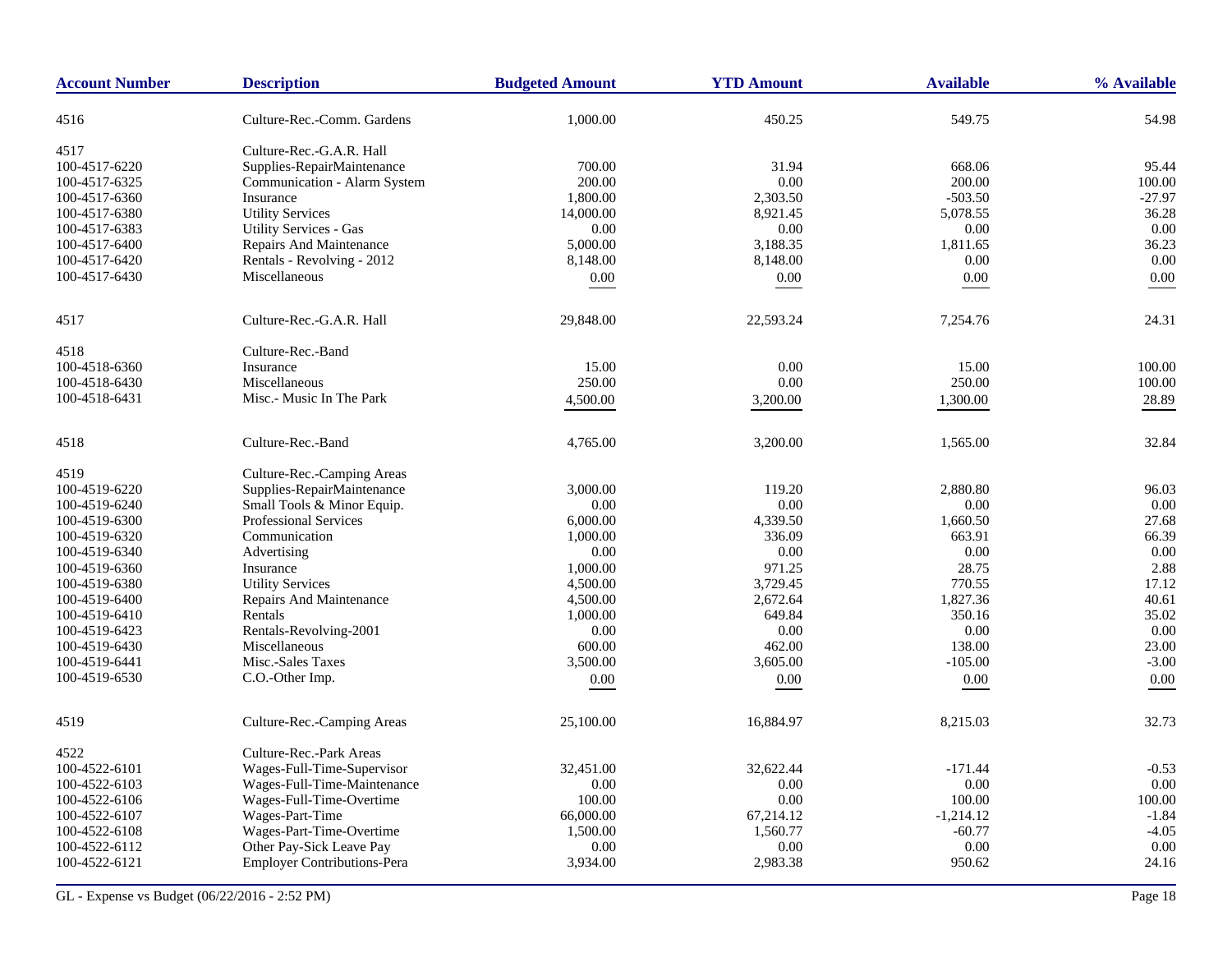| <b>Account Number</b>          | <b>Description</b>                  | <b>Budgeted Amount</b> | <b>YTD Amount</b>     | <b>Available</b> | % Available           |
|--------------------------------|-------------------------------------|------------------------|-----------------------|------------------|-----------------------|
| 100-4522-6122                  | <b>Employer Contributions-Fica</b>  | 5,012.00               | 6,087.09              | $-1,075.09$      | $-21.45$              |
| 100-4522-6123                  | Employer Contributions-Medic        | 1,471.00               | 1,423.59              | 47.41            | 3.22                  |
| 100-4522-6124                  | <b>Employer Contributions-HSA</b>   | 2,397.00               | 1,748.65              | 648.35           | 27.05                 |
| 100-4522-6131                  | Employer Paid Ins.-Health           | 6,359.00               | 6,410.91              | $-51.91$         | $-0.82$               |
| 100-4522-6132                  | Employer Paid Ins.-Dental           | 765.00                 | 748.73                | 16.27            | 2.13                  |
| 100-4522-6133                  | Employer Paid Ins.-Life             | 63.00                  | 63.18                 | $-0.18$          | $-0.29$               |
| 100-4522-6134                  | <b>Employer Paid Ins-Disability</b> | 172.00                 | 172.60                | $-0.60$          | $-0.35$               |
| 100-4522-6148                  | Cafeteria Plan Service Charges      | 25.00                  | 0.00                  | 25.00            | 100.00                |
| 100-4522-6199                  | Wages-Audit Adjustment              | 0.00                   | 0.00                  | 0.00             | 0.00                  |
| 100-4522-6220                  | Supplies-RepairMaintenance          | 45,000.00              | 58,988.83             | $-13,988.83$     | $-31.09$              |
| 100-4522-6240                  | Small Tools & Minor Equip.          | 3,000.00               | 3,880.03              | $-880.03$        | $-29.33$              |
| 100-4522-6320                  | Communication                       | 1,000.00               | 768.85                | 231.15           | 23.12                 |
| 100-4522-6331                  | Training                            | 750.00                 | 0.00                  | 750.00           | 100.00                |
| 100-4522-6360                  | Insurance                           | 15,000.00              | 18,517.26             | $-3,517.26$      | $-23.45$              |
| 100-4522-6380                  |                                     |                        | 2,377.62              | 2,622.38         | 52.45                 |
|                                | <b>Utility Services</b>             | 5,000.00               |                       |                  |                       |
| 100-4522-6400<br>100-4522-6410 | Repairs And Maintenance<br>Rentals  | 12,000.00<br>7,000.00  | 24,272.02<br>9,915.33 | $-12,272.02$     | $-102.27$<br>$-41.65$ |
|                                |                                     |                        |                       | $-2,915.33$      | 0.00                  |
| 100-4522-6417                  | Rentals - Revolving - 2010          | 266.00                 | 266.00                | 0.00             |                       |
| 100-4522-6418                  | Rentals - Revolving - 2009          | 0.00                   | 0.00                  | 0.00             | 0.00                  |
| 100-4522-6419                  | Rentals - Revolving - 2011          | 0.00                   | 0.00                  | 0.00             | 0.00                  |
| 100-4522-6420                  | Rentals - Revolving - 2012          | 8,316.00               | 8,316.00              | 0.00             | 0.00<br>0.00          |
| 100-4522-6421                  | Rentals - Revolving-2013            | 4,756.00               | 4,756.00              | 0.00             |                       |
| 100-4522-6422                  | Rentals - Revolving - 2014          | 2,399.00               | 2,399.00              | 0.00             | 0.00                  |
| 100-4522-6423                  | Rentals-Revolving-2015              | 0.00                   | 0.00                  | 0.00             | 0.00                  |
| 100-4522-6425                  | Rentals-Revolving-2006              | 0.00                   | 0.00                  | 0.00             | 0.00                  |
| 100-4522-6427                  | Rentals-Revolving-2005              | 0.00                   | 0.00                  | 0.00             | 0.00                  |
| 100-4522-6430                  | Miscellaneous                       | 2,000.00               | 23.58                 | 1,976.42         | 98.82                 |
| 100-4522-6510                  | C.O.-Land                           | 0.00                   | 0.00                  | 0.00             | 0.00                  |
| 100-4522-6530                  | C.O.-Other Imp.                     | 500.00                 | 0.00                  | 500.00           | 100.00                |
| 4522                           | Culture-Rec.-Park Areas             | 227,236.00             | 255,515.98            | $-28,279.98$     | $-12.45$              |
| 4524                           | Culture-Rec.-Shade Trees            |                        |                       |                  |                       |
| 100-4524-6101                  | Wages-Full-Time-Supervisor          | 0.00                   | 0.00                  | 0.00             | 0.00                  |
| 100-4524-6103                  | Wages-Full-Time-Maintenance         | 0.00                   | 0.00                  | 0.00             | 0.00                  |
| 100-4524-6106                  | Wages-Full-Time-Overtime            | 0.00                   | 0.00                  | 0.00             | 0.00                  |
| 100-4524-6107                  | Wages-Part-Time                     | 0.00                   | 0.00                  | 0.00             | 0.00                  |
| 100-4524-6112                  | Other Pay-Sick Leave Pay            | 0.00                   | 0.00                  | 0.00             | 0.00                  |
| 100-4524-6121                  | <b>Employer Contributions-Pera</b>  | 0.00                   | 0.00                  | 0.00             | 0.00                  |
| 100-4524-6122                  | <b>Employer Contributions-Fica</b>  | 0.00                   | 0.00                  | 0.00             | 0.00                  |
| 100-4524-6123                  | <b>Employer Contributions-Medic</b> | 0.00                   | 0.00                  | 0.00             | 0.00                  |
| 100-4524-6124                  | <b>Employer Contributions-HSA</b>   | 0.00                   | 0.00                  | 0.00             | 0.00                  |
| 100-4524-6131                  | Employer Paid Ins.-Health           | 0.00                   | 0.00                  | 0.00             | 0.00                  |
| 100-4524-6132                  | Employer Paid Ins.-Dental           | 0.00                   | 0.00                  | 0.00             | 0.00                  |
| 100-4524-6133                  | Employer Paid Ins.-Life             | 0.00                   | 0.00                  | 0.00             | 0.00                  |
| 100-4524-6134                  | <b>Employer Paid Ins-Disability</b> | 0.00                   | 0.00                  | 0.00             | 0.00                  |
| 100-4524-6199                  | Wages-Audit Adjustment              | 0.00                   | 0.00                  | 0.00             | 0.00                  |
| 100-4524-6210                  | <b>Supplies-Operating Supplies</b>  | 0.00                   | 0.00                  | 0.00             | 0.00                  |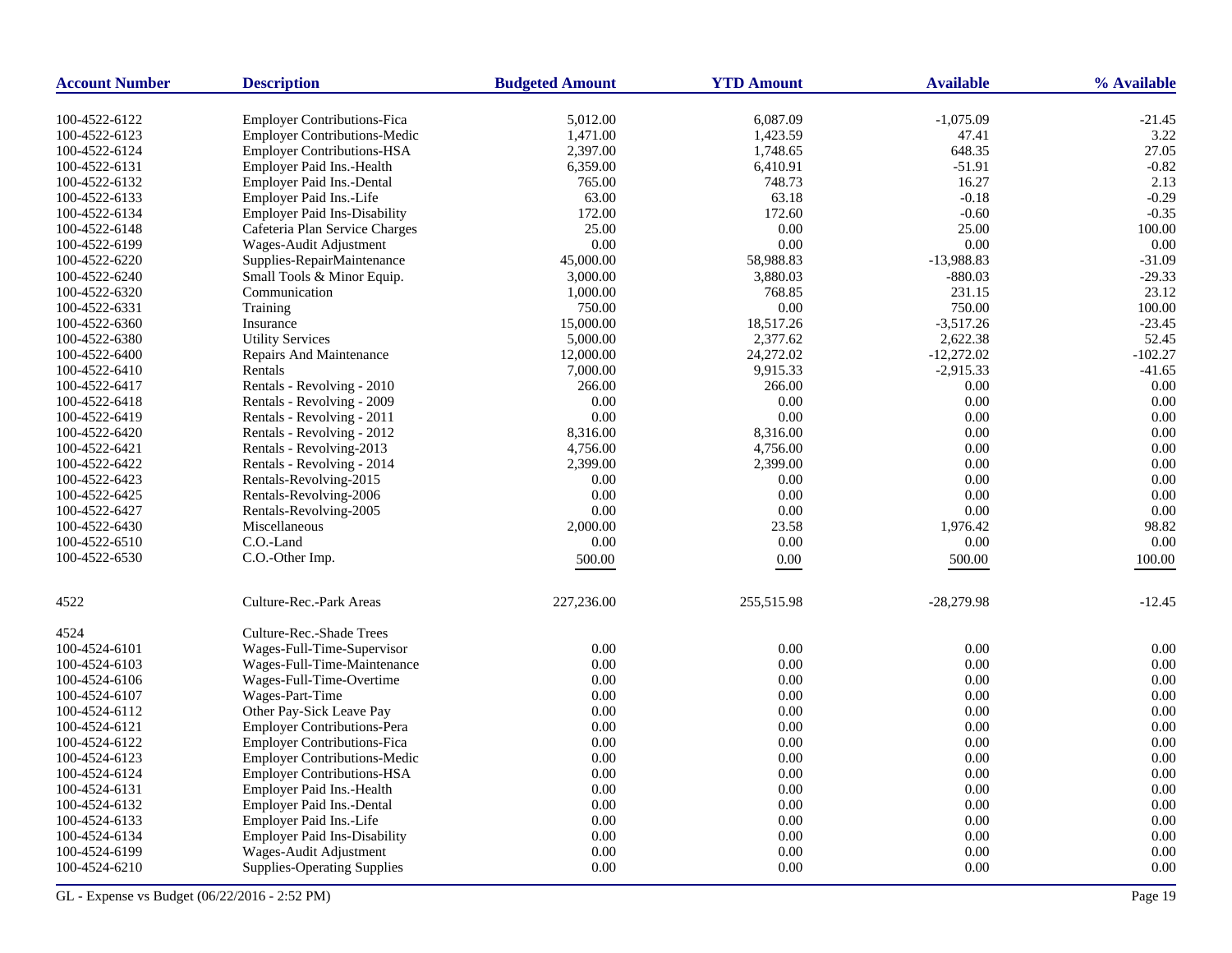| <b>Account Number</b>          | <b>Description</b>                                       | <b>Budgeted Amount</b> | <b>YTD Amount</b> | <b>Available</b> | % Available   |
|--------------------------------|----------------------------------------------------------|------------------------|-------------------|------------------|---------------|
|                                |                                                          |                        |                   |                  |               |
| 100-4524-6220<br>100-4524-6240 | Supplies-RepairMaintenance<br>Small Tools & Minor Equip. | 4,500.00<br>0.00       | 1,450.84<br>0.00  | 3,049.16<br>0.00 | 67.76<br>0.00 |
| 100-4524-6300                  | <b>Professional Services</b>                             | 40,000.00              | 32,275.00         | 7,725.00         | 19.31         |
| 100-4524-6331                  | Training                                                 | 300.00                 | 185.00            | 115.00           | 38.33         |
| 100-4524-6360                  | Insurance                                                | 300.00                 | 0.00              | 300.00           | 100.00        |
| 100-4524-6400                  | <b>Repairs And Maintenance</b>                           | 1,800.00               | 13,033.96         | $-11,233.96$     | $-624.11$     |
| 100-4524-6408                  | Repairs & Maint.-TreeStumps                              | 5,000.00               | 0.00              | 5,000.00         | 100.00        |
| 100-4524-6410                  | Rentals                                                  | 0.00                   | 0.00              | 0.00             | 0.00          |
| 100-4524-6420                  | Rentals - Revolving - 2012                               | 11,127.00              | 11,127.00         | 0.00             | 0.00          |
| 100-4524-6424                  | Rentals - Revolving - 2009                               | 0.00                   | 0.00              | 0.00             | 0.00          |
| 100-4524-6425                  | Rentals-Revolving-2006                                   | 0.00                   | 0.00              | 0.00             | 0.00          |
| 100-4524-6430                  | Miscellaneous                                            |                        |                   |                  |               |
|                                |                                                          | 100.00                 | 0.00              | 100.00           | 100.00        |
| 4524                           | Culture-Rec.-Shade Trees                                 | 63,127.00              | 58,071.80         | 5,055.20         | 8.01          |
| 4525                           | Culture-Rec.-Forestry                                    |                        |                   |                  |               |
| 100-4525-6220                  | Supplies-RepairMaintenance                               | 0.00                   | 2,174.00          | $-2,174.00$      | 0.00          |
| 100-4525-6360                  | Insurance                                                | 0.00                   | 0.00              | 0.00             | 0.00          |
| 100-4525-6430                  | Miscellaneous                                            | 0.00                   | $0.00\,$          | 0.00             | 0.00          |
| 4525                           | Culture-Rec.-Forestry                                    | 0.00                   | 2,174.00          | $-2,174.00$      | 0.00          |
| 4526                           | <b>Community Beautification</b>                          |                        |                   |                  |               |
| 100-4526-6210                  | <b>Supplies-Operating Supplies</b>                       | 0.00                   | 0.00              | 0.00             | 0.00          |
| 100-4526-6430                  | Miscellaneous                                            | $0.00\,$               | $0.00\,$          | $0.00\,$         | 0.00          |
|                                |                                                          |                        |                   |                  |               |
| 4526                           | <b>Community Beautification</b>                          | 0.00                   | 0.00              | 0.00             | 0.00          |
| 4550                           | Culture-Rec.-Library                                     |                        |                   |                  |               |
| 100-4550-6107                  | Wages-Part-time                                          | 0.00                   | 5,246.38          | $-5,246.38$      | 0.00          |
| 100-4550-6121                  | <b>Employer Contributions-Pera</b>                       | 0.00                   | 356.42            | $-356.42$        | 0.00          |
| 100-4550-6122                  | <b>Employer Contributions-Fica</b>                       | 0.00                   | 321.19            | $-321.19$        | 0.00          |
| 100-4550-6123                  | <b>Employer Contributions-Medic</b>                      | 0.00                   | 75.13             | $-75.13$         | 0.00          |
| 100-4550-6200                  | Supplies-Office Supplies                                 | 0.00                   | 0.00              | 0.00             | 0.00          |
| 100-4550-6210                  | <b>Supplies-Operating Supplies</b>                       | 0.00                   | 0.00              | 0.00             | 0.00          |
| 100-4550-6220                  | Supplies-RepairMaintenance                               | 7,500.00               | 1,053.94          | 6,446.06         | 85.95         |
| 100-4550-6240                  | Small Tools & Minor Equip.                               | 1,000.00               | 1,708.40          | $-708.40$        | $-70.84$      |
| 100-4550-6300                  | <b>Professional Services</b>                             | 3,000.00               | $0.00\,$          | 3,000.00         | 100.00        |
| 100-4550-6320                  | Communication                                            | 2,500.00               | 2,095.88          | 404.12           | 16.16         |
| 100-4550-6331                  | Training                                                 | 100.00                 | $0.00\,$          | 100.00           | 100.00        |
| 100-4550-6360                  | Insurance                                                | 2,500.00               | 2,485.75          | 14.25            | 0.57          |
| 100-4550-6380                  | <b>Utility Services</b>                                  | 8,500.00               | 8,127.34          | 372.66           | 4.38          |
| 100-4550-6383                  | <b>Utility Services - Gas</b>                            | 3,000.00               | 1,966.78          | 1,033.22         | 34.44         |
| 100-4550-6400                  | Repairs And Maintenance                                  | 6,000.00               | 13,952.80         | $-7,952.80$      | $-132.55$     |
| 100-4550-6401                  | Repairs & Maint.-Bldgs                                   | 1,000.00               | 75.66             | 924.34           | 92.43         |
| 100-4550-6407                  | Repairs & Maint.-Contractual                             | 5,000.00               | 0.00              | 5,000.00         | 100.00        |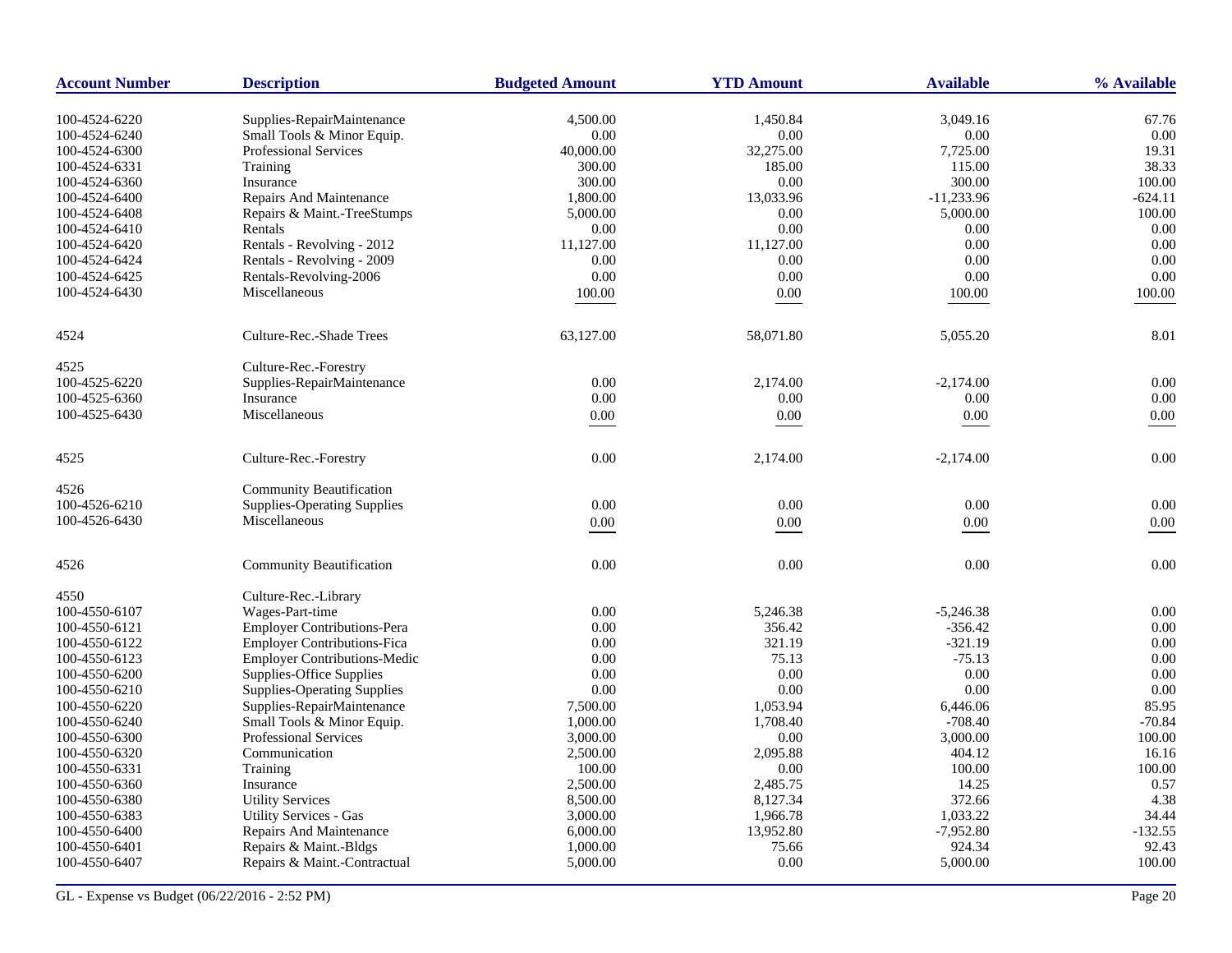| <b>Account Number</b>          | <b>Description</b>                                   | <b>Budgeted Amount</b> | <b>YTD Amount</b> | <b>Available</b> | % Available |
|--------------------------------|------------------------------------------------------|------------------------|-------------------|------------------|-------------|
|                                |                                                      |                        |                   | $0.00\,$         | 0.00        |
| 100-4550-6417<br>100-4550-6418 | Rentals - Revolving - 2010                           | 2,908.00<br>0.00       | 2,908.00<br>0.00  | 0.00             | 0.00        |
| 100-4550-6420                  | Rentals-Revolving-2007<br>Rentals - Revolving - 2012 | 0.00                   | 0.00              | 0.00             | 0.00        |
| 100-4550-6422                  | Rentals-Revolving-1998                               | 0.00                   | 0.00              | 0.00             | 0.00        |
| 100-4550-6423                  | Rentals-Revolving-1994                               | 0.00                   | 0.00              | 0.00             | 0.00        |
| 100-4550-6427                  | Rentals-Revolving-1997                               | 0.00                   | $0.00\,$          | 0.00             | 0.00        |
| 100-4550-6430                  | Miscellaneous                                        | 1,600.00               | 194.00            | 1,406.00         | 87.88       |
| 100-4550-6520                  | C.O.-Buildings                                       | 250.00                 | 0.00              | 250.00           | 100.00      |
| 100-4550-6530                  | C.O.-Other Imp.                                      | 0.00                   | 0.00              | 0.00             | 0.00        |
| 100-4550-6560                  | C.O.-Pioneerland - Automation                        | 0.00                   | 0.00              | 0.00             | 0.00        |
| 100-4550-6580                  | C.O.-Equip.-Other                                    | 0.00                   | 0.00              | 0.00             | 0.00        |
| 100-4550-6739                  | Transfers-Gov.-Perm.-Library                         | 145,368.00             | 145,368.00        | 0.00             | 0.00        |
|                                |                                                      |                        |                   |                  |             |
| 4550                           | Culture-Rec.-Library                                 | 190,226.00             | 185,935.67        | 4,290.33         | 2.26        |
| 4551                           | Culture-Rec.-Summer Rec.                             |                        |                   |                  |             |
| 100-4551-6746                  | Transfer-Gov.-Perm-Dist.#465                         | 40,000.00              | 40,000.00         | $0.00\,$         | 0.00        |
| 4551                           | Culture-Rec.-Summer Rec.                             | 40,000.00              | 40,000.00         | 0.00             | 0.00        |
| 4924                           | Misc.-Unallocated Insurance                          |                        |                   |                  |             |
| 100-4924-6360                  | Insurance                                            | 36,000.00              | 45,133.55         | $-9,133.55$      | $-25.37$    |
| 100-4924-6740                  | Transfer-Gov.-Perm.-Pub.U.                           | $0.00\,$               | $0.00\,$          | 0.00             | $0.00\,$    |
| 4924                           | Misc.-Unallocated Insurance                          | 36,000.00              | 45,133.55         | $-9,133.55$      | $-25.37$    |
| 4925                           | Misc.-Advertising                                    |                        |                   |                  |             |
| 100-4925-6449                  | Misc.-Christmas Garlands                             | 2,600.00               | 3,703.81          | $-1,103.81$      | $-42.45$    |
| 100-4925-6450                  | Misc.-Watercade                                      | 12,000.00              | 8,048.03          | 3,951.97         | 32.93       |
| 100-4925-6451                  | Misc.-Chamber Of Commerce                            | 1,000.00               | 0.00              | 1,000.00         | 100.00      |
| 100-4925-6452                  | Misc.-Community Profile                              | 2,500.00               | 2,625.00          | $-125.00$        | $-5.00$     |
| 100-4925-6453                  | Misc.-Adverising                                     | 0.00                   | 0.00              | 0.00             | 0.00        |
| 100-4925-6454                  | Misc.- Music In Central Pk                           | 0.00                   | 0.00              | 0.00             | 0.00        |
| 4925                           | Misc.-Advertising                                    | 18,100.00              | 14,376.84         | 3,723.16         | 20.57       |
| 4926                           | Misc.-Misc. General Expense                          |                        |                   |                  |             |
| 100-4926-6300                  | Prof Serv-Bus. Subsidy Report                        | 0.00                   | 9,207.50          | $-9,207.50$      | 0.00        |
| 100-4926-6424                  | <b>Rentals-Back Hoe</b>                              | 0.00                   | 0.00              | 0.00             | 0.00        |
| 100-4926-6430                  | Miscellaneous                                        | 6,000.00               | 13,601.31         | $-7,601.31$      | $-126.69$   |
| 100-4926-6431                  | Misc - Property Lease - Sign                         | 1,854.00               | 1,909.62          | $-55.62$         | $-3.00$     |
| 100-4926-6433                  | Misc.-Dues & Subscriptions                           | 18,000.00              | 17,516.00         | 484.00           | 2.69        |
| 100-4926-6437                  | Misc-Retiree Health Insurance                        | 14,307.00              | 10,194.49         | 4,112.51         | 28.74       |
| 100-4926-6440                  | Misc.-Contingency Funds-A                            | 188,291.00             | 0.00              | 188,291.00       | 100.00      |
| 100-4926-6441                  | Misc.-S. W. Foundation                               | 5,000.00               | 5,000.00          | 0.00             | 0.00        |
|                                |                                                      |                        |                   |                  |             |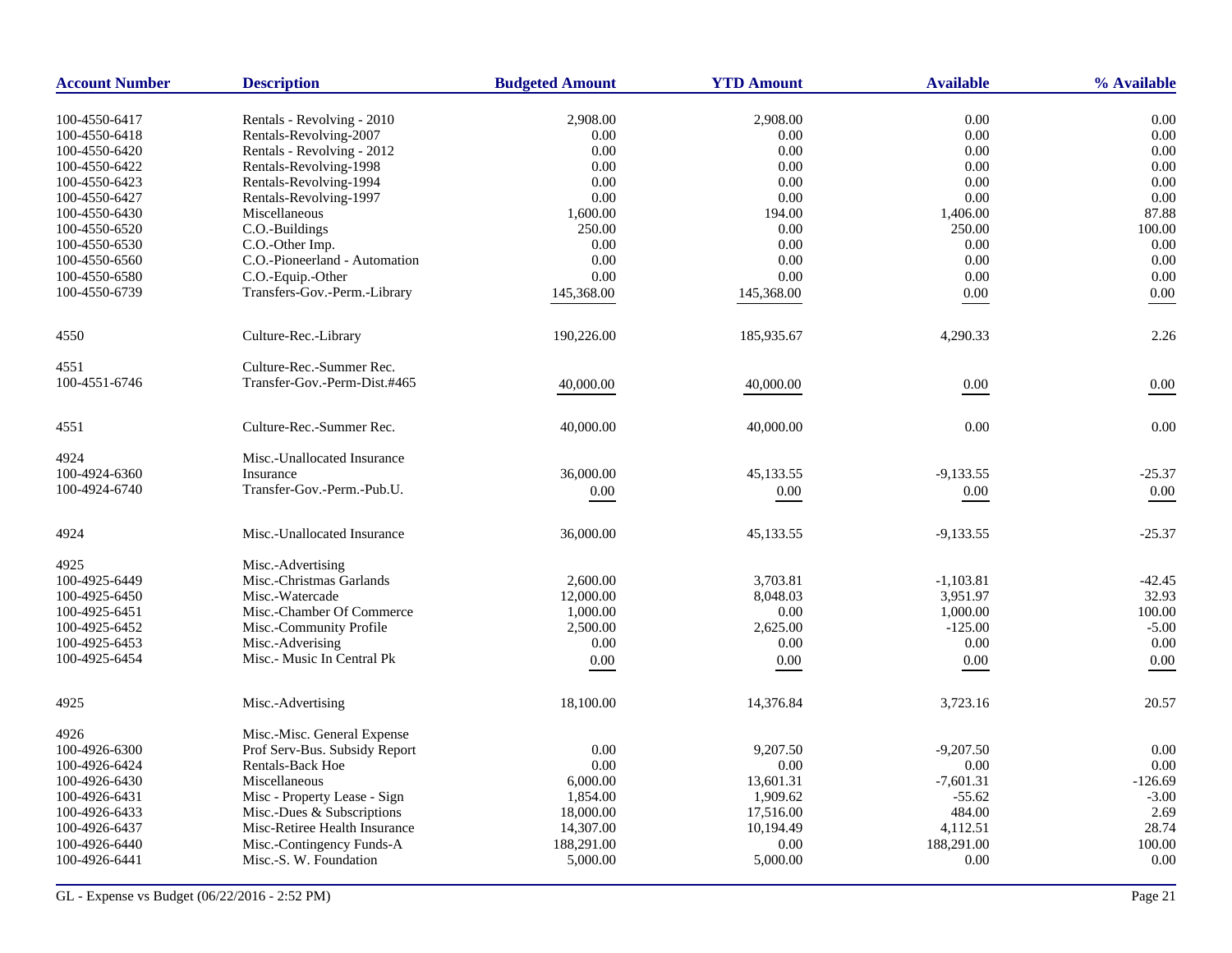| <b>Account Number</b> | <b>Description</b>                  | <b>Budgeted Amount</b> | <b>YTD Amount</b> | <b>Available</b> | % Available |
|-----------------------|-------------------------------------|------------------------|-------------------|------------------|-------------|
| 100-4926-6442         | Misc - Heritage Preservation        | 0.00                   | 998.39            | $-998.39$        | 0.00        |
| 100-4926-6445         | City-Wide Cleanup                   | 17,000.00              | 19,862.41         | $-2,862.41$      | $-16.84$    |
| 100-4926-6451         | Misc.-Chamber Of Commerce           | 1,200.00               | 1,320.00          | $-120.00$        | $-10.00$    |
| 100-4926-6452         | Misc.-Technology                    | 0.00                   | 0.00              | 0.00             | 0.00        |
| 100-4926-6453         | Misc.-Auditorium                    | 0.00                   | 0.00              | 0.00             | 0.00        |
| 100-4926-6454         | Misc.-Cable Television              | 0.00                   | 0.00              | 0.00             | 0.00        |
| 100-4926-6455         | Cable Franchise                     | 0.00                   | 0.00              | 0.00             | 0.00        |
| 100-4926-6456         | Misc.-Gopher State One Call         | 2,500.00               | 1,403.40          | 1,096.60         | 43.86       |
| 100-4926-6458         | Misc.-Safety Consulting             | 26,500.00              | 25,750.00         | 750.00           | 2.83        |
| 100-4926-6461         | Misc.-Tax Abatement (FDA)           | 12,000.00              | 12,144.05         | $-144.05$        | $-1.20$     |
| 100-4926-6462         | Misc-Tax Abatement (MN              | 12,500.00              | $-0.71$           | 12,500.71        | 100.01      |
|                       | Rubber)                             |                        |                   |                  |             |
| 100-4926-6463         | Misc.-Library Remodel-Barils        | 0.00                   | 0.00              | 0.00             | 0.00        |
| 100-4926-6464         | Misc.-Contract Services             | 0.00                   | 0.00              | 0.00             | 0.00        |
| 100-4926-6465         | Misc.-New Industrial Park           | 0.00                   | 0.00              | 0.00             | 0.00        |
| 100-4926-6466         | Misc. - Darwin Taxes-Annex          | 0.00                   | 0.00              | 0.00             | 0.00        |
| 100-4926-6467         | Misc.-Habitat For Humanity          | 0.00                   | 0.00              | 0.00             | 0.00        |
| 100-4926-6468         | Misc.-Home Page-Chamber             | 0.00                   | 0.00              | 0.00             | 0.00        |
| 100-4926-6469         | Misc.-Lfd. Township Tax-Annex       | 0.00                   | 0.00              | 0.00             | 0.00        |
| 100-4926-6475         | Misc.- Oil Recycling                | 2,200.00               | 2,027.00          | 173.00           | 7.86        |
| 100-4926-6476         | Misc.-Vendor Sales Tax              | 0.00                   | 0.00              | 0.00             | 0.00        |
| 100-4926-6477         | Misc.-Vendor Use Tax                | 3,000.00               | 38.00             | 2,962.00         | 98.73       |
| 100-4926-6478         | Misc.-Cable-Local Access            | 5,000.00               | 1,670.04          | 3,329.96         | 66.60       |
| 100-4926-6479         | Misc.-L.P.U.-Energy Grant           | 0.00                   | 0.00              | 0.00             | 0.00        |
| 100-4926-6580         | C.O.-Equip.-Other                   | 0.00                   | 2,756.00          | $-2,756.00$      | 0.00        |
| 100-4926-6624         | Rentals-Rev.Fund-2000-Ding.         | 0.00                   | 0.00              | 0.00             | 0.00        |
| 4926                  | Misc.-Misc. General Expense         | 315,352.00             | 125,397.50        | 189,954.50       | 60.24       |
|                       |                                     |                        |                   |                  |             |
| 4932                  | Misc.-Transfers                     |                        |                   |                  |             |
| 100-4932-6712         | Transfer-Optimist Park Grand        | 0.00                   | 0.00              | 0.00             | 0.00        |
| 100-4932-6715         | Transfer-Res. For Auditorium        | 0.00                   | 0.00              | 0.00             | 0.00        |
| 100-4932-6718         | <b>Transfer-Operating Revolving</b> | 0.00                   | 0.00              | 0.00             | 0.00        |
| 100-4932-6719         | Transfer-Dial-A-Ride                | 30,000.00              | 30,000.00         | 0.00             | 0.00        |
| 100-4932-6721         | Repay-Int.-Perm-Coi-93              | 0.00                   | 0.00              | 0.00             | 0.00        |
| 100-4932-6722         | Repay-Int.-Perm-Coi-95              | 0.00                   | 0.00              | 0.00             | 0.00        |
| 100-4932-6723         | Repay Coi-99                        | 0.00                   | 0.00              | 0.00             | 0.00        |
| 100-4932-6724         | Repay Coi-2001                      | 0.00                   | 0.00              | 0.00             | 0.00        |
| 100-4932-6725         | Repay-Int.-Perm-Fire Pumper         | 0.00                   | 0.00              | 0.00             | 0.00        |
| 100-4932-6726         | Transfers-C.O.I-2003                | 0.00                   | 0.00              | 0.00             | 0.00        |
| 100-4932-6727         | Transfer - FireRescue Bldg.         | 0.00                   | 0.00              | 0.00             | 0.00        |
| 100-4932-6728         | Transfers-Int.-Perm-Civic.A.        | 0.00                   | 0.00              | 0.00             | 0.00        |
| 100-4932-6737         | Transfer-Infrastr-PW Facility       | 0.00                   | 30,000.00         | $-30,000.00$     | 0.00        |
| 100-4932-6747         | Transfer - Operating Rev.           | 0.00                   | 0.00              | 0.00             | 0.00        |
| 100-4932-6748         | Transfer - Gen Fund Revolving       | 0.00                   | 0.00              | 0.00             | 0.00        |
| 100-4932-6749         | Transfer-Capital Imp. Fund          | 0.00                   | 50,000.00         | $-50,000.00$     | 0.00        |
| 100-4932-6750         | Transfer-C of I - 2007              | 0.00                   | 0.00              | 0.00             | 0.00        |
| 100-4932-6751         | Transfer-C of I - 2006              | 0.00                   | 0.00              | 0.00             | 0.00        |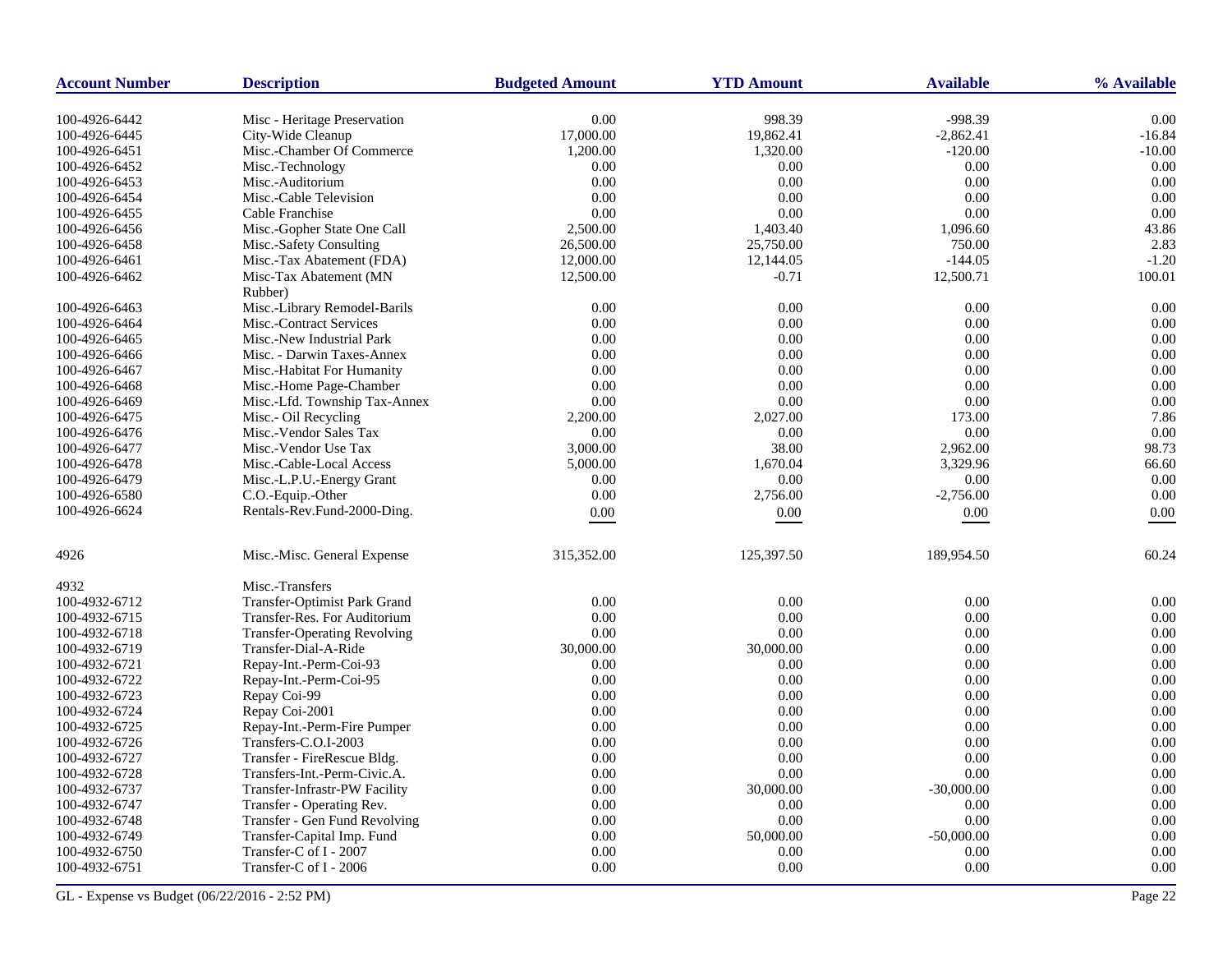| <b>Account Number</b> | <b>Description</b>                | <b>Budgeted Amount</b> | <b>YTD Amount</b> | <b>Available</b> | % Available |
|-----------------------|-----------------------------------|------------------------|-------------------|------------------|-------------|
|                       |                                   |                        |                   |                  |             |
| 100-4932-6755         | Transfer-Airport Improvement      | 0.00                   | 0.00              | 0.00             | 0.00        |
| 100-4932-6757         | Transfer - Golf Course            | 0.00                   | 97,640.00         | $-97,640.00$     | 0.00        |
| 100-4932-6758         | <b>Transfers-Cemetery</b>         | 10,000.00              | 10,000.00         | 0.00             | 0.00        |
| 100-4932-6759         | Transfer-Res. Local Match         | 0.00                   | 0.00              | 0.00             | 0.00        |
| 100-4932-6761         | Transfer-Wastewater Imp.          | 0.00                   | 0.00              | 0.00             | 0.00        |
| 100-4932-6762         | Transfer - West Fifth St. Imp.    | 0.00                   | 0.00              | 0.00             | 0.00        |
| 100-4932-6763         | Transfer-Airport                  | 0.00                   | 0.00              | 0.00             | 0.00        |
| 100-4932-6764         | Transfer-Hazardous Bldg. Rev      | 0.00                   | 0.00              | 0.00             | 0.00        |
| 100-4932-6765         | Transfer-EDA Lease Purchase       | 0.00                   | 0.00              | 0.00             | 0.00        |
| 100-4932-6766         | Transfer-TIF                      | 0.00                   | 0.00              | 0.00             | 0.00        |
| 100-4932-6767         | <b>Transfers - Infr Reiny Rev</b> | 0.00                   | 400,000.00        | $-400,000.00$    | 0.00        |
| 100-4932-6768         | Transfer - G.O. Bonds-2007A       | 0.00                   | 0.00              | 0.00             | 0.00        |
| 100-4932-6769         | Transfer-Reserve for JOBZ         | 0.00                   | 0.00              | 0.00             | 0.00        |
| 100-4932-6770         | Transfer - Res for GAR Hall       | 0.00                   | 136.00            | $-136.00$        | 0.00        |
| 100-4932-6771         | Transfer - Res for Tree Mgmt      | 0.00                   | 0.00              | 0.00             | 0.00        |
| 100-4932-6772         | Transfer - DowntownHeritage       | 0.00                   | 25,000.00         | $-25,000.00$     | 0.00        |
| 100-4932-6777         | <b>Transfer-Community</b>         | 0.00                   | 36,065.00         | $-36,065.00$     | 0.00        |
|                       | Development                       |                        |                   |                  |             |
| 100-4932-6778         | <b>Transfer Account</b>           | $0.00\,$               | $0.00\,$          | 0.00             | 0.00        |
|                       |                                   |                        |                   |                  |             |
| 4932                  | Misc.-Transfers                   | 40,000.00              | 678,841.00        | $-638,841.00$    | $-1,597.10$ |
|                       |                                   |                        |                   |                  |             |
| <b>100</b>            | <b>General Fund</b>               | 4,657,784.00           | 5,018,715.82      | $-360,931.82$    | $-7.75$     |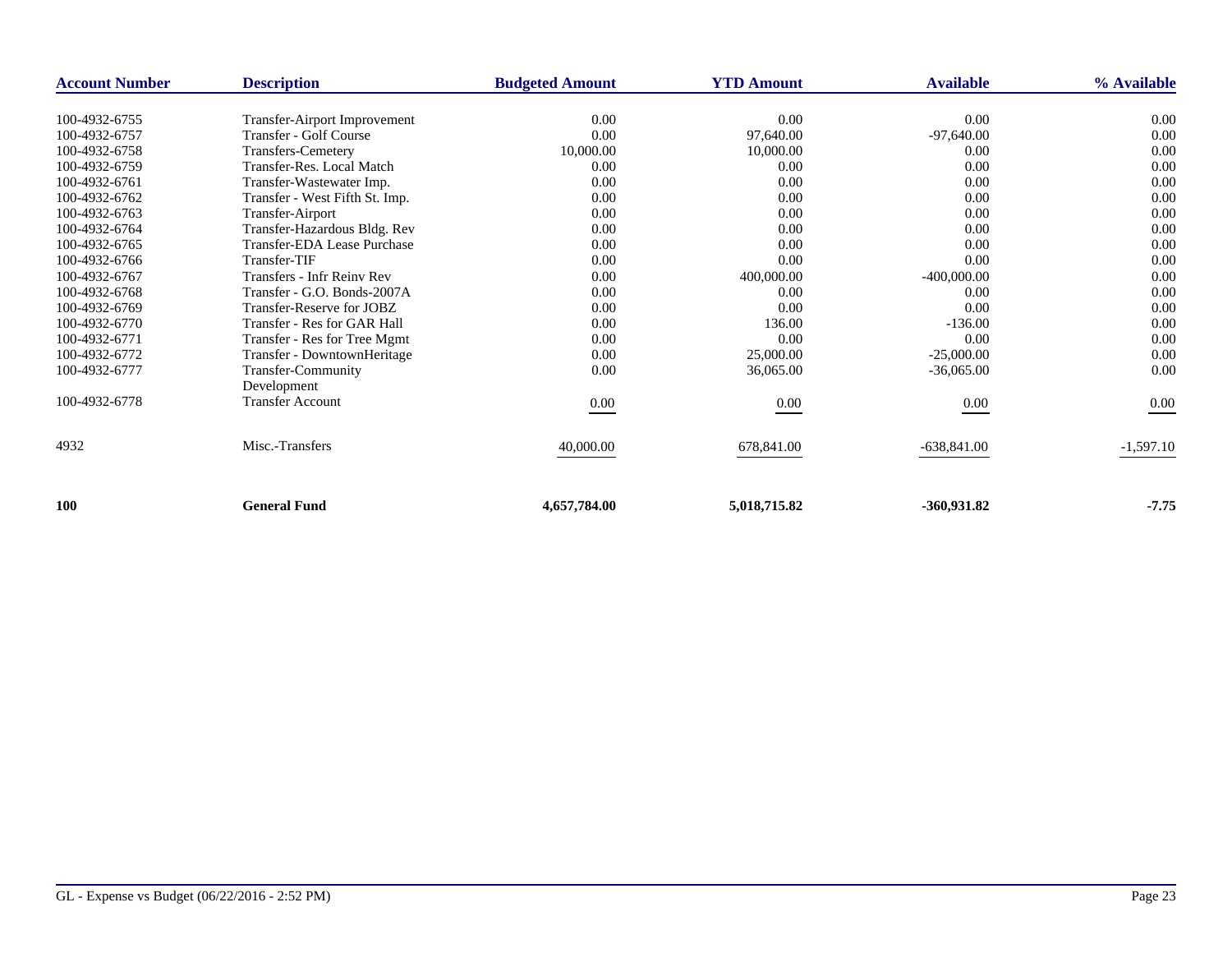User: BethKargas Printed: 06/22/16 14:52:32 Period 01 - 12 Fiscal Year 2015

CITY OF LITCHFIELD  $M$  I N N E S O T A<br>On Lake Ripley

| <b>Account Number</b> | <b>Description</b>                  | <b>Budgeted Amount</b> | <b>YTD Amount</b> | <b>Available</b> | % Available |
|-----------------------|-------------------------------------|------------------------|-------------------|------------------|-------------|
|                       |                                     |                        |                   |                  |             |
| 602                   | <b>Water Fund</b>                   |                        |                   |                  |             |
| 4948                  | Misc.-Admin. & General              |                        |                   |                  |             |
| 602-4948-6428         | Depreciation                        | 0.00                   | 0.00              | 0.00             | 0.00        |
| 602-4948-6429         | Depreciation                        | $0.00\,$               | $0.00\,$          | $0.00\,$         | $0.00\,$    |
| 4948                  | Misc.-Admin. & General              | 0.00                   | 0.00              | 0.00             | 0.00        |
| 4960                  | Production                          |                        |                   |                  |             |
| 602-4960-6201         | Supplies-Station                    | 3,600.00               | 0.00              | 3,600.00         | 100.00      |
| 602-4960-6210         | <b>Supplies-Operating Supplies</b>  | 40,000.00              | 49,556.54         | $-9,556.54$      | $-23.89$    |
| 602-4960-6220         | Supplies-RepairMaintenance          | 8,000.00               | 4,506.69          | 3,493.31         | 43.67       |
| 602-4960-6380         | Utility Services - Electric         | 72,000.00              | 69,898.88         | 2,101.12         | 2.92        |
| 602-4960-6400         | Repairs And Maintenance             | 30,000.00              | 9,667.61          | 20,332.39        | 67.77       |
| 602-4960-6402         | Repairs & Maint.-Building           | 4,500.00               | 0.00              | 4,500.00         | 100.00      |
|                       |                                     |                        |                   |                  |             |
| 4960                  | Production                          | 158,100.00             | 133,629.72        | 24,470.28        | 15.48       |
| 4961                  | Distribution                        |                        |                   |                  |             |
| 602-4961-6101         | Wages-Full-Time-Supervisor          | 68,900.00              | 69,161.95         | $-261.95$        | $-0.38$     |
| 602-4961-6102         | Wages-Full-Time-Regular             | 50,264.00              | 50,457.44         | $-193.44$        | $-0.38$     |
| 602-4961-6106         | Wages-Full-Time-Overtime            | 10,000.00              | 8,779.26          | 1,220.74         | 12.21       |
| 602-4961-6107         | Wages-Part-Time                     | 0.00                   | 9,908.50          | $-9,908.50$      | 0.00        |
| 602-4961-6108         | Wages-Part-Time-Overtime            | 0.00                   | 277.90            | $-277.90$        | 0.00        |
| 602-4961-6111         | Other Pay-Severance Pay             | 0.00                   | 0.00              | 0.00             | 0.00        |
| 602-4961-6112         | Other Pay-Sick Leave Pay            | 935.00                 | 1,523.32          | $-588.32$        | $-62.92$    |
| 602-4961-6116         | Pager Allowance                     | 5,746.00               | 2,706.55          | 3,039.45         | 52.90       |
| 602-4961-6121         | <b>Employer Contributions-Pera</b>  | 8,853.00               | 9,816.58          | $-963.58$        | $-10.88$    |
| 602-4961-6122         | <b>Employer Contributions-Fica</b>  | 7,376.00               | 8,644.53          | $-1,268.53$      | $-17.20$    |
| 602-4961-6123         | <b>Employer Contributions-Medic</b> | 1,725.00               | 2,021.67          | $-296.67$        | $-17.20$    |
| 602-4961-6124         | <b>Employer Contributions-HSA</b>   | 1,597.00               | 1,373.83          | 223.17           | 13.97       |
| 602-4961-6131         | Employer Paid Ins.-Health           | 12,709.00              | 13,092.61         | $-383.61$        | $-3.02$     |
| 602-4961-6132         | Employer Paid Ins.-Dental           | 2,608.00               | 2,707.85          | $-99.85$         | $-3.83$     |
| 602-4961-6133         | Employer Paid Ins.-Life             | 252.00                 | 257.63            | $-5.63$          | $-2.23$     |
| 602-4961-6134         | <b>Employer Paid Ins-Disability</b> | 610.00                 | 630.18            | $-20.18$         | $-3.31$     |
| 602-4961-6148         | Cafeteria Plan Service Chgs.        | 1,000.00               | 63.00             | 937.00           | 93.70       |
| 602-4961-6199         | Wages-Audit Adjustment              | 0.00                   | $-3,692.00$       | 3,692.00         | 0.00        |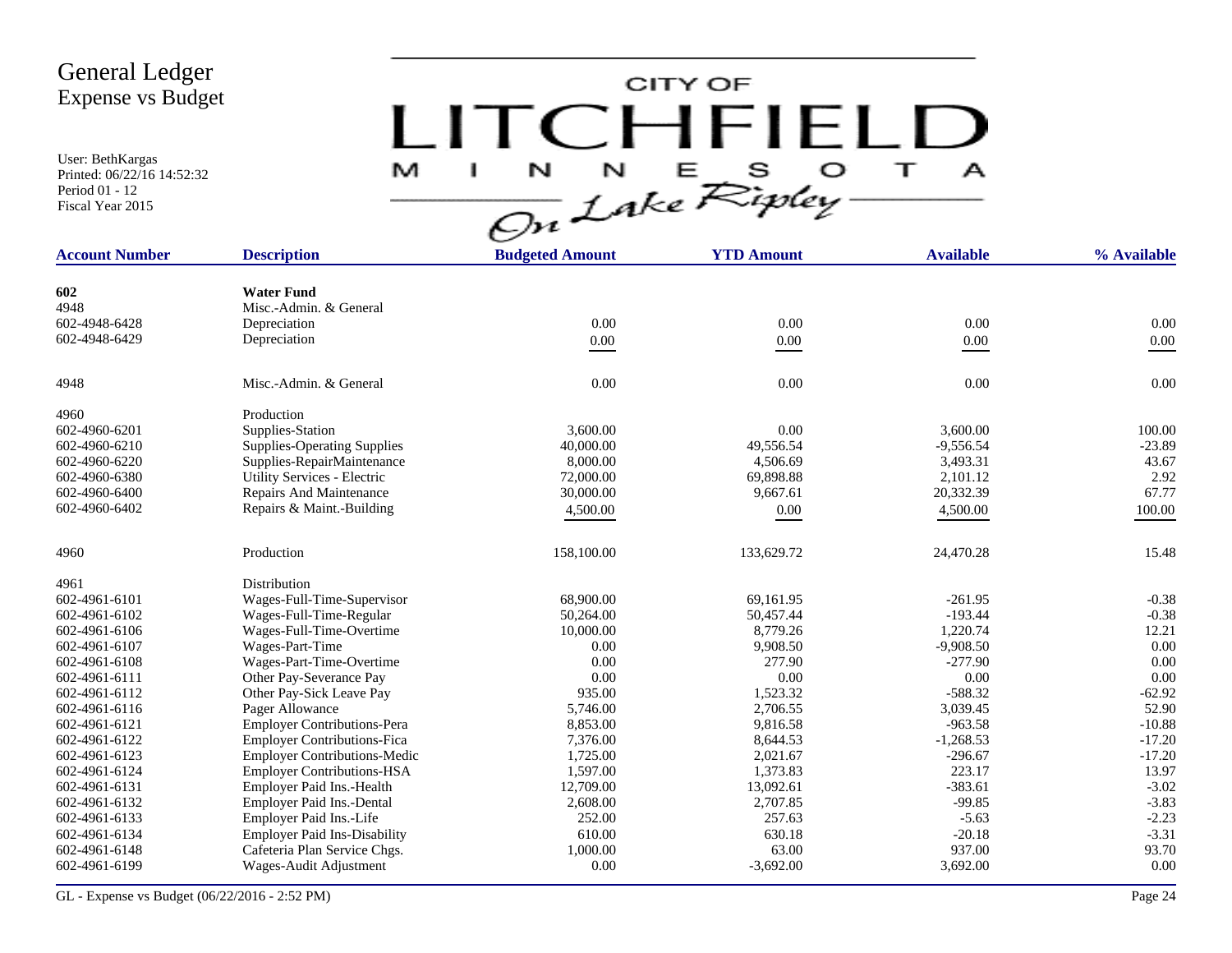| <b>Account Number</b> | <b>Description</b>                 | <b>Budgeted Amount</b> | <b>YTD Amount</b> | <b>Available</b> | % Available |
|-----------------------|------------------------------------|------------------------|-------------------|------------------|-------------|
| 602-4961-6210         | <b>Supplies-Operating Supplies</b> | 5,000.00               | 0.00              | 5,000.00         | 100.00      |
| 602-4961-6212         | Supplies-Operating-Fuel            | 3,200.00               | 516.38            | 2,683.62         | 83.86       |
| 602-4961-6220         | Supplies-RepairMaintenance         | 40,000.00              | 31,891.55         | 8,108.45         | 20.27       |
| 602-4961-6331         | Training                           | 4,000.00               | 14,738.60         | $-10,738.60$     | $-268.47$   |
| 602-4961-6400         | Repairs And Maintenance            | 78,000.00              | 42,645.16         | 35,354.84        | 45.33       |
| 602-4961-6410         | Rentals                            | 3,000.00               | 3,600.00          | $-600.00$        | $-20.00$    |
| 602-4961-6415         | Rentals - Revolving - 2010         | 0.00                   | 0.00              | 0.00             | 0.00        |
| 602-4961-6416         | Rentals - Revolving - 2009         | 0.00                   | 0.00              | 0.00             | 0.00        |
| 602-4961-6417         | Rentals - Revolving - 2008         | 0.00                   | 0.00              | 0.00             | 0.00        |
| 602-4961-6418         | Rentals-Revolving-2007             | 0.00                   | 0.00              | 0.00             | 0.00        |
| 602-4961-6420         | Rentals - Revolving - 2012         | 6,336.00               | 6,336.00          | 0.00             | 0.00        |
| 602-4961-6421         | Rentals-Revolving-2003             | 0.00                   | 0.00              | 0.00             | 0.00        |
| 602-4961-6422         | Rentals-Revolving-2004             | 0.00                   | 0.00              | 0.00             | 0.00        |
| 602-4961-6427         | Rentals-Revolving-2005             | 0.00                   | 0.00              | 0.00             | 0.00        |
| 602-4961-6430         | Miscellaneous                      | 5,300.00               | 5,372.79          | $-72.79$         | $-1.37$     |
| 602-4961-6435         | Misc.-State Surcharge              | 20,000.00              | 16,216.00         | 3,784.00         | 18.92       |
| 602-4961-6476         | Misc.- Sales Tax                   | 15,000.00              | 10,895.00         | 4,105.00         | 27.37       |
| 602-4961-6477         | Misc.-Vendor Use Tax               | 350.00                 | 0.00              | 350.00           | 100.00      |
| 602-4961-6530         | C.O.-Other Imp.                    | $0.00\,$               | 0.00              | $0.00\,$         | 0.00        |
|                       |                                    |                        |                   |                  |             |
| 4961                  | Distribution                       | 352,761.00             | 309,942.28        | 42,818.72        | 12.14       |
| 4962                  | Administration                     |                        |                   |                  |             |
| 602-4962-6212         | Supplies-Operating-Fuel            | 1,000.00               | 0.00              | 1,000.00         | 100.00      |
| 602-4962-6300         | Professional Services              | 10,000.00              | 4,820.92          | 5,179.08         | 51.79       |
| 602-4962-6321         | Communication - Telephone          | 4,000.00               | 3,272.40          | 727.60           | 18.19       |
| 602-4962-6360         | Insurance                          | 15,000.00              | 15,420.06         | $-420.06$        | $-2.80$     |
| 602-4962-6400         | Repairs And Maintenance            | 1,000.00               | 0.00              | 1,000.00         | 100.00      |
| 602-4962-6430         | Miscellaneous                      | 3,000.00               | 0.00              | 3,000.00         | 100.00      |
| 602-4962-6437         | Misc-Retiree Health Insurance      | $0.00\,$               | 0.00              | 0.00             | 0.00        |
| 4962                  | Administration                     | 34,000.00              | 23,513.38         | 10,486.62        | 30.84       |
|                       |                                    |                        |                   |                  |             |
| 4966                  | General Financial                  |                        |                   |                  |             |
| 602-4966-6429         | Depreciation Expense               | 0.00                   | 290,791.00        | $-290,791.00$    | 0.00        |
| 602-4966-6440         | Misc.-Contingency Funds            | 44,734.00              | $0.00\,$          | 44,734.00        | 100.00      |
| 602-4966-6444         | Misc.-Accounting                   | 10,000.00              | 10,000.00         | 0.00             | 0.00        |
| 602-4966-6445         | Misc.-Audit                        | 8,000.00               | 8,000.00          | 0.00             | 0.00        |
| 602-4966-6446         | Misc.-Interest                     | 0.00                   | 0.00              | 0.00             | $0.00\,$    |
| 602-4966-6600         | DebtyServ.-Principal               | 0.00                   | 0.00              | 0.00             | 0.00        |
| 602-4966-6610         | Deb Serv.-Interesr                 | $0.00\,$               | 1,600.00          | $-1,600.00$      | $0.00\,$    |
| 602-4966-6721         | Transfer - General Fund            | 0.00                   | 0.00              | 0.00             | 0.00        |
| 602-4966-6722         | Transfer-Gen. Water Serviceman     | 0.00                   | 0.00              | 0.00             | 0.00        |
| 602-4966-6723         | <b>Transfers-Meter Reading</b>     | 0.00                   | $0.00\,$          | 0.00             | 0.00        |
| 602-4966-6724         | Transfer-Receptionist              | 10,000.00              | 10,000.00         | 0.00             | 0.00        |
| 602-4966-6725         | <b>Transfers-Safety Program</b>    | 5,000.00               | 5,000.00          | 0.00             | 0.00        |
| 602-4966-6726         | Transfer - Technology              | 20,000.00              | 20,000.00         | 0.00             | $0.00\,$    |
| 602-4966-6727         | Transfers - General Fund (LGA)     | 20,000.00              | 20,000.00         | 0.00             | 0.00        |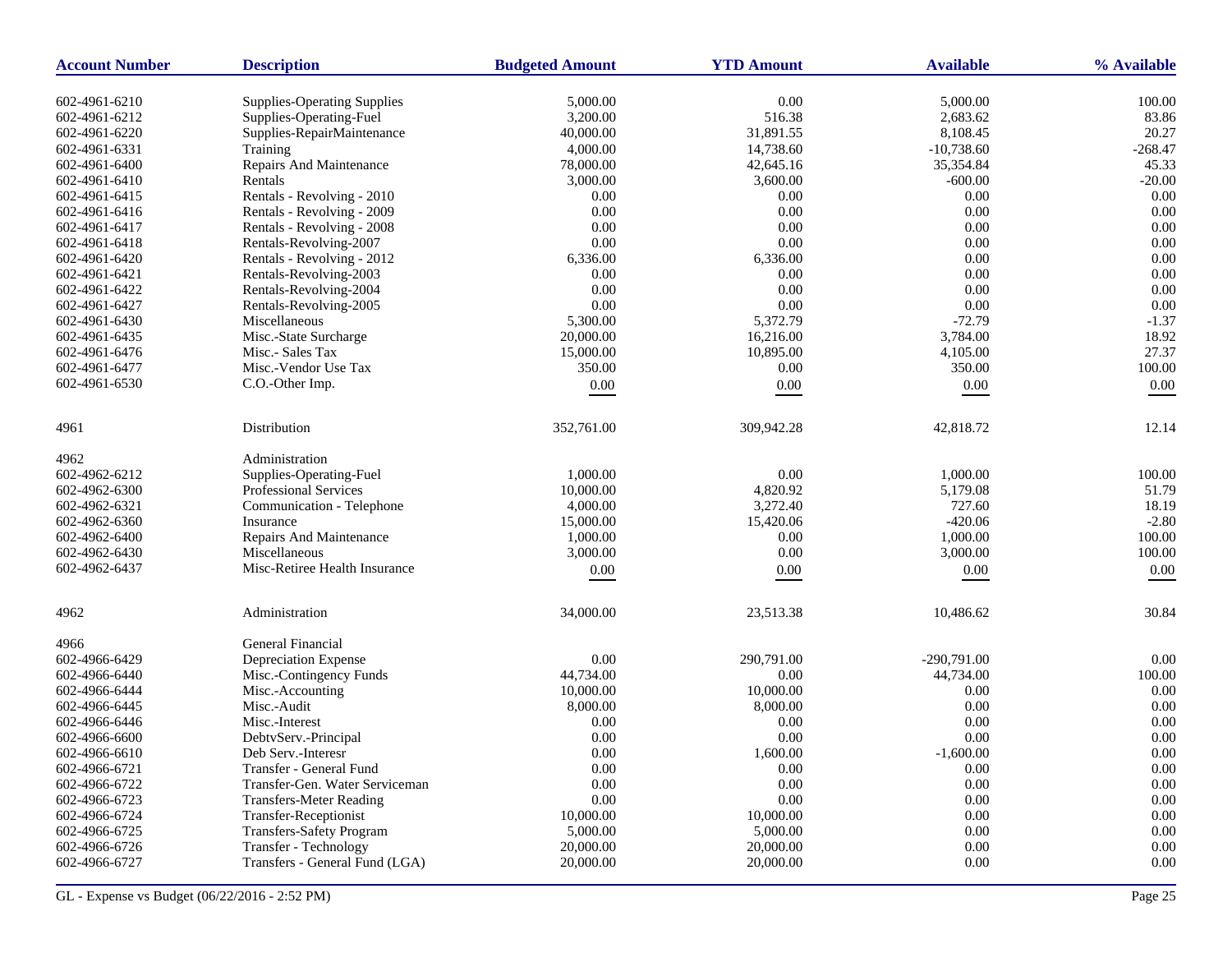| <b>Account Number</b> | <b>Description</b>                     | <b>Budgeted Amount</b> | <b>YTD Amount</b> | <b>Available</b> | % Available |
|-----------------------|----------------------------------------|------------------------|-------------------|------------------|-------------|
| 602-4966-6729         | Transfer-Gen $(2007 \, \text{C of I})$ | 3,619.00               | 3,619.00          | 0.00             | $0.00\,$    |
|                       |                                        | 0.00                   | 20,000.00         | $-20,000,00$     | 0.00        |
| 602-4966-6737         | Transfer-Infrastr-PW Facility          |                        |                   |                  |             |
| 602-4966-6746         | Transfer-Pfa                           | 298,680.00             | 47,680.00         | 251,000.00       | 84.04       |
| 602-4966-6747         | Transfer-Bonds-5Th Street              | 16,982.00              | 0.00              | 16,982.00        | 100.00      |
| 602-4966-6748         | Transfer - 2014A Util Rev Bond         | 52,500.00              | 52,500.00         | 0.00             | 0.00        |
| 602-4966-6756         | <b>Transfer-Sewer</b>                  | 0.00                   | 0.00              | 0.00             | 0.00        |
|                       | WaterServiceman                        |                        |                   |                  |             |
| 602-4966-6757         | Transfer-Infrastructure-Water          | 0.00                   | 0.00              | 0.00             | 0.00        |
| 602-4966-6758         | Transfer - Water Imp                   | 0.00                   | 0.00              | 0.00             | 0.00        |
| 602-4966-6759         | Transfers-P.W. Mgmt Center             | 3,250.00               | 3,250.00          | 0.00             | 0.00        |
| 602-4966-6770         | Loss on Asset Disposal                 | 0.00                   | 0.00              | $0.00\,$         | 0.00        |
| 4966                  | General Financial                      | 492,765.00             | 492,440.00        | 325.00           | 0.07        |
| 602                   | <b>Water Fund</b>                      | 1,037,626.00           | 959,525.38        | 78,100.62        | 7.53        |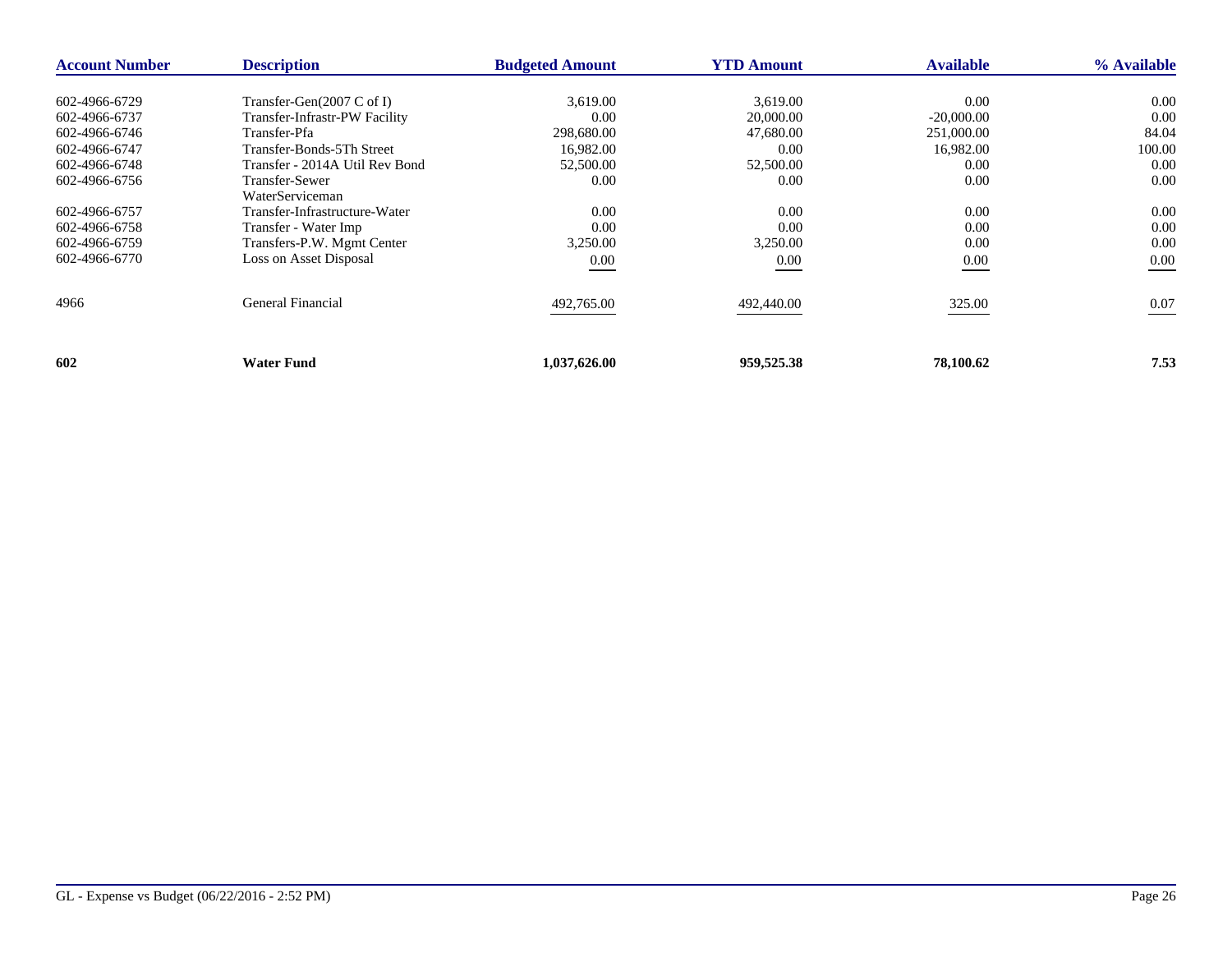User: BethKargas Printed: 06/22/16 14:52:32 Period 01 - 12 Fiscal Year 2015

# CITY OF LITCHFIELD  $M$  I N N E S O T A<br>On Lake Ripley

| <b>Account Number</b> | <b>Description</b>                  | <b>Budgeted Amount</b> | <b>YTD Amount</b> | <b>Available</b> | % Available |
|-----------------------|-------------------------------------|------------------------|-------------------|------------------|-------------|
|                       |                                     |                        |                   |                  |             |
| 604<br>0000           | <b>Electric Fund</b>                |                        |                   |                  |             |
| 604-0000-5956         | Transfer-Infrastr.-Electric         |                        |                   |                  |             |
|                       |                                     | 0.00                   | 0.00              | $0.00\,$         | $0.00\,$    |
| 0000                  |                                     | 0.00                   | 0.00              | 0.00             | 0.00        |
| 4960                  | Production                          |                        |                   |                  |             |
| 604-4960-6101         | Wages-Full-Time-Supervisor          | 64,901.00              | 65,151.18         | $-250.18$        | $-0.39$     |
| 604-4960-6102         | Wages-Full-Time-Regular             | 118,756.00             | 120,411.87        | $-1,655.87$      | $-1.39$     |
| 604-4960-6103         | Wages-Full-Time-Maintenance         | 0.00                   | 0.00              | 0.00             | 0.00        |
| 604-4960-6106         | Wages-Full-Time-Overtime            | 12,000.00              | 10,872.24         | 1,127.76         | 9.40        |
| 604-4960-6107         | Wages-Part-Time                     | 0.00                   | 0.00              | 0.00             | 0.00        |
| 604-4960-6108         | Wages-Part-Time-Overtime            | 0.00                   | 0.00              | $0.00\,$         | 0.00        |
| 604-4960-6112         | Other Pay-Sick Leave Pay            | 1,175.00               | 763.63            | 411.37           | 35.01       |
| 604-4960-6116         | Pager Allowance                     | 9,331.00               | 9,135.00          | 196.00           | 2.10        |
| 604-4960-6121         | <b>Employer Contributions-Pera</b>  | 14,474.00              | 15,381.43         | $-907.43$        | $-6.27$     |
| 604-4960-6122         | <b>Employer Contributions-Fica</b>  | 12,038.00              | 12,009.33         | 28.67            | 0.24        |
| 604-4960-6123         | <b>Employer Contributions-Medic</b> | 2,815.00               | 2,808.59          | 6.41             | 0.23        |
| 604-4960-6124         | <b>Employer Contributions-HSA</b>   | 9,589.00               | 7,170.96          | 2,418.04         | 25.22       |
| 604-4960-6131         | Employer Paid Ins.-Health           | 42,946.00              | 43,036.35         | $-90.35$         | $-0.21$     |
| 604-4960-6132         | Employer Paid Ins.-Dental           | 4,138.00               | 3,735.20          | 402.80           | 9.73        |
| 604-4960-6133         | Employer Paid Ins.-Life             | 378.00                 | 378.00            | 0.00             | 0.00        |
| 604-4960-6134         | <b>Employer Paid Ins-Disability</b> | 973.00                 | 973.32            | $-0.32$          | $-0.03$     |
| 604-4960-6148         | Cafeteria Plan Service Chgs.        | 200.00                 | 63.00             | 137.00           | 68.50       |
| 604-4960-6199         | Wages-Audit Adjustment              | $0.00\,$               | $-3,851.00$       | 3,851.00         | 0.00        |
| 604-4960-6201         | Supplies-Station                    | 1,000.00               | 0.00              | 1.000.00         | 100.00      |
| 604-4960-6210         | <b>Supplies-Operating Supplies</b>  | 6,000.00               | 0.00              | 6,000.00         | 100.00      |
| 604-4960-6212         | Supplies-Operating-Fuel             | 3,000.00               | 174.97            | 2,825.03         | 94.17       |
| 604-4960-6217         | Supplies-Operating-Uniforms         | 400.00                 | 912.44            | $-512.44$        | $-128.11$   |
| 604-4960-6220         | Supplies-RepairMaintenance          | 11,000.00              | 7,943.45          | 3,056.55         | 27.79       |
| 604-4960-6229         | Supplies-Diesels                    | 100,000.00             | 30,446.45         | 69,553.55        | 69.55       |
| 604-4960-6240         | Small Tools & Minor Equip.          | 2,000.00               | 1,708.40          | 291.60           | 14.58       |
| 604-4960-6300         | <b>Professional Services</b>        | 0.00                   | 0.00              | 0.00             | 0.00        |
| 604-4960-6302         | Professional-Legal                  | 0.00                   | 0.00              | 0.00             | 0.00        |
| 604-4960-6320         | Communication                       | 0.00                   | 0.00              | 0.00             | 0.00        |
| 604-4960-6321         | Communication - Telephone           | 200.00                 | 0.00              | 200.00           | 100.00      |
| 604-4960-6322         | Communication - Postage             | 0.00                   | 0.00              | 0.00             | 0.00        |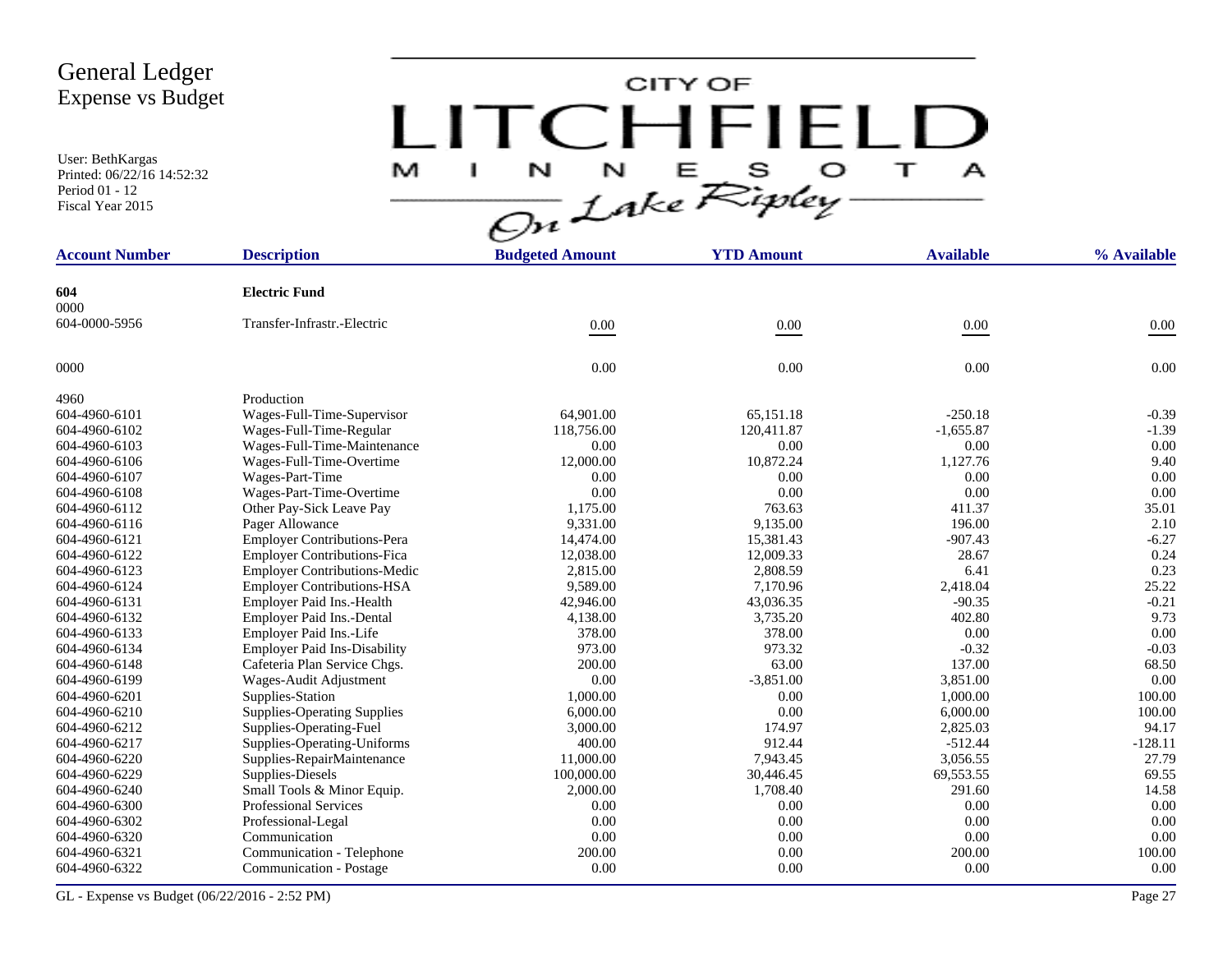| <b>Account Number</b> | <b>Description</b>                  | <b>Budgeted Amount</b> | <b>YTD Amount</b> | <b>Available</b> | % Available |
|-----------------------|-------------------------------------|------------------------|-------------------|------------------|-------------|
| 604-4960-6325         | Communication - Alarm System        | 0.00                   | 0.00              | 0.00             | 0.00        |
| 604-4960-6331         | Training                            | 3,000.00               | 1,462.17          | 1,537.83         | 51.26       |
| 604-4960-6333         | Transportation - Freight            | 500.00                 | 0.00              | 500.00           | 100.00      |
| 604-4960-6355         | <b>Load Management Demand</b>       | 0.00                   | 0.00              | 0.00             | 0.00        |
| 604-4960-6360         | Insurance                           | 15,000.00              | 16,117.05         | $-1,117.05$      | $-7.45$     |
| 604-4960-6380         | Utility Services - Electric         | 0.00                   | $0.00\,$          | 0.00             | 0.00        |
| 604-4960-6383         | <b>Utility Services - Gas</b>       | 35,000.00              | 19,531.74         | 15,468.26        | 44.20       |
| 604-4960-6400         | Repairs And Maintenance             | 25,000.00              | 65,865.70         | $-40,865.70$     | $-163.46$   |
| 604-4960-6402         | Repairs & Maint.-Buildings          | 2,000.00               | $0.00\,$          | 2,000.00         | 100.00      |
| 604-4960-6430         | Miscellaneous                       | 15,000.00              | 9,075.04          | 5,924.96         | 39.50       |
| 604-4960-6477         | Misc.-Vendor Use Tax                |                        | $0.00\,$          |                  | 0.00        |
|                       |                                     | 0.00                   |                   | 0.00             |             |
| 4960                  | Production                          | 512,814.00             | 441,276.51        | 71,537.49        | 13.95       |
| 4961                  | Distribution                        |                        |                   |                  |             |
| 604-4961-6101         | Wages-Full-Time-Supervisor          | 75,949.00              | 76,240.68         | $-291.68$        | $-0.38$     |
| 604-4961-6102         | Wages-Full-Time-Regular             | 124,279.00             | 124,757.55        | $-478.55$        | $-0.39$     |
| 604-4961-6103         | Wages-Full-Time-Maintenance         | 0.00                   | $0.00\,$          | 0.00             | 0.00        |
| 604-4961-6106         | Wages-Full-Time-Overtime            | 7,000.00               | 5,144.95          | 1,855.05         | 26.50       |
| 604-4961-6107         | Wages-Part-Time                     | 20,000.00              | 1,145.00          | 18,855.00        | 94.28       |
| 604-4961-6108         | Wages - Part-Time Overtime          | 1,000.00               | 0.00              | 1,000.00         | 100.00      |
| 604-4961-6111         | Other Pay-Severance Pay             | 0.00                   | $0.00\,$          | 0.00             | 0.00        |
| 604-4961-6112         | Other Pay-Sick Leave Pay            | 2,789.00               | 2,696.13          | 92.87            | 3.33        |
| 604-4961-6116         | Pager Allowance                     | 7,103.00               | 5,194.21          | 1,908.79         | 26.87       |
| 604-4961-6121         | <b>Employer Contributions-Pera</b>  | 15,550.00              | 15,751.23         | $-201.23$        | $-1.29$     |
| 604-4961-6122         | <b>Employer Contributions-Fica</b>  | 13,027.00              | 12,296.94         | 730.06           | 5.60        |
| 604-4961-6123         | <b>Employer Contributions-Medic</b> | 3,047.00               | 2,875.79          | 171.21           | 5.62        |
| 604-4961-6124         | <b>Employer Contributions-HSA</b>   | 4,794.00               | 3,585.48          | 1,208.52         | 25.21       |
| 604-4961-6131         | Employer Paid Ins.-Health           | 47,740.00              | 46,642.50         | 1,097.50         | 2.30        |
| 604-4961-6132         | Employer Paid Ins.-Dental           | 4,590.00               | 4,605.30          | $-15.30$         | $-0.33$     |
| 604-4961-6133         | Employer Paid Ins.-Life             | 378.00                 | 378.00            | 0.00             | 0.00        |
| 604-4961-6134         | <b>Employer Paid Ins-Disability</b> | 1,061.00               | 1,061.16          | $-0.16$          | $-0.02$     |
| 604-4961-6148         | Cafeteria Plan Service Chgs.        | 275.00                 | 126.00            | 149.00           | 54.18       |
| 604-4961-6199         | Wages-Audit Adjustment              | 0.00                   | $-2,049.00$       | 2,049.00         | 0.00        |
| 604-4961-6201         | Supplies-Station                    | 0.00                   | 0.00              | 0.00             | 0.00        |
| 604-4961-6210         | <b>Supplies-Operating Supplies</b>  | 1,000.00               | 0.00              | 1,000.00         | 100.00      |
| 604-4961-6211         | Supplies-Transformers               | 1,000.00               | $0.00\,$          | 1,000.00         | 100.00      |
| 604-4961-6212         | Supplies-Operating-Fuel             | 9,000.00               | 4,821.02          | 4,178.98         | 46.43       |
| 604-4961-6213         | Supplies-Line                       | 30,000.00              | 4,019.29          | 25,980.71        | 86.60       |
| 604-4961-6217         | Supplies-Operating-Uniforms         | 1,000.00               | 873.61            | 126.39           | 12.64       |
| 604-4961-6220         | Supplies-Street Lights              | 20,000.00              | 2,625.89          | 17,374.11        | 86.87       |
| 604-4961-6221         | Supplies-Repairs & Main.            | 50,000.00              | 57,280.31         | $-7,280.31$      | $-14.56$    |
| 604-4961-6222         | Supplies - Other                    | 0.00                   | 0.00              | 0.00             | $0.00\,$    |
| 604-4961-6240         | Small Tools & Minor Equip.          | 5,000.00               | 3,178.35          | 1,821.65         | 36.43       |
| 604-4961-6300         | Professional Services               | 1,000.00               | 0.00              | 1,000.00         | 100.00      |
| 604-4961-6331         | Training                            | 4,000.00               | 1,322.39          | 2,677.61         | 66.94       |
| 604-4961-6400         | Repairs And Maintenance             | 50,000.00              | 18,326.15         | 31,673.85        | 63.35       |
| 604-4961-6416         | Rentals - Revolving - 2009          | 0.00                   | 0.00              | $0.00\,$         | $0.00\,$    |
| 604-4961-6417         | Rentals - Revolving - 2008          | 0.00                   | $0.00\,$          | $0.00\,$         | $0.00\,$    |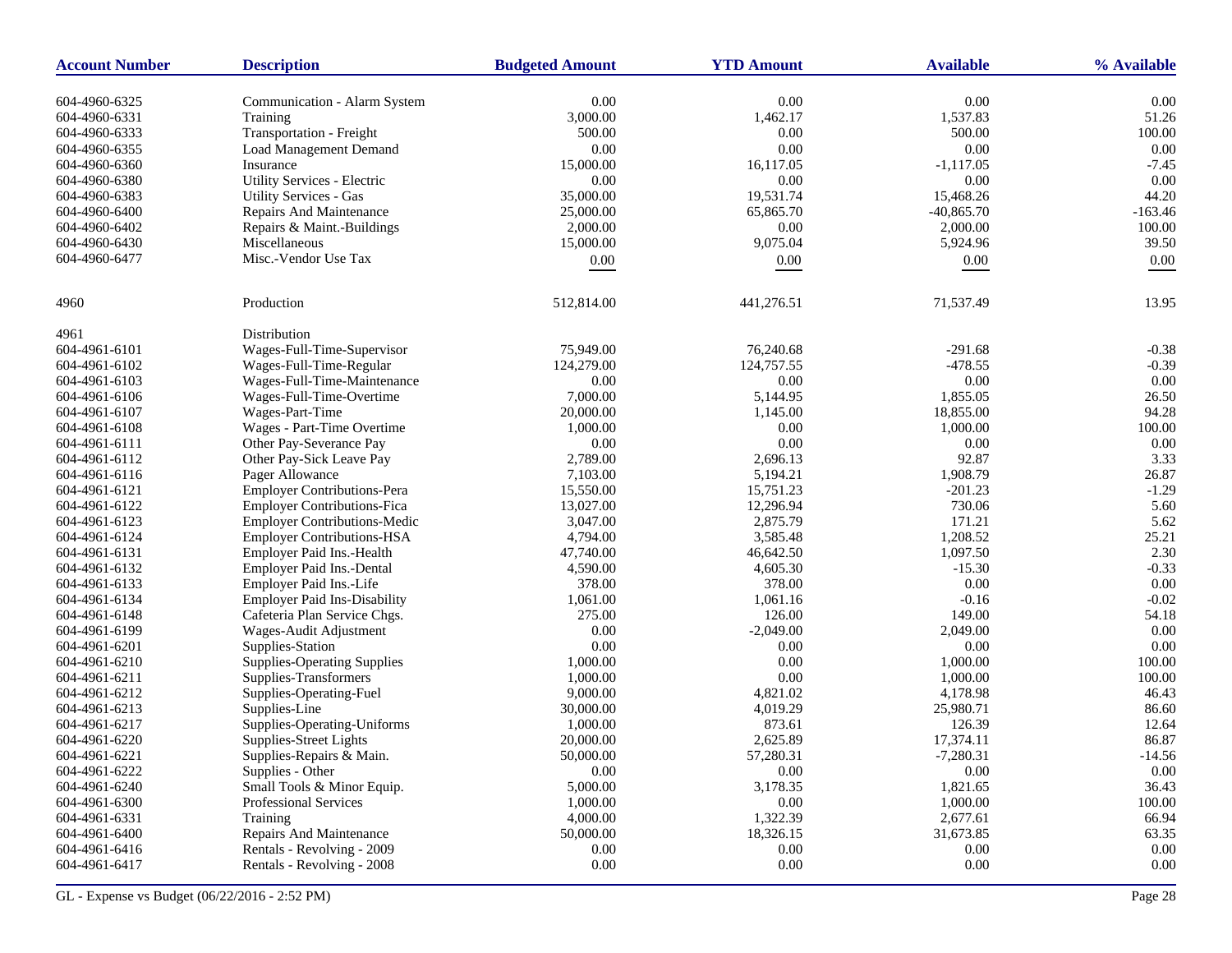| 0.00<br>0.00<br>0.00<br>0.00<br>604-4961-6418<br>Rentals-Revolving-2007<br>0.00<br>$0.00\,$<br>$0.00\,$<br>0.00<br>604-4961-6419<br>Rentals - Revolving - 2011<br>0.00<br>Rentals - Revolving - 2012<br>14,463.00<br>14,463.00<br>0.00<br>604-4961-6420<br>0.00<br>0.00<br>0.00<br>0.00<br>604-4961-6421<br>Rentals-Revolving-2003<br>0.00<br>604-4961-6422<br>Rentals - Revolving - 2014<br>4,787.00<br>4,787.00<br>0.00<br>0.00<br>604-4961-6423<br>Rentals - Revolving - 2015<br>0.00<br>0.00<br>0.00<br>0.00<br>0.00<br>0.00<br>0.00<br>604-4961-6425<br>Rentals-Revolving-2006<br>0.00<br>0.00<br>0.00<br>604-4961-6427<br>0.00<br>Rentals-Revolving-2005<br>88.72<br>604-4961-6430<br>Miscellaneous<br>5,000.00<br>564.08<br>4,435.92<br>Misc.- Sales Tax<br>0.00<br>0.00<br>0.00<br>0.00<br>604-4961-6476<br>604-4961-6477<br>Misc.-Vendor Use Tax<br>$0.00\,$<br>$0.00\,$<br>$0.00\,$<br>0.00<br>Distribution<br>524,832.00<br>412,713.01<br>112,118.99<br>21.36<br>Administration<br>4962<br>Wages-Full-Time-Supervisor<br>68,900.00<br>69,161.96<br>$-261.96$<br>$-0.38$<br>$-386.90$<br>$-0.38$<br>Wages-Full-Time-Regular<br>100,528.00<br>100,914.90<br>100.00<br>Wages-Full-Time-Overtime<br>200.00<br>0.00<br>200.00<br>604-4962-6106<br>0.00<br>Wages-Part-Time<br>0.00<br>0.00<br>0.00<br>0.00<br>Other Pay-Severance Pay<br>0.00<br>0.00<br>0.00<br>928.28<br>Other Pay-Sick Leave Pay<br>1,424.00<br>495.72<br>34.81<br>$-2.32$<br><b>Employer Contributions-Pera</b><br>12,407.00<br>12,694.50<br>$-287.50$<br>8.23<br><b>Employer Contributions-Fica</b><br>10,345.00<br>9,493.09<br>851.91<br>2,220.25<br>198.75<br>8.22<br><b>Employer Contributions-Medic</b><br>2,419.00<br>10,636.99<br><b>Employer Contributions-HSA</b><br>14,383.00<br>3.746.01<br>26.04<br>40,072.42<br>$-1,921.42$<br>$-5.04$<br>Employer Paid Ins.-Health<br>38,151.00<br>3,320.37<br>$-87.37$<br>$-2.70$<br>Employer Paid Ins.-Dental<br>3,233.00<br>604-4962-6132<br>384.26<br>$-6.26$<br>378.00<br>$-1.66$<br>Employer Paid Ins.-Life<br>877.00<br>898.00<br>$-21.00$<br>$-2.39$<br><b>Employer Paid Ins-Disability</b><br>604-4962-6134<br>$0.00\,$<br>100.00<br>Cafeteria Plan Service Chgs.<br>200.00<br>200.00<br>0.00<br>0.00<br>604-4962-6199<br>Wages-Audit Adjustment<br>$-574.00$<br>574.00<br>73.25<br>96.34<br>Supplies-Office Supplies<br>2,000.00<br>1,926.75<br>604-4962-6200<br>$0.00\,$<br>100.00<br>Supplies-Operating-Fuel<br>100.00<br>100.00<br>604-4962-6212<br>604-4962-6214<br>Supplies-Billing<br>10,000.00<br>10,480.69<br>$-480.69$<br>$-4.81$<br>200.00<br>100.00<br>Supplies-RepairMaintenance<br>200.00<br>0.00<br>604-4962-6220<br>0.00<br>Supplies-R & M-Vehicle<br>0.00<br>0.00<br>0.00<br>604-4962-6228<br>604-4962-6300<br>Professional Services<br>8,000.00<br>4,310.12<br>3,689.88<br>46.12<br>40.78<br><b>Outside Services</b><br>20,000.00<br>11,844.76<br>8,155.24<br>604-4962-6303<br>5.96<br>Communication<br>8,463.40<br>536.60<br>604-4962-6320<br>9,000.00<br>604-4962-6322<br>Communication - Postage<br>20,000.00<br>18,719.57<br>1,280.43<br>6.40<br>100.00<br>604-4962-6331<br>1,000.00<br>0.00<br>1,000.00<br>Training<br>604-4962-6340<br>Advertising<br>0.00<br>$0.00^{\circ}$<br>0.00<br>$0.00^{\circ}$<br>58,808.66<br>604-4962-6360<br>65,000.00<br>6,191.34<br>9.53<br>Insurance<br>$0.00\,$<br>604-4962-6384<br><b>Safety Program</b><br>0.00<br>0.00<br>0.00<br>604-4962-6400<br>Repairs And Maintenance<br>8,000.00<br>18,002.95<br>$-10,002.95$<br>$-125.04$<br>1,000.00<br>157.48<br>842.52<br>84.25<br>604-4962-6430<br>Miscellaneous<br>24,000.00<br>$-17.44$<br>604-4962-6433<br>Misc.-Dues & Subscriptions<br>28,184.46<br>$-4,184.46$<br>$0.00\,$<br>604-4962-6437<br>Misc-Retire Health Insurance<br>0.00<br>0.00<br>$0.00\,$<br>604-4962-6446<br>0.00<br>$0.00\,$<br>$0.00\,$<br>0.00<br><b>Interest Expense</b> | <b>Account Number</b> | <b>Description</b> | <b>Budgeted Amount</b> | <b>YTD Amount</b> | <b>Available</b> | % Available |
|----------------------------------------------------------------------------------------------------------------------------------------------------------------------------------------------------------------------------------------------------------------------------------------------------------------------------------------------------------------------------------------------------------------------------------------------------------------------------------------------------------------------------------------------------------------------------------------------------------------------------------------------------------------------------------------------------------------------------------------------------------------------------------------------------------------------------------------------------------------------------------------------------------------------------------------------------------------------------------------------------------------------------------------------------------------------------------------------------------------------------------------------------------------------------------------------------------------------------------------------------------------------------------------------------------------------------------------------------------------------------------------------------------------------------------------------------------------------------------------------------------------------------------------------------------------------------------------------------------------------------------------------------------------------------------------------------------------------------------------------------------------------------------------------------------------------------------------------------------------------------------------------------------------------------------------------------------------------------------------------------------------------------------------------------------------------------------------------------------------------------------------------------------------------------------------------------------------------------------------------------------------------------------------------------------------------------------------------------------------------------------------------------------------------------------------------------------------------------------------------------------------------------------------------------------------------------------------------------------------------------------------------------------------------------------------------------------------------------------------------------------------------------------------------------------------------------------------------------------------------------------------------------------------------------------------------------------------------------------------------------------------------------------------------------------------------------------------------------------------------------------------------------------------------------------------------------------------------------------------------------------------------------------------------------------------------------------------------------------------------------------------------------------------------------------------------------------------------------------------------------------------------------------------------------------------------------------------------------------------------------------------------------------------------------------------------------------------------------------------------------------------------------------------------------------------------------------------------------------------------------------------|-----------------------|--------------------|------------------------|-------------------|------------------|-------------|
|                                                                                                                                                                                                                                                                                                                                                                                                                                                                                                                                                                                                                                                                                                                                                                                                                                                                                                                                                                                                                                                                                                                                                                                                                                                                                                                                                                                                                                                                                                                                                                                                                                                                                                                                                                                                                                                                                                                                                                                                                                                                                                                                                                                                                                                                                                                                                                                                                                                                                                                                                                                                                                                                                                                                                                                                                                                                                                                                                                                                                                                                                                                                                                                                                                                                                                                                                                                                                                                                                                                                                                                                                                                                                                                                                                                                                                                                                        |                       |                    |                        |                   |                  |             |
|                                                                                                                                                                                                                                                                                                                                                                                                                                                                                                                                                                                                                                                                                                                                                                                                                                                                                                                                                                                                                                                                                                                                                                                                                                                                                                                                                                                                                                                                                                                                                                                                                                                                                                                                                                                                                                                                                                                                                                                                                                                                                                                                                                                                                                                                                                                                                                                                                                                                                                                                                                                                                                                                                                                                                                                                                                                                                                                                                                                                                                                                                                                                                                                                                                                                                                                                                                                                                                                                                                                                                                                                                                                                                                                                                                                                                                                                                        |                       |                    |                        |                   |                  |             |
|                                                                                                                                                                                                                                                                                                                                                                                                                                                                                                                                                                                                                                                                                                                                                                                                                                                                                                                                                                                                                                                                                                                                                                                                                                                                                                                                                                                                                                                                                                                                                                                                                                                                                                                                                                                                                                                                                                                                                                                                                                                                                                                                                                                                                                                                                                                                                                                                                                                                                                                                                                                                                                                                                                                                                                                                                                                                                                                                                                                                                                                                                                                                                                                                                                                                                                                                                                                                                                                                                                                                                                                                                                                                                                                                                                                                                                                                                        |                       |                    |                        |                   |                  |             |
|                                                                                                                                                                                                                                                                                                                                                                                                                                                                                                                                                                                                                                                                                                                                                                                                                                                                                                                                                                                                                                                                                                                                                                                                                                                                                                                                                                                                                                                                                                                                                                                                                                                                                                                                                                                                                                                                                                                                                                                                                                                                                                                                                                                                                                                                                                                                                                                                                                                                                                                                                                                                                                                                                                                                                                                                                                                                                                                                                                                                                                                                                                                                                                                                                                                                                                                                                                                                                                                                                                                                                                                                                                                                                                                                                                                                                                                                                        |                       |                    |                        |                   |                  |             |
|                                                                                                                                                                                                                                                                                                                                                                                                                                                                                                                                                                                                                                                                                                                                                                                                                                                                                                                                                                                                                                                                                                                                                                                                                                                                                                                                                                                                                                                                                                                                                                                                                                                                                                                                                                                                                                                                                                                                                                                                                                                                                                                                                                                                                                                                                                                                                                                                                                                                                                                                                                                                                                                                                                                                                                                                                                                                                                                                                                                                                                                                                                                                                                                                                                                                                                                                                                                                                                                                                                                                                                                                                                                                                                                                                                                                                                                                                        |                       |                    |                        |                   |                  |             |
|                                                                                                                                                                                                                                                                                                                                                                                                                                                                                                                                                                                                                                                                                                                                                                                                                                                                                                                                                                                                                                                                                                                                                                                                                                                                                                                                                                                                                                                                                                                                                                                                                                                                                                                                                                                                                                                                                                                                                                                                                                                                                                                                                                                                                                                                                                                                                                                                                                                                                                                                                                                                                                                                                                                                                                                                                                                                                                                                                                                                                                                                                                                                                                                                                                                                                                                                                                                                                                                                                                                                                                                                                                                                                                                                                                                                                                                                                        |                       |                    |                        |                   |                  |             |
|                                                                                                                                                                                                                                                                                                                                                                                                                                                                                                                                                                                                                                                                                                                                                                                                                                                                                                                                                                                                                                                                                                                                                                                                                                                                                                                                                                                                                                                                                                                                                                                                                                                                                                                                                                                                                                                                                                                                                                                                                                                                                                                                                                                                                                                                                                                                                                                                                                                                                                                                                                                                                                                                                                                                                                                                                                                                                                                                                                                                                                                                                                                                                                                                                                                                                                                                                                                                                                                                                                                                                                                                                                                                                                                                                                                                                                                                                        |                       |                    |                        |                   |                  |             |
|                                                                                                                                                                                                                                                                                                                                                                                                                                                                                                                                                                                                                                                                                                                                                                                                                                                                                                                                                                                                                                                                                                                                                                                                                                                                                                                                                                                                                                                                                                                                                                                                                                                                                                                                                                                                                                                                                                                                                                                                                                                                                                                                                                                                                                                                                                                                                                                                                                                                                                                                                                                                                                                                                                                                                                                                                                                                                                                                                                                                                                                                                                                                                                                                                                                                                                                                                                                                                                                                                                                                                                                                                                                                                                                                                                                                                                                                                        |                       |                    |                        |                   |                  |             |
|                                                                                                                                                                                                                                                                                                                                                                                                                                                                                                                                                                                                                                                                                                                                                                                                                                                                                                                                                                                                                                                                                                                                                                                                                                                                                                                                                                                                                                                                                                                                                                                                                                                                                                                                                                                                                                                                                                                                                                                                                                                                                                                                                                                                                                                                                                                                                                                                                                                                                                                                                                                                                                                                                                                                                                                                                                                                                                                                                                                                                                                                                                                                                                                                                                                                                                                                                                                                                                                                                                                                                                                                                                                                                                                                                                                                                                                                                        |                       |                    |                        |                   |                  |             |
|                                                                                                                                                                                                                                                                                                                                                                                                                                                                                                                                                                                                                                                                                                                                                                                                                                                                                                                                                                                                                                                                                                                                                                                                                                                                                                                                                                                                                                                                                                                                                                                                                                                                                                                                                                                                                                                                                                                                                                                                                                                                                                                                                                                                                                                                                                                                                                                                                                                                                                                                                                                                                                                                                                                                                                                                                                                                                                                                                                                                                                                                                                                                                                                                                                                                                                                                                                                                                                                                                                                                                                                                                                                                                                                                                                                                                                                                                        |                       |                    |                        |                   |                  |             |
|                                                                                                                                                                                                                                                                                                                                                                                                                                                                                                                                                                                                                                                                                                                                                                                                                                                                                                                                                                                                                                                                                                                                                                                                                                                                                                                                                                                                                                                                                                                                                                                                                                                                                                                                                                                                                                                                                                                                                                                                                                                                                                                                                                                                                                                                                                                                                                                                                                                                                                                                                                                                                                                                                                                                                                                                                                                                                                                                                                                                                                                                                                                                                                                                                                                                                                                                                                                                                                                                                                                                                                                                                                                                                                                                                                                                                                                                                        |                       |                    |                        |                   |                  |             |
|                                                                                                                                                                                                                                                                                                                                                                                                                                                                                                                                                                                                                                                                                                                                                                                                                                                                                                                                                                                                                                                                                                                                                                                                                                                                                                                                                                                                                                                                                                                                                                                                                                                                                                                                                                                                                                                                                                                                                                                                                                                                                                                                                                                                                                                                                                                                                                                                                                                                                                                                                                                                                                                                                                                                                                                                                                                                                                                                                                                                                                                                                                                                                                                                                                                                                                                                                                                                                                                                                                                                                                                                                                                                                                                                                                                                                                                                                        |                       |                    |                        |                   |                  |             |
|                                                                                                                                                                                                                                                                                                                                                                                                                                                                                                                                                                                                                                                                                                                                                                                                                                                                                                                                                                                                                                                                                                                                                                                                                                                                                                                                                                                                                                                                                                                                                                                                                                                                                                                                                                                                                                                                                                                                                                                                                                                                                                                                                                                                                                                                                                                                                                                                                                                                                                                                                                                                                                                                                                                                                                                                                                                                                                                                                                                                                                                                                                                                                                                                                                                                                                                                                                                                                                                                                                                                                                                                                                                                                                                                                                                                                                                                                        | 4961                  |                    |                        |                   |                  |             |
|                                                                                                                                                                                                                                                                                                                                                                                                                                                                                                                                                                                                                                                                                                                                                                                                                                                                                                                                                                                                                                                                                                                                                                                                                                                                                                                                                                                                                                                                                                                                                                                                                                                                                                                                                                                                                                                                                                                                                                                                                                                                                                                                                                                                                                                                                                                                                                                                                                                                                                                                                                                                                                                                                                                                                                                                                                                                                                                                                                                                                                                                                                                                                                                                                                                                                                                                                                                                                                                                                                                                                                                                                                                                                                                                                                                                                                                                                        |                       |                    |                        |                   |                  |             |
|                                                                                                                                                                                                                                                                                                                                                                                                                                                                                                                                                                                                                                                                                                                                                                                                                                                                                                                                                                                                                                                                                                                                                                                                                                                                                                                                                                                                                                                                                                                                                                                                                                                                                                                                                                                                                                                                                                                                                                                                                                                                                                                                                                                                                                                                                                                                                                                                                                                                                                                                                                                                                                                                                                                                                                                                                                                                                                                                                                                                                                                                                                                                                                                                                                                                                                                                                                                                                                                                                                                                                                                                                                                                                                                                                                                                                                                                                        | 604-4962-6101         |                    |                        |                   |                  |             |
|                                                                                                                                                                                                                                                                                                                                                                                                                                                                                                                                                                                                                                                                                                                                                                                                                                                                                                                                                                                                                                                                                                                                                                                                                                                                                                                                                                                                                                                                                                                                                                                                                                                                                                                                                                                                                                                                                                                                                                                                                                                                                                                                                                                                                                                                                                                                                                                                                                                                                                                                                                                                                                                                                                                                                                                                                                                                                                                                                                                                                                                                                                                                                                                                                                                                                                                                                                                                                                                                                                                                                                                                                                                                                                                                                                                                                                                                                        | 604-4962-6102         |                    |                        |                   |                  |             |
|                                                                                                                                                                                                                                                                                                                                                                                                                                                                                                                                                                                                                                                                                                                                                                                                                                                                                                                                                                                                                                                                                                                                                                                                                                                                                                                                                                                                                                                                                                                                                                                                                                                                                                                                                                                                                                                                                                                                                                                                                                                                                                                                                                                                                                                                                                                                                                                                                                                                                                                                                                                                                                                                                                                                                                                                                                                                                                                                                                                                                                                                                                                                                                                                                                                                                                                                                                                                                                                                                                                                                                                                                                                                                                                                                                                                                                                                                        |                       |                    |                        |                   |                  |             |
|                                                                                                                                                                                                                                                                                                                                                                                                                                                                                                                                                                                                                                                                                                                                                                                                                                                                                                                                                                                                                                                                                                                                                                                                                                                                                                                                                                                                                                                                                                                                                                                                                                                                                                                                                                                                                                                                                                                                                                                                                                                                                                                                                                                                                                                                                                                                                                                                                                                                                                                                                                                                                                                                                                                                                                                                                                                                                                                                                                                                                                                                                                                                                                                                                                                                                                                                                                                                                                                                                                                                                                                                                                                                                                                                                                                                                                                                                        | 604-4962-6107         |                    |                        |                   |                  |             |
|                                                                                                                                                                                                                                                                                                                                                                                                                                                                                                                                                                                                                                                                                                                                                                                                                                                                                                                                                                                                                                                                                                                                                                                                                                                                                                                                                                                                                                                                                                                                                                                                                                                                                                                                                                                                                                                                                                                                                                                                                                                                                                                                                                                                                                                                                                                                                                                                                                                                                                                                                                                                                                                                                                                                                                                                                                                                                                                                                                                                                                                                                                                                                                                                                                                                                                                                                                                                                                                                                                                                                                                                                                                                                                                                                                                                                                                                                        | 604-4962-6111         |                    |                        |                   |                  |             |
|                                                                                                                                                                                                                                                                                                                                                                                                                                                                                                                                                                                                                                                                                                                                                                                                                                                                                                                                                                                                                                                                                                                                                                                                                                                                                                                                                                                                                                                                                                                                                                                                                                                                                                                                                                                                                                                                                                                                                                                                                                                                                                                                                                                                                                                                                                                                                                                                                                                                                                                                                                                                                                                                                                                                                                                                                                                                                                                                                                                                                                                                                                                                                                                                                                                                                                                                                                                                                                                                                                                                                                                                                                                                                                                                                                                                                                                                                        | 604-4962-6112         |                    |                        |                   |                  |             |
|                                                                                                                                                                                                                                                                                                                                                                                                                                                                                                                                                                                                                                                                                                                                                                                                                                                                                                                                                                                                                                                                                                                                                                                                                                                                                                                                                                                                                                                                                                                                                                                                                                                                                                                                                                                                                                                                                                                                                                                                                                                                                                                                                                                                                                                                                                                                                                                                                                                                                                                                                                                                                                                                                                                                                                                                                                                                                                                                                                                                                                                                                                                                                                                                                                                                                                                                                                                                                                                                                                                                                                                                                                                                                                                                                                                                                                                                                        | 604-4962-6121         |                    |                        |                   |                  |             |
|                                                                                                                                                                                                                                                                                                                                                                                                                                                                                                                                                                                                                                                                                                                                                                                                                                                                                                                                                                                                                                                                                                                                                                                                                                                                                                                                                                                                                                                                                                                                                                                                                                                                                                                                                                                                                                                                                                                                                                                                                                                                                                                                                                                                                                                                                                                                                                                                                                                                                                                                                                                                                                                                                                                                                                                                                                                                                                                                                                                                                                                                                                                                                                                                                                                                                                                                                                                                                                                                                                                                                                                                                                                                                                                                                                                                                                                                                        | 604-4962-6122         |                    |                        |                   |                  |             |
|                                                                                                                                                                                                                                                                                                                                                                                                                                                                                                                                                                                                                                                                                                                                                                                                                                                                                                                                                                                                                                                                                                                                                                                                                                                                                                                                                                                                                                                                                                                                                                                                                                                                                                                                                                                                                                                                                                                                                                                                                                                                                                                                                                                                                                                                                                                                                                                                                                                                                                                                                                                                                                                                                                                                                                                                                                                                                                                                                                                                                                                                                                                                                                                                                                                                                                                                                                                                                                                                                                                                                                                                                                                                                                                                                                                                                                                                                        | 604-4962-6123         |                    |                        |                   |                  |             |
|                                                                                                                                                                                                                                                                                                                                                                                                                                                                                                                                                                                                                                                                                                                                                                                                                                                                                                                                                                                                                                                                                                                                                                                                                                                                                                                                                                                                                                                                                                                                                                                                                                                                                                                                                                                                                                                                                                                                                                                                                                                                                                                                                                                                                                                                                                                                                                                                                                                                                                                                                                                                                                                                                                                                                                                                                                                                                                                                                                                                                                                                                                                                                                                                                                                                                                                                                                                                                                                                                                                                                                                                                                                                                                                                                                                                                                                                                        | 604-4962-6124         |                    |                        |                   |                  |             |
|                                                                                                                                                                                                                                                                                                                                                                                                                                                                                                                                                                                                                                                                                                                                                                                                                                                                                                                                                                                                                                                                                                                                                                                                                                                                                                                                                                                                                                                                                                                                                                                                                                                                                                                                                                                                                                                                                                                                                                                                                                                                                                                                                                                                                                                                                                                                                                                                                                                                                                                                                                                                                                                                                                                                                                                                                                                                                                                                                                                                                                                                                                                                                                                                                                                                                                                                                                                                                                                                                                                                                                                                                                                                                                                                                                                                                                                                                        | 604-4962-6131         |                    |                        |                   |                  |             |
|                                                                                                                                                                                                                                                                                                                                                                                                                                                                                                                                                                                                                                                                                                                                                                                                                                                                                                                                                                                                                                                                                                                                                                                                                                                                                                                                                                                                                                                                                                                                                                                                                                                                                                                                                                                                                                                                                                                                                                                                                                                                                                                                                                                                                                                                                                                                                                                                                                                                                                                                                                                                                                                                                                                                                                                                                                                                                                                                                                                                                                                                                                                                                                                                                                                                                                                                                                                                                                                                                                                                                                                                                                                                                                                                                                                                                                                                                        |                       |                    |                        |                   |                  |             |
|                                                                                                                                                                                                                                                                                                                                                                                                                                                                                                                                                                                                                                                                                                                                                                                                                                                                                                                                                                                                                                                                                                                                                                                                                                                                                                                                                                                                                                                                                                                                                                                                                                                                                                                                                                                                                                                                                                                                                                                                                                                                                                                                                                                                                                                                                                                                                                                                                                                                                                                                                                                                                                                                                                                                                                                                                                                                                                                                                                                                                                                                                                                                                                                                                                                                                                                                                                                                                                                                                                                                                                                                                                                                                                                                                                                                                                                                                        | 604-4962-6133         |                    |                        |                   |                  |             |
|                                                                                                                                                                                                                                                                                                                                                                                                                                                                                                                                                                                                                                                                                                                                                                                                                                                                                                                                                                                                                                                                                                                                                                                                                                                                                                                                                                                                                                                                                                                                                                                                                                                                                                                                                                                                                                                                                                                                                                                                                                                                                                                                                                                                                                                                                                                                                                                                                                                                                                                                                                                                                                                                                                                                                                                                                                                                                                                                                                                                                                                                                                                                                                                                                                                                                                                                                                                                                                                                                                                                                                                                                                                                                                                                                                                                                                                                                        |                       |                    |                        |                   |                  |             |
|                                                                                                                                                                                                                                                                                                                                                                                                                                                                                                                                                                                                                                                                                                                                                                                                                                                                                                                                                                                                                                                                                                                                                                                                                                                                                                                                                                                                                                                                                                                                                                                                                                                                                                                                                                                                                                                                                                                                                                                                                                                                                                                                                                                                                                                                                                                                                                                                                                                                                                                                                                                                                                                                                                                                                                                                                                                                                                                                                                                                                                                                                                                                                                                                                                                                                                                                                                                                                                                                                                                                                                                                                                                                                                                                                                                                                                                                                        | 604-4962-6148         |                    |                        |                   |                  |             |
|                                                                                                                                                                                                                                                                                                                                                                                                                                                                                                                                                                                                                                                                                                                                                                                                                                                                                                                                                                                                                                                                                                                                                                                                                                                                                                                                                                                                                                                                                                                                                                                                                                                                                                                                                                                                                                                                                                                                                                                                                                                                                                                                                                                                                                                                                                                                                                                                                                                                                                                                                                                                                                                                                                                                                                                                                                                                                                                                                                                                                                                                                                                                                                                                                                                                                                                                                                                                                                                                                                                                                                                                                                                                                                                                                                                                                                                                                        |                       |                    |                        |                   |                  |             |
|                                                                                                                                                                                                                                                                                                                                                                                                                                                                                                                                                                                                                                                                                                                                                                                                                                                                                                                                                                                                                                                                                                                                                                                                                                                                                                                                                                                                                                                                                                                                                                                                                                                                                                                                                                                                                                                                                                                                                                                                                                                                                                                                                                                                                                                                                                                                                                                                                                                                                                                                                                                                                                                                                                                                                                                                                                                                                                                                                                                                                                                                                                                                                                                                                                                                                                                                                                                                                                                                                                                                                                                                                                                                                                                                                                                                                                                                                        |                       |                    |                        |                   |                  |             |
|                                                                                                                                                                                                                                                                                                                                                                                                                                                                                                                                                                                                                                                                                                                                                                                                                                                                                                                                                                                                                                                                                                                                                                                                                                                                                                                                                                                                                                                                                                                                                                                                                                                                                                                                                                                                                                                                                                                                                                                                                                                                                                                                                                                                                                                                                                                                                                                                                                                                                                                                                                                                                                                                                                                                                                                                                                                                                                                                                                                                                                                                                                                                                                                                                                                                                                                                                                                                                                                                                                                                                                                                                                                                                                                                                                                                                                                                                        |                       |                    |                        |                   |                  |             |
|                                                                                                                                                                                                                                                                                                                                                                                                                                                                                                                                                                                                                                                                                                                                                                                                                                                                                                                                                                                                                                                                                                                                                                                                                                                                                                                                                                                                                                                                                                                                                                                                                                                                                                                                                                                                                                                                                                                                                                                                                                                                                                                                                                                                                                                                                                                                                                                                                                                                                                                                                                                                                                                                                                                                                                                                                                                                                                                                                                                                                                                                                                                                                                                                                                                                                                                                                                                                                                                                                                                                                                                                                                                                                                                                                                                                                                                                                        |                       |                    |                        |                   |                  |             |
|                                                                                                                                                                                                                                                                                                                                                                                                                                                                                                                                                                                                                                                                                                                                                                                                                                                                                                                                                                                                                                                                                                                                                                                                                                                                                                                                                                                                                                                                                                                                                                                                                                                                                                                                                                                                                                                                                                                                                                                                                                                                                                                                                                                                                                                                                                                                                                                                                                                                                                                                                                                                                                                                                                                                                                                                                                                                                                                                                                                                                                                                                                                                                                                                                                                                                                                                                                                                                                                                                                                                                                                                                                                                                                                                                                                                                                                                                        |                       |                    |                        |                   |                  |             |
|                                                                                                                                                                                                                                                                                                                                                                                                                                                                                                                                                                                                                                                                                                                                                                                                                                                                                                                                                                                                                                                                                                                                                                                                                                                                                                                                                                                                                                                                                                                                                                                                                                                                                                                                                                                                                                                                                                                                                                                                                                                                                                                                                                                                                                                                                                                                                                                                                                                                                                                                                                                                                                                                                                                                                                                                                                                                                                                                                                                                                                                                                                                                                                                                                                                                                                                                                                                                                                                                                                                                                                                                                                                                                                                                                                                                                                                                                        |                       |                    |                        |                   |                  |             |
|                                                                                                                                                                                                                                                                                                                                                                                                                                                                                                                                                                                                                                                                                                                                                                                                                                                                                                                                                                                                                                                                                                                                                                                                                                                                                                                                                                                                                                                                                                                                                                                                                                                                                                                                                                                                                                                                                                                                                                                                                                                                                                                                                                                                                                                                                                                                                                                                                                                                                                                                                                                                                                                                                                                                                                                                                                                                                                                                                                                                                                                                                                                                                                                                                                                                                                                                                                                                                                                                                                                                                                                                                                                                                                                                                                                                                                                                                        |                       |                    |                        |                   |                  |             |
|                                                                                                                                                                                                                                                                                                                                                                                                                                                                                                                                                                                                                                                                                                                                                                                                                                                                                                                                                                                                                                                                                                                                                                                                                                                                                                                                                                                                                                                                                                                                                                                                                                                                                                                                                                                                                                                                                                                                                                                                                                                                                                                                                                                                                                                                                                                                                                                                                                                                                                                                                                                                                                                                                                                                                                                                                                                                                                                                                                                                                                                                                                                                                                                                                                                                                                                                                                                                                                                                                                                                                                                                                                                                                                                                                                                                                                                                                        |                       |                    |                        |                   |                  |             |
|                                                                                                                                                                                                                                                                                                                                                                                                                                                                                                                                                                                                                                                                                                                                                                                                                                                                                                                                                                                                                                                                                                                                                                                                                                                                                                                                                                                                                                                                                                                                                                                                                                                                                                                                                                                                                                                                                                                                                                                                                                                                                                                                                                                                                                                                                                                                                                                                                                                                                                                                                                                                                                                                                                                                                                                                                                                                                                                                                                                                                                                                                                                                                                                                                                                                                                                                                                                                                                                                                                                                                                                                                                                                                                                                                                                                                                                                                        |                       |                    |                        |                   |                  |             |
|                                                                                                                                                                                                                                                                                                                                                                                                                                                                                                                                                                                                                                                                                                                                                                                                                                                                                                                                                                                                                                                                                                                                                                                                                                                                                                                                                                                                                                                                                                                                                                                                                                                                                                                                                                                                                                                                                                                                                                                                                                                                                                                                                                                                                                                                                                                                                                                                                                                                                                                                                                                                                                                                                                                                                                                                                                                                                                                                                                                                                                                                                                                                                                                                                                                                                                                                                                                                                                                                                                                                                                                                                                                                                                                                                                                                                                                                                        |                       |                    |                        |                   |                  |             |
|                                                                                                                                                                                                                                                                                                                                                                                                                                                                                                                                                                                                                                                                                                                                                                                                                                                                                                                                                                                                                                                                                                                                                                                                                                                                                                                                                                                                                                                                                                                                                                                                                                                                                                                                                                                                                                                                                                                                                                                                                                                                                                                                                                                                                                                                                                                                                                                                                                                                                                                                                                                                                                                                                                                                                                                                                                                                                                                                                                                                                                                                                                                                                                                                                                                                                                                                                                                                                                                                                                                                                                                                                                                                                                                                                                                                                                                                                        |                       |                    |                        |                   |                  |             |
|                                                                                                                                                                                                                                                                                                                                                                                                                                                                                                                                                                                                                                                                                                                                                                                                                                                                                                                                                                                                                                                                                                                                                                                                                                                                                                                                                                                                                                                                                                                                                                                                                                                                                                                                                                                                                                                                                                                                                                                                                                                                                                                                                                                                                                                                                                                                                                                                                                                                                                                                                                                                                                                                                                                                                                                                                                                                                                                                                                                                                                                                                                                                                                                                                                                                                                                                                                                                                                                                                                                                                                                                                                                                                                                                                                                                                                                                                        |                       |                    |                        |                   |                  |             |
|                                                                                                                                                                                                                                                                                                                                                                                                                                                                                                                                                                                                                                                                                                                                                                                                                                                                                                                                                                                                                                                                                                                                                                                                                                                                                                                                                                                                                                                                                                                                                                                                                                                                                                                                                                                                                                                                                                                                                                                                                                                                                                                                                                                                                                                                                                                                                                                                                                                                                                                                                                                                                                                                                                                                                                                                                                                                                                                                                                                                                                                                                                                                                                                                                                                                                                                                                                                                                                                                                                                                                                                                                                                                                                                                                                                                                                                                                        |                       |                    |                        |                   |                  |             |
|                                                                                                                                                                                                                                                                                                                                                                                                                                                                                                                                                                                                                                                                                                                                                                                                                                                                                                                                                                                                                                                                                                                                                                                                                                                                                                                                                                                                                                                                                                                                                                                                                                                                                                                                                                                                                                                                                                                                                                                                                                                                                                                                                                                                                                                                                                                                                                                                                                                                                                                                                                                                                                                                                                                                                                                                                                                                                                                                                                                                                                                                                                                                                                                                                                                                                                                                                                                                                                                                                                                                                                                                                                                                                                                                                                                                                                                                                        |                       |                    |                        |                   |                  |             |
|                                                                                                                                                                                                                                                                                                                                                                                                                                                                                                                                                                                                                                                                                                                                                                                                                                                                                                                                                                                                                                                                                                                                                                                                                                                                                                                                                                                                                                                                                                                                                                                                                                                                                                                                                                                                                                                                                                                                                                                                                                                                                                                                                                                                                                                                                                                                                                                                                                                                                                                                                                                                                                                                                                                                                                                                                                                                                                                                                                                                                                                                                                                                                                                                                                                                                                                                                                                                                                                                                                                                                                                                                                                                                                                                                                                                                                                                                        |                       |                    |                        |                   |                  |             |
|                                                                                                                                                                                                                                                                                                                                                                                                                                                                                                                                                                                                                                                                                                                                                                                                                                                                                                                                                                                                                                                                                                                                                                                                                                                                                                                                                                                                                                                                                                                                                                                                                                                                                                                                                                                                                                                                                                                                                                                                                                                                                                                                                                                                                                                                                                                                                                                                                                                                                                                                                                                                                                                                                                                                                                                                                                                                                                                                                                                                                                                                                                                                                                                                                                                                                                                                                                                                                                                                                                                                                                                                                                                                                                                                                                                                                                                                                        |                       |                    |                        |                   |                  |             |
|                                                                                                                                                                                                                                                                                                                                                                                                                                                                                                                                                                                                                                                                                                                                                                                                                                                                                                                                                                                                                                                                                                                                                                                                                                                                                                                                                                                                                                                                                                                                                                                                                                                                                                                                                                                                                                                                                                                                                                                                                                                                                                                                                                                                                                                                                                                                                                                                                                                                                                                                                                                                                                                                                                                                                                                                                                                                                                                                                                                                                                                                                                                                                                                                                                                                                                                                                                                                                                                                                                                                                                                                                                                                                                                                                                                                                                                                                        |                       |                    |                        |                   |                  |             |
|                                                                                                                                                                                                                                                                                                                                                                                                                                                                                                                                                                                                                                                                                                                                                                                                                                                                                                                                                                                                                                                                                                                                                                                                                                                                                                                                                                                                                                                                                                                                                                                                                                                                                                                                                                                                                                                                                                                                                                                                                                                                                                                                                                                                                                                                                                                                                                                                                                                                                                                                                                                                                                                                                                                                                                                                                                                                                                                                                                                                                                                                                                                                                                                                                                                                                                                                                                                                                                                                                                                                                                                                                                                                                                                                                                                                                                                                                        |                       |                    |                        |                   |                  |             |
|                                                                                                                                                                                                                                                                                                                                                                                                                                                                                                                                                                                                                                                                                                                                                                                                                                                                                                                                                                                                                                                                                                                                                                                                                                                                                                                                                                                                                                                                                                                                                                                                                                                                                                                                                                                                                                                                                                                                                                                                                                                                                                                                                                                                                                                                                                                                                                                                                                                                                                                                                                                                                                                                                                                                                                                                                                                                                                                                                                                                                                                                                                                                                                                                                                                                                                                                                                                                                                                                                                                                                                                                                                                                                                                                                                                                                                                                                        |                       |                    |                        |                   |                  |             |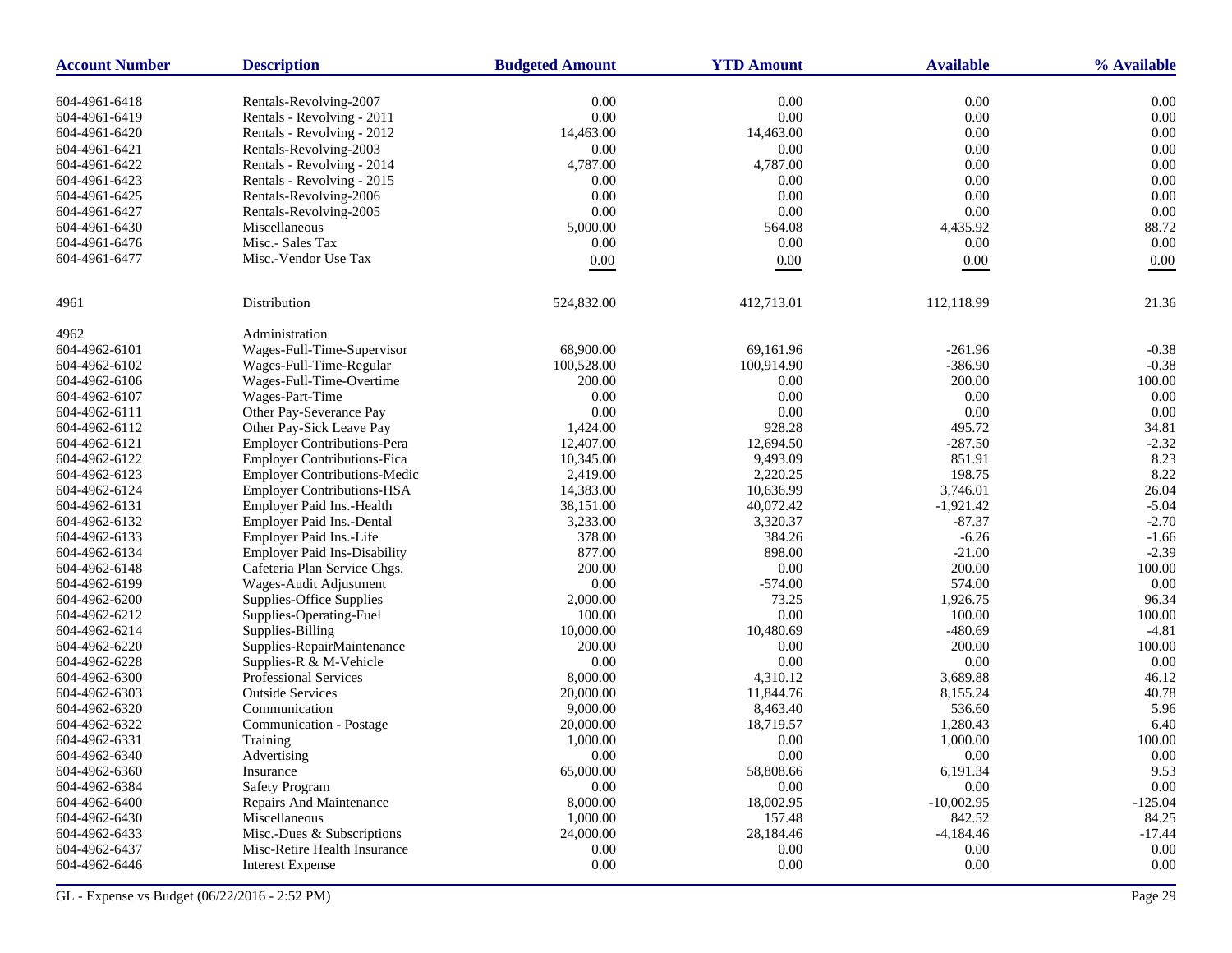| <b>Account Number</b> | <b>Description</b>                  | <b>Budgeted Amount</b> | <b>YTD Amount</b> | <b>Available</b> | % Available |
|-----------------------|-------------------------------------|------------------------|-------------------|------------------|-------------|
| 604-4962-6455         | Misc. New Employee Costs            | 0.00                   | 0.00              | 0.00             | 0.00        |
| 604-4962-6458         | Misc.-Safety Consulting             | 0.00                   | 0.00              | 0.00             | 0.00        |
| 604-4962-6476         | Misc.-Sales Tax                     | 300,000.00             | 0.00              | 300,000.00       | 100.00      |
| 604-4962-6477         | Misc.-Vendor Use Tax                | 2,500.00               | 2,502.00          | $-2.00$          | $-0.08$     |
|                       |                                     |                        |                   |                  |             |
| 4962                  | Administration                      | 724,245.00             | 411,698.36        | 312,546.64       | 43.15       |
| 4963                  | Engineering                         |                        |                   |                  |             |
| 604-4963-6102         | Wages-Full-Time-Regular             | 0.00                   | 0.00              | 0.00             | 0.00        |
| 604-4963-6107         | Wages-Part-Time                     | 0.00                   | 0.00              | 0.00             | 0.00        |
| 604-4963-6108         | Wages-Part-Time-Overtime            | 0.00                   | 0.00              | 0.00             | 0.00        |
| 604-4963-6111         | Other Pay-Severance Pay             | 0.00                   | $0.00\,$          | 0.00             | 0.00        |
| 604-4963-6112         | Other Pay-Sick Leave Pay            | 0.00                   | $0.00\,$          | 0.00             | 0.00        |
| 604-4963-6121         | <b>Employer Contributions-Pera</b>  | 0.00                   | 0.00              | 0.00             | 0.00        |
| 604-4963-6122         | <b>Employer Contributions-Fica</b>  | 0.00                   | $0.00\,$          | 0.00             | 0.00        |
| 604-4963-6123         | <b>Employer Contributions-Medic</b> | 0.00                   | $0.00\,$          | 0.00             | 0.00        |
| 604-4963-6124         | <b>Employer Contributions-HSA</b>   | 0.00                   | 0.00              | 0.00             | 0.00        |
| 604-4963-6131         | Employer Paid Ins.-Health           | 0.00                   | 0.00              | 0.00             | 0.00        |
| 604-4963-6132         | Employer Paid Ins.-Dental           | 0.00                   | 0.00              | 0.00             | 0.00        |
| 604-4963-6133         | Employer Paid Ins.-Life             | 0.00                   | 0.00              | 0.00             | 0.00        |
| 604-4963-6134         | <b>Employer Paid Ins-Disability</b> | 0.00                   | 0.00              | 0.00             | 0.00        |
| 604-4963-6148         | Cafeteria Plan Service Chgs.        | 0.00                   | $0.00\,$          | 0.00             | 0.00        |
| 604-4963-6199         | Wages-Audit Adjustment              | 0.00                   | 0.00              | 0.00             | 0.00        |
| 604-4963-6203         | Supplies-Line                       | 0.00                   | 0.00              | 0.00             | 0.00        |
| 604-4963-6210         | Supplies-Operating                  | 0.00                   | 973.84            | $-973.84$        | 0.00        |
| 604-4963-6212         | Supplies-Operating-Fuel             | 0.00                   | 343.98            | $-343.98$        | 0.00        |
| 604-4963-6300         | Professional Services               | 30,000.00              | 0.00              | 30,000.00        | 100.00      |
| 604-4963-6331         | Training                            | 0.00                   | 0.00              | 0.00             | 0.00        |
| 604-4963-6400         | Repairs And Maintenance             | 0.00                   | 0.00              | 0.00             | 0.00        |
| 604-4963-6430         | Miscellaneous                       | 0.00                   | 41.96             | $-41.96$         | 0.00        |
|                       |                                     |                        |                   |                  |             |
| 4963                  | Engineering                         | 30,000.00              | 1,359.78          | 28,640.22        | 95.47       |
| 4964                  | Meter Reading                       |                        |                   |                  |             |
| 604-4964-6101         | Wages-Full-Time-Supervisor          | 0.00                   | 0.00              | 0.00             | 0.00        |
| 604-4964-6102         | Wages-Full-Time-Regular             | 44,189.00              | 44,358.54         | $-169.54$        | $-0.38$     |
| 604-4964-6106         | Wages-Full-Time-Overtime            | 6,000.00               | 5,636.68          | 363.32           | 6.06        |
| 604-4964-6107         | Wages-Part-Time                     | 0.00                   | 0.00              | 0.00             | 0.00        |
| 604-4964-6112         | Other Pay-Sick Leave Pay            | 0.00                   | 0.00              | 0.00             | 0.00        |
| 604-4964-6116         | Pager Allowance                     | 2,526.00               | 339.91            | 2,186.09         | 86.54       |
| 604-4964-6121         | <b>Employer Contributions-Pera</b>  | 3,504.00               | 3,759.12          | $-255.12$        | $-7.28$     |
| 604-4964-6122         | <b>Employer Contributions-Fica</b>  | 2,896.00               | 2,790.11          | 105.89           | 3.66        |
| 604-4964-6123         | <b>Employer Contributions-Medic</b> | 677.00                 | 652.48            | 24.52            | 3.62        |
| 604-4964-6124         | <b>Employer Contributions-HSA</b>   | $0.00\,$               | $0.00\,$          | $0.00\,$         | $0.00\,$    |
| 604-4964-6131         | Employer Paid Ins.-Health           | 17,512.00              | 16,749.55         | 762.45           | 4.35        |
| 604-4964-6132         | Employer Paid Ins.-Dental           | 1,530.00               | 1,535.10          | $-5.10$          | $-0.33$     |
| 604-4964-6133         | Employer Paid Ins.-Life             | 126.00                 | 126.00            | $0.00\,$         | 0.00        |
| 604-4964-6134         | <b>Employer Paid Ins-Disability</b> | 234.00                 | 234.12            | $-0.12$          | $-0.05$     |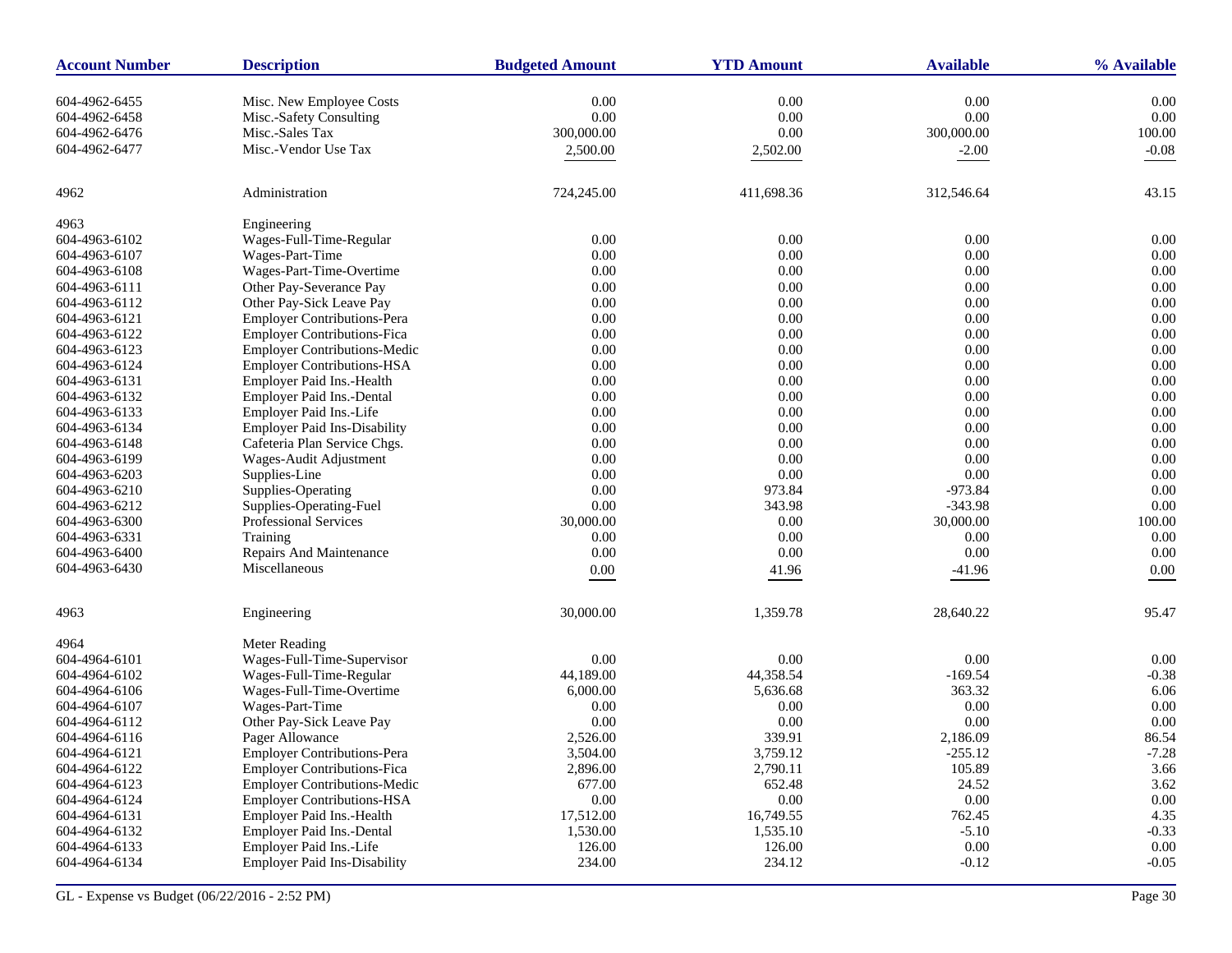| <b>Account Number</b> | <b>Description</b>                  | <b>Budgeted Amount</b> | <b>YTD Amount</b> | <b>Available</b> | % Available |
|-----------------------|-------------------------------------|------------------------|-------------------|------------------|-------------|
| 604-4964-6148         | Cafeteria Plan Service Chgs.        | 125.00                 | 63.00             | 62.00            | 49.60       |
| 604-4964-6199         | Wages-Audit Adjustment              | $0.00\,$               | 320.00            | $-320.00$        | 0.00        |
| 604-4964-6204         | Supplies-Meters                     | 5,000.00               | 0.00              | 5,000.00         | 100.00      |
| 604-4964-6212         | Supplies-Operating-Fuel             | 1,700.00               | 0.00              | 1,700.00         | 100.00      |
| 604-4964-6217         | Supplies-Operating-Uniforms         | 500.00                 | 294.91            | 205.09           | 41.02       |
| 604-4964-6220         | Supplies-Repair & Maintenance       | 4,700.00               | 129.48            | 4,570.52         | 97.25       |
| 604-4964-6400         | Repairs And Maintenance             | 3,000.00               | 3,105.78          | $-105.78$        | $-3.53$     |
| 604-4964-6430         | Miscellaneous                       | 100.00                 | 110.83            | $-10.83$         | $-10.83$    |
| 4964                  | Meter Reading                       | 94,319.00              | 80,205.61         | 14,113.39        | 14.96       |
| 4965                  | <b>Purchased Power</b>              |                        |                   |                  |             |
| 604-4965-6256         | Wapa                                | 2,178,051.00           | 2,178,051.32      | $-0.32$          | 0.00        |
| 604-4965-6257         | Smmpa                               | 4,400,000.00           | 4,179,754.34      | 220,245.66       | 5.01        |
| 604-4965-6258         | Other                               | 0.00                   | $0.00\,$          | 0.00             | 0.00        |
| 4965                  | <b>Purchased Power</b>              | 6,578,051.00           | 6,357,805.66      | 220, 245. 34     | 3.35        |
| 4966                  | General Financial                   |                        |                   |                  |             |
| 604-4966-6428         | Depreciation - Local                | 0.00                   | 677,106.00        | $-677,106.00$    | 0.00        |
| 604-4966-6440         | Misc.-Contingency Funds             | 117,333.00             | 0.00              | 117,333.00       | 100.00      |
| 604-4966-6445         | Misc.-Audit                         | 8,000.00               | 8,000.00          | 0.00             | 0.00        |
| 604-4966-6446         | Misc.-Interest                      | 0.00                   | 0.00              | 0.00             | 0.00        |
| 604-4966-6721         | Transfers-Genera Fund               | 260,000.00             | 260,000.00        | 0.00             | 0.00        |
| 604-4966-6722         | Transfers - General Fund (LGA)      | 105,000.00             | 105,000.00        | 0.00             | 0.00        |
| 604-4966-6725         | Transfers-Safety                    | 10,000.00              | 10,000.00         | 0.00             | 0.00        |
| 604-4966-6726         | Transfer - Technology               | 30,000.00              | 30,000.00         | 0.00             | 0.00        |
| 604-4966-6727         | Transfers - Infrastructure          | 0.00                   | 291,548.00        | $-291,548.00$    | 0.00        |
| 604-4966-6728         | Transfer - Elec Impr                | 0.00                   | 250,000.00        | $-250,000.00$    | 0.00        |
| 604-4966-6729         | Transfer Gen(2007                   | 27,228.00              | 27,228.00         | 0.00             | 0.00        |
| 604-4966-6730         | Transfer - Cap Imp Bonds            | 100,000.00             | 100,000.00        | 0.00             | 0.00        |
| 604-4966-6731         | Transfer - 2014A Util Rev Bond      | 52,800.00              | 52,800.00         | 0.00             | 0.00        |
| 604-4966-6733         | Transfer - Rate Stabilization       | 100,000.00             | 100,000.00        | 0.00             | 0.00        |
| 604-4966-6734         | Transfer-2008 Electric Rev. Bd      | 1,020,000.00           | 1,020,000.00      | 0.00             | 0.00        |
| 604-4966-6735         | Transfers-P.W. Mgmt Center          | 3,250.00               | 3,250.00          | 0.00             | 0.00        |
| 604-4966-6737         | Transfer-Infrastr-PW Facility       | $0.00\,$               | 20,000.00         | $-20,000.00$     | 0.00        |
| 4966                  | General Financial                   | 1,833,611.00           | 2,954,932.00      | $-1,121,321.00$  | $-61.15$    |
| 4967                  | Load Management                     |                        |                   |                  |             |
| 604-4967-6220         | Supplies-RepairMaintenance          | 7,500.00               | 69.00             | 7,431.00         | 99.08       |
| 604-4967-6300         | <b>Professional Services</b>        | 0.00                   | 0.00              | 0.00             | 0.00        |
| 604-4967-6400         | Repairs and Maintenance             | 6,000.00               | 390.00            | 5,610.00         | 93.50       |
| 604-4967-6438         | Heater-Customer Rebates             | 0.00                   | $0.00\,$          | 0.00             | 0.00        |
| 604-4967-6439         | <b>Energy Star-Customer Rebates</b> | 2,500.00               | 1,301.50          | 1,198.50         | 47.94       |
| 604-4967-6447         | Recycling                           | 5,000.00               | 3,087.48          | 1,912.52         | 38.25       |
| 604-4967-6448         | <b>Conservation Program</b>         | 60,000.00              | 75,046.62         | $-15,046.62$     | $-25.08$    |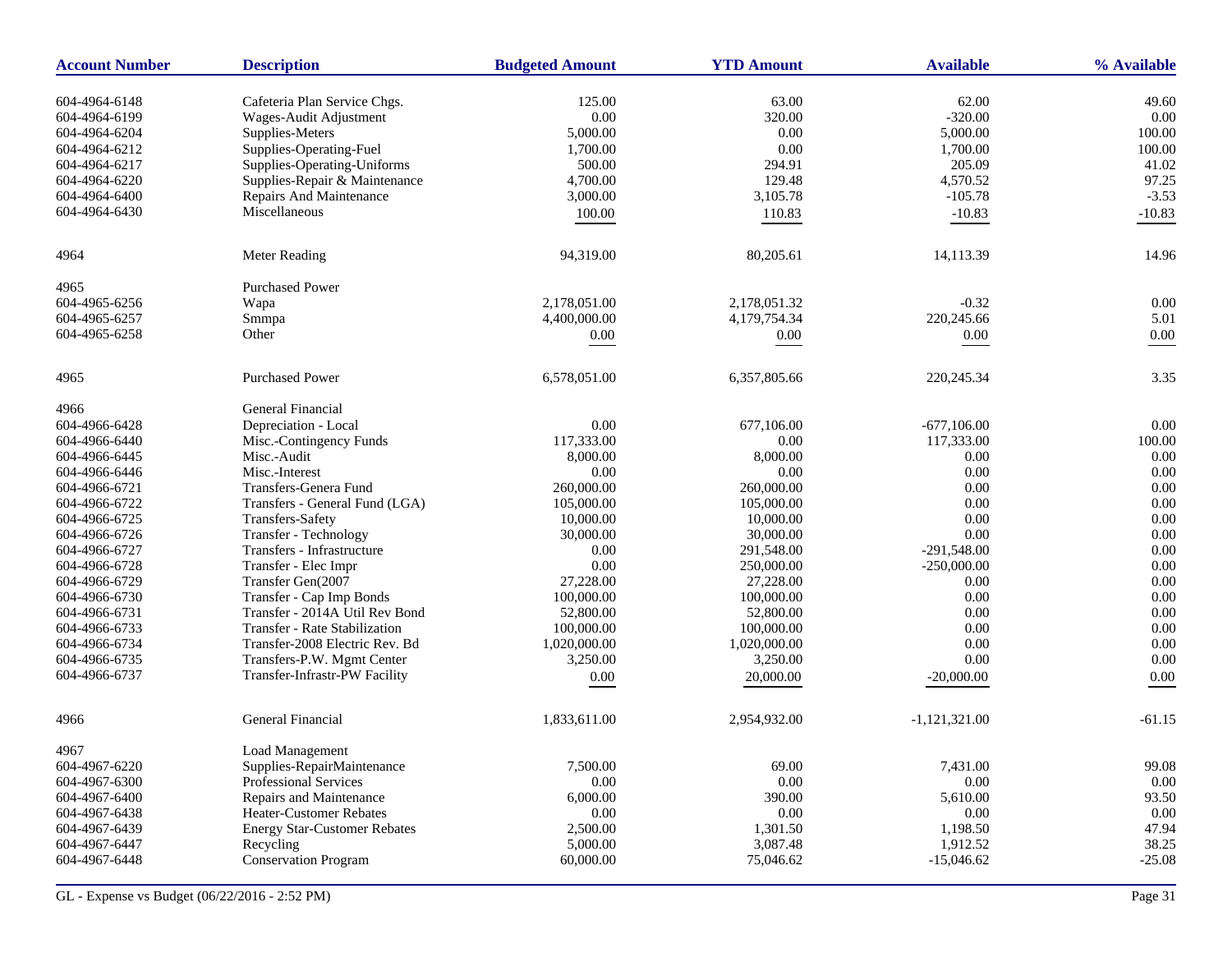| <b>Account Number</b> | <b>Description</b>       | <b>Budgeted Amount</b> | <b>YTD Amount</b> | <b>Available</b> | % Available |
|-----------------------|--------------------------|------------------------|-------------------|------------------|-------------|
|                       |                          |                        |                   |                  |             |
| 604-4967-6745         | Transfers-Electric-Bonds | 0.00                   | 0.00              | 0.00             | 0.00        |
| 604-4967-6749         | Transfer-Capital Imp.    | 0.00                   | 0.00              | 0.00             | 0.00        |
| 604-4967-6757         | Transfer Infrast. Repl.  | 0.00                   | $-287,036.00$     | 287,036.00       | 0.00        |
| 604-4967-6770         | Loss on Asset Disposal   | 0.00                   | 0.00              | 0.00             | 0.00        |
| 4967                  | Load Management          | 81,000.00              | -207,141.40       | 288,141.40       | 355.73      |
| 604                   | <b>Electric Fund</b>     | 10,378,872.00          | 10,452,849.53     | -73,977.53       | $-0.71$     |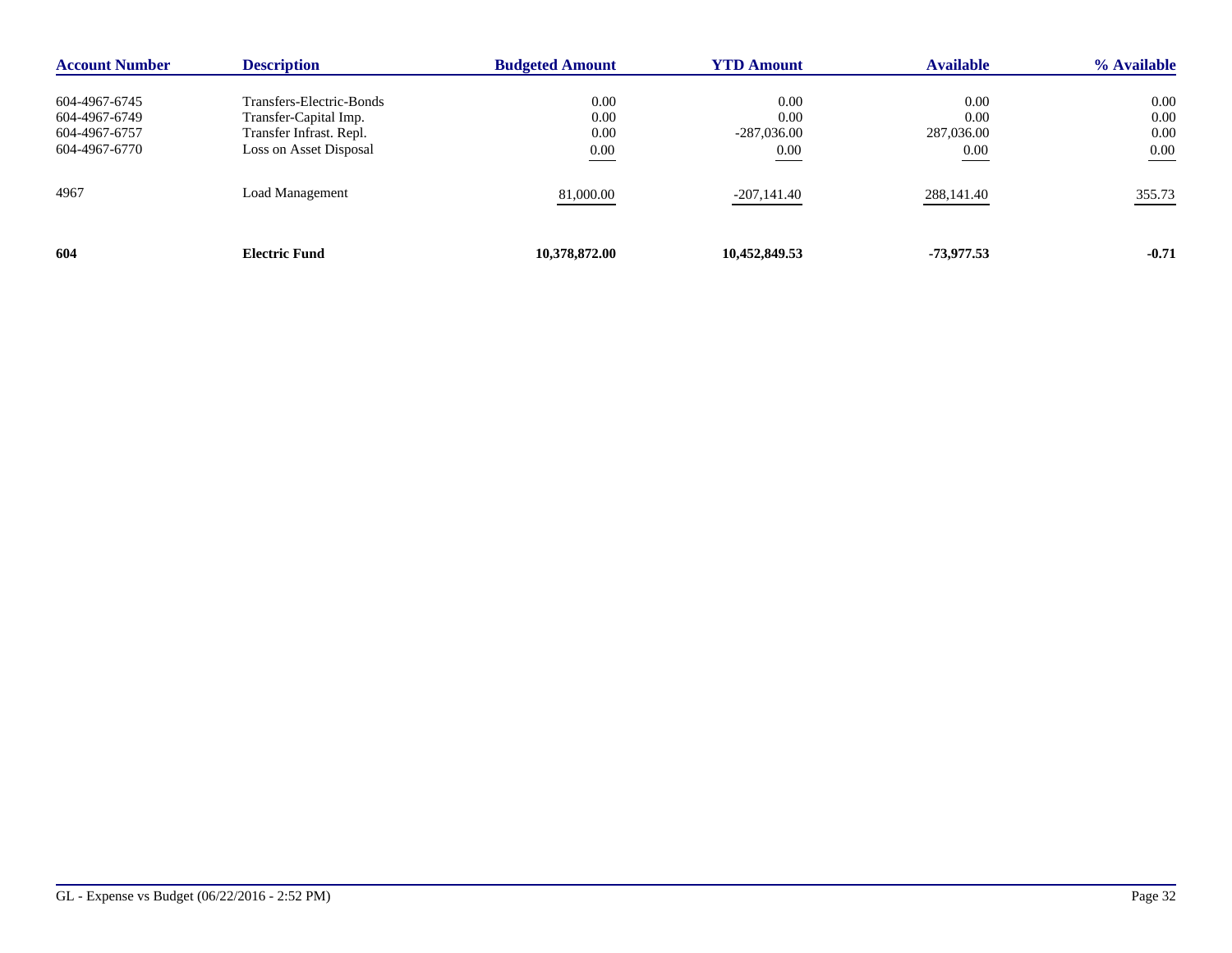User: BethKargas Printed: 06/22/16 14:52:32 Period 01 - 12 Fiscal Year 2015

CITY OF LITCHFIELD **TI** M  $\mathbf{I}$  $\mathbf{A}$ 

| <b>Account Number</b> | <b>Description</b>                  | <b>Budgeted Amount</b> | <b>YTD Amount</b> | <b>Available</b> | % Available |
|-----------------------|-------------------------------------|------------------------|-------------------|------------------|-------------|
|                       |                                     |                        |                   |                  |             |
| 611                   | <b>Civic Arena</b>                  |                        |                   |                  |             |
| 4985                  | Misc.-Main Arena                    |                        |                   |                  |             |
| 611-4985-6101         | Wages-Full-Time-Supervisor          | 32,451.00              | 32,528.84         | $-77.84$         | $-0.24$     |
| 611-4985-6103         | Wages-Full-Time-Maintenance         | 0.00                   | 0.00              | 0.00             | 0.00        |
| 611-4985-6106         | Wages-Full-Time-Overtime            | 0.00                   | 0.00              | 0.00             | 0.00        |
| 611-4985-6107         | Wages-Part-Time                     | 17,000.00              | 16,581.43         | 418.57           | 2.46        |
| 611-4985-6108         | Wages-Part-Time-Overtime            | 200.00                 | 76.50             | 123.50           | 61.75       |
| 611-4985-6112         | Other Pay-Sick Leave Pay            | 0.00                   | 0.00              | $0.00\,$         | 0.00        |
| 611-4985-6115         | <b>Holiday Payout</b>               | 0.00                   | 0.00              | 0.00             | 0.00        |
| 611-4985-6121         | <b>Employer Contributions-Pera</b>  | 2,434.00               | 2,643.88          | $-209.88$        | $-8.62$     |
| 611-4985-6122         | <b>Employer Contributions-Fica</b>  | 2,012.00               | 2,944.23          | $-932.23$        | $-46.33$    |
| 611-4985-6123         | <b>Employer Contributions-Medic</b> | 471.00                 | 688.57            | $-217.57$        | $-46.19$    |
| 611-4985-6124         | <b>Employer Contributions-HSA</b>   | 2,397.00               | 1,836.83          | 560.17           | 23.37       |
| 611-4985-6131         | Employer Paid Ins.-Health           | 6,359.00               | 6,732.49          | $-373.49$        | $-5.87$     |
| 611-4985-6132         | Employer Paid Ins.-Dental           | 765.00                 | 786.37            | $-21.37$         | $-2.79$     |
| 611-4985-6133         | Employer Paid Ins.-Life             | 63.00                  | 62.82             | 0.18             | 0.29        |
| 611-4985-6134         | <b>Employer Paid Ins-Disability</b> | 172.00                 | 171.44            | 0.56             | 0.33        |
| 611-4985-6148         | Cafeteria Plan Service Chgs.        | 50.00                  | 0.00              | 50.00            | 100.00      |
| 611-4985-6199         | Wages-Audit Adjustment              | 0.00                   | 0.00              | 0.00             | 0.00        |
| 611-4985-6200         | Supplies-Office Supplies            | 100.00                 | 0.00              | 100.00           | 100.00      |
| 611-4985-6210         | <b>Supplies-Operating Supplies</b>  | 0.00                   | 0.00              | 0.00             | 0.00        |
| 611-4985-6212         | Supplies-Operating-Fuel             | 600.00                 | 849.86            | $-249.86$        | $-41.64$    |
| 611-4985-6219         | Supplies-Operating-Conc.Pop         | 0.00                   | 0.00              | 0.00             | 0.00        |
| 611-4985-6220         | Supplies-RepairMaintenance          | 14,000.00              | 10,697.45         | 3,302.55         | 23.59       |
| 611-4985-6240         | Small Tools & Minor Equip.          | 500.00                 | 4,083.40          | $-3,583.40$      | $-716.68$   |
| 611-4985-6300         | <b>Professional Services</b>        | 250.00                 | 0.00              | 250.00           | 100.00      |
| 611-4985-6320         | Communication                       | 2,400.00               | 1,496.28          | 903.72           | 37.66       |
| 611-4985-6331         | Training                            | 1,000.00               | 20.00             | 980.00           | 98.00       |
| 611-4985-6340         | Advertising                         | 200.00                 | 238.98            | $-38.98$         | $-19.49$    |
| 611-4985-6360         | Insurance                           | 9,000.00               | 8,211.43          | 788.57           | 8.76        |
| 611-4985-6380         | Utility Services - Electric         | 30,000.00              | 30,522.39         | $-522.39$        | $-1.74$     |
| 611-4985-6383         | <b>Utility Services - Gas</b>       | 17,000.00              | 5,757.81          | 11,242.19        | 66.13       |
| 611-4985-6400         | Repairs And Maintenance             | 11,000.00              | 18,888.01         | $-7,888.01$      | $-71.71$    |
| 611-4985-6410         | Rentals                             | 0.00                   | 0.00              | 0.00             | 0.00        |
| 611-4985-6417         | Rentals - Revolving - 2008          | 0.00                   | 0.00              | 0.00             | 0.00        |
| 611-4985-6418         | Rentals-Revolving-2007              | 0.00                   | 0.00              | 0.00             | 0.00        |
| 611-4985-6420         | Rentals - Revolving - 2012          | 2,305.00               | 2,305.00          | 0.00             | 0.00        |
| 611-4985-6421         | Rentals - Revolving - 2013          | 5,552.00               | 5,552.00          | 0.00             | 0.00        |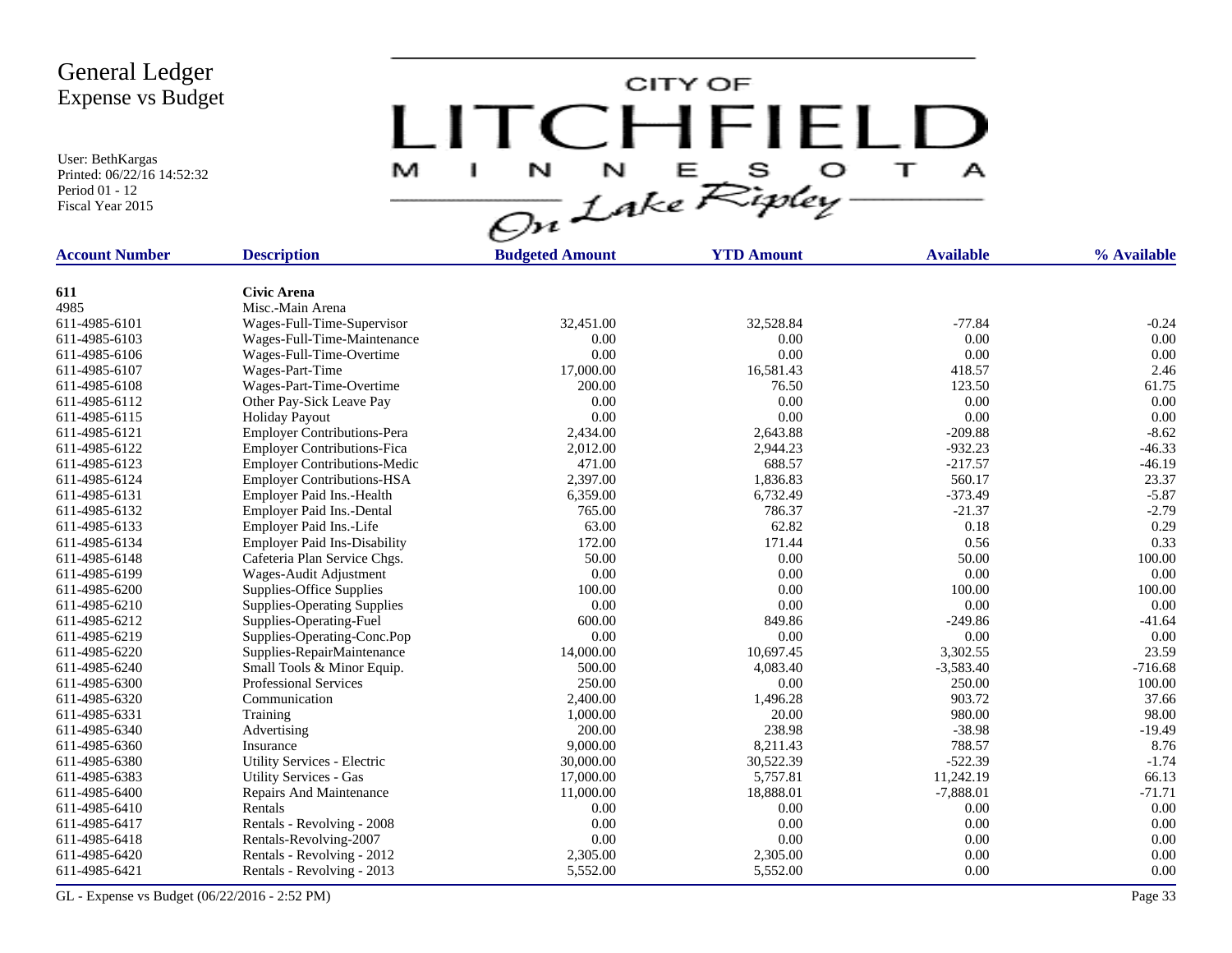| <b>Account Number</b> | <b>Description</b>                 | <b>Budgeted Amount</b> | <b>YTD Amount</b> | <b>Available</b> | % Available |
|-----------------------|------------------------------------|------------------------|-------------------|------------------|-------------|
| 611-4985-6423         | Rentals-Revolving-1994             | 0.00                   | 0.00              | 0.00             | 0.00        |
| 611-4985-6428         | Depreciation - Local               | 0.00                   | 0.00              | 0.00             | 0.00        |
| 611-4985-6429         | Depreciation Expense               | 0.00                   | 0.00              | 0.00             | 0.00        |
| 611-4985-6430         | Miscellaneous                      | 1,000.00               | 850.05            | 149.95           | 15.00       |
| 611-4985-6437         | Misc-Retiree Health Insurance      | 17,512.00              | 16,810.83         | 701.17           | 4.00        |
| 611-4985-6440         | Misc.-Contingency Funds            | 25,184.00              | 0.00              | 25,184.00        | 100.00      |
| 611-4985-6441         | Misc.-Taxes                        | 1,250.00               | 1,431.00          | $-181.00$        | $-14.48$    |
| 611-4985-6446         | Misc.-Interest                     | 0.00                   | 0.00              | 0.00             | 0.00        |
| 611-4985-6447         | Misc.-Roller Skating               | 0.00                   | 0.00              | 0.00             | 0.00        |
| 611-4985-6455         | Misc.-New Employee Costs           | 0.00                   | 0.00              | 0.00             | 0.00        |
| 611-4985-6476         | Misc.-Vendor Sales Tax             | 0.00                   | 0.00              | 0.00             | 0.00        |
| 611-4985-6477         | Misc.-Vendor Use Tax               | 200.00                 | 0.00              | 200.00           | 100.00      |
| 611-4985-6580         | C.O.-Equip.-Other                  | 0.00                   | 0.00              | 0.00             | 0.00        |
| 611-4985-6729         | Transfer Gen(2007 C of I)          | 10.678.00              | 10,678.00         | 0.00             | 0.00        |
| 611-4985-6747         | Transfer - Insurance Rev.          | 0.00                   | 0.00              | 0.00             | 0.00        |
| 611-4985-6749         | Transfer-Capital Imp. Fund         | 0.00                   | $0.00\,$          | $0.00\,$         | 0.00        |
|                       |                                    |                        |                   |                  |             |
| 4985                  | Misc.-Main Arena                   | 214,105.00             | 183,445.89        | 30,659.11        | 14.32       |
| 4986                  | Misc.-Community Room               |                        |                   |                  |             |
| 611-4986-6220         | Supplies-RepairMaintenance         | 1,200.00               | 1,231.94          | $-31.94$         | $-2.66$     |
| 611-4986-6240         | Small Tools & Minor Equip.         | 1,700.00               | 0.00              | 1,700.00         | 100.00      |
| 611-4986-6300         | <b>Professional Services</b>       | 200.00                 | 0.00              | 200.00           | 100.00      |
| 611-4986-6320         | Communication                      | 0.00                   | 0.00              | 0.00             | 0.00        |
| 611-4986-6340         | Advertising                        | 0.00                   | 0.00              | 0.00             | 0.00        |
| 611-4986-6360         | Insurance                          | 0.00                   | 0.00              | 0.00             | 0.00        |
| 611-4986-6380         | <b>Utility Services - Electric</b> | 4,600.00               | 1,471.36          | 3,128.64         | 68.01       |
| 611-4986-6383         | <b>Utility Services - Gas</b>      | 2,000.00               | 713.27            | 1,286.73         | 64.34       |
| 611-4986-6400         | Repairs And Maintenance            | 700.00                 | 460.12            | 239.88           | 34.27       |
| 611-4986-6430         | Miscellaneous                      | 1,695.00               | 0.00              | 1,695.00         | 100.00      |
| 611-4986-6446         | Misc.-Interest                     | 0.00                   | 0.00              | 0.00             | 0.00        |
| 611-4986-6476         | Misc.-Vendor Sales Tax             | 0.00                   | 0.00              | 0.00             | 0.00        |
| 611-4986-6477         | Misc.-Vendor Use Tax               | 0.00                   | 0.00              | $0.00\,$         | 0.00        |
| 611-4986-6521         | C.O.-Buildings                     | 500.00                 | 0.00              | 500.00           | 100.00      |
| 611-4986-6580         | C.O.-Equip.-Other                  | $0.00\,$               | 0.00              | 0.00             | $0.00\,$    |
| 4986                  | Misc.-Community Room               | 12,595.00              | 3,876.69          | 8,718.31         | 69.22       |
| 611                   | Civic Arena                        | 226,700.00             | 187,322.58        | 39,377.42        | 17.37       |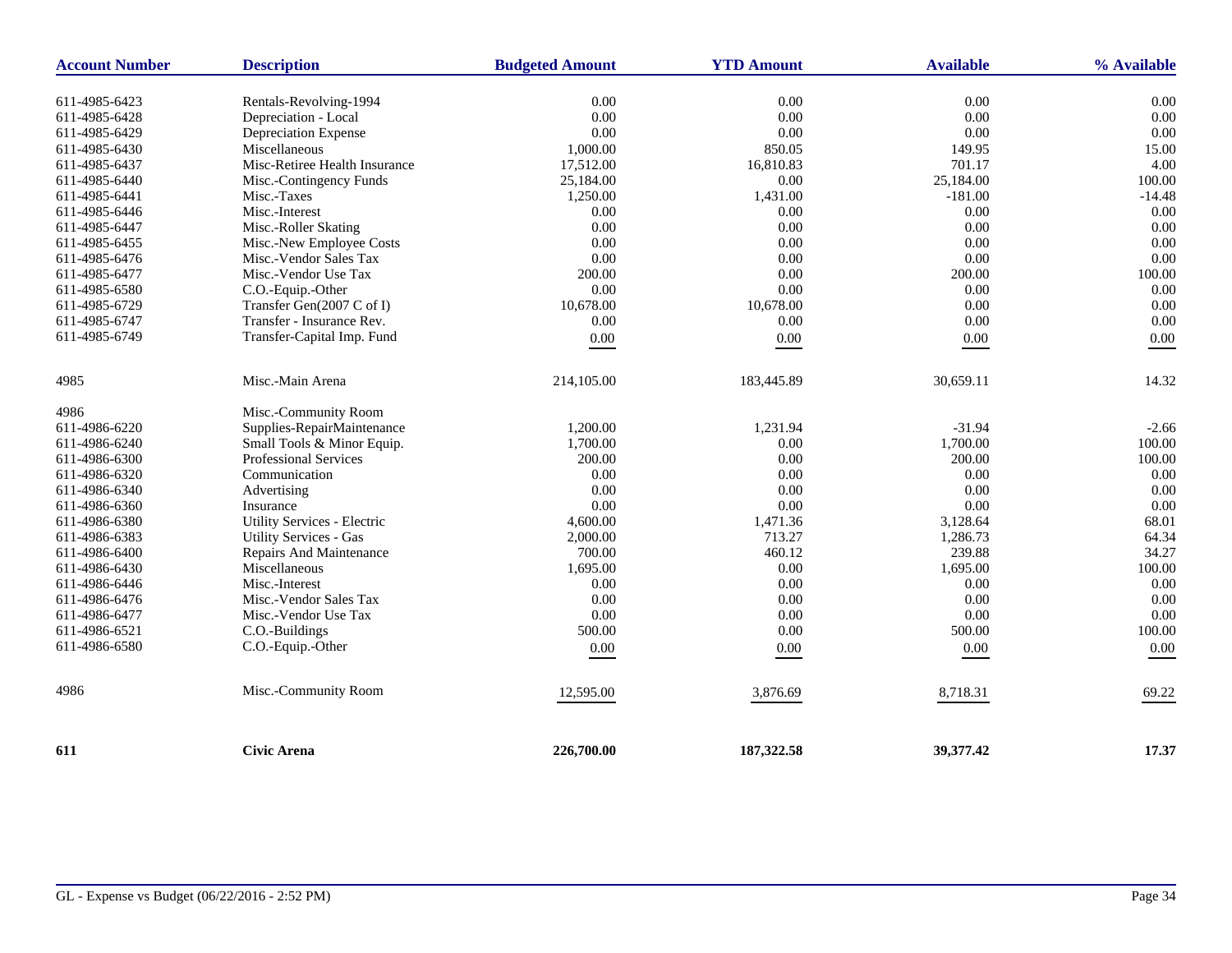User: BethKargas Printed: 06/22/16 14:52:33 Period 01 - 12 Fiscal Year 2015

CITY OF LITCHFIELD M  $\mathbf{A}$ a.

| <b>Account Number</b> | <b>Description</b>                  | <b>Budgeted Amount</b> | <b>YTD Amount</b> | <b>Available</b> | % Available |
|-----------------------|-------------------------------------|------------------------|-------------------|------------------|-------------|
|                       |                                     |                        |                   |                  |             |
| 614                   | <b>Sewer</b>                        |                        |                   |                  |             |
| 4945                  | Misc.-Collection System             |                        |                   |                  |             |
| 614-4945-6102         | Wages-Full-Time-Regular             | 0.00                   | 0.00              | 0.00             | 0.00        |
| 614-4945-6103         | Wages-Full-Time-Maintenance         | 0.00                   | 0.00              | 0.00             | 0.00        |
| 614-4945-6106         | Wages-Full-Time-Overtime            | 0.00                   | 0.00              | 0.00             | 0.00        |
| 614-4945-6107         | Wages-Part-Time                     | 0.00                   | 90.25             | $-90.25$         | 0.00        |
| 614-4945-6112         | Other Pay-Sick Leave Pay            | 0.00                   | 0.00              | 0.00             | 0.00        |
| 614-4945-6121         | <b>Employer Contributions-Pera</b>  | 0.00                   | 6.77              | $-6.77$          | 0.00        |
| 614-4945-6122         | <b>Employer Contributions-Fica</b>  | 0.00                   | 5.60              | $-5.60$          | 0.00        |
| 614-4945-6123         | <b>Employer Contributions-Medic</b> | 0.00                   | 1.31              | $-1.31$          | 0.00        |
| 614-4945-6124         | <b>Employer Contributions-HSA</b>   | 0.00                   | 0.00              | 0.00             | 0.00        |
| 614-4945-6131         | Employer Paid Ins.-Health           | 0.00                   | 0.00              | 0.00             | 0.00        |
| 614-4945-6132         | Employer Paid Ins.-Dental           | 0.00                   | 0.00              | 0.00             | 0.00        |
| 614-4945-6133         | Employer Paid Ins.-Life             | 0.00                   | 0.00              | 0.00             | 0.00        |
| 614-4945-6134         | <b>Employer Paid Ins-Disability</b> | 0.00                   | 0.00              | 0.00             | 0.00        |
| 614-4945-6148         | Cafeteria Plan Service Chgs.        | 0.00                   | 0.00              | 0.00             | 0.00        |
| 614-4945-6199         | Wages-Audit Adjustment              | 0.00                   | 0.00              | 0.00             | 0.00        |
| 614-4945-6210         | <b>Supplies-Operating Supplies</b>  | 0.00                   | 0.00              | 0.00             | 0.00        |
| 614-4945-6212         | Supplies-Operating-Fuel             | 1,000.00               | 0.00              | 1,000.00         | 100.00      |
| 614-4945-6220         | Supplies-RepairMaintenance          | 5,000.00               | 12,150.80         | $-7,150.80$      | $-143.02$   |
| 614-4945-6240         | Small Tools & Minor Equip.          | 5,500.00               | $-22,305.00$      | 27,805.00        | 505.55      |
| 614-4945-6300         | <b>Professional Services</b>        | 250.00                 | 0.00              | 250.00           | 100.00      |
| 614-4945-6325         | Communication - Alarm System        | 1,100.00               | 0.00              | 1,100.00         | 100.00      |
| 614-4945-6331         | Training                            | 300.00                 | 0.00              | 300.00           | 100.00      |
| 614-4945-6360         | Insurance                           | 500.00                 | 0.00              | 500.00           | 100.00      |
| 614-4945-6380         | Utility Services - Electric         | 4,000.00               | 54,805.55         | $-50,805.55$     | $-1,270.14$ |
| 614-4945-6400         | Repairs And Maintenance             | 15,000.00              | 10,283.72         | 4,716.28         | 31.44       |
| 614-4945-6402         | Repairs & Maint.-Vehicles           | 0.00                   | 0.00              | 0.00             | 0.00        |
| 614-4945-6404         | Repairs & Maint.-Mach.Equip         | 0.00                   | 0.00              | 0.00             | 0.00        |
| 614-4945-6405         | RepairMaint - Sewer Backups         | 24,000.00              | 19,423.55         | 4,576.45         | 19.07       |
| 614-4945-6430         | Miscellaneous                       | 0.00                   | 0.00              | 0.00             | 0.00        |
| 614-4945-6520         | C.O.-Buildings                      | 0.00                   | 0.00              | 0.00             | 0.00        |
| 614-4945-6580         | C.O.-Equip.-Other                   | 1,000.00               | 0.00              | 1,000.00         | 100.00      |
|                       |                                     |                        |                   |                  |             |
| 4945                  | Misc.-Collection System             | 57,650.00              | 74,462.55         | $-16,812.55$     | $-29.16$    |
| 4946                  | Misc.-Lift Stations                 |                        |                   |                  |             |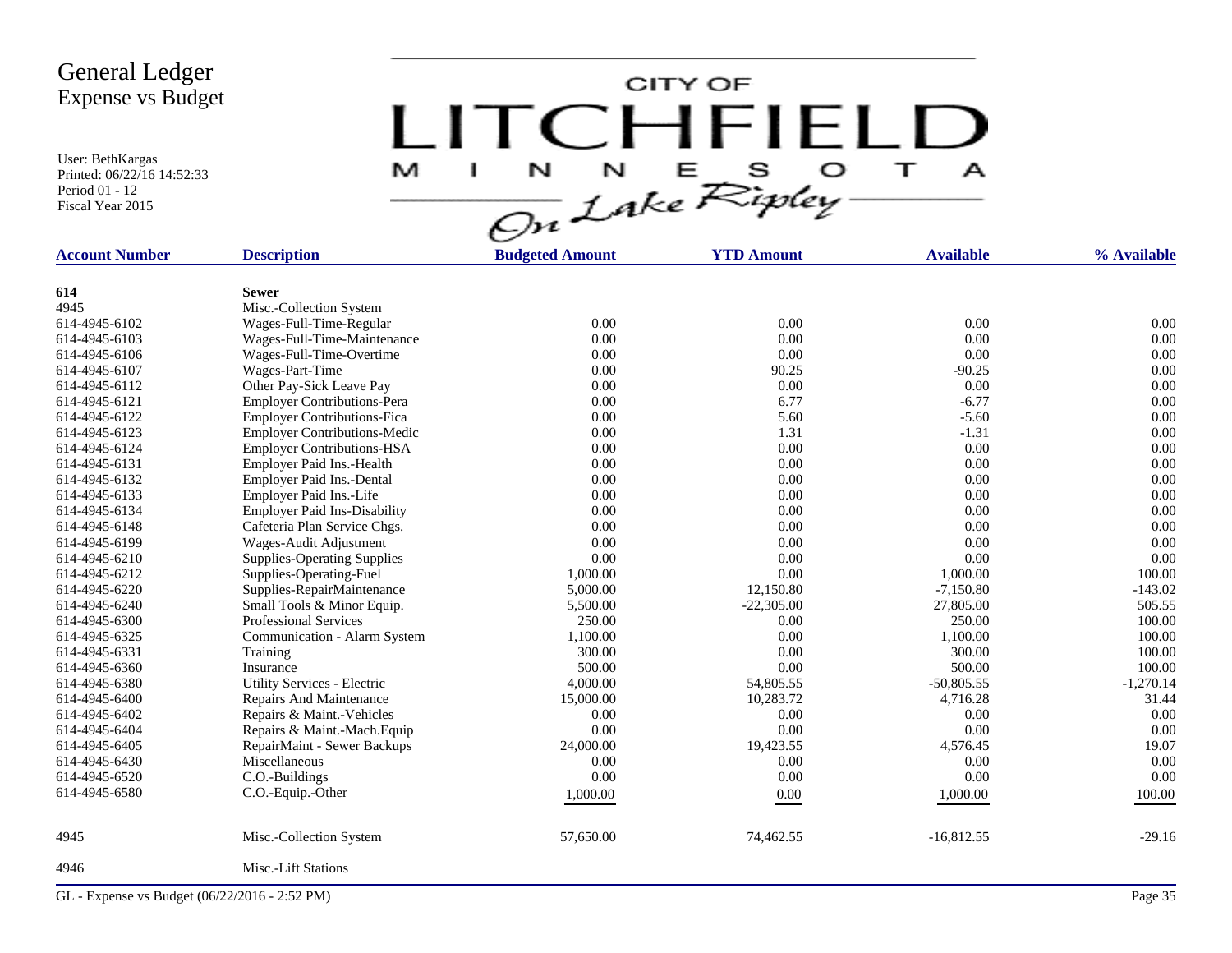| <b>Account Number</b> | <b>Description</b>                  | <b>Budgeted Amount</b> | <b>YTD Amount</b> | <b>Available</b> | % Available |
|-----------------------|-------------------------------------|------------------------|-------------------|------------------|-------------|
| 614-4946-6220         | Supplies-RepairMaintenance          | 9,000.00               | 395.00            | 8,605.00         | 95.61       |
| 614-4946-6300         | Professional Services               | 0.00                   | 0.00              | 0.00             | 0.00        |
| 614-4946-6403         | Repairs & Maint.-Imp. Other         | 10,000.00              | 19,654.00         | $-9,654.00$      | $-96.54$    |
| 614-4946-6530         | C.O.-Other Imp.                     |                        | 0.00              |                  | 0.00        |
|                       |                                     | 0.00                   |                   | 0.00             |             |
| 4946                  | Misc.-Lift Stations                 | 19,000.00              | 20,049.00         | $-1,049.00$      | $-5.52$     |
| 4947                  | Misc.-Treatment Plant               |                        |                   |                  |             |
| 614-4947-6101         | Wages-Full-Time-Supervisor          | 71,969.00              | 72,194.13         | $-225.13$        | $-0.31$     |
| 614-4947-6102         | Wages-Full-Time-Regular             | 228,329.00             | 190,880.11        | 37,448.89        | 16.40       |
| 614-4947-6103         | Wages-Full-Time-Maintenance         | 0.00                   | 0.00              | 0.00             | 0.00        |
| 614-4947-6106         | Wages-Full-Time-Overtime            | 28,000.00              | 21,885.98         | 6,114.02         | 21.84       |
| 614-4947-6107         | Wages-Part-Time                     | 20,000.00              | 9,976.25          | 10,023.75        | 50.12       |
| 614-4947-6108         | Wages-Part-Time-Overtime            | 0.00                   | 231.00            | $-231.00$        | 0.00        |
| 614-4947-6111         | Other Pay-Severance Pay             | 0.00                   | 0.00              | 0.00             | 0.00        |
| 614-4947-6112         | Other Pay-Sick Leave Pay            | 1,340.00               | 477.69            | 862.31           | 64.35       |
| 614-4947-6116         | Pager Allowance                     | 15,928.00              | 5,772.77          | 10,155.23        | 63.76       |
| 614-4947-6121         | <b>Employer Contributions-Pera</b>  | 24,317.00              | 21,739.43         | 2,577.57         | 10.60       |
| 614-4947-6122         | <b>Employer Contributions-Fica</b>  | 20,185.00              | 17,552.32         | 2,632.68         | 13.04       |
| 614-4947-6123         | <b>Employer Contributions-Medic</b> | 4,721.00               | 4,105.10          | 615.90           | 13.05       |
| 614-4947-6124         | <b>Employer Contributions-HSA</b>   | 1,597.00               | 3,426.01          | $-1,829.01$      | $-114.53$   |
| 614-4947-6131         | Employer Paid Ins.-Health           | 82,755.00              | 59,798.63         | 22,956.37        | 27.74       |
| 614-4947-6132         | Employer Paid Ins.-Dental           | 6,802.00               | 5,806.48          | 995.52           | 14.64       |
| 614-4947-6133         | Employer Paid Ins.-Life             | 756.00                 | 564.91            | 191.09           | 25.28       |
| 614-4947-6134         | <b>Employer Paid Ins-Disability</b> | 1,738.00               | 1,297.40          | 440.60           | 25.35       |
| 614-4947-6148         | Cafeteria Plan Service Chgs.        | 300.00                 | 0.00              | 300.00           | 100.00      |
| 614-4947-6199         | Wages-Audit Adjustment              | 0.00                   | $-19,282.00$      | 19,282.00        | 0.00        |
| 614-4947-6200         | Supplies-Office Supplies            | 3,000.00               | 981.15            | 2,018.85         | 67.30       |
| 614-4947-6209         | Supplies-Operating-Fuels-Sld        | 0.00                   | 0.00              | 0.00             | 0.00        |
| 614-4947-6210         | <b>Supplies-Operating Supplies</b>  | 0.00                   | 0.00              | 0.00             | 0.00        |
| 614-4947-6212         | Supplies-Operating-Fuel             | 20,000.00              | 6,911.31          | 13,088.69        | 65.44       |
| 614-4947-6216         | Supplies-Operating-SaltChlo         | 260,000.00             | 184,688.38        | 75,311.62        | 28.97       |
| 614-4947-6218         | Supplies-Operating-Lab              | 9,000.00               | 7,264.78          | 1,735.22         | 19.28       |
| 614-4947-6220         | Supplies-RepairMaintenance          | 78,000.00              | 70,871.29         | 7,128.71         | 9.14        |
| 614-4947-6240         | Small Tools & Minor Equip.          | 15,000.00              | 35,143.26         | $-20,143.26$     | $-134.29$   |
| 614-4947-6300         | <b>Professional Services</b>        | 120,000.00             | 47,541.12         | 72,458.88        | 60.38       |
| 614-4947-6310         | Prof Serv - Biosolids App           | 80,000.00              | 92,152.52         | $-12,152.52$     | $-15.19$    |
| 614-4947-6320         | Communication                       | 0.00                   | 335.94            | $-335.94$        | $0.00\,$    |
| 614-4947-6321         | Communication - Telephone           | 12,500.00              | 11,417.49         | 1,082.51         | 8.66        |
| 614-4947-6322         | Communication - Postage             | 0.00                   | 94.62             | $-94.62$         | 0.00        |
| 614-4947-6331         | Training                            | 4,200.00               | 5,719.80          | $-1,519.80$      | $-36.19$    |
| 614-4947-6333         | <b>Transportation - Freight</b>     | 500.00                 | 0.00              | 500.00           | 100.00      |
| 614-4947-6350         | Printing, Publish, & Record         | $0.00\,$               | 0.00              | $0.00\,$         | 0.00        |
| 614-4947-6360         | Insurance                           | 65,000.00              | 55,154.45         | 9,845.55         | 15.15       |
| 614-4947-6380         | Utility Services - Electric         | 220,000.00             | 218,229.94        | 1,770.06         | 0.80        |
| 614-4947-6383         | <b>Utility Services - Gas</b>       | 45,000.00              | 33,697.63         | 11,302.37        | 25.12       |
| 614-4947-6400         | Repairs And Maintenance             | 50,000.00              | 116,658.29        | $-66,658.29$     | $-133.32$   |
| 614-4947-6402         | Repairs & Maint.-Vehicles           | 1,000.00               | 607.97            | 392.03           | 39.20       |
| 614-4947-6405         | Repair & Maintenance-Tank           | 0.00                   | 0.00              | $0.00\,$         | $0.00\,$    |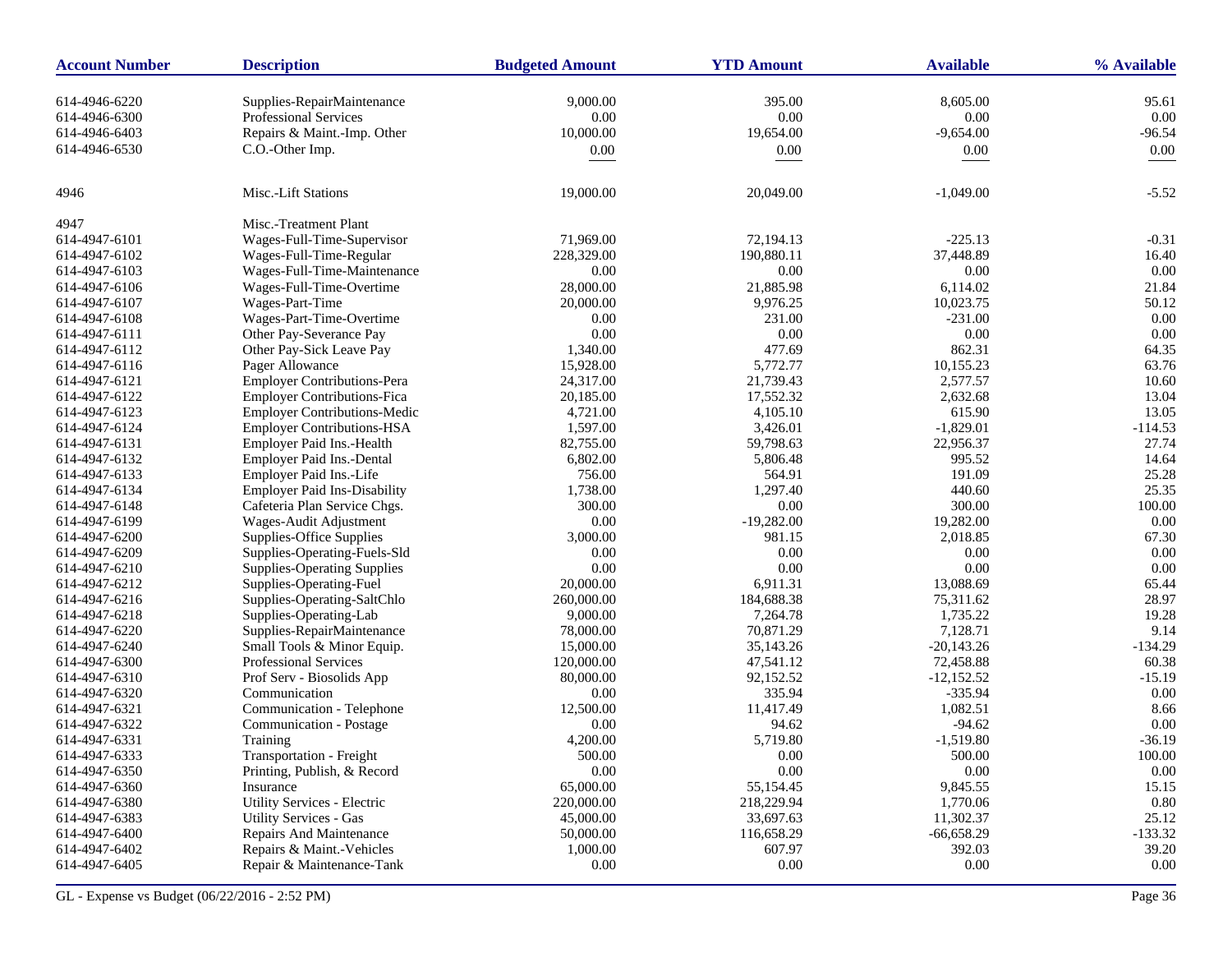| <b>Account Number</b> | <b>Description</b><br><b>Budgeted Amount</b><br><b>YTD Amount</b> |              |                | <b>Available</b> | % Available       |  |
|-----------------------|-------------------------------------------------------------------|--------------|----------------|------------------|-------------------|--|
| 614-4947-6410         | Rentals                                                           | 1,500.00     | 0.00           | 1,500.00         | 100.00            |  |
| 614-4947-6416         | Rentals - Revolving - 2010                                        | 20,202.00    | 20,202.00      | 0.00             | 0.00              |  |
| 614-4947-6417         | Rentals - Revolving - 2009                                        | 0.00         | 0.00           | 0.00             | 0.00              |  |
| 614-4947-6418         | Rentals-Revolving-2007                                            | 0.00         | 0.00           | 0.00             | 0.00              |  |
| 614-4947-6419         | Rentals - Revolving - 2011                                        | 9,861.00     | 9,861.00       | 0.00             | 0.00              |  |
| 614-4947-6420         | Rentals - Revolving - 2012                                        | 13,408.00    | 13,408.00      | 0.00             | 0.00              |  |
| 614-4947-6421         | Rentals - Revolving - 2013                                        | 15,139.00    | 15,139.00      | 0.00             | 0.00              |  |
| 614-4947-6422         | Rentals - Revolving - 2014                                        | 5,257.00     | 5,257.00       | 0.00             | 0.00              |  |
| 614-4947-6423         | Rentals - Revolving - 2015                                        | 0.00         | 0.00           | 0.00             | 0.00              |  |
| 614-4947-6425         | Rentals-Revolving-2006                                            | 0.00         | 0.00           | 0.00             | 0.00              |  |
| 614-4947-6426         | Rentals - Uniforms                                                | 10,000.00    | 5,807.02       | 4,192.98         | 41.93             |  |
| 614-4947-6427         | Rentals-Revolving-2005                                            | 0.00         | 0.00           | 0.00             | 0.00              |  |
| 614-4947-6428         | Depreciation - Local                                              | 0.00         | 0.00           | 0.00             | 0.00              |  |
| 614-4947-6429         | Depreciation Expense                                              | 0.00         | $0.00\,$       | 0.00             | 0.00              |  |
| 614-4947-6430         | Miscellaneous                                                     | 5,500.00     | 5,666.74       | $-166.74$        | $-3.03$           |  |
| 614-4947-6431         | Miscellaneous - Mpca - Annua                                      | 7,500.00     | 7,250.00       | 250.00           | 3.33              |  |
| 614-4947-6432         | Misc.-Elected Or Appointed                                        | 0.00         | 0.00           | 0.00             | 0.00              |  |
| 614-4947-6433         | Misc.-Wwtp Engineering Study                                      | 0.00         | 0.00           | 0.00             | 0.00              |  |
| 614-4947-6436         | Misc.-Creek Study                                                 | 0.00         | 0.00           | 0.00             | 0.00              |  |
| 614-4947-6441         | Misc. - Taxes                                                     | 0.00         | 0.00           | $0.00\,$         | 0.00              |  |
| 614-4947-6455         | Misc.-New Employee Costs                                          | 0.00         | 0.00           | 0.00             | 0.00              |  |
| 614-4947-6456         | Misc.-Gopher State One Call                                       | 500.00       | 0.00           | 500.00           | 100.00            |  |
| 614-4947-6476         | Misc.-Vendor Sales Tax                                            | 0.00         | 0.00           | 0.00             | 0.00              |  |
| 614-4947-6477         | Misc.-Vendor Use Tax                                              | 200.00       | 0.00           | 200.00           | 100.00            |  |
| 614-4947-6510         | C. O.-Land                                                        | 0.00         | 0.00           | 0.00             | 0.00              |  |
| 614-4947-6520         | C.O.-Buildings                                                    | 0.00         | 0.00           | 0.00             | 0.00              |  |
| 614-4947-6530         | C.O.-Other Imp.                                                   | 0.00         | $-0.47$        | 0.47             | 0.00              |  |
| 614-4947-6544         | C.O.-Heavy Equip.                                                 | 0.00         | 0.00           | $0.00\,$         | 0.00              |  |
| 614-4947-6550         | C.O.-Vehicles                                                     | 0.00         | $0.00\,$       | 0.00             | 0.00              |  |
| 614-4947-6560         | C.O.-Furniture & Fixtures                                         | 0.00         | 0.00           | 0.00             | 0.00              |  |
| 614-4947-6580         | C.O.-Equip.-Other                                                 | 0.00         | 0.00           | 0.00             | 0.00              |  |
|                       |                                                                   |              |                |                  |                   |  |
| 4947                  | Misc.-Treatment Plant                                             | 1,581,004.00 | 1,366,486.44   | 214,517.56       | 13.57             |  |
| 4948                  | Misc.-Admin. & General                                            |              |                |                  |                   |  |
| 614-4948-6300         | <b>Professional Services</b>                                      | 0.00         | 3,395.11       | $-3,395.11$      | 0.00              |  |
| 614-4948-6425         | Rentals-Revolving-2006                                            | 0.00         | 0.00           | 0.00             | 0.00              |  |
| 614-4948-6428         | Depreciation - Local                                              | 0.00         | 877,293.00     | $-877,293.00$    | 0.00              |  |
| 614-4948-6430         | Miscellaneous                                                     | 0.00         | 0.00           | 0.00             | 0.00              |  |
| 614-4948-6437         | Misc.-Retiree Health Insurance                                    | 17,512.00    | 16,654.92      | 857.08           | 4.89              |  |
| 614-4948-6440         | Misc.-Contingency Funds                                           | 48,870.00    | 0.00           | 48,870.00        | 100.00            |  |
| 614-4948-6442         | Uncollectible Accounts                                            | 0.00         | $0.00^{\circ}$ | 0.00             | 0.00 <sub>1</sub> |  |
| 614-4948-6444         | Misc.-Bookkeeping                                                 | 10,000.00    | 10,000.00      | $0.00\,$         | $0.00\,$          |  |
| 614-4948-6445         | Misc.-Audit                                                       | 8,000.00     | 8,000.00       | $0.00\,$         | $0.00\,$          |  |
| 614-4948-6446         | <b>Interest Expense</b>                                           | 0.00         | 0.00           | 0.00             | 0.00              |  |
| 614-4948-6460         | Misc.-Sewer                                                       | 0.00         | $0.00\,$       | $0.00\,$         | $0.00\,$          |  |
| 614-4948-6530         | C.O.-Locally Fund Construct.                                      | 0.00         | $0.00\,$       | 0.00             | $0.00\,$          |  |
| 614-4948-6600         | Debt Ser.-Principal                                               | 0.00         | 0.00           | 0.00             | 0.00              |  |
| 614-4948-6610         | Debt Ser.-Interest                                                | 0.00         | $0.00\,$       | $0.00\,$         | 0.00              |  |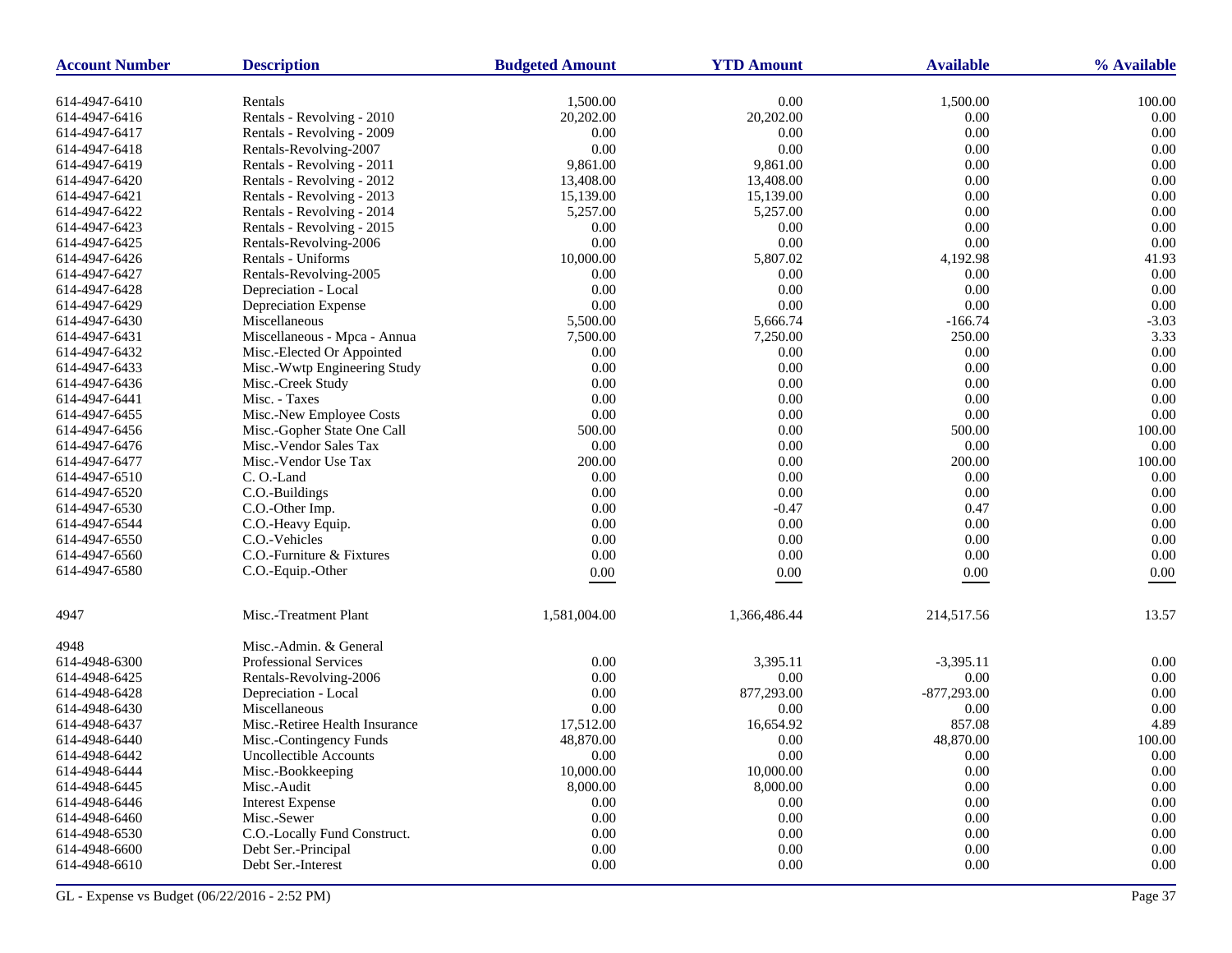| <b>Account Number</b> | <b>Description</b>                       | <b>Budgeted Amount</b> | <b>YTD Amount</b> | <b>Available</b> | % Available |
|-----------------------|------------------------------------------|------------------------|-------------------|------------------|-------------|
| 614-4948-6620         | Debt Serv.-Agent Fee                     | 0.00                   | 0.00              | 0.00             | 0.00        |
| 614-4948-6624         | <b>Bond Discount</b>                     | 0.00                   | 0.00              | 0.00             | 0.00        |
| 614-4948-6625         | <b>Bonds East Side Trunk</b>             | 0.00                   | 0.00              | 0.00             | 0.00        |
| 614-4948-6713         | Rentals Rev. Fund-2003                   | 0.00                   | 0.00              | 0.00             | 0.00        |
| 614-4948-6721         | Transfers-Int.-Perm.-General             | 0.00                   | 0.00              | 0.00             | 0.00        |
| 614-4948-6724         | <b>Transfer-Receptionist</b>             | 10,000.00              | 10,000.00         | 0.00             | 0.00        |
| 614-4948-6725         | <b>Transfers-Safety</b>                  | 5,000.00               | 5,000.00          | 0.00             | 0.00        |
| 614-4948-6726         | Transfer - Technology                    | 20,000.00              | 20,000.00         | 0.00             | 0.00        |
| 614-4948-6728         | Transfer - Sewer Impr                    | 0.00                   | 0.00              | 0.00             | 0.00        |
| 614-4948-6735         | Transfer-P.W. Mgmt. Center               | 3,250.00               | 3,250.00          | 0.00             | 0.00        |
| 614-4948-6737         | Transfer-Infrastr-PW Facility            | 0.00                   | 20,000.00         | $-20,000.00$     | 0.00        |
| 614-4948-6743         | <b>Transfer-General Fund</b>             | 65,000.00              | 65,000.00         | 0.00             | 0.00        |
| 614-4948-6745         | Transfer - General Fund (LGA)            | 80,000.00              | 80,000.00         | 0.00             | 0.00        |
| 614-4948-6747         | Transfer - Insurance Rev.                | 0.00                   | 0.00              | 0.00             | 0.00        |
| 614-4948-6749         | Transfer-Capital Imp. Fund               | 0.00                   | 0.00              | 0.00             | 0.00        |
| 614-4948-6751         | Transfer - 2013A GO Imp Bond             | 198,000.00             | 198,000.00        | 0.00             | 0.00        |
| 614-4948-6752         | Transfer - 2014A Util Rev Bond           | 29,700.00              | 29,700.00         | 0.00             | 0.00        |
| 614-4948-6753         | Transfer-2002 W.W. Treat. Bd             | 0.00                   | 0.00              | 0.00             | 0.00        |
| 614-4948-6754         | Transfer-2001 W.W. Treat. Bd             | 732,000.00             | 732,000.00        | 0.00             | 0.00        |
| 614-4948-6755         | Transfer-2009 W.W. P.F.A.                | 420,000.00             | 420,000.00        | 0.00             | 0.00        |
| 614-4948-6756         | Transfer-2011 GO Sew Sys<br><b>Bonds</b> | 120,000.00             | 0.00              | 120,000.00       | 100.00      |
| 614-4948-6757         | Transfer-Infrastructure                  | 0.00                   | 0.00              | 0.00             | 0.00        |
| 614-4948-6759         | Transfer-93B Ww Fac. Ref.                | 0.00                   | 0.00              | 0.00             | 0.00        |
| 614-4948-6761         | Transfer-Ww Imp. Pfa Loan O1             | 0.00                   | 0.00              | 0.00             | 0.00        |
| 614-4948-6770         | Loss on Asset Disposal                   | 0.00                   | 0.00              | 0.00             | 0.00        |
| 4948                  | Misc.-Admin. & General                   | 1,767,332.00           | 2,498,293.03      | -730,961.03      | $-41.36$    |
| 614                   | <b>Sewer</b>                             | 3,424,986.00           | 3,959,291.02      | $-534,305.02$    | $-15.60$    |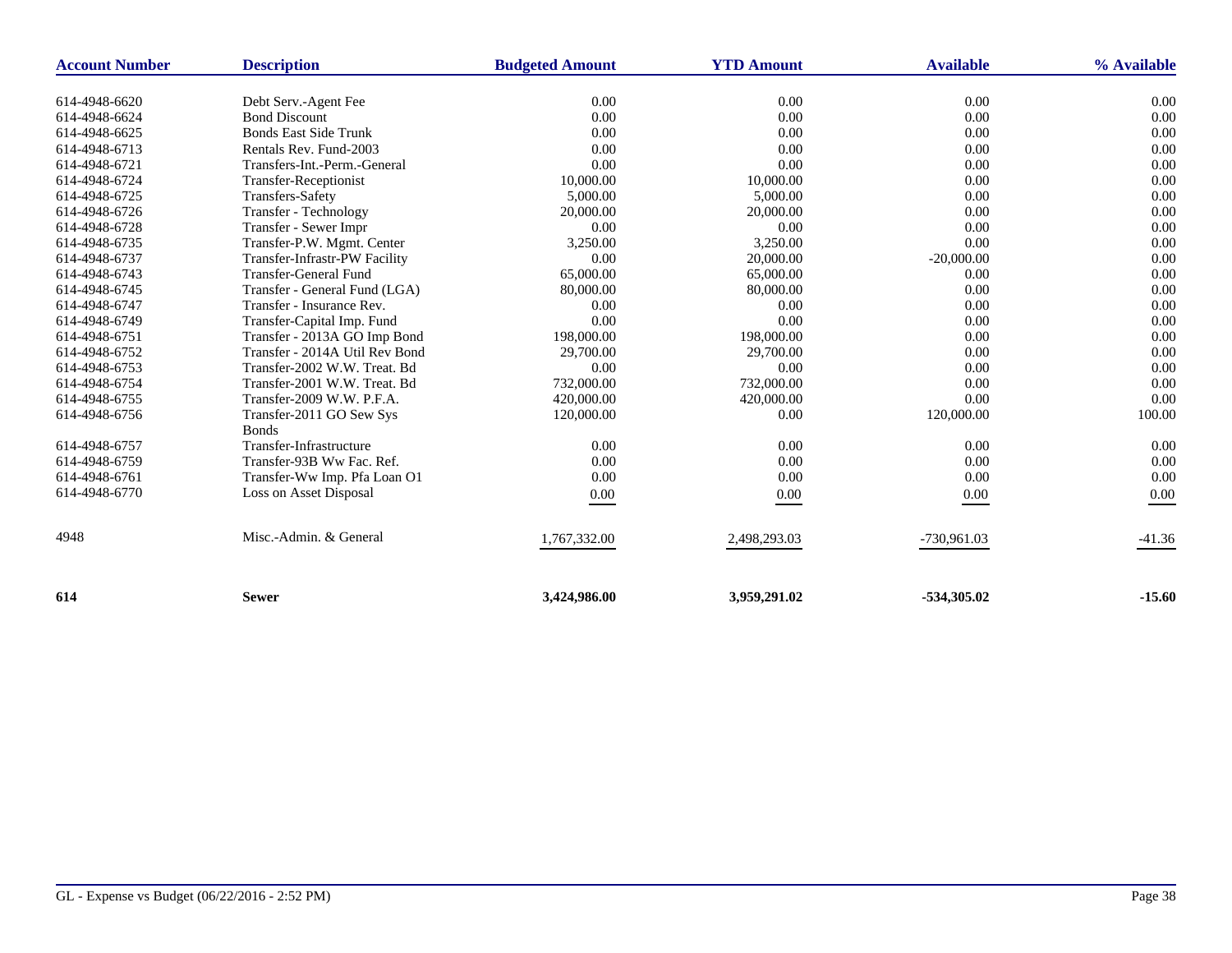User: BethKargas Printed: 06/22/16 14:52:33 Period 01 - 12 Fiscal Year 2015

CITY OF LITCHFIELD  $M$  I N N E S O T A<br>On Lake Ripley

| <b>Account Number</b> | <b>Description</b>                  | <b>Budgeted Amount</b> | <b>YTD Amount</b> | <b>Available</b> | % Available |
|-----------------------|-------------------------------------|------------------------|-------------------|------------------|-------------|
|                       |                                     |                        |                   |                  |             |
| 620                   | Liquor                              |                        |                   |                  |             |
| 4975                  | Misc.-Purchases-Off-Sale            |                        |                   |                  |             |
| 620-4975-6250         | Merchandise-Resale-Ice              | 0.00                   | 0.00              | 0.00             | 0.00        |
| 620-4975-6251         | Merchandise-Resale-Liquor           | 492,000.00             | 565,288.64        | $-73,288.64$     | $-14.90$    |
| 620-4975-6252         | Merchandise-Resale-Beer             | 823,000.00             | 941,582.73        | $-118,582.73$    | $-14.41$    |
| 620-4975-6253         | Merchandise-Resale-Wine             | 149,000.00             | 237,835.35        | $-88,835.35$     | $-59.62$    |
| 620-4975-6254         | Merchandise-Resale-Taxable          | 19,000.00              | 18,252.21         | 747.79           | 3.94        |
| 620-4975-6255         | Merchandise-Resale-Non-Tax          | 12,000.00              | 14,164.19         | $-2,164.19$      | $-18.03$    |
| 620-4975-6333         | <b>Transportation - Freight</b>     | 10,500.00              | 15,168.59         | $-4,668.59$      | $-44.46$    |
| 620-4975-6452         | Misc.-Beer Cases                    | 2,600.00               | 232.00            | 2,368.00         | 91.08       |
| 620-4975-6742         | Transfer-Gov.-Perm.-Sales Tx        | 161,000.00             | $-20,735.00$      | 181,735.00       | 112.88      |
| 4975                  | Misc.-Purchases-Off-Sale            | 1,669,100.00           | 1,771,788.71      | $-102,688.71$    | $-6.15$     |
|                       |                                     |                        |                   |                  |             |
| 4976                  | Misc.-Operate Exp.-Off-Sale         |                        |                   |                  |             |
| 620-4976-6101         | Wages-Full-Time-Supervisor          | 64,901.00              | 65,151.19         | $-250.19$        | $-0.39$     |
| 620-4976-6102         | Wages-Full-Time-Regular             | 44,189.00              | 44,358.44         | $-169.44$        | $-0.38$     |
| 620-4976-6103         | Wages-Full-Time-Maintenance         | 0.00                   | 0.00              | 0.00             | 0.00        |
| 620-4976-6106         | Wages-Full-Time-Overtime            | 400.00                 | 334.61            | 65.39            | 16.35       |
| 620-4976-6107         | Wages-Part-Time                     | 58,000.00              | 59,454.74         | $-1,454.74$      | $-2.51$     |
| 620-4976-6108         | Wages-Part-Time-Overtime            | 0.00                   | 0.00              | 0.00             | 0.00        |
| 620-4976-6111         | Other Pay-Severance Pay             | 0.00                   | 0.00              | 0.00             | 0.00        |
| 620-4976-6112         | Other Pay-Sick Leave Pay            | 788.00                 | 156.01            | 631.99           | 80.20       |
| 620-4976-6121         | <b>Employer Contributions-Pera</b>  | 12,882.00              | 11,252.15         | 1,629.85         | 12.65       |
| 620-4976-6122         | <b>Employer Contributions-Fica</b>  | 10,312.00              | 9,861.95          | 450.05           | 4.36        |
| 620-4976-6123         | <b>Employer Contributions-Medic</b> | 2,593.00               | 2,306.37          | 286.63           | 11.05       |
| 620-4976-6124         | Employer Contributions-HSA          | 4,794.00               | 3,585.48          | 1,208.52         | 25.21       |
| 620-4976-6131         | Employer Paid Ins.-Health           | 30,229.00              | 29,892.95         | 336.05           | 1.11        |
| 620-4976-6132         | Employer Paid Ins.-Dental           | 2,608.00               | 2,616.30          | $-8.30$          | $-0.32$     |
| 620-4976-6133         | Employer Paid Ins.-Life             | 252.00                 | 252.00            | 0.00             | 0.00        |
| 620-4976-6134         | <b>Employer Paid Ins-Disability</b> | 578.00                 | 578.16            | $-0.16$          | $-0.03$     |
| 620-4976-6148         | Cafeteria Plan Service Chgs.        | 100.00                 | 63.00             | 37.00            | 37.00       |
| 620-4976-6199         | Wages-Audit Adjustment              | 0.00                   | 167.00            | $-167.00$        | 0.00        |
| 620-4976-6200         | Supplies-Office Supplies            | 1,000.00               | 1,961.77          | $-961.77$        | $-96.18$    |
| 620-4976-6210         | <b>Supplies-Operating Supplies</b>  | 6,200.00               | 7,838.28          | $-1,638.28$      | $-26.42$    |
| 620-4976-6215         | Supplies - Wine Club                | 400.00                 | 80.28             | 319.72           | 79.93       |
| 620-4976-6240         | Small Tools & Minor Equip.          | 50.00                  | 2,476.62          | $-2,426.62$      | $-4,853.24$ |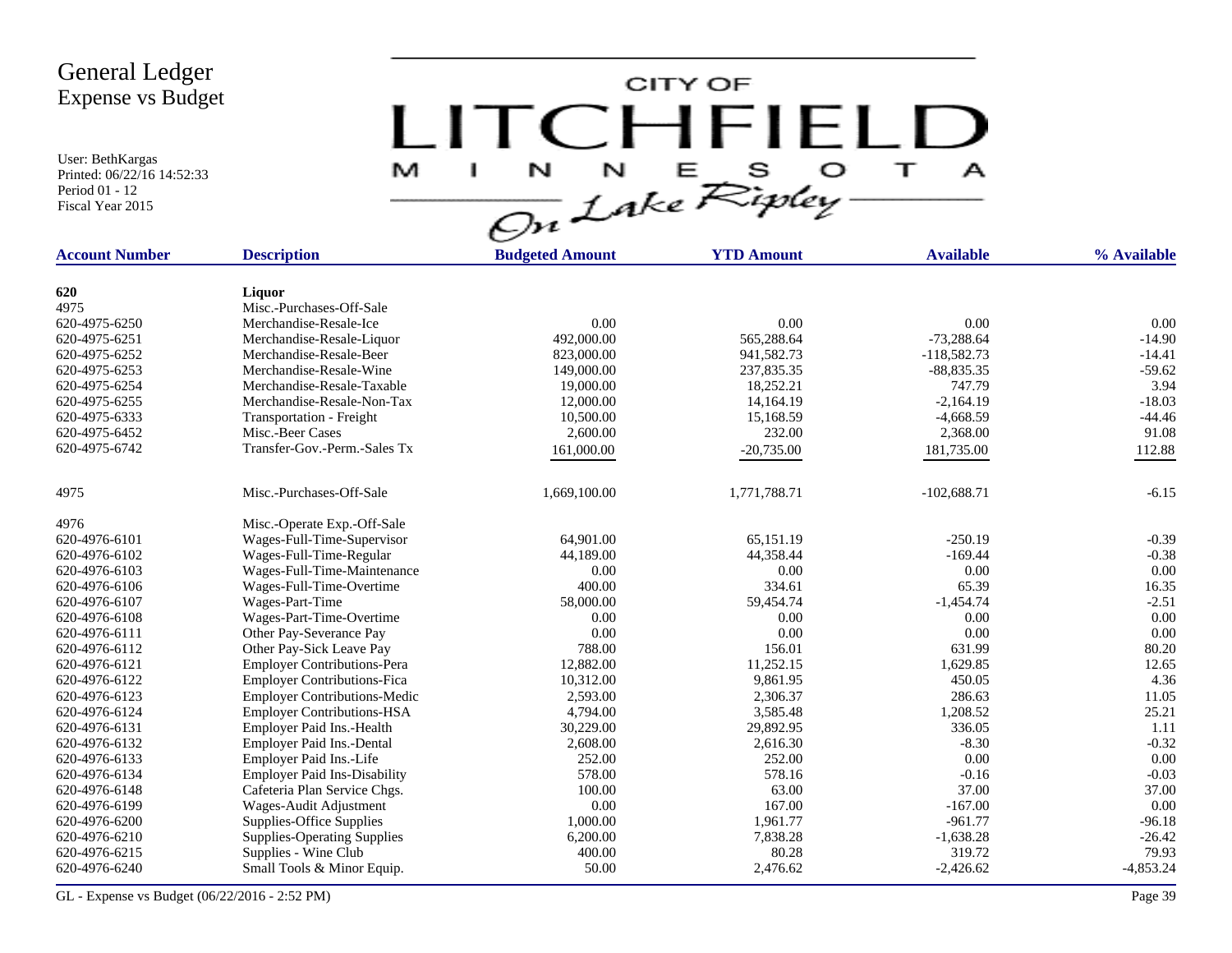| <b>Account Number</b> | <b>Description</b>           | <b>Budgeted Amount</b> | <b>YTD Amount</b> |              | % Available |  |
|-----------------------|------------------------------|------------------------|-------------------|--------------|-------------|--|
| 620-4976-6300         | <b>Professional Services</b> | 100.00                 | $0.00\,$          | 100.00       | 100.00      |  |
| 620-4976-6321         | Communication - Telephone    | 3,500.00               | 3,742.01          | $-242.01$    | $-6.91$     |  |
| 620-4976-6325         | Communication - Alarm System | 800.00                 | 0.00              | 800.00       | 100.00      |  |
| 620-4976-6331         | Training                     | 2,000.00               | 1,333.23          | 666.77       | 33.34       |  |
| 620-4976-6340         | Advertising                  | 7,000.00               | 9,098.33          | $-2,098.33$  | $-29.98$    |  |
| 620-4976-6360         | Insurance                    | 14,500.00              | 18,229.20         | $-3,729.20$  | $-25.72$    |  |
| 620-4976-6400         | Repairs And Maintenance      | 500.00                 | 192.26            | 307.74       | 61.55       |  |
| 620-4976-6428         | Depreciation - Local         | 0.00                   | 0.00              | 0.00         | 0.00        |  |
| 620-4976-6430         | Miscellaneous                | 8,000.00               | 5,282.18          | 2,717.82     | 33.97       |  |
| 620-4976-6431         | Misc.-Charge Card Fees       | 26,000.00              | 30,399.39         | -4,399.39    | $-16.92$    |  |
| 620-4976-6432         | Misc.-Uncollected Checks     | 0.00                   | $-3.00$           | 3.00         | 0.00        |  |
| 620-4976-6440         | Contingency                  | 44,524.00              | 0.00              | 44,524.00    | 100.00      |  |
| 620-4976-6444         | Misc.-Bookkeeping            | 10,000.00              | 10,000.00         | 0.00         | 0.00        |  |
| 620-4976-6445         | Misc.-Audit                  | 4,000.00               | 4,000.00          | 0.00         | 0.00        |  |
| 620-4976-6455         | Misc.-New Employee Costs     | 0.00                   | 0.00              | 0.00         | 0.00        |  |
| 620-4976-6476         | Misc.-Vendor Sales Tax       | 500.00                 | 0.00              | 500.00       | 100.00      |  |
| 620-4976-6742         | Transfer-Gov.-Perm.-Sales Tx | $0.00\,$               | 22,399.00         | $-22,399.00$ | 0.00        |  |
|                       |                              |                        |                   |              |             |  |
| 4976                  | Misc.-Operate Exp.-Off-Sale  | 361,700.00             | 347,059.90        | 14,640.10    | 4.05        |  |
| 4977                  | Misc.-Bldg & Maint-Off-Sale  |                        |                   |              |             |  |
| 620-4977-6220         | Supplies-RepairMaintenance   | 0.00                   | 860.84            | $-860.84$    | 0.00        |  |
| 620-4977-6380         | <b>Utility Services</b>      | 14,000.00              | 13,915.32         | 84.68        | 0.60        |  |
| 620-4977-6400         | Repairs And Maintenance      | 5,000.00               | 6,980.65          | $-1,980.65$  | $-39.61$    |  |
| 620-4977-6401         | Repairs & Maint - Building   | 0.00                   | 160.31            | $-160.31$    | 0.00        |  |
|                       |                              | 19,000.00              | 21,917.12         | $-2,917.12$  | $-15.35$    |  |
| 4977                  | Misc.-Bldg & Maint-Off-Sale  |                        |                   |              |             |  |
| 4978                  | Misc.-Non-Operate-Off-Sale   |                        |                   |              |             |  |
| 620-4978-6429         | Depreciation Expense         | 0.00                   | 29,012.00         | $-29,012.00$ | 0.00        |  |
| 620-4978-6440         | Misc.-Contingency Funds      | 0.00                   | 0.00              | 0.00         | 0.00        |  |
| 620-4978-6476         | Misc.-Vendor Sales Tax       | 0.00                   | 0.00              | 0.00         | 0.00        |  |
| 620-4978-6477         | Misc.-Vendor Use Tax         | 0.00                   | 120.00            | $-120.00$    | 0.00        |  |
| 620-4978-6520         | C.O.-Buildings               | 0.00                   | 0.00              | 0.00         | 0.00        |  |
| 620-4978-6580         | C.O.-Equip.-Other            | 0.00                   | 0.00              | 0.00         | 0.00        |  |
| 620-4978-6721         | Transfers-Int.-Perm.         | 0.00                   | 0.00              | 0.00         | 0.00        |  |
| 620-4978-6722         | Transfers-Int.-Perm.-General | 0.00                   | 0.00              | 0.00         | 0.00        |  |
| 620-4978-6723         | Transfers - Electric         | 80,000.00              | 0.00              | 80,000.00    | 100.00      |  |
| 620-4978-6724         | Transfer - Personal Study    | 0.00                   | 0.00              | 0.00         | 0.00        |  |
| 620-4978-6728         | Transfers-Int.-Perm-Civic A. | 59,000.00              | 59,000.00         | 0.00         | 0.00        |  |
| 620-4978-6747         | Transfer - Insurance Rev.    | 0.00                   | 0.00              | 0.00         | 0.00        |  |
| 620-4978-6757         | Transfer-Infrastructure      | 0.00                   | 0.00              | 0.00         | 0.00        |  |
| 620-4978-6758         | Transfer - Project Fund      | 0.00                   | 0.00              | 0.00         | 0.00        |  |
| 620-4978-6770         | Loss on Asset Disposal       | 0.00                   | 2,147.00          | $-2,147.00$  | 0.00        |  |
| 4978                  | Misc.-Non-Operate-Off-Sale   | 139,000.00             | 90,279.00         | 48,721.00    | 35.05       |  |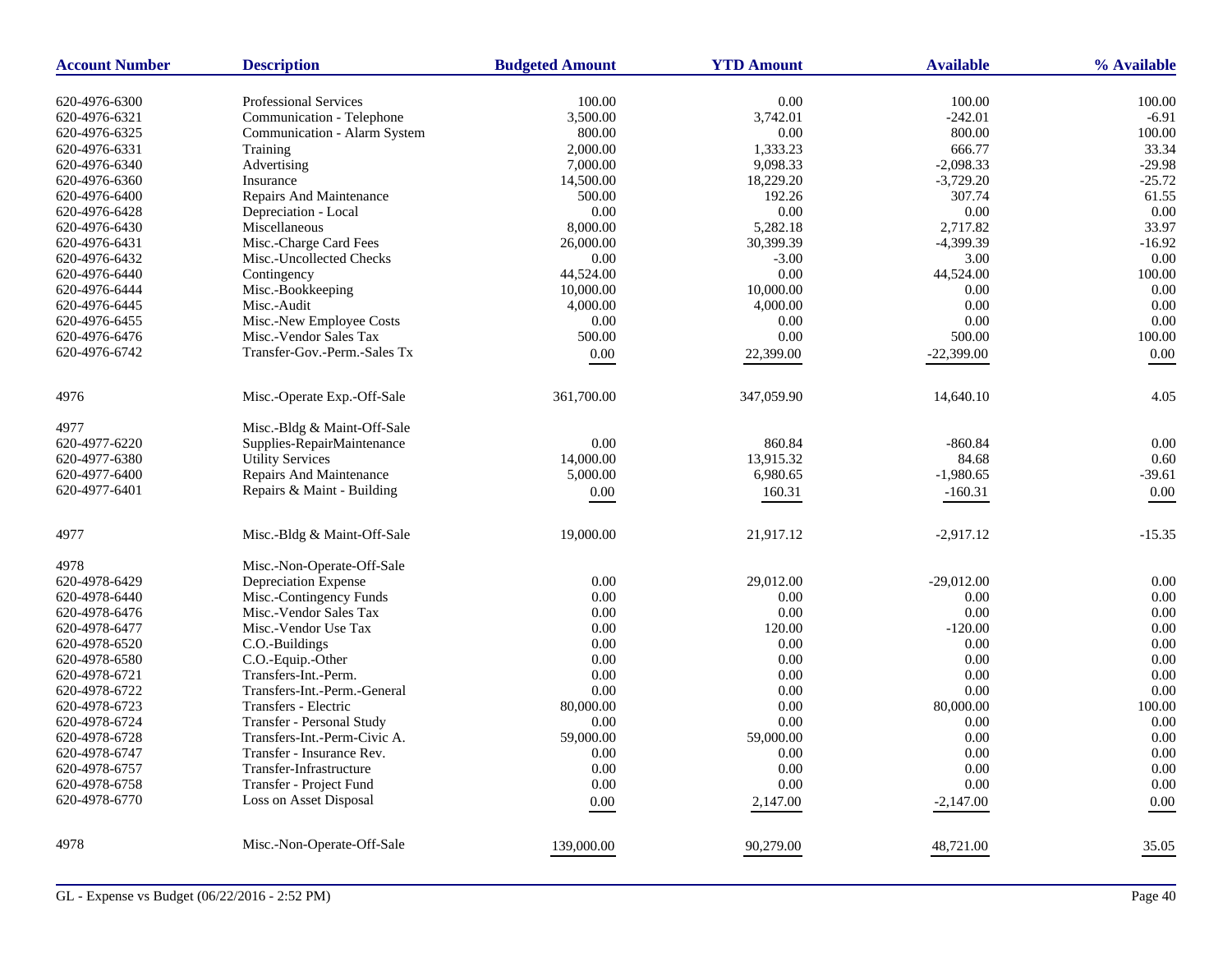| <b>Account Number</b> | <b>Description</b> | <b>Budgeted Amount</b> | <b>YTD Amount</b> | <b>Available</b> | % Available |
|-----------------------|--------------------|------------------------|-------------------|------------------|-------------|
|                       |                    |                        |                   |                  |             |
| 620                   | Liquor             | 2,188,800.00           | 2,231,044.73      | $-42,244.73$     | $-1.93$     |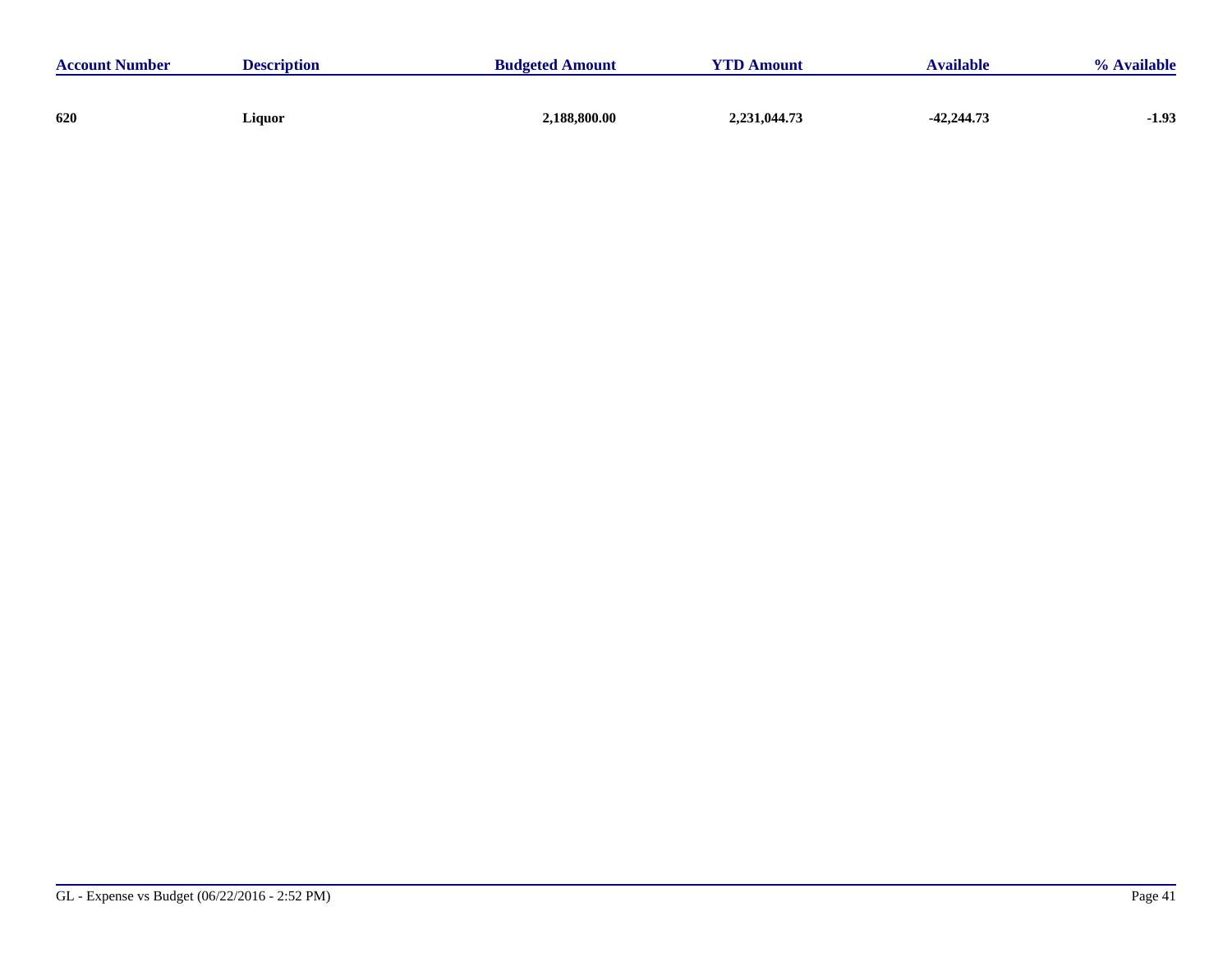User: BethKargas Printed: 06/22/16 14:52:33 Period 01 - 12 Fiscal Year 2015

CITY OF LITCHFIELD  $\top$ M J.  $\mathbf{A}$ 

| <b>Account Number</b> | <b>Description</b>                  | <b>Budgeted Amount</b> | <b>YTD Amount</b> | <b>Available</b> | % Available |
|-----------------------|-------------------------------------|------------------------|-------------------|------------------|-------------|
|                       |                                     |                        |                   |                  |             |
| 623                   | <b>Golf Course</b>                  |                        |                   |                  |             |
| 4983                  | Misc.-Golf Course                   |                        |                   |                  |             |
| 623-4983-6101         | Wages-Full-Time-Supervisor          | 0.00                   | 0.00              | 0.00             | 0.00        |
| 623-4983-6103         | Wages-Full-Time-Maintenance         | 0.00                   | 0.00              | 0.00             | 0.00        |
| 623-4983-6106         | Wages-Full-Time-Overtime            | 0.00                   | 0.00              | 0.00             | 0.00        |
| 623-4983-6107         | Wages-Part-Time                     | 60,000.00              | 56,311.55         | 3,688.45         | 6.15        |
| 623-4983-6108         | Wages-Part-Time-Overtime            | 0.00                   | 4,027.66          | $-4,027.66$      | 0.00        |
| 623-4983-6109         | Wages-Part-Time-Supervisor          | 0.00                   | 0.00              | 0.00             | 0.00        |
| 623-4983-6114         | Wages-Part-Time-Pro Shop            | 20,000.00              | 24,481.33         | $-4,481.33$      | $-22.41$    |
| 623-4983-6121         | <b>Employer Contributions-Pera</b>  | 0.00                   | 2,053.53          | $-2,053.53$      | 0.00        |
| 623-4983-6122         | <b>Employer Contributions-Fica</b>  | 3,000.00               | 5,258.93          | $-2,258.93$      | $-75.30$    |
| 623-4983-6123         | <b>Employer Contributions-Medic</b> | 700.00                 | 1,229.90          | $-529.90$        | $-75.70$    |
| 623-4983-6124         | <b>Employer Contributions-HSA</b>   | 0.00                   | 0.00              | 0.00             | 0.00        |
| 623-4983-6131         | Employer Paid Ins.-Health           | 0.00                   | 0.00              | 0.00             | 0.00        |
| 623-4983-6132         | Employer Paid Ins.-Dental           | 0.00                   | 0.00              | 0.00             | 0.00        |
| 623-4983-6133         | Employer Paid Ins.-Life             | 0.00                   | 0.00              | 0.00             | 0.00        |
| 623-4983-6134         | <b>Employer Paid Ins-Disability</b> | 0.00                   | 0.00              | 0.00             | 0.00        |
| 623-4983-6199         | Wages-Audit Adjustment              | 0.00                   | 0.00              | 0.00             | 0.00        |
| 623-4983-6210         | <b>Supplies-Operating Supplies</b>  | 0.00                   | 0.00              | 0.00             | 0.00        |
| 623-4983-6212         | Supplies-Operating-Fuel             | 17,000.00              | 11,620.95         | 5,379.05         | 31.64       |
| 623-4983-6215         | Pro Shop Inventory                  | 20,000.00              | 13,268.72         | 6,731.28         | 33.66       |
| 623-4983-6220         | Supplies-RepairMaintenance          | 70,000.00              | 88,027.34         | $-18,027.34$     | $-25.75$    |
| 623-4983-6240         | Small Tools & Minor Equip.          | 1,500.00               | 0.00              | 1,500.00         | 100.00      |
| 623-4983-6300         | <b>Professional Services</b>        | 0.00                   | 60.00             | $-60.00$         | 0.00        |
| 623-4983-6309         | Professional-Computer Hdcap         | 4,300.00               | 1,980.00          | 2,320.00         | 53.95       |
| 623-4983-6320         | Communication                       | 700.00                 | 3,460.70          | $-2,760.70$      | $-394.39$   |
| 623-4983-6331         | Training                            | 50.00                  | 621.51            | $-571.51$        | $-1,143.02$ |
| 623-4983-6340         | Advertising                         | 1,000.00               | 1,012.50          | $-12.50$         | $-1.25$     |
| 623-4983-6360         | Insurance                           | 21,000.00              | 9,825.01          | 11,174.99        | 53.21       |
| 623-4983-6380         | <b>Utility Services</b>             | 8,500.00               | 7,884.27          | 615.73           | 7.24        |
| 623-4983-6400         | Repairs And Maintenance             | 18,000.00              | 30,802.75         | $-12,802.75$     | $-71.13$    |
| 623-4983-6410         | Rentals                             | 1,500.00               | 5,482.70          | $-3,982.70$      | $-265.51$   |
| 623-4983-6411         | Rentals - Land                      | 0.00                   | 0.00              | 0.00             | 0.00        |
| 623-4983-6414         | Rentals - Golf Carts                | 23,750.00              | 23,504.82         | 245.18           | 1.03        |
| 623-4983-6416         | Rentals - Revolving - 2010          | 0.00                   | 0.00              | 0.00             | 0.00        |
| 623-4983-6417         | Rentals - Revolving - 2009          | 0.00                   | 0.00              | 0.00             | 0.00        |
| 623-4983-6418         | Rentals-Revolving-2007              | 0.00                   | 0.00              | 0.00             | 0.00        |
| 623-4983-6419         | Rentals - Revolving - 2011          | 0.00                   | 0.00              | 0.00             | 0.00        |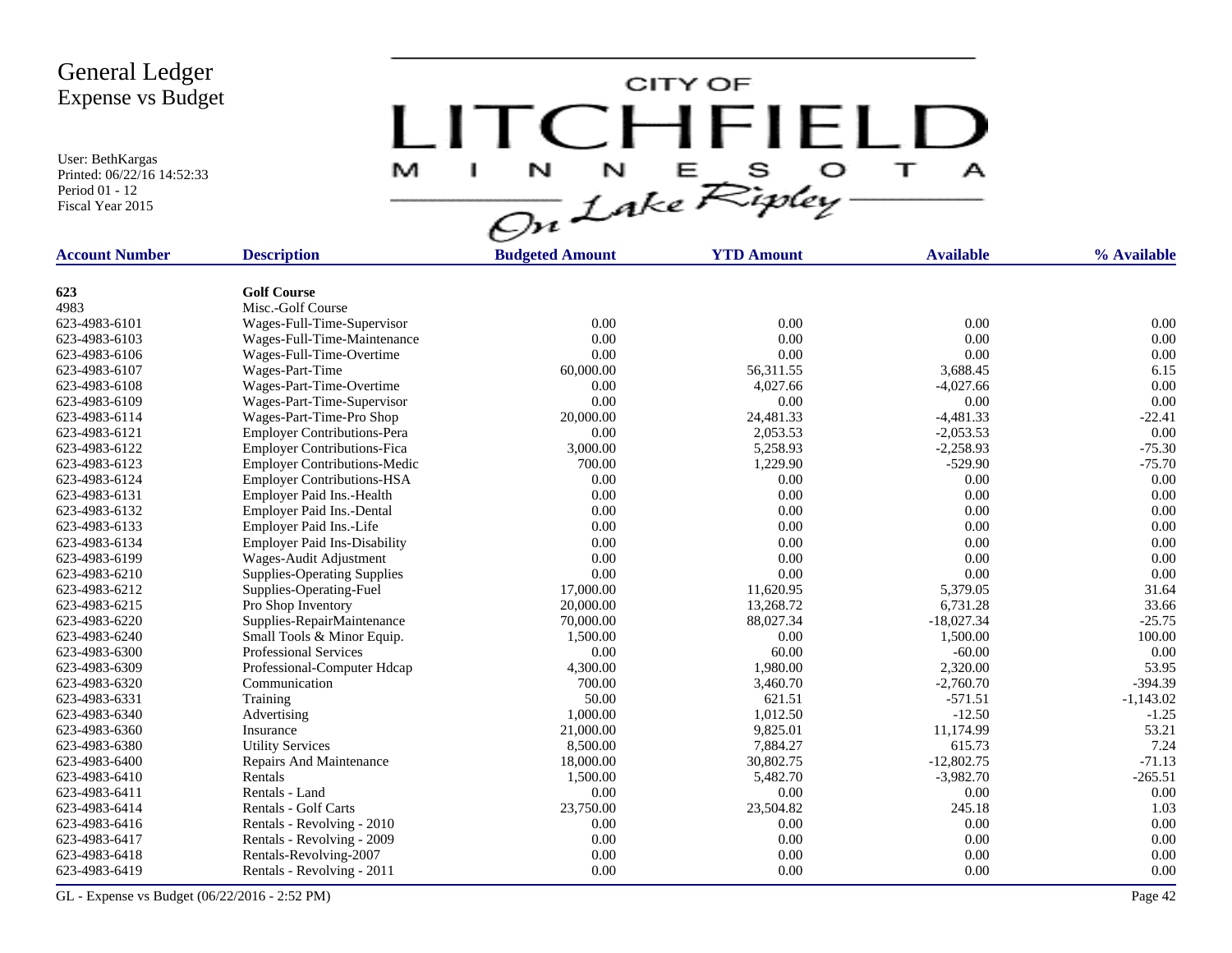| <b>Account Number</b> | <b>Description</b>         | <b>Budgeted Amount</b> | <b>YTD Amount</b> |             | % Available |
|-----------------------|----------------------------|------------------------|-------------------|-------------|-------------|
| 623-4983-6420         | Rentals - Revolving - 2012 | 33,153.00              | 0.00              | 33,153.00   | 100.00      |
| 623-4983-6421         | Rentals - Revolving - 2013 | 20,717.00              | 20,717.00         | 0.00        | 0.00        |
| 623-4983-6422         | Rentals - Revolving - 2014 | 846.00                 | 846.00            | 0.00        | 0.00        |
| 623-4983-6423         | Rentals-Revolving-2015     | 0.00                   | 0.00              | 0.00        | 0.00        |
| 623-4983-6425         | Rentals-Revolving - 2006   | 0.00                   | 0.00              | 0.00        | 0.00        |
| 623-4983-6430         | Miscellaneous              | 911.00                 | 5,263.66          | $-4,352.66$ | $-477.79$   |
| 623-4983-6431         | Misc - Golf Club Inc Pmt   | 18,000.00              | 0.00              | 18,000.00   | 100.00      |
| 623-4983-6432         | Misc.-Elected Or Appointed | 0.00                   | 0.00              | 0.00        | 0.00        |
| 623-4983-6441         | Misc.-Taxes                | 16,000.00              | 18,965.00         | $-2,965.00$ | $-18.53$    |
| 623-4983-6446         | Misc.-Interest             | 0.00                   | 0.00              | 0.00        | 0.00        |
| 623-4983-6476         | Misc.-Vendor Sales Tax     | 0.00                   | 0.00              | 0.00        | 0.00        |
| 623-4983-6477         | Misc.-Vendor Use Tax       | 0.00                   | 2,440.00          | $-2,440.00$ | 0.00        |
| 623-4983-6510         | C.O.-Land                  | 0.00                   | 0.00              | 0.00        | 0.00        |
| 623-4983-6520         | C.O.-Buildings             | 0.00                   | 0.00              | 0.00        | 0.00        |
| 623-4983-6530         | C.O.-Other Imp.            | 0.00                   | 0.00              | 0.00        | 0.00        |
| 623-4983-6580         | C.O.-Equip.-Other          | 0.00                   | 0.00              | 0.00        | 0.00        |
| 623-4983-6600         | Debt Ser.-Principal        | 0.00                   | 0.00              | 0.00        | 0.00        |
| 623-4983-6610         | Debt Ser.-Interest         | 0.00                   | 0.00              | 0.00        | 0.00        |
| 623-4983-6721         | Transfers-G.O. Imp. 2007A  | 27,500.00              | 27,500.00         | 0.00        | 0.00        |
| 623-4983-6747         | Transfer - Insurance Rev.  | 0.00                   | 0.00              | 0.00        | 0.00        |
| 623-4983-6749         | Misc. - Contingency        | 0.00                   | 0.00              | 0.00        | 0.00        |
| 623-4983-6772         | Transfer-Golf Course Imp.  | $0.00\,$               | 0.00              | 0.00        | 0.00        |
| 4983                  | Misc.-Golf Course          | 388,127.00             | 366,645.83        | 21,481.17   | 5.53        |
| 4986                  | Misc.-Community Room       |                        |                   |             |             |
| 623-4986-6425         | Rentals-Revolving-2006     | 0.00                   | 0.00              | 0.00        | 0.00        |
| 4986                  | Misc.-Community Room       | 0.00                   | $0.00\,$          | 0.00        | 0.00        |
| 623                   | <b>Golf Course</b>         | 388,127.00             | 366,645.83        | 21,481.17   | 5.53        |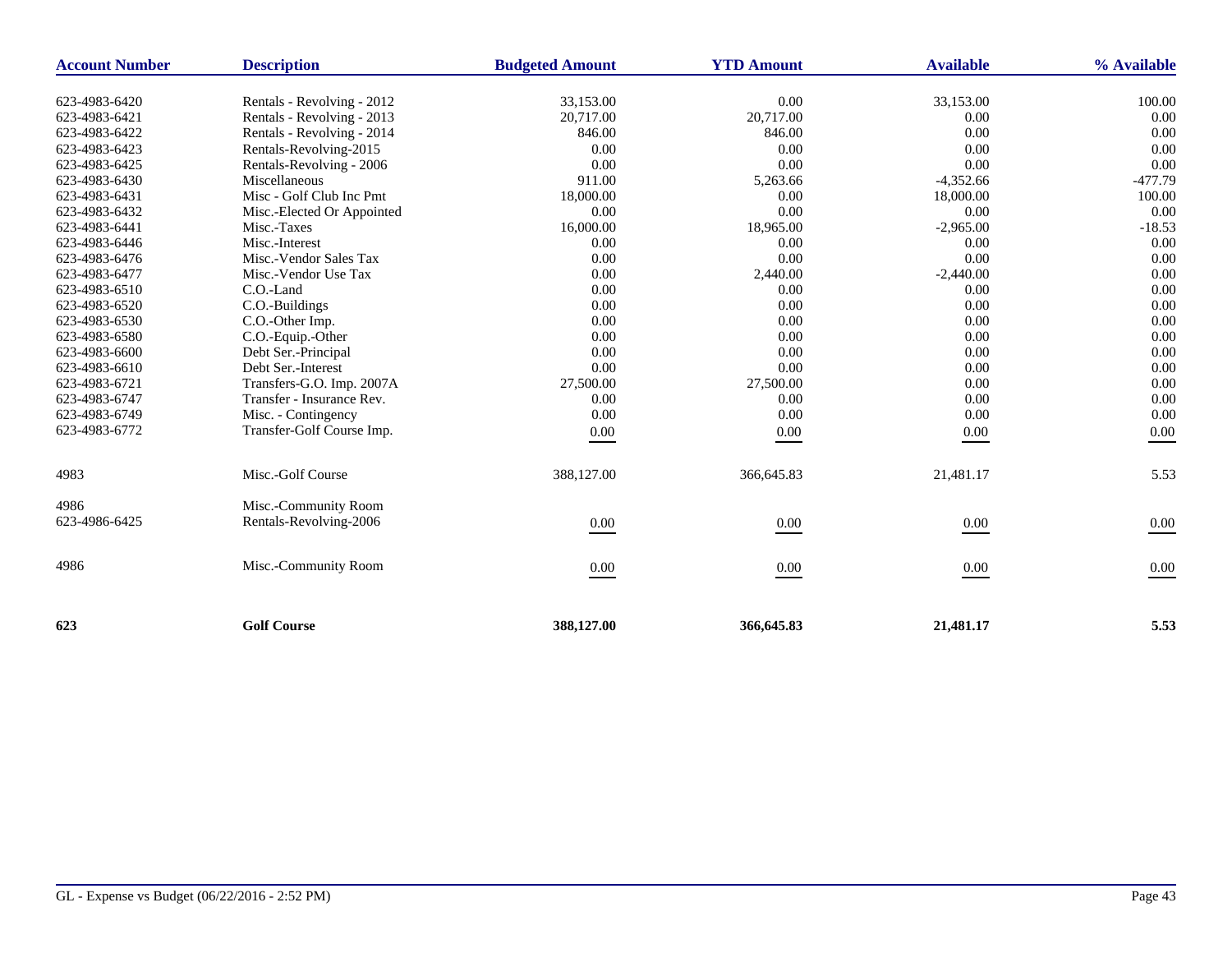User: BethKargas Printed: 06/22/16 14:52:33 Period 01 - 12 Fiscal Year 2015

CITY OF LITCHFIELD  $\top$ M J.  $\mathbf{A}$ 

| <b>Account Number</b> | <b>Description</b>                  | <b>Budgeted Amount</b> | <b>YTD Amount</b> | <b>Available</b> | % Available |
|-----------------------|-------------------------------------|------------------------|-------------------|------------------|-------------|
|                       |                                     |                        |                   |                  |             |
| 626                   | Airport                             |                        |                   |                  |             |
| 4953                  | Misc.-Airport                       |                        |                   |                  |             |
| 626-4953-6103         | Wages-Full-Time-Maintenance         | 0.00                   | 0.00              | 0.00             | 0.00        |
| 626-4953-6106         | Wages-Full-Time-Overtime            | 0.00                   | 0.00              | 0.00             | 0.00        |
| 626-4953-6107         | Wages-Part-Time                     | 0.00                   | 300.00            | $-300.00$        | 0.00        |
| 626-4953-6108         | Wages-Part-Time-Overtime            | 0.00                   | 0.00              | 0.00             | 0.00        |
| 626-4953-6121         | <b>Employer Contributions-Pera</b>  | 0.00                   | 0.00              | 0.00             | 0.00        |
| 626-4953-6122         | <b>Employer Contributions-Fica</b>  | 0.00                   | 18.60             | $-18.60$         | 0.00        |
| 626-4953-6123         | <b>Employer Contributions-Medic</b> | 0.00                   | 4.32              | $-4.32$          | 0.00        |
| 626-4953-6124         | <b>Employer Contributions-HSA</b>   | 0.00                   | 0.00              | 0.00             | 0.00        |
| 626-4953-6131         | Employer Paid Ins.-Health           | 0.00                   | 0.00              | 0.00             | 0.00        |
| 626-4953-6132         | Employer Paid Ins.-Dental           | 0.00                   | 0.00              | 0.00             | 0.00        |
| 626-4953-6133         | Employer Paid Ins.-Life             | 0.00                   | 0.00              | 0.00             | 0.00        |
| 626-4953-6134         | <b>Employer Paid Ins-Disability</b> | 0.00                   | 0.00              | 0.00             | 0.00        |
| 626-4953-6199         | Wages-Audit Adjustment              | 0.00                   | 0.00              | 0.00             | 0.00        |
| 626-4953-6210         | <b>Supplies-Operating Supplies</b>  | 0.00                   | 0.00              | 0.00             | 0.00        |
| 626-4953-6212         | Supplies-Operating-Fuel             | 70,500.00              | 82,472.74         | $-11,972.74$     | $-16.98$    |
| 626-4953-6220         | Supplies-RepairMaintenance          | 5,000.00               | 54.78             | 4,945.22         | 98.90       |
| 626-4953-6300         | <b>Professional Services</b>        | 500.00                 | 152.56            | 347.44           | 69.49       |
| 626-4953-6320         | Communication                       | 2,100.00               | 1,586.80          | 513.20           | 24.44       |
| 626-4953-6331         | Training                            | 750.00                 | 460.00            | 290.00           | 38.67       |
| 626-4953-6360         | Insurance                           | 18,000.00              | 14,492.88         | 3,507.12         | 19.48       |
| 626-4953-6380         | Utility Services - Electric         | 9,500.00               | 7,356.84          | 2,143.16         | 22.56       |
| 626-4953-6383         | <b>Utility Services - Gas</b>       | 2,000.00               | 677.72            | 1,322.28         | 66.11       |
| 626-4953-6400         | Repairs And Maintenance             | 5,300.00               | 84.00             | 5,216.00         | 98.42       |
| 626-4953-6415         | Repay-Sinking-1988                  | 0.00                   | 0.00              | 0.00             | 0.00        |
| 626-4953-6417         | Repay-Sinking-1990                  | 0.00                   | 0.00              | 0.00             | 0.00        |
| 626-4953-6430         | Miscellaneous                       | 7,025.00               | 3,846.26          | 3,178.74         | 45.25       |
| 626-4953-6432         | Misc.-Elected Or Appointed          | 0.00                   | 0.00              | 0.00             | 0.00        |
| 626-4953-6441         | Misc.-Taxes                         | 6,825.00               | 7,640.00          | $-815.00$        | $-11.94$    |
| 626-4953-6446         | Misc.-Interest                      | 0.00                   | 0.00              | 0.00             | 0.00        |
| 626-4953-6476         | Misc.-Vendor Sales Tax              | 0.00                   | 0.00              | 0.00             | 0.00        |
| 626-4953-6477         | Misc.-Vendor Use Tax                | 0.00                   | 0.00              | 0.00             | 0.00        |
| 626-4953-6520         | C.O.-Buildings                      | 0.00                   | 0.00              | 0.00             | 0.00        |
| 626-4953-6530         | C.O.-Other Imp.                     | 0.00                   | 0.00              | 0.00             | 0.00        |
| 626-4953-6625         | Hangar Loan-Principal-Only          | 0.00                   | 0.00              | 0.00             | 0.00        |
| 626-4953-6721         | <b>Transfers-Airport Impr</b>       | 0.00                   | 66,101.00         | $-66,101.00$     | 0.00        |
| 626-4953-6747         | Transfer - Insurance Rev.           | 0.00                   | 0.00              | 0.00             | 0.00        |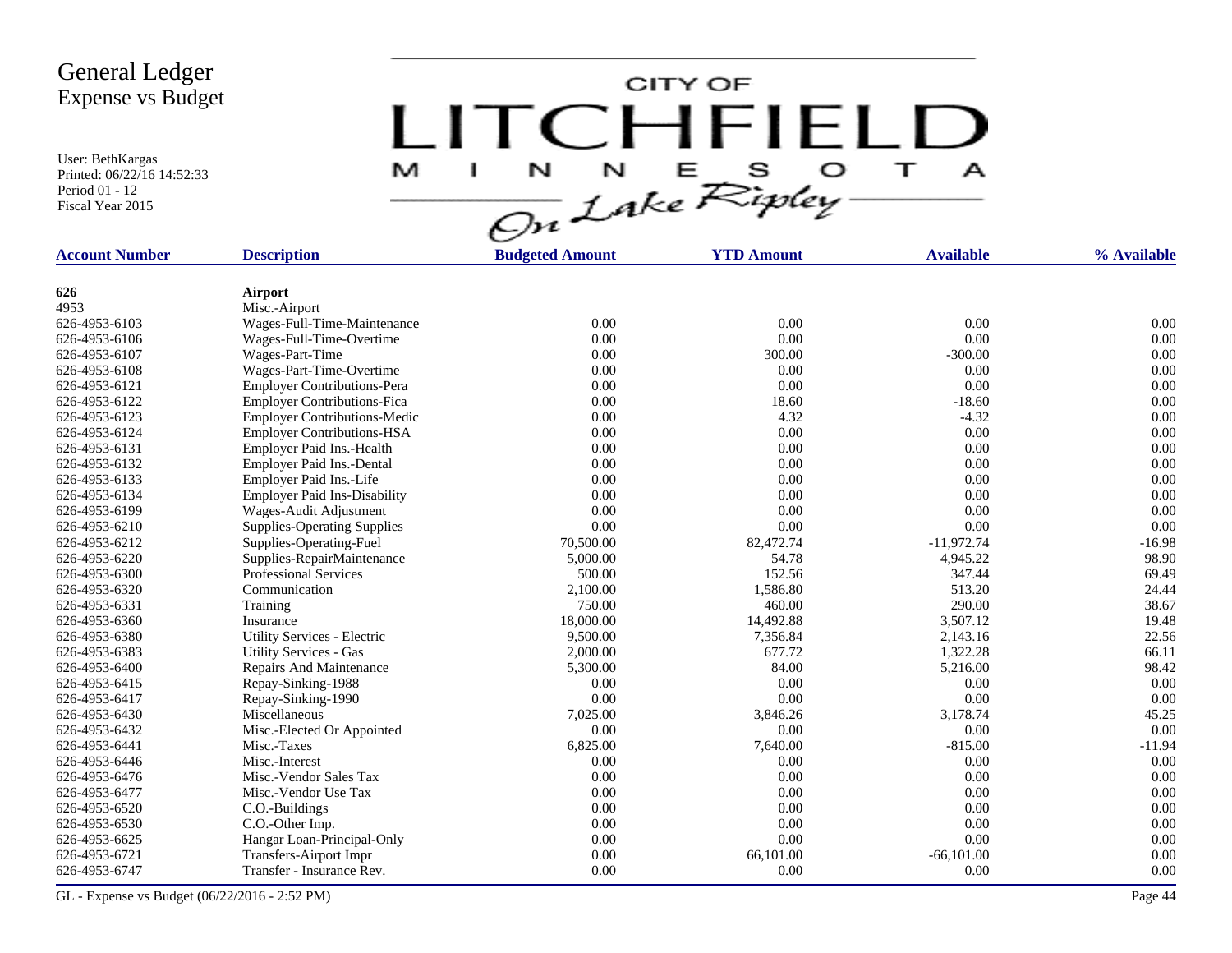| <b>Account Number</b> | <b>Description</b>         | <b>Budgeted Amount</b> | <b>YTD Amount</b> | <b>Available</b> | % Available |
|-----------------------|----------------------------|------------------------|-------------------|------------------|-------------|
| 626-4953-6749         | Transfer-Capital Imp. Fund | 0.00                   | 0.00              | 0.00             | $0.00\,$    |
| 4953                  | Misc.-Airport              | 127,500.00             | 185,248.50        | $-57,748.50$     | $-45.29$    |
| 626                   | Airport                    | 127,500.00             | 185,248.50        | $-57,748.50$     | $-45.29$    |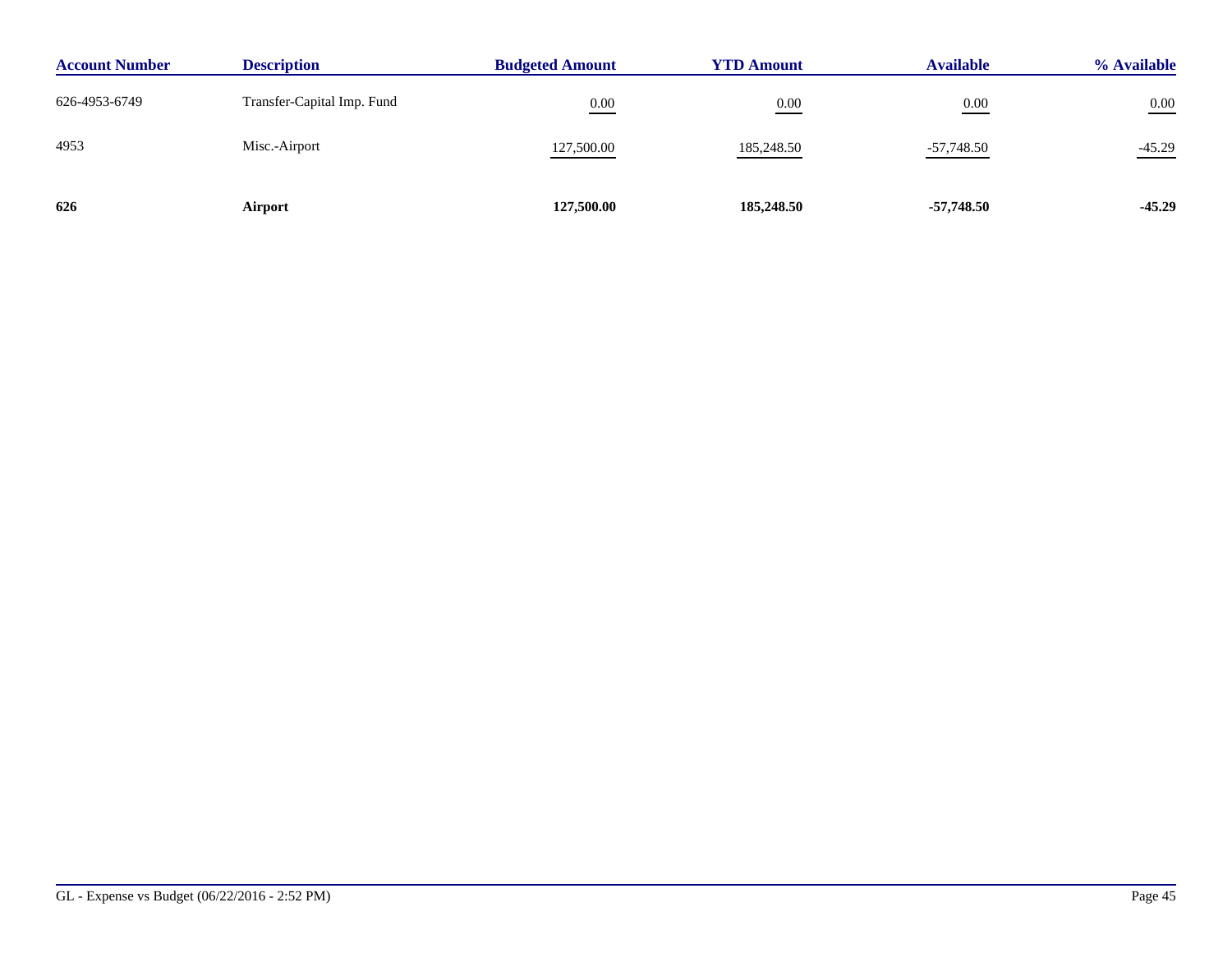User: BethKargas Printed: 06/22/16 14:52:33 Period 01 - 12 Fiscal Year 2015

CITY OF LITCHFIELD  $\mathbf{r}$ M J.  $\mathbf{A}$ 

| <b>Account Number</b> | <b>Description</b>                  | <b>Budgeted Amount</b> | <b>YTD Amount</b> | <b>Available</b> | % Available |
|-----------------------|-------------------------------------|------------------------|-------------------|------------------|-------------|
|                       |                                     |                        |                   |                  |             |
| 629                   | <b>Cemetery</b>                     |                        |                   |                  |             |
| 4956                  | Misc.-Cemetery                      |                        |                   |                  |             |
| 629-4956-6101         | Wages-Full-Time-Supervisor          | 0.00                   | 0.00              | 0.00             | 0.00        |
| 629-4956-6102         | Wages-Full-Time-Regular             | 0.00                   | 0.00              | 0.00             | 0.00        |
| 629-4956-6103         | Wages-Full-Time-Maintenance         | 0.00                   | 0.00              | 0.00             | 0.00        |
| 629-4956-6106         | Wages-Full-Time-Overtime            | 0.00                   | 0.00              | 0.00             | 0.00        |
| 629-4956-6107         | Wages-Part-Time                     | 17,000.00              | 23,732.17         | $-6,732.17$      | $-39.60$    |
| 629-4956-6108         | Wages-Part-Time-Overtime            | 200.00                 | 66.00             | 134.00           | 67.00       |
| 629-4956-6109         | Wages-Part-Time-Supervisor          | 0.00                   | 0.00              | 0.00             | 0.00        |
| 629-4956-6112         | Other Pay-Sick Leave Pay            | 0.00                   | 0.00              | 0.00             | 0.00        |
| 629-4956-6121         | Employer Contributions-Pera         | 0.00                   | 19.24             | $-19.24$         | 0.00        |
| 629-4956-6122         | <b>Employer Contributions-Fica</b>  | 1,200.00               | 1,475.49          | $-275.49$        | $-22.96$    |
| 629-4956-6123         | <b>Employer Contributions-Medic</b> | 300.00                 | 345.05            | $-45.05$         | $-15.02$    |
| 629-4956-6124         | <b>Employer Contributions-HSA</b>   | 0.00                   | 0.00              | 0.00             | 0.00        |
| 629-4956-6131         | Employer Paid Ins.-Health           | 0.00                   | 0.00              | 0.00             | 0.00        |
| 629-4956-6132         | Employer Paid Ins.-Dental           | 0.00                   | 0.00              | 0.00             | 0.00        |
| 629-4956-6133         | Employer Paid Ins.-Life             | 0.00                   | 0.00              | 0.00             | 0.00        |
| 629-4956-6134         | <b>Employer Paid Ins-Disability</b> | 0.00                   | 0.00              | 0.00             | 0.00        |
| 629-4956-6199         | Wages-Audit Adjustment              | 0.00                   | 0.00              | 0.00             | 0.00        |
| 629-4956-6212         | Supplies-Operating-Fuel             | 9,000.00               | 6,997.03          | 2,002.97         | 22.26       |
| 629-4956-6220         | Supplies-RepairMaintenance          | 6,600.00               | 13,279.29         | $-6,679.29$      | $-101.20$   |
| 629-4956-6240         | Small Tools & Minor Equip.          | 0.00                   | 1,447.50          | $-1,447.50$      | 0.00        |
| 629-4956-6300         | <b>Professional Services</b>        | 0.00                   | 0.00              | 0.00             | 0.00        |
| 629-4956-6360         | Insurance                           | 1,750.00               | 2,108.95          | $-358.95$        | $-20.51$    |
| 629-4956-6380         | Utility Services - Electric         | 5,000.00               | 1,243.03          | 3,756.97         | 75.14       |
| 629-4956-6400         | Repairs And Maintenance             | 5,000.00               | 4,104.27          | 895.73           | 17.91       |
| 629-4956-6410         | Rentals                             | 500.00                 | 641.68            | $-141.68$        | $-28.34$    |
| 629-4956-6417         | Rentals - Revolving - 2008          | 0.00                   | 0.00              | 0.00             | 0.00        |
| 629-4956-6418         | Rentals-Revolving-2007              | 0.00                   | 0.00              | 0.00             | 0.00        |
| 629-4956-6419         | Rentals - Revolving - 2011          | 4,810.00               | 4,810.00          | 0.00             | 0.00        |
| 629-4956-6420         | Rentals - Revolving - 2012          | 4,790.00               | 4,790.00          | 0.00             | 0.00        |
| 629-4956-6421         | Rentals-Revolving-2003              | 0.00                   | 0.00              | 0.00             | 0.00        |
| 629-4956-6422         | Rentals - Revolving - 2014          | 5,679.00               | 5,679.00          | 0.00             | 0.00        |
| 629-4956-6423         | Rentals - Revolving - 2015          | 0.00                   | 0.00              | 0.00             | 0.00        |
| 629-4956-6424         | Rentals-Revolving-1995              | 0.00                   | 0.00              | 0.00             | 0.00        |
| 629-4956-6430         | Miscellaneous                       | 550.00                 | 0.00              | 550.00           | 100.00      |
| 629-4956-6440         | Contingency                         | 0.00                   | 0.00              | 0.00             | 0.00        |
| 629-4956-6446         | Misc.-Interest                      | 0.00                   | 0.00              | 0.00             | 0.00        |
|                       |                                     |                        |                   |                  |             |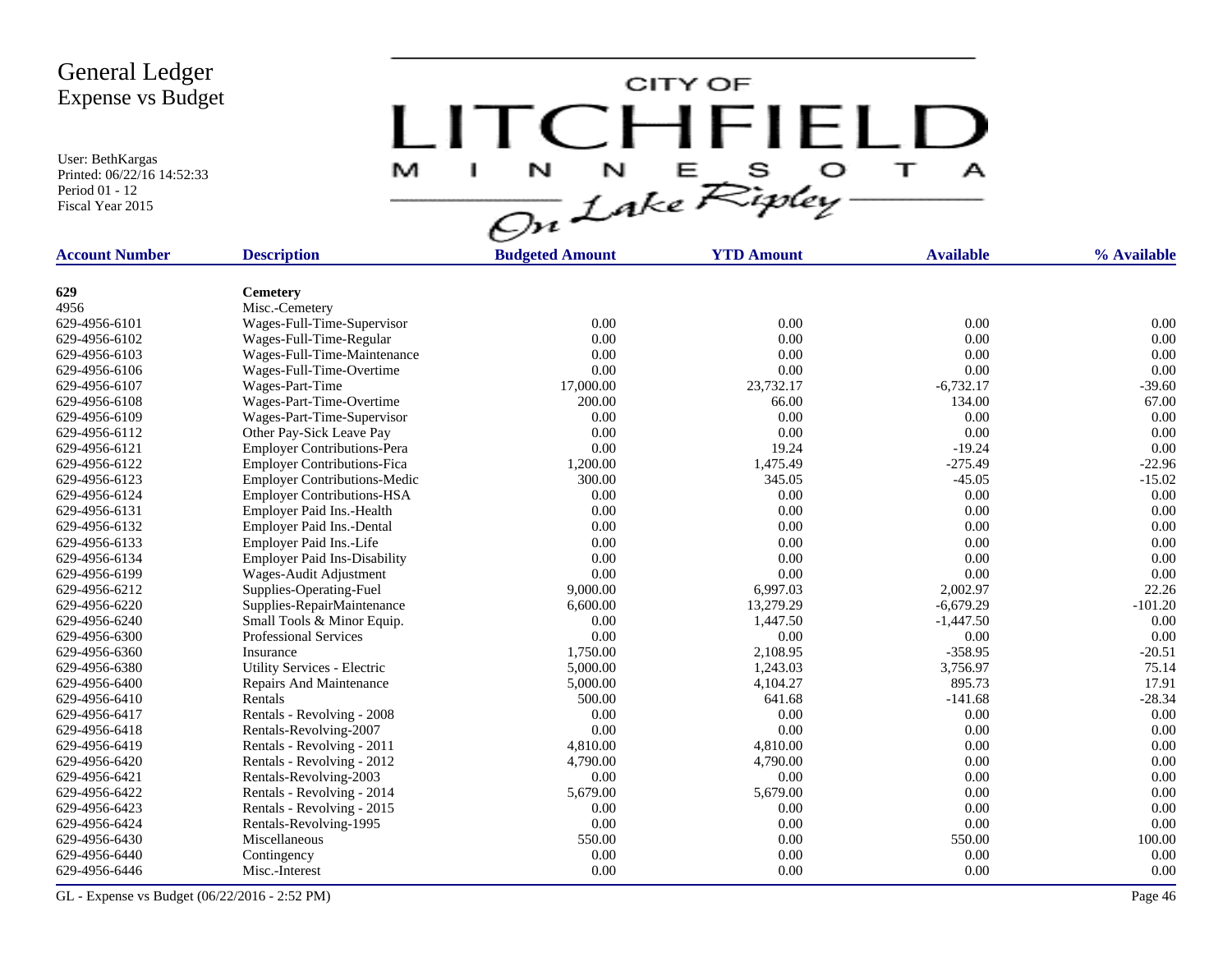| <b>Account Number</b> | <b>Description</b>        | <b>Budgeted Amount</b> | <b>YTD Amount</b> | <b>Available</b> | % Available |
|-----------------------|---------------------------|------------------------|-------------------|------------------|-------------|
| 629-4956-6476         | Misc.-Vendor Sales Tax    | 0.00                   | 0.00              | 0.00             | $0.00\,$    |
| 629-4956-6477         | Misc.-Vendor Use Tax      | 0.00                   | 0.00              | 0.00             | 0.00        |
| 629-4956-6530         | C.O.-Other Imp.           | 0.00                   | 0.00              | 0.00             | 0.00        |
| 629-4956-6539         | C.O. Imp.-Project A       | 0.00                   | 0.00              | 0.00             | 0.00        |
| 629-4956-6722         | Transfer - General        | 0.00                   | 0.00              | 0.00             | 0.00        |
| 629-4956-6737         | Transfer - Columbarium    | 0.00                   | 70,000.00         | $-70,000,00$     | 0.00        |
| 629-4956-6747         | Transfer - Insurance Rev. | 0.00                   | 0.00              | 0.00             | 0.00        |
| 4956                  | Misc.-Cemetery            | 62,379.00              | 140,738.70        | -78,359.70       | $-125.62$   |
| 629                   | <b>Cemetery</b>           | 62,379.00              | 140,738.70        | $-78,359.70$     | $-125.62$   |